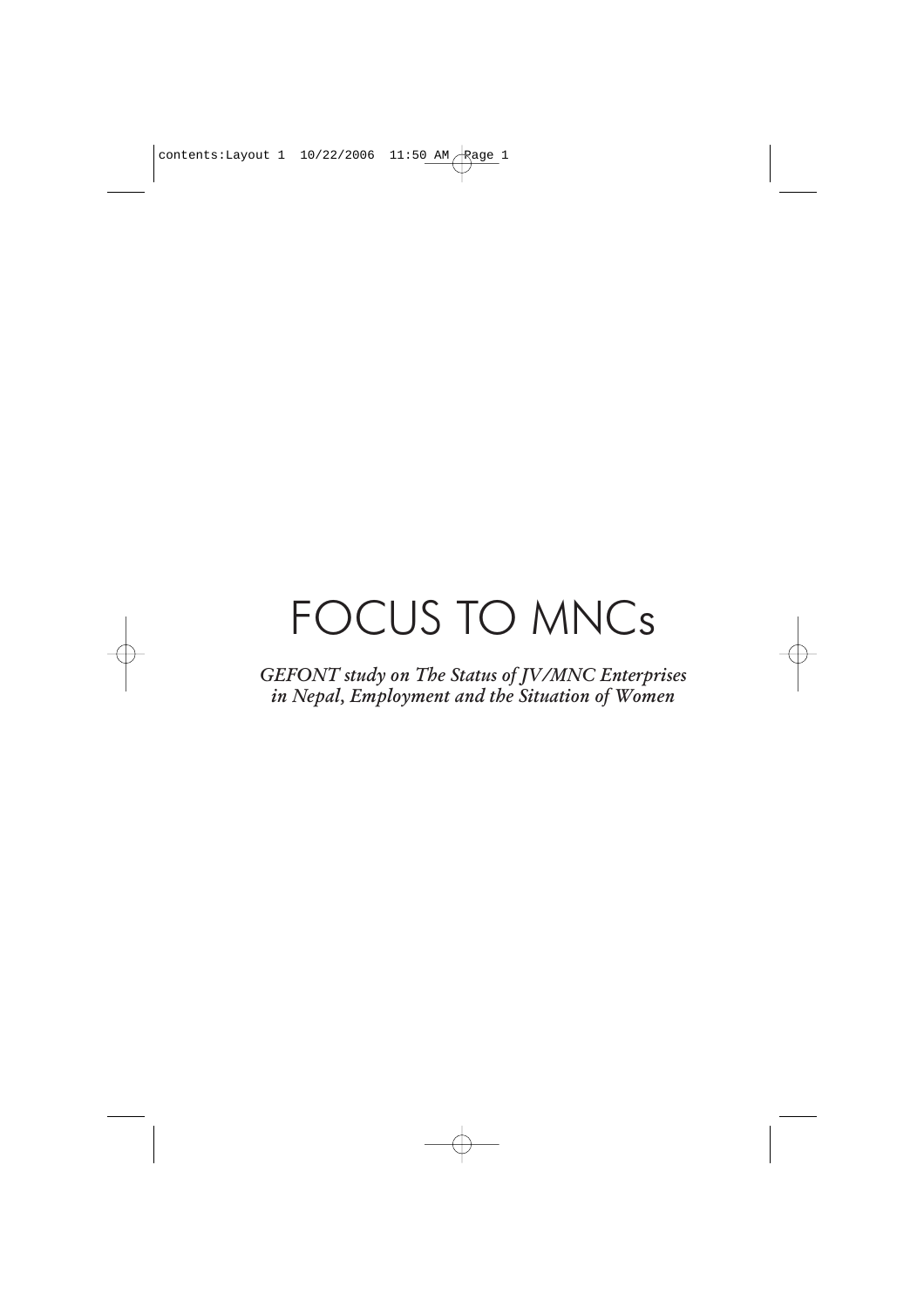# FOCUS TO MNCs

*GEFONT study on The Status of JV/MNC Enterprises in Nepal, Employment and the Situation of Women*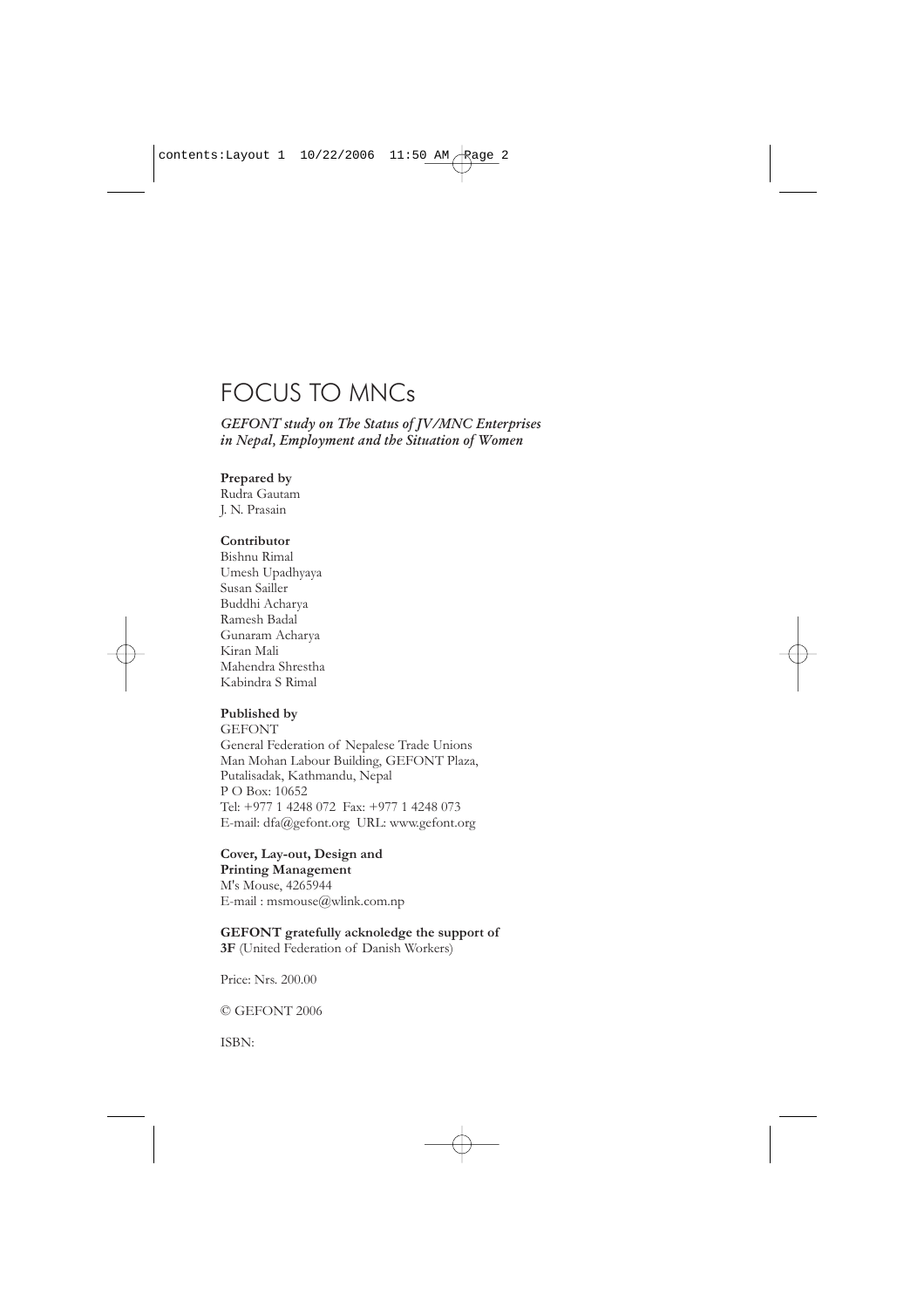# FOCUS TO MNCs

*GEFONT study on The Status of JV/MNC Enterprises in Nepal, Employment and the Situation of Women*

#### **Prepared by**

Rudra Gautam J. N. Prasain

#### **Contributor**

Bishnu Rimal Umesh Upadhyaya Susan Sailler Buddhi Acharya Ramesh Badal Gunaram Acharya Kiran Mali Mahendra Shrestha Kabindra S Rimal

#### **Published by**

**GEFONT** General Federation of Nepalese Trade Unions Man Mohan Labour Building, GEFONT Plaza, Putalisadak, Kathmandu, Nepal P O Box: 10652 Tel: +977 1 4248 072 Fax: +977 1 4248 073 E-mail: dfa@gefont.org URL: www.gefont.org

#### **Cover, Lay-out, Design and Printing Management**

M's Mouse, 4265944 E-mail : msmouse@wlink.com.np

#### **GEFONT gratefully acknoledge the support of**

**3F** (United Federation of Danish Workers)

Price: Nrs. 200.00

© GEFONT 2006

ISBN: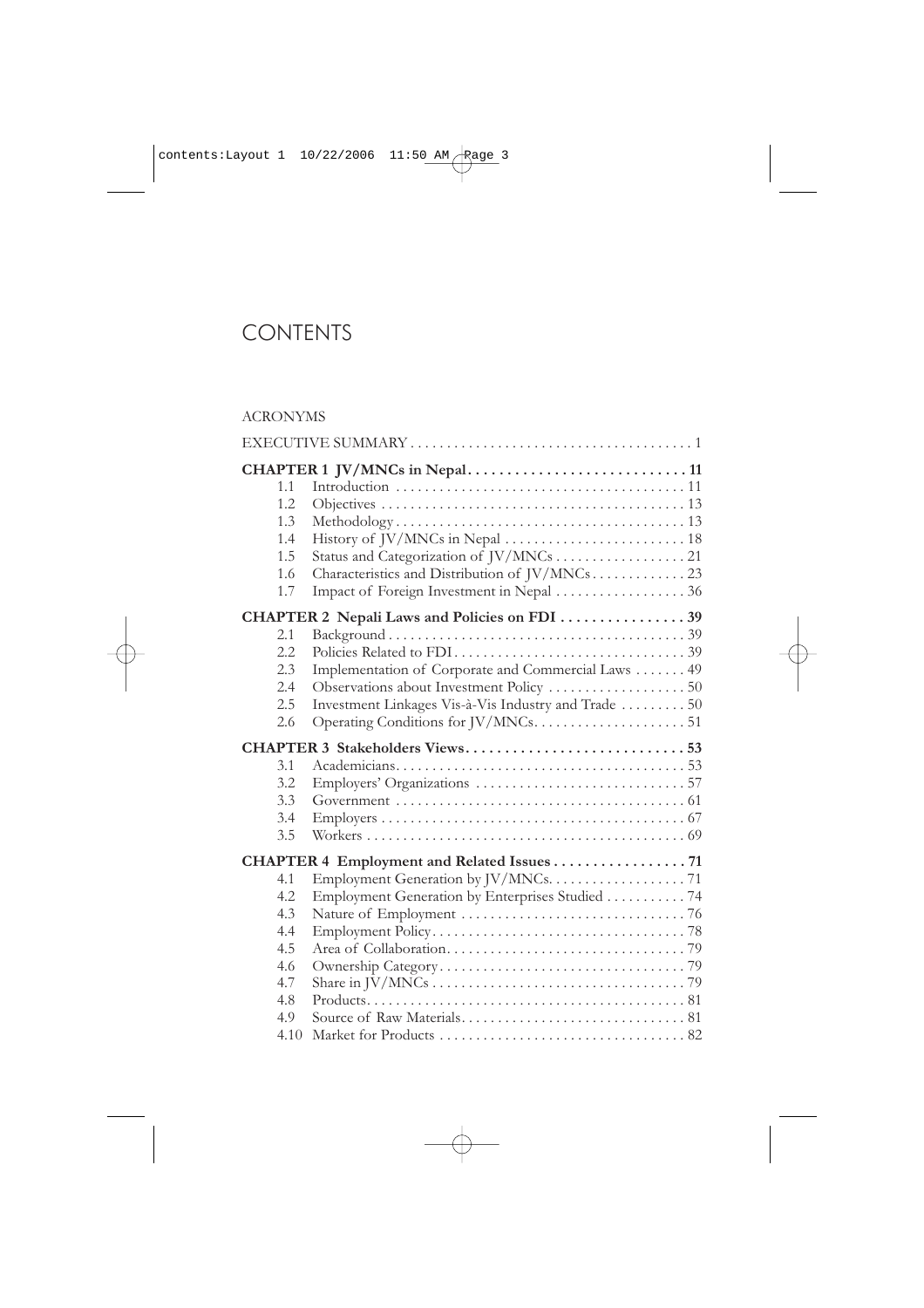# CONTENTS

# ACRONYMS

|      | CHAPTER 1 JV/MNCs in Nepal11                         |  |
|------|------------------------------------------------------|--|
| 1.1  |                                                      |  |
| 1.2. |                                                      |  |
| 1.3  |                                                      |  |
| 1.4  |                                                      |  |
| 1.5  |                                                      |  |
| 1.6  | Characteristics and Distribution of JV/MNCs 23       |  |
| 1.7  | Impact of Foreign Investment in Nepal  36            |  |
|      | CHAPTER 2 Nepali Laws and Policies on FDI 39         |  |
| 2.1  |                                                      |  |
| 2.2  |                                                      |  |
| 2.3  | Implementation of Corporate and Commercial Laws  49  |  |
| 2.4  |                                                      |  |
| 2.5  | Investment Linkages Vis-à-Vis Industry and Trade  50 |  |
| 2.6  |                                                      |  |
|      | CHAPTER 3 Stakeholders Views53                       |  |
| 3.1  |                                                      |  |
| 3.2  |                                                      |  |
| 3.3  |                                                      |  |
| 3.4  |                                                      |  |
| 3.5  |                                                      |  |
|      | CHAPTER 4 Employment and Related Issues71            |  |
| 4.1  |                                                      |  |
| 4.2  | Employment Generation by Enterprises Studied 74      |  |
| 4.3  |                                                      |  |
| 4.4  |                                                      |  |
| 4.5  |                                                      |  |
| 4.6  |                                                      |  |
| 4.7  |                                                      |  |
| 4.8  |                                                      |  |
| 4.9  |                                                      |  |
| 4.10 |                                                      |  |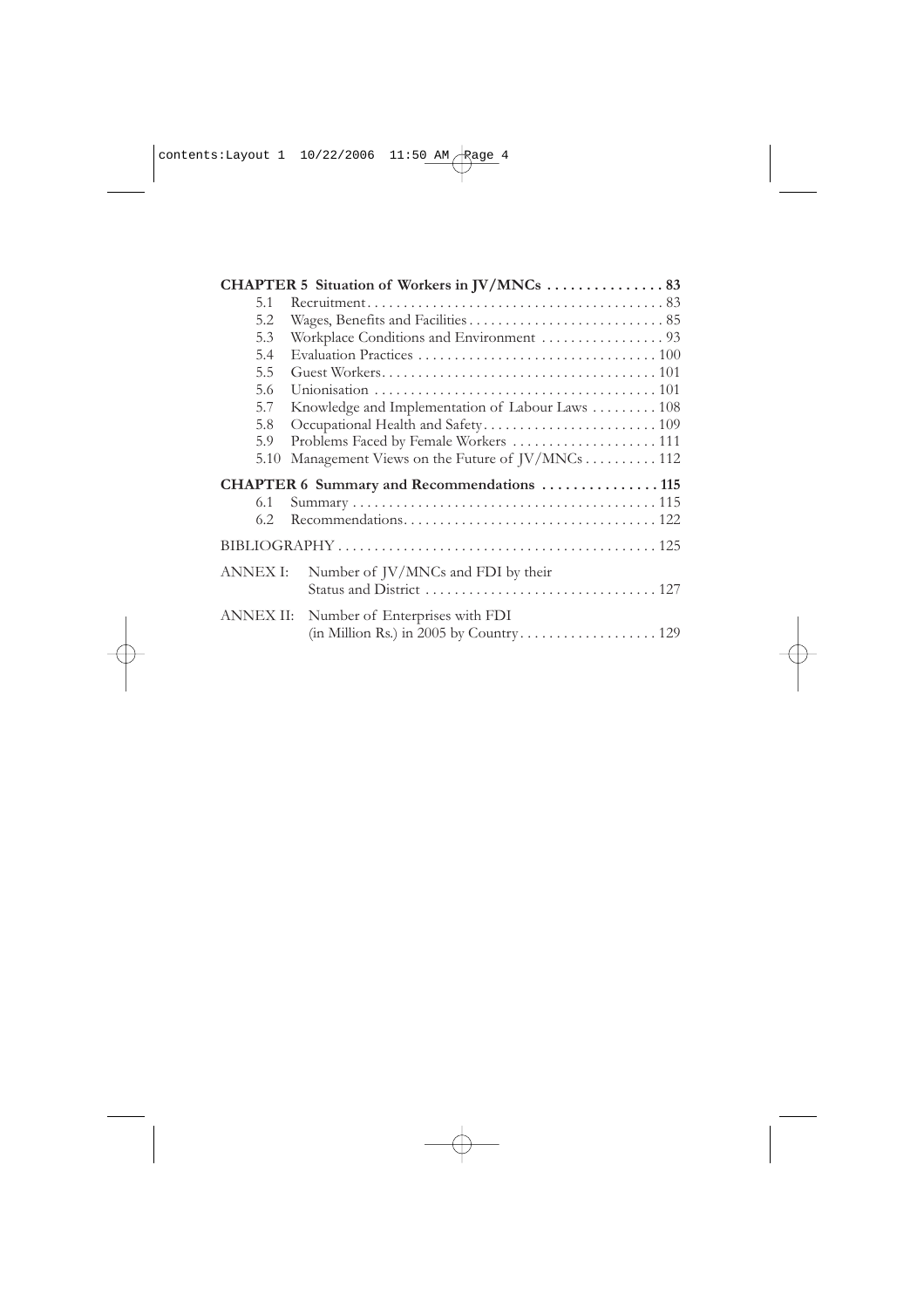|                 | CHAPTER 5 Situation of Workers in JV/MNCs  83     |  |  |  |  |  |  |  |
|-----------------|---------------------------------------------------|--|--|--|--|--|--|--|
| 5.1             |                                                   |  |  |  |  |  |  |  |
| 5.2             |                                                   |  |  |  |  |  |  |  |
| 5.3             |                                                   |  |  |  |  |  |  |  |
| 5.4             |                                                   |  |  |  |  |  |  |  |
| 5.5             |                                                   |  |  |  |  |  |  |  |
| 5.6             |                                                   |  |  |  |  |  |  |  |
| 5.7             | Knowledge and Implementation of Labour Laws  108  |  |  |  |  |  |  |  |
| 5.8             |                                                   |  |  |  |  |  |  |  |
| 5.9             | Problems Faced by Female Workers  111             |  |  |  |  |  |  |  |
| 5.10            | Management Views on the Future of JV/MNCs 112     |  |  |  |  |  |  |  |
|                 | <b>CHAPTER 6 Summary and Recommendations  115</b> |  |  |  |  |  |  |  |
| 6.1             |                                                   |  |  |  |  |  |  |  |
| 6.2             |                                                   |  |  |  |  |  |  |  |
|                 |                                                   |  |  |  |  |  |  |  |
| <b>ANNEX I:</b> | Number of JV/MNCs and FDI by their                |  |  |  |  |  |  |  |
|                 |                                                   |  |  |  |  |  |  |  |
| ANNEX II:       | Number of Enterprises with FDI                    |  |  |  |  |  |  |  |
|                 | (in Million Rs.) in 2005 by Country 129           |  |  |  |  |  |  |  |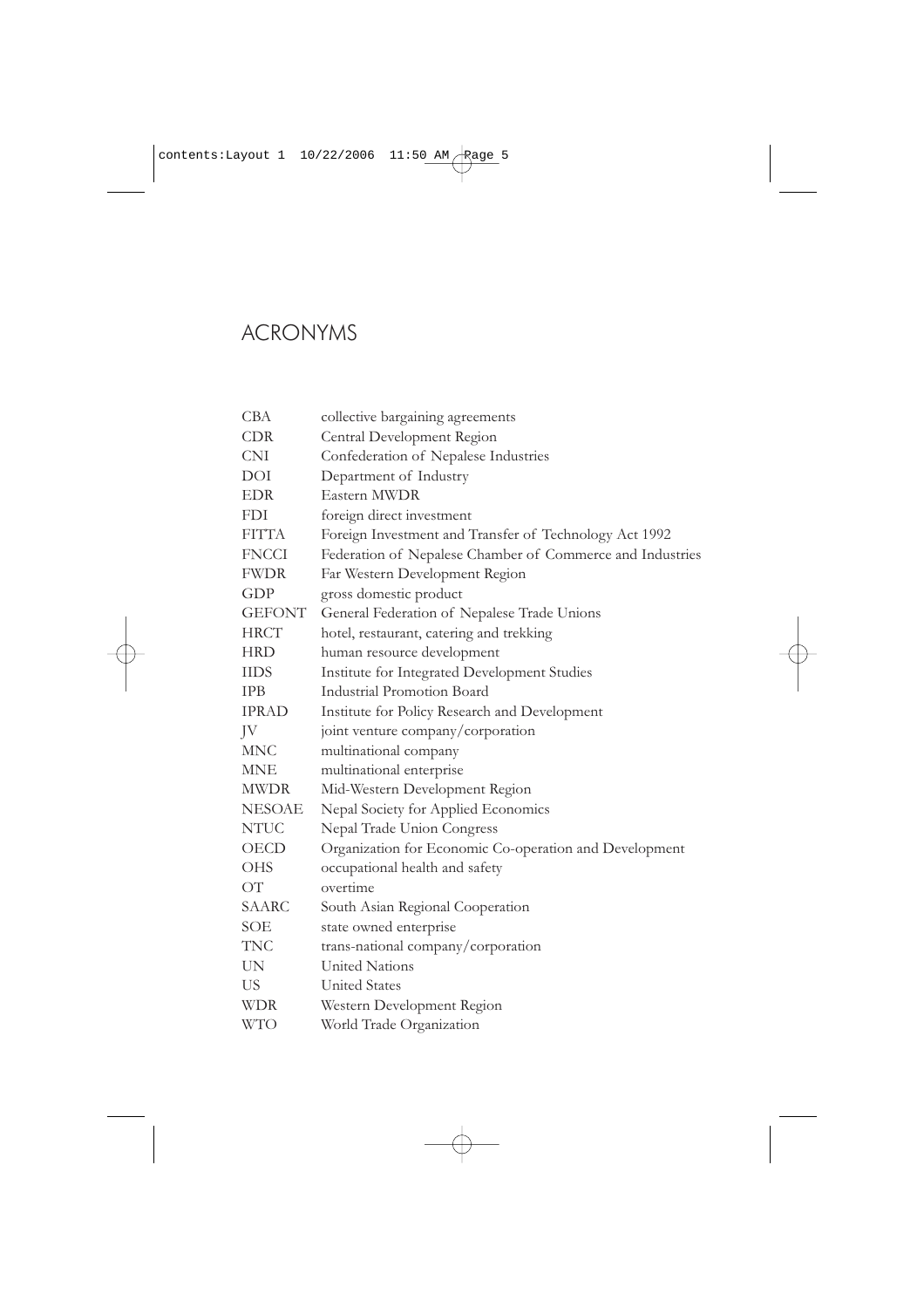# ACRONYMS

| CBA           | collective bargaining agreements                          |
|---------------|-----------------------------------------------------------|
| <b>CDR</b>    | Central Development Region                                |
| <b>CNI</b>    | Confederation of Nepalese Industries                      |
| DOI           | Department of Industry                                    |
| <b>EDR</b>    | Eastern MWDR                                              |
| <b>FDI</b>    | foreign direct investment                                 |
| <b>FITTA</b>  | Foreign Investment and Transfer of Technology Act 1992    |
| <b>FNCCI</b>  | Federation of Nepalese Chamber of Commerce and Industries |
| <b>FWDR</b>   | Far Western Development Region                            |
| GDP           | gross domestic product                                    |
| <b>GEFONT</b> | General Federation of Nepalese Trade Unions               |
| <b>HRCT</b>   | hotel, restaurant, catering and trekking                  |
| <b>HRD</b>    | human resource development                                |
| <b>IIDS</b>   | Institute for Integrated Development Studies              |
| <b>IPB</b>    | <b>Industrial Promotion Board</b>                         |
| <b>IPRAD</b>  | Institute for Policy Research and Development             |
| JV            | joint venture company/corporation                         |
| <b>MNC</b>    | multinational company                                     |
| <b>MNE</b>    | multinational enterprise                                  |
| <b>MWDR</b>   | Mid-Western Development Region                            |
| <b>NESOAE</b> | Nepal Society for Applied Economics                       |
| <b>NTUC</b>   | Nepal Trade Union Congress                                |
| OECD          | Organization for Economic Co-operation and Development    |
| <b>OHS</b>    | occupational health and safety                            |
| ОT            | overtime                                                  |
| <b>SAARC</b>  | South Asian Regional Cooperation                          |
| SOE           | state owned enterprise                                    |
| <b>TNC</b>    | trans-national company/corporation                        |
| UN            | <b>United Nations</b>                                     |
| US            | <b>United States</b>                                      |
| <b>WDR</b>    | Western Development Region                                |
| <b>WTO</b>    | World Trade Organization                                  |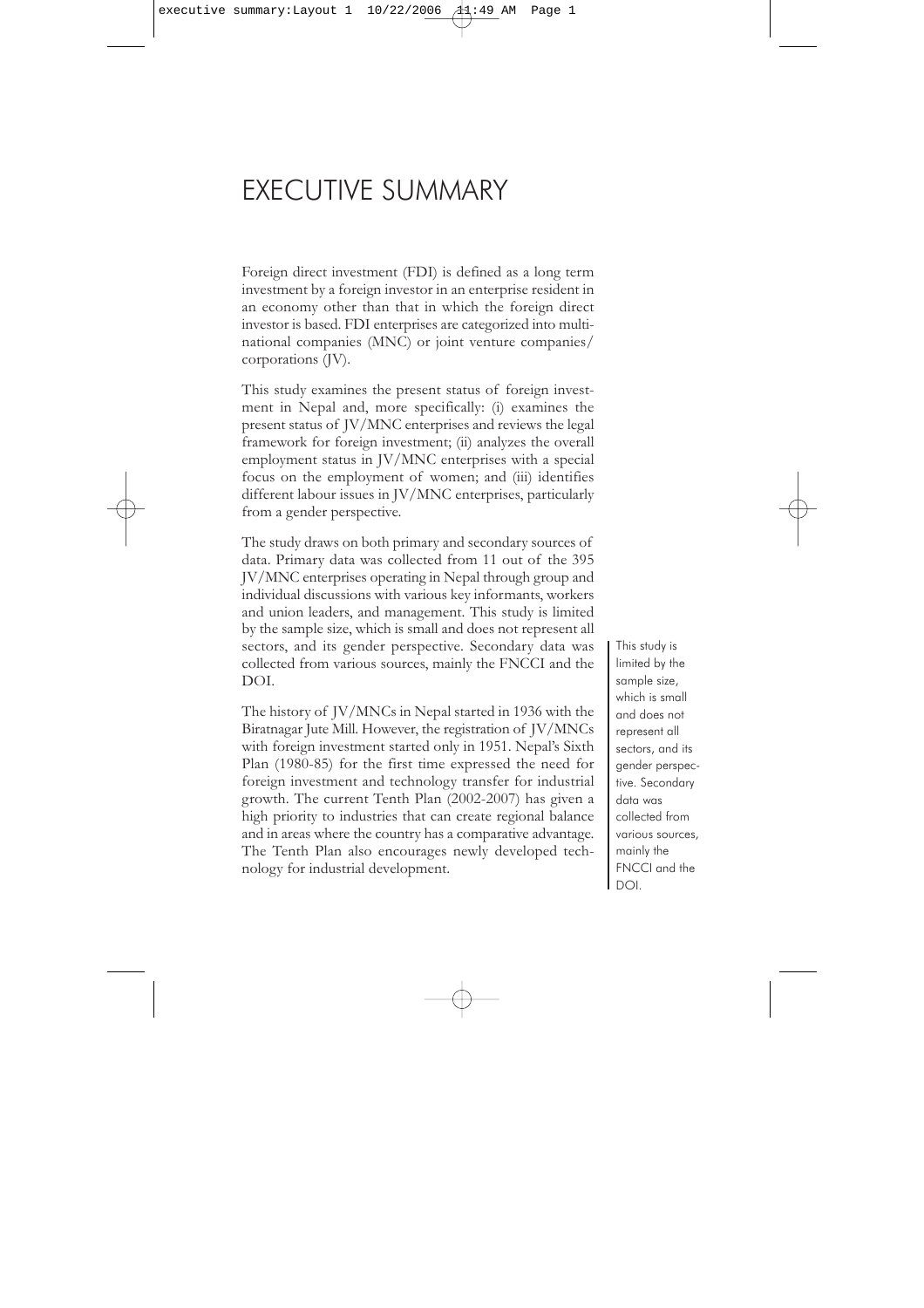# EXECUTIVE SUMMARY

Foreign direct investment (FDI) is defined as a long term investment by a foreign investor in an enterprise resident in an economy other than that in which the foreign direct investor is based. FDI enterprises are categorized into multinational companies (MNC) or joint venture companies/ corporations (JV).

This study examines the present status of foreign investment in Nepal and, more specifically: (i) examines the present status of JV/MNC enterprises and reviews the legal framework for foreign investment; (ii) analyzes the overall employment status in JV/MNC enterprises with a special focus on the employment of women; and (iii) identifies different labour issues in JV/MNC enterprises, particularly from a gender perspective.

The study draws on both primary and secondary sources of data. Primary data was collected from 11 out of the 395 JV/MNC enterprises operating in Nepal through group and individual discussions with various key informants, workers and union leaders, and management. This study is limited by the sample size, which is small and does not represent all sectors, and its gender perspective. Secondary data was collected from various sources, mainly the FNCCI and the DOI.

The history of JV/MNCs in Nepal started in 1936 with the Biratnagar Jute Mill. However, the registration of JV/MNCs with foreign investment started only in 1951. Nepal's Sixth Plan (1980-85) for the first time expressed the need for foreign investment and technology transfer for industrial growth. The current Tenth Plan (2002-2007) has given a high priority to industries that can create regional balance and in areas where the country has a comparative advantage. The Tenth Plan also encourages newly developed technology for industrial development.

This study is limited by the sample size, which is small and does not represent all sectors, and its gender perspective. Secondary data was collected from various sources, mainly the FNCCI and the DOI.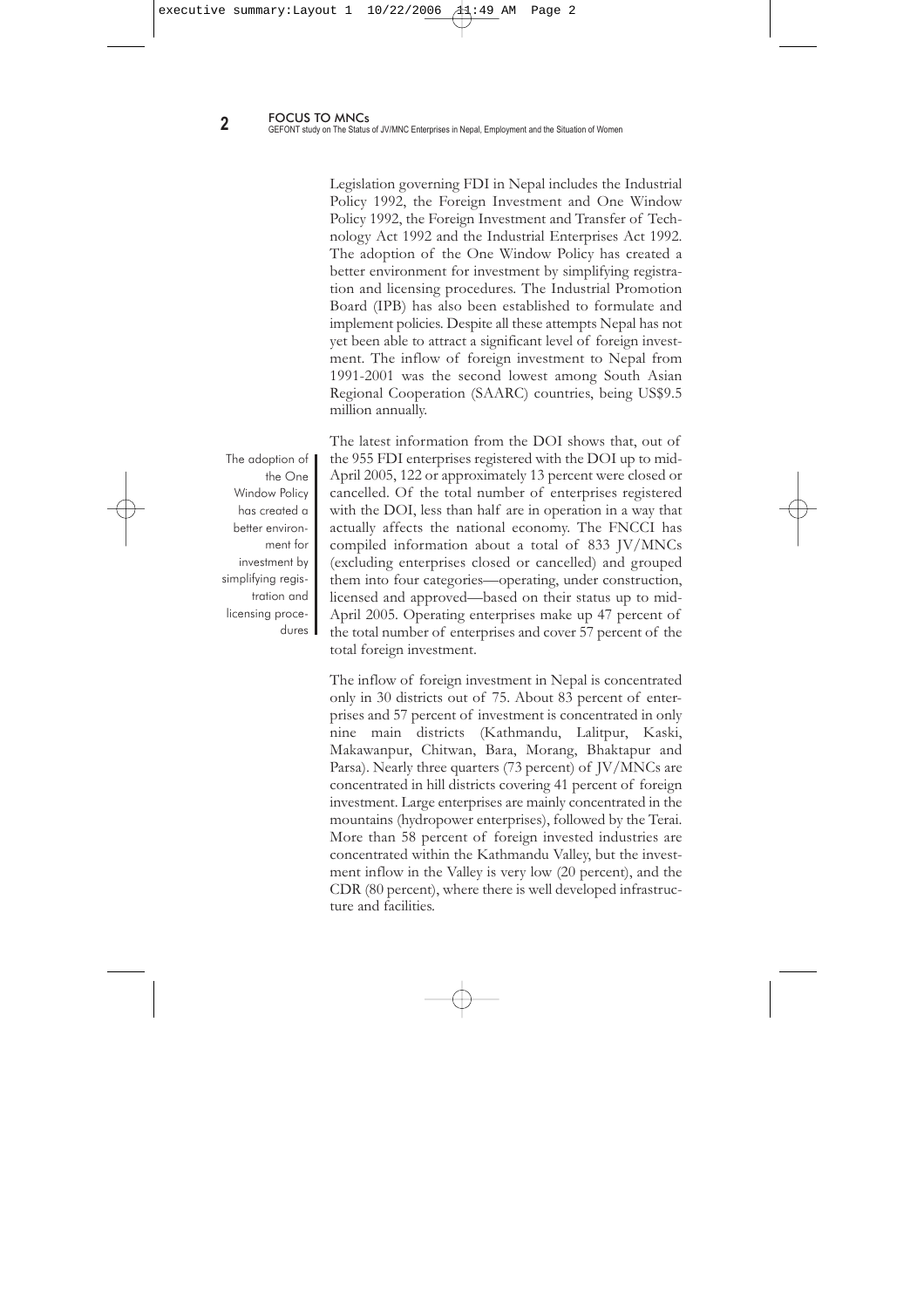Legislation governing FDI in Nepal includes the Industrial Policy 1992, the Foreign Investment and One Window Policy 1992, the Foreign Investment and Transfer of Technology Act 1992 and the Industrial Enterprises Act 1992. The adoption of the One Window Policy has created a better environment for investment by simplifying registration and licensing procedures. The Industrial Promotion Board (IPB) has also been established to formulate and implement policies. Despite all these attempts Nepal has not yet been able to attract a significant level of foreign investment. The inflow of foreign investment to Nepal from 1991-2001 was the second lowest among South Asian Regional Cooperation (SAARC) countries, being US\$9.5 million annually.

The adoption of the One Window Policy has created a better environment for investment by simplifying registration and licensing procedures | The latest information from the DOI shows that, out of the 955 FDI enterprises registered with the DOI up to mid-April 2005, 122 or approximately 13 percent were closed or cancelled. Of the total number of enterprises registered with the DOI, less than half are in operation in a way that actually affects the national economy. The FNCCI has compiled information about a total of 833 JV/MNCs (excluding enterprises closed or cancelled) and grouped them into four categories—operating, under construction, licensed and approved—based on their status up to mid-April 2005. Operating enterprises make up 47 percent of the total number of enterprises and cover 57 percent of the total foreign investment.

The inflow of foreign investment in Nepal is concentrated only in 30 districts out of 75. About 83 percent of enterprises and 57 percent of investment is concentrated in only nine main districts (Kathmandu, Lalitpur, Kaski, Makawanpur, Chitwan, Bara, Morang, Bhaktapur and Parsa). Nearly three quarters (73 percent) of JV/MNCs are concentrated in hill districts covering 41 percent of foreign investment. Large enterprises are mainly concentrated in the mountains (hydropower enterprises), followed by the Terai. More than 58 percent of foreign invested industries are concentrated within the Kathmandu Valley, but the investment inflow in the Valley is very low (20 percent), and the CDR (80 percent), where there is well developed infrastructure and facilities.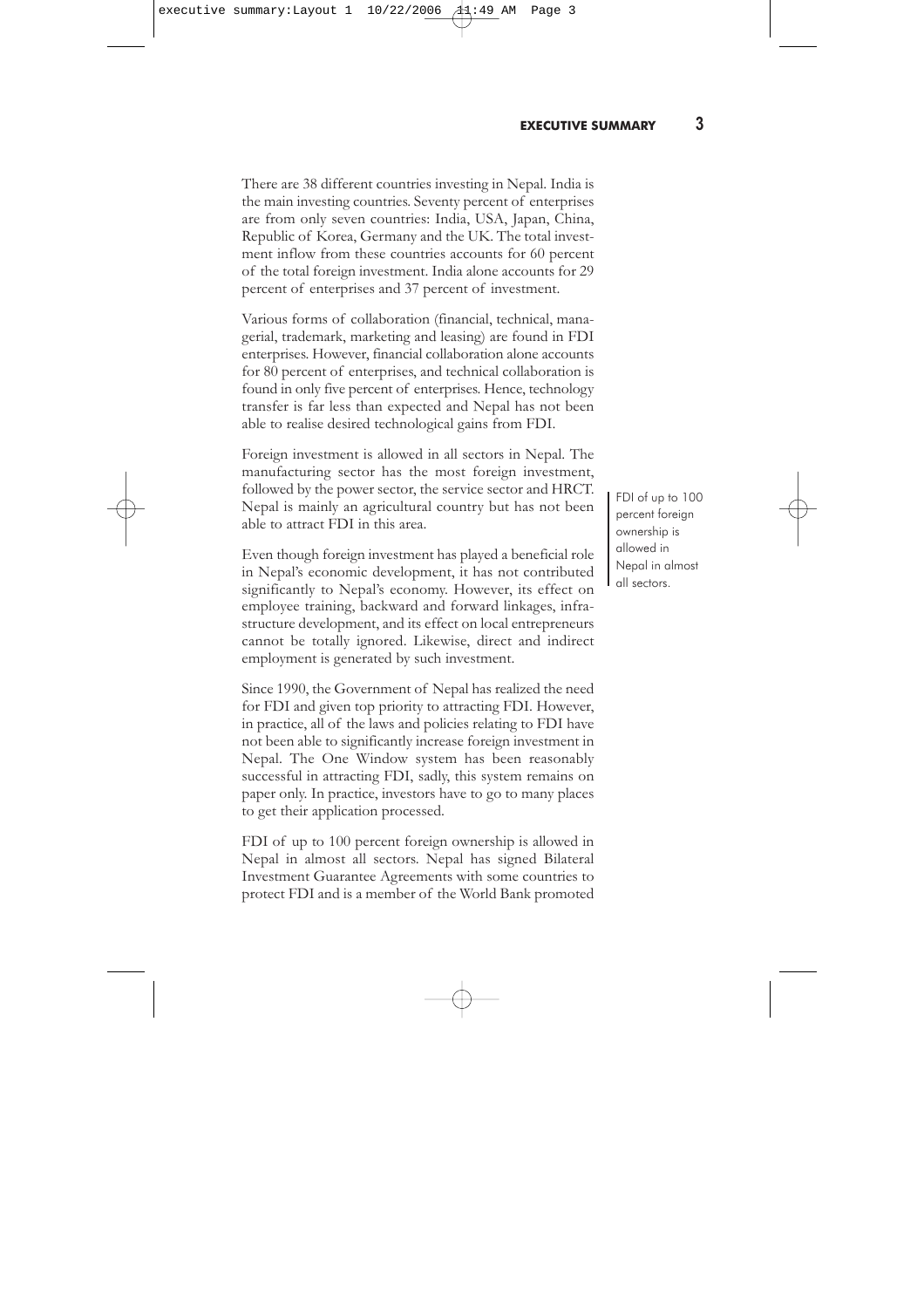There are 38 different countries investing in Nepal. India is the main investing countries. Seventy percent of enterprises are from only seven countries: India, USA, Japan, China, Republic of Korea, Germany and the UK. The total investment inflow from these countries accounts for 60 percent of the total foreign investment. India alone accounts for 29 percent of enterprises and 37 percent of investment.

Various forms of collaboration (financial, technical, managerial, trademark, marketing and leasing) are found in FDI enterprises. However, financial collaboration alone accounts for 80 percent of enterprises, and technical collaboration is found in only five percent of enterprises. Hence, technology transfer is far less than expected and Nepal has not been able to realise desired technological gains from FDI.

Foreign investment is allowed in all sectors in Nepal. The manufacturing sector has the most foreign investment, followed by the power sector, the service sector and HRCT. Nepal is mainly an agricultural country but has not been able to attract FDI in this area.

Even though foreign investment has played a beneficial role in Nepal's economic development, it has not contributed significantly to Nepal's economy. However, its effect on employee training, backward and forward linkages, infrastructure development, and its effect on local entrepreneurs cannot be totally ignored. Likewise, direct and indirect employment is generated by such investment.

Since 1990, the Government of Nepal has realized the need for FDI and given top priority to attracting FDI. However, in practice, all of the laws and policies relating to FDI have not been able to significantly increase foreign investment in Nepal. The One Window system has been reasonably successful in attracting FDI, sadly, this system remains on paper only. In practice, investors have to go to many places to get their application processed.

FDI of up to 100 percent foreign ownership is allowed in Nepal in almost all sectors. Nepal has signed Bilateral Investment Guarantee Agreements with some countries to protect FDI and is a member of the World Bank promoted FDI of up to 100 percent foreign ownership is allowed in Nepal in almost all sectors.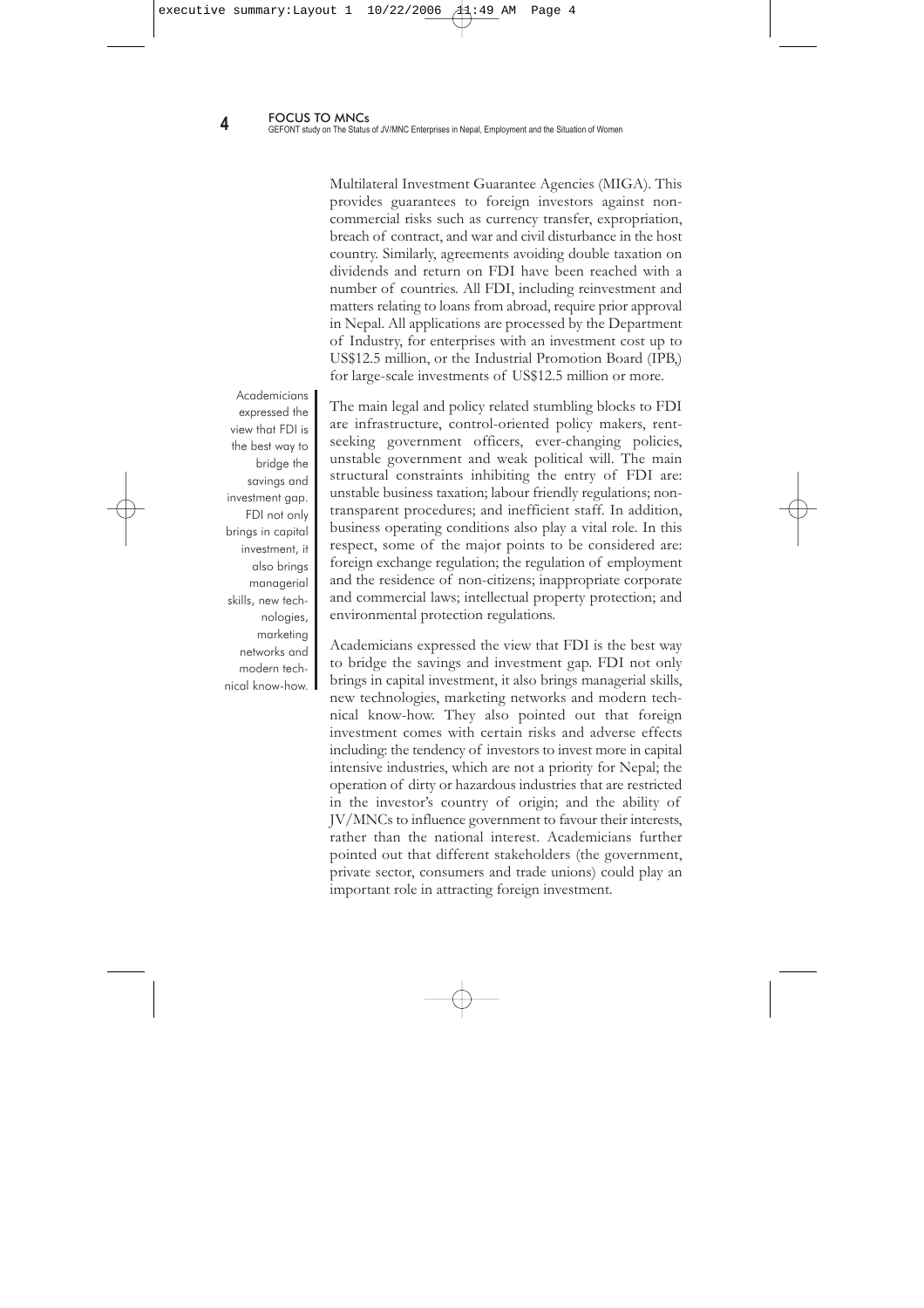Multilateral Investment Guarantee Agencies (MIGA). This provides guarantees to foreign investors against noncommercial risks such as currency transfer, expropriation, breach of contract, and war and civil disturbance in the host country. Similarly, agreements avoiding double taxation on dividends and return on FDI have been reached with a number of countries. All FDI, including reinvestment and matters relating to loans from abroad, require prior approval in Nepal. All applications are processed by the Department of Industry, for enterprises with an investment cost up to US\$12.5 million, or the Industrial Promotion Board (IPB,) for large-scale investments of US\$12.5 million or more.

**Academicians** expressed the view that FDI is the best way to bridge the savings and investment gap. FDI not only brings in capital investment, it also brings managerial skills, new technologies, marketing networks and modern technical know-how.

The main legal and policy related stumbling blocks to FDI are infrastructure, control-oriented policy makers, rentseeking government officers, ever-changing policies, unstable government and weak political will. The main structural constraints inhibiting the entry of FDI are: unstable business taxation; labour friendly regulations; nontransparent procedures; and inefficient staff. In addition, business operating conditions also play a vital role. In this respect, some of the major points to be considered are: foreign exchange regulation; the regulation of employment and the residence of non-citizens; inappropriate corporate and commercial laws; intellectual property protection; and environmental protection regulations.

Academicians expressed the view that FDI is the best way to bridge the savings and investment gap. FDI not only brings in capital investment, it also brings managerial skills, new technologies, marketing networks and modern technical know-how. They also pointed out that foreign investment comes with certain risks and adverse effects including: the tendency of investors to invest more in capital intensive industries, which are not a priority for Nepal; the operation of dirty or hazardous industries that are restricted in the investor's country of origin; and the ability of JV/MNCs to influence government to favour their interests, rather than the national interest. Academicians further pointed out that different stakeholders (the government, private sector, consumers and trade unions) could play an important role in attracting foreign investment.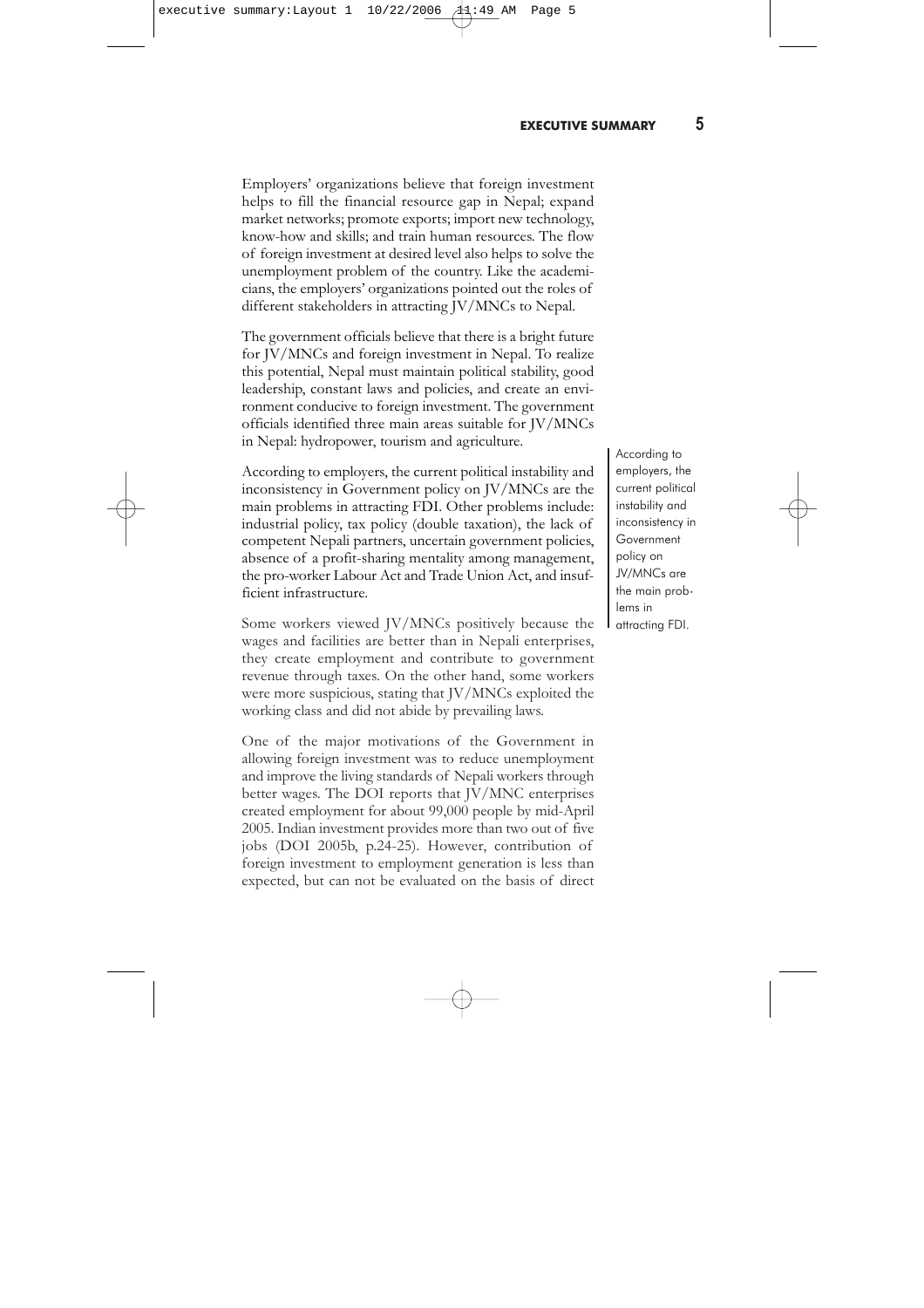Employers' organizations believe that foreign investment helps to fill the financial resource gap in Nepal; expand market networks; promote exports; import new technology, know-how and skills; and train human resources. The flow of foreign investment at desired level also helps to solve the unemployment problem of the country. Like the academicians, the employers' organizations pointed out the roles of different stakeholders in attracting JV/MNCs to Nepal.

The government officials believe that there is a bright future for JV/MNCs and foreign investment in Nepal. To realize this potential, Nepal must maintain political stability, good leadership, constant laws and policies, and create an environment conducive to foreign investment. The government officials identified three main areas suitable for JV/MNCs in Nepal: hydropower, tourism and agriculture.

According to employers, the current political instability and inconsistency in Government policy on JV/MNCs are the main problems in attracting FDI. Other problems include: industrial policy, tax policy (double taxation), the lack of competent Nepali partners, uncertain government policies, absence of a profit-sharing mentality among management, the pro-worker Labour Act and Trade Union Act, and insufficient infrastructure.

Some workers viewed JV/MNCs positively because the wages and facilities are better than in Nepali enterprises, they create employment and contribute to government revenue through taxes. On the other hand, some workers were more suspicious, stating that JV/MNCs exploited the working class and did not abide by prevailing laws.

One of the major motivations of the Government in allowing foreign investment was to reduce unemployment and improve the living standards of Nepali workers through better wages. The DOI reports that JV/MNC enterprises created employment for about 99,000 people by mid-April 2005. Indian investment provides more than two out of five jobs (DOI 2005b, p.24-25). However, contribution of foreign investment to employment generation is less than expected, but can not be evaluated on the basis of direct According to employers, the current political instability and inconsistency in Government policy on JV/MNCs are the main problems in attracting FDI.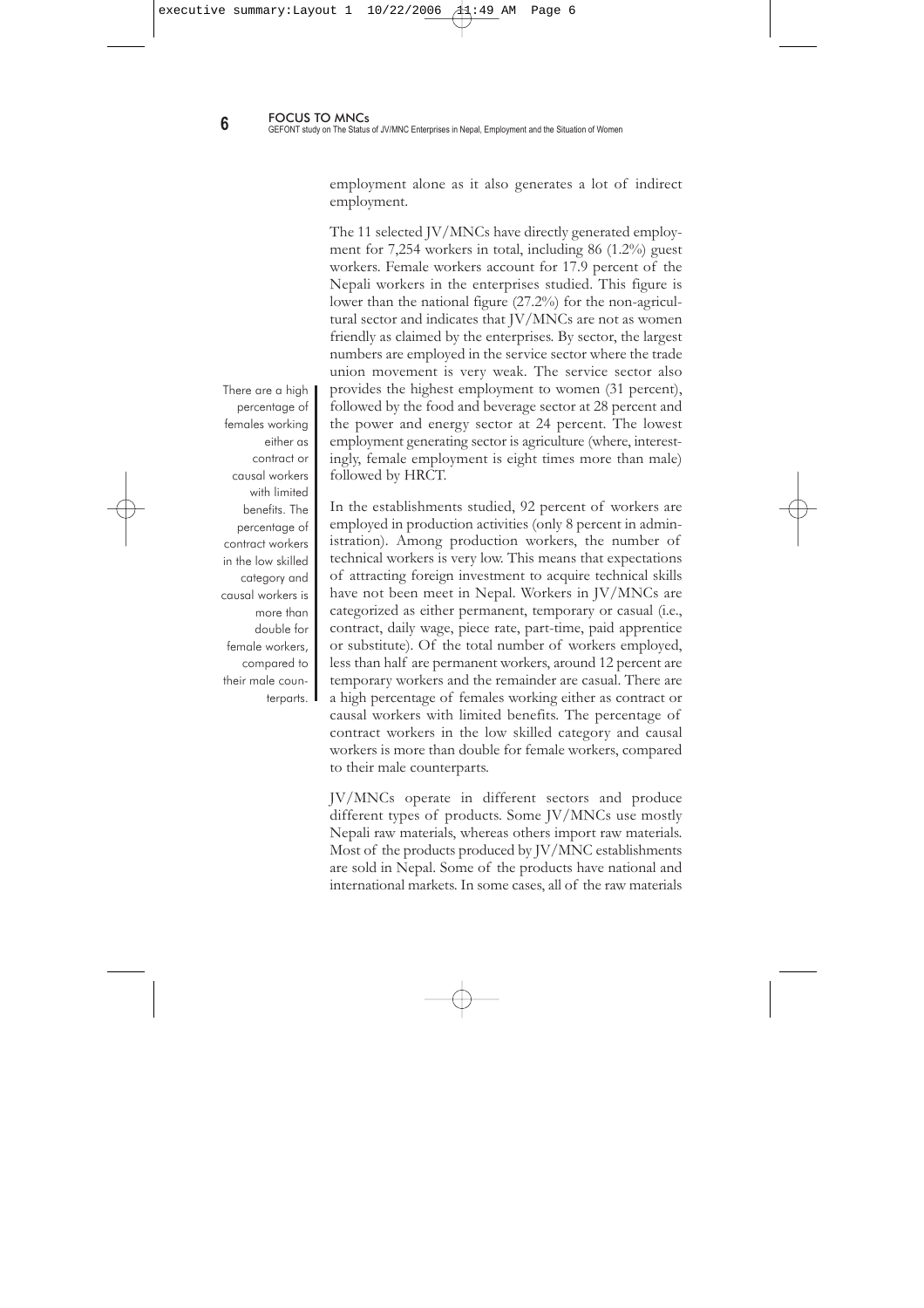employment alone as it also generates a lot of indirect employment.

The 11 selected JV/MNCs have directly generated employment for 7,254 workers in total, including 86 (1.2%) guest workers. Female workers account for 17.9 percent of the Nepali workers in the enterprises studied. This figure is lower than the national figure (27.2%) for the non-agricultural sector and indicates that JV/MNCs are not as women friendly as claimed by the enterprises. By sector, the largest numbers are employed in the service sector where the trade union movement is very weak. The service sector also provides the highest employment to women (31 percent), followed by the food and beverage sector at 28 percent and the power and energy sector at 24 percent. The lowest employment generating sector is agriculture (where, interestingly, female employment is eight times more than male) followed by HRCT.

In the establishments studied, 92 percent of workers are employed in production activities (only 8 percent in administration). Among production workers, the number of technical workers is very low. This means that expectations of attracting foreign investment to acquire technical skills have not been meet in Nepal. Workers in JV/MNCs are categorized as either permanent, temporary or casual (i.e., contract, daily wage, piece rate, part-time, paid apprentice or substitute). Of the total number of workers employed, less than half are permanent workers, around 12 percent are temporary workers and the remainder are casual. There are a high percentage of females working either as contract or causal workers with limited benefits. The percentage of contract workers in the low skilled category and causal workers is more than double for female workers, compared to their male counterparts.

JV/MNCs operate in different sectors and produce different types of products. Some JV/MNCs use mostly Nepali raw materials, whereas others import raw materials. Most of the products produced by JV/MNC establishments are sold in Nepal. Some of the products have national and international markets. In some cases, all of the raw materials

There are a high percentage of females working either as contract or causal workers with limited benefits. The percentage of contract workers in the low skilled category and causal workers is more than double for female workers, compared to their male counterparts.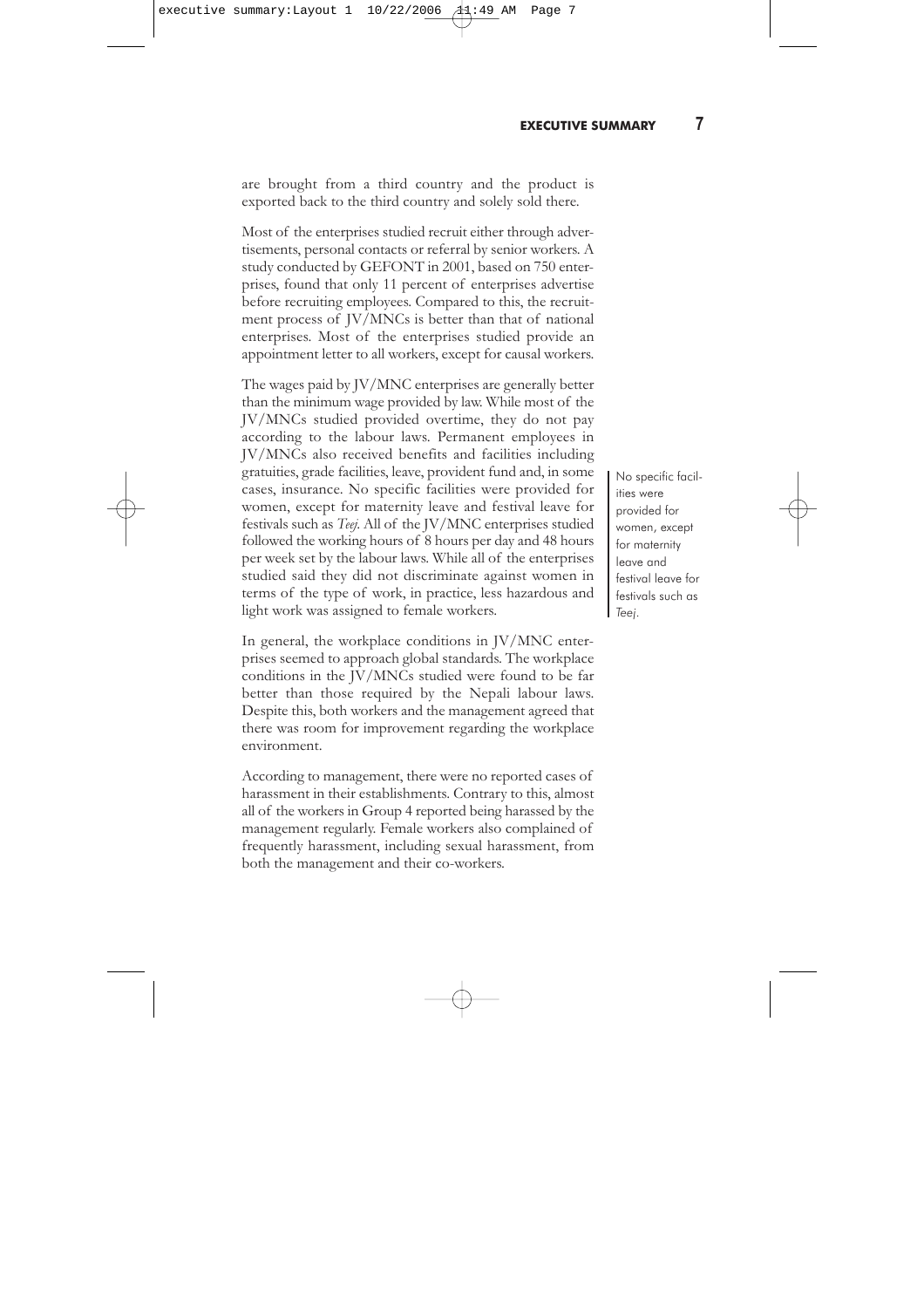are brought from a third country and the product is exported back to the third country and solely sold there.

Most of the enterprises studied recruit either through advertisements, personal contacts or referral by senior workers. A study conducted by GEFONT in 2001, based on 750 enterprises, found that only 11 percent of enterprises advertise before recruiting employees. Compared to this, the recruitment process of JV/MNCs is better than that of national enterprises. Most of the enterprises studied provide an appointment letter to all workers, except for causal workers.

The wages paid by JV/MNC enterprises are generally better than the minimum wage provided by law. While most of the JV/MNCs studied provided overtime, they do not pay according to the labour laws. Permanent employees in JV/MNCs also received benefits and facilities including gratuities, grade facilities, leave, provident fund and, in some cases, insurance. No specific facilities were provided for women, except for maternity leave and festival leave for festivals such as *Teej*. All of the JV/MNC enterprises studied followed the working hours of 8 hours per day and 48 hours per week set by the labour laws. While all of the enterprises studied said they did not discriminate against women in terms of the type of work, in practice, less hazardous and light work was assigned to female workers.

In general, the workplace conditions in JV/MNC enterprises seemed to approach global standards. The workplace conditions in the JV/MNCs studied were found to be far better than those required by the Nepali labour laws. Despite this, both workers and the management agreed that there was room for improvement regarding the workplace environment.

According to management, there were no reported cases of harassment in their establishments. Contrary to this, almost all of the workers in Group 4 reported being harassed by the management regularly. Female workers also complained of frequently harassment, including sexual harassment, from both the management and their co-workers.

No specific facilities were provided for women, except for maternity leave and festival leave for festivals such as *Teej*.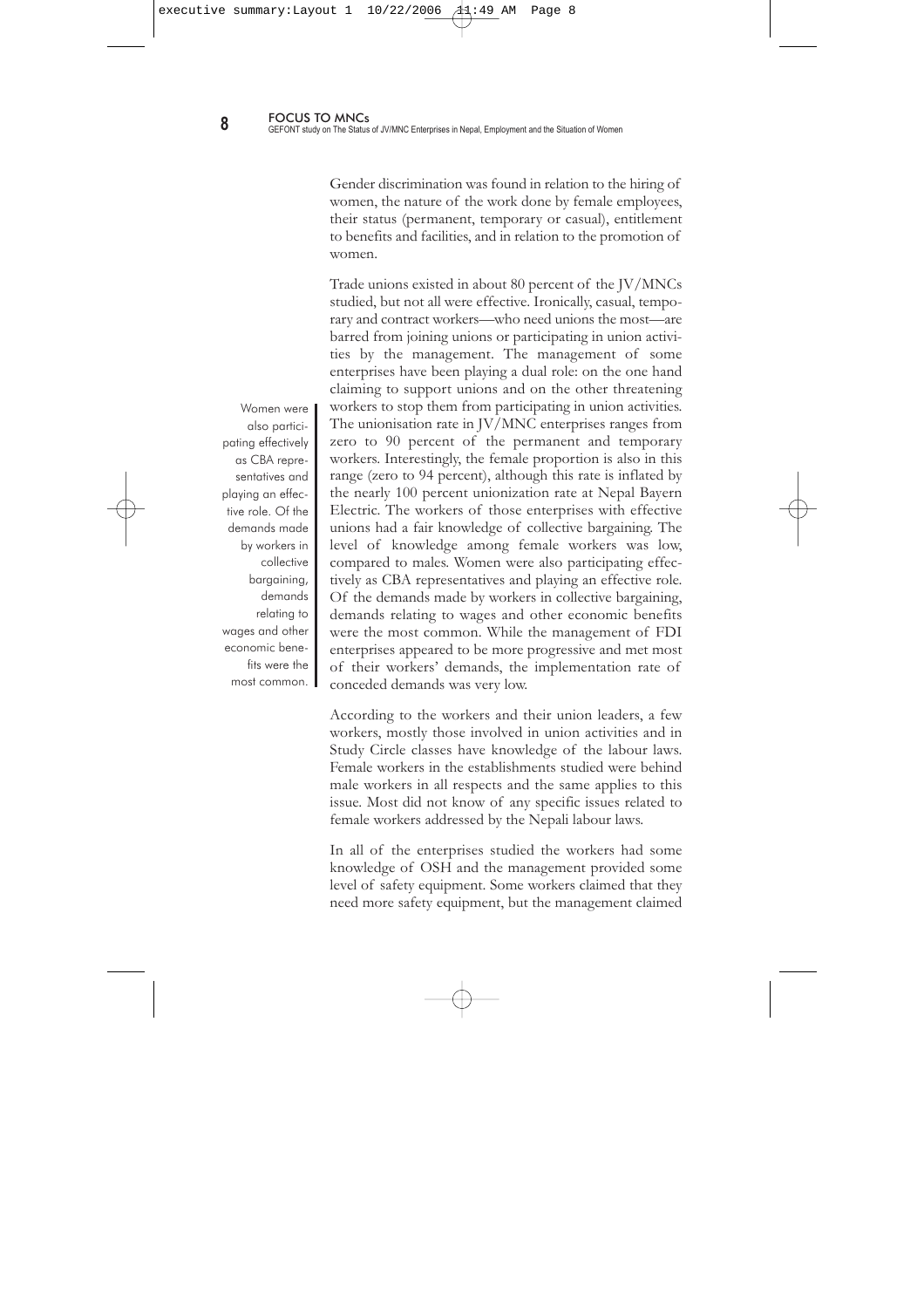Gender discrimination was found in relation to the hiring of women, the nature of the work done by female employees, their status (permanent, temporary or casual), entitlement to benefits and facilities, and in relation to the promotion of women.

Trade unions existed in about 80 percent of the JV/MNCs studied, but not all were effective. Ironically, casual, temporary and contract workers—who need unions the most—are barred from joining unions or participating in union activities by the management. The management of some enterprises have been playing a dual role: on the one hand claiming to support unions and on the other threatening workers to stop them from participating in union activities. The unionisation rate in JV/MNC enterprises ranges from zero to 90 percent of the permanent and temporary workers. Interestingly, the female proportion is also in this range (zero to 94 percent), although this rate is inflated by the nearly 100 percent unionization rate at Nepal Bayern Electric. The workers of those enterprises with effective unions had a fair knowledge of collective bargaining. The level of knowledge among female workers was low, compared to males. Women were also participating effectively as CBA representatives and playing an effective role. Of the demands made by workers in collective bargaining, demands relating to wages and other economic benefits were the most common. While the management of FDI enterprises appeared to be more progressive and met most of their workers' demands, the implementation rate of conceded demands was very low.

According to the workers and their union leaders, a few workers, mostly those involved in union activities and in Study Circle classes have knowledge of the labour laws. Female workers in the establishments studied were behind male workers in all respects and the same applies to this issue. Most did not know of any specific issues related to female workers addressed by the Nepali labour laws.

In all of the enterprises studied the workers had some knowledge of OSH and the management provided some level of safety equipment. Some workers claimed that they need more safety equipment, but the management claimed

Women were also participating effectively as CBA representatives and playing an effective role. Of the demands made by workers in collective bargaining, demands relating to wages and other economic benefits were the most common.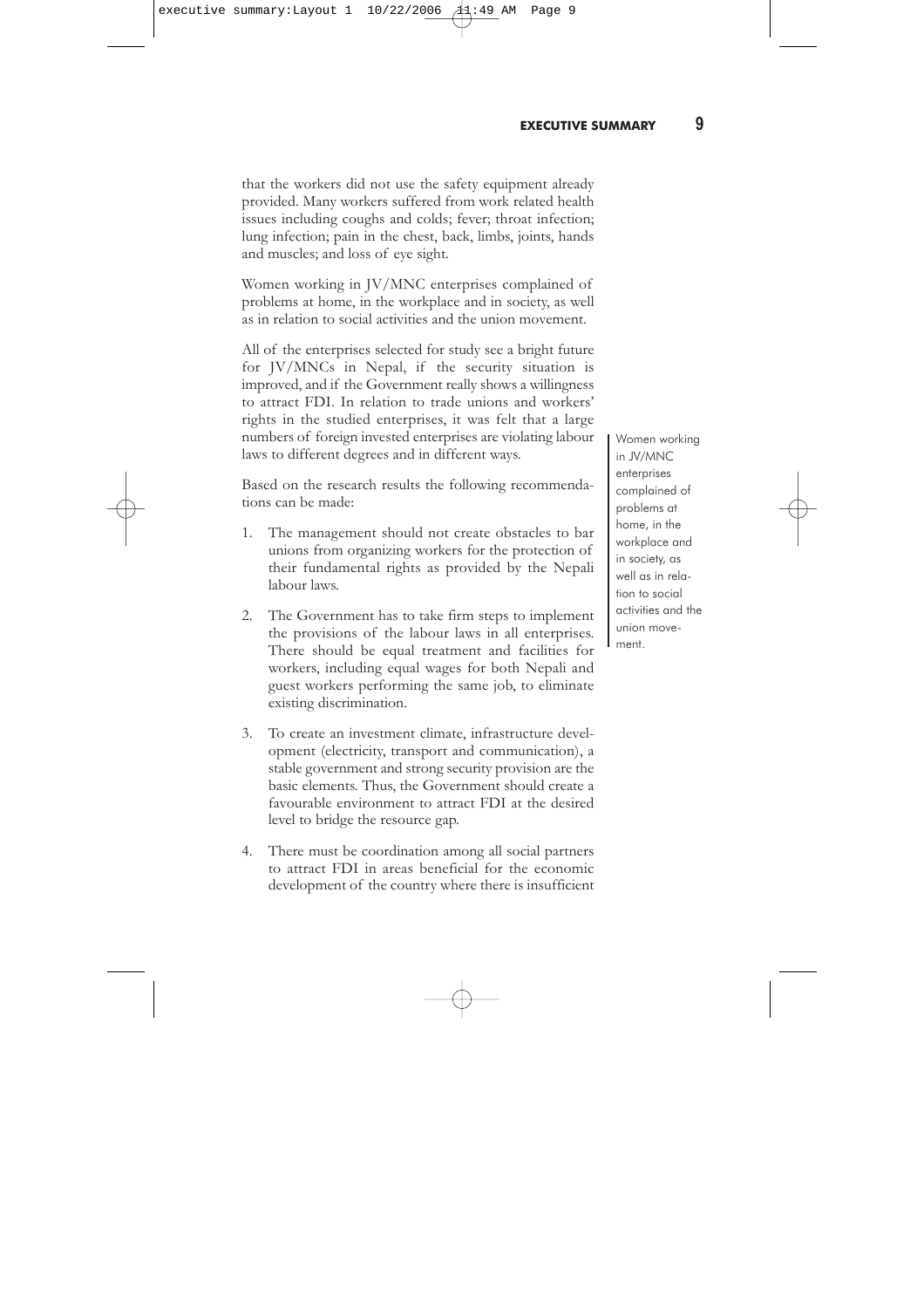that the workers did not use the safety equipment already provided. Many workers suffered from work related health issues including coughs and colds; fever; throat infection; lung infection; pain in the chest, back, limbs, joints, hands and muscles; and loss of eye sight.

Women working in JV/MNC enterprises complained of problems at home, in the workplace and in society, as well as in relation to social activities and the union movement.

All of the enterprises selected for study see a bright future for JV/MNCs in Nepal, if the security situation is improved, and if the Government really shows a willingness to attract FDI. In relation to trade unions and workers' rights in the studied enterprises, it was felt that a large numbers of foreign invested enterprises are violating labour laws to different degrees and in different ways.

Based on the research results the following recommendations can be made:

- 1. The management should not create obstacles to bar unions from organizing workers for the protection of their fundamental rights as provided by the Nepali labour laws.
- 2. The Government has to take firm steps to implement the provisions of the labour laws in all enterprises. There should be equal treatment and facilities for workers, including equal wages for both Nepali and guest workers performing the same job, to eliminate existing discrimination.
- 3. To create an investment climate, infrastructure development (electricity, transport and communication), a stable government and strong security provision are the basic elements. Thus, the Government should create a favourable environment to attract FDI at the desired level to bridge the resource gap.
- 4. There must be coordination among all social partners to attract FDI in areas beneficial for the economic development of the country where there is insufficient

Women working in JV/MNC enterprises complained of problems at home, in the workplace and in society, as well as in relation to social activities and the union movement.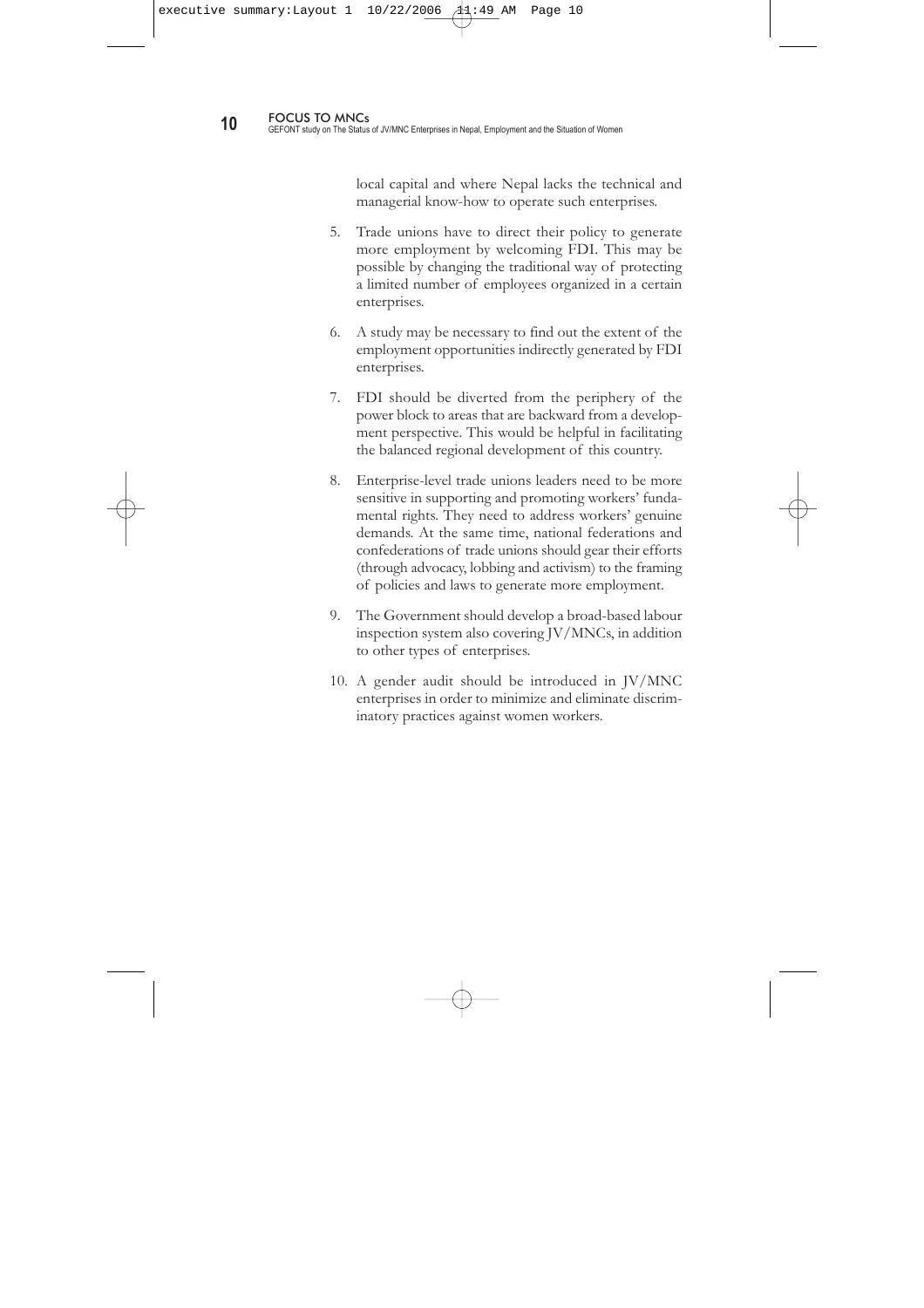local capital and where Nepal lacks the technical and managerial know-how to operate such enterprises.

- 5. Trade unions have to direct their policy to generate more employment by welcoming FDI. This may be possible by changing the traditional way of protecting a limited number of employees organized in a certain enterprises.
- 6. A study may be necessary to find out the extent of the employment opportunities indirectly generated by FDI enterprises.
- 7. FDI should be diverted from the periphery of the power block to areas that are backward from a development perspective. This would be helpful in facilitating the balanced regional development of this country.
- 8. Enterprise-level trade unions leaders need to be more sensitive in supporting and promoting workers' fundamental rights. They need to address workers' genuine demands. At the same time, national federations and confederations of trade unions should gear their efforts (through advocacy, lobbing and activism) to the framing of policies and laws to generate more employment.
- 9. The Government should develop a broad-based labour inspection system also covering JV/MNCs, in addition to other types of enterprises.
- 10. A gender audit should be introduced in JV/MNC enterprises in order to minimize and eliminate discriminatory practices against women workers.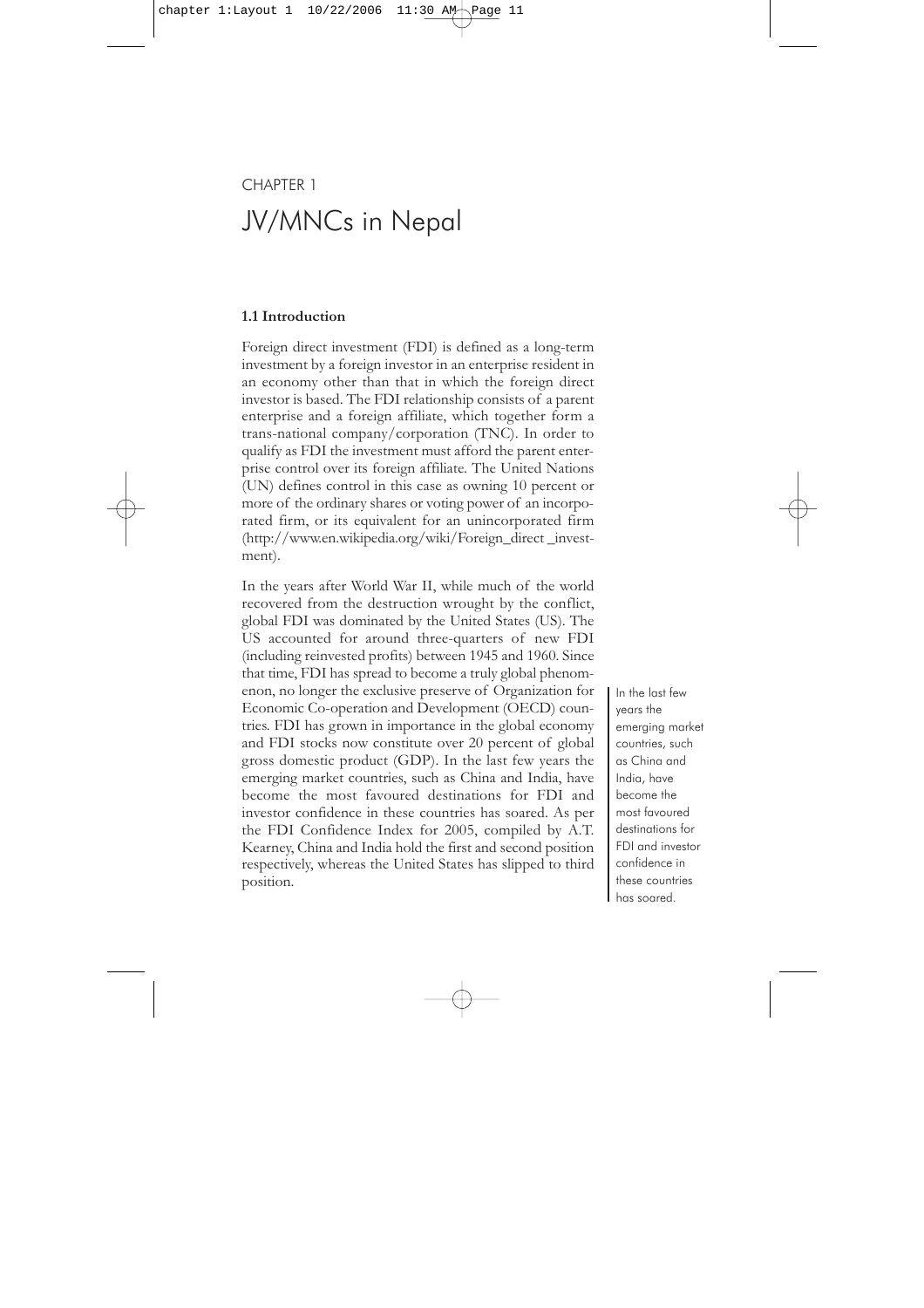# CHAPTER 1 JV/MNCs in Nepal

#### **1.1 Introduction**

Foreign direct investment (FDI) is defined as a long-term investment by a foreign investor in an enterprise resident in an economy other than that in which the foreign direct investor is based. The FDI relationship consists of a parent enterprise and a foreign affiliate, which together form a trans-national company/corporation (TNC). In order to qualify as FDI the investment must afford the parent enterprise control over its foreign affiliate. The United Nations (UN) defines control in this case as owning 10 percent or more of the ordinary shares or voting power of an incorporated firm, or its equivalent for an unincorporated firm (http://www.en.wikipedia.org/wiki/Foreign\_direct \_investment).

In the years after World War II, while much of the world recovered from the destruction wrought by the conflict, global FDI was dominated by the United States (US). The US accounted for around three-quarters of new FDI (including reinvested profits) between 1945 and 1960. Since that time, FDI has spread to become a truly global phenomenon, no longer the exclusive preserve of Organization for Economic Co-operation and Development (OECD) countries. FDI has grown in importance in the global economy and FDI stocks now constitute over 20 percent of global gross domestic product (GDP). In the last few years the emerging market countries, such as China and India, have become the most favoured destinations for FDI and investor confidence in these countries has soared. As per the FDI Confidence Index for 2005, compiled by A.T. Kearney, China and India hold the first and second position respectively, whereas the United States has slipped to third position.

In the last few years the emerging market countries, such as China and India, have become the most favoured destinations for FDI and investor confidence in these countries has soared.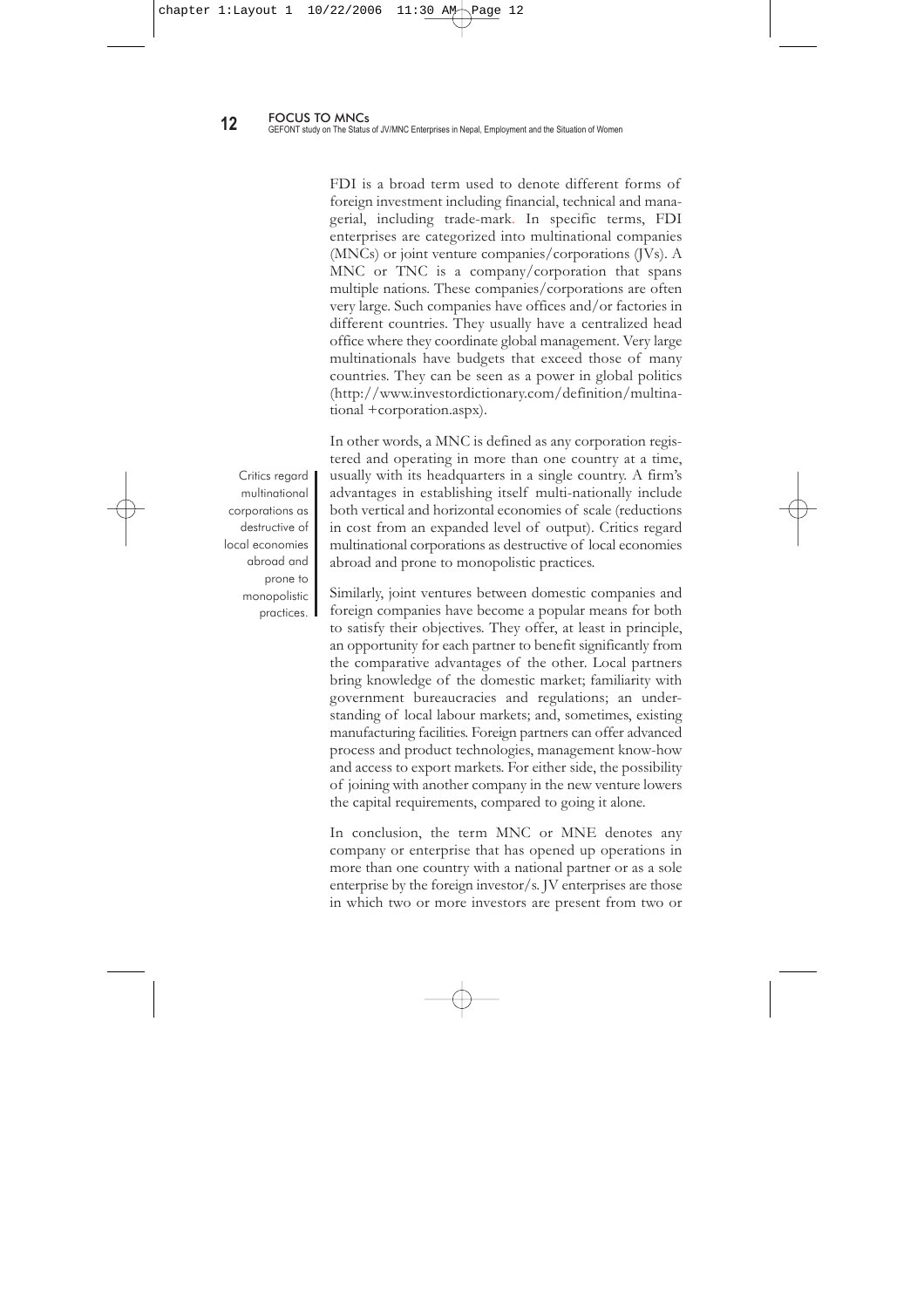FDI is a broad term used to denote different forms of foreign investment including financial, technical and managerial, including trade-mark. In specific terms, FDI enterprises are categorized into multinational companies (MNCs) or joint venture companies/corporations (JVs). A MNC or TNC is a company/corporation that spans multiple nations. These companies/corporations are often very large. Such companies have offices and/or factories in different countries. They usually have a centralized head office where they coordinate global management. Very large multinationals have budgets that exceed those of many countries. They can be seen as a power in global politics (http://www.investordictionary.com/definition/multinational +corporation.aspx).

In other words, a MNC is defined as any corporation registered and operating in more than one country at a time, usually with its headquarters in a single country. A firm's advantages in establishing itself multi-nationally include both vertical and horizontal economies of scale (reductions in cost from an expanded level of output). Critics regard multinational corporations as destructive of local economies abroad and prone to monopolistic practices.

Similarly, joint ventures between domestic companies and foreign companies have become a popular means for both to satisfy their objectives. They offer, at least in principle, an opportunity for each partner to benefit significantly from the comparative advantages of the other. Local partners bring knowledge of the domestic market; familiarity with government bureaucracies and regulations; an understanding of local labour markets; and, sometimes, existing manufacturing facilities. Foreign partners can offer advanced process and product technologies, management know-how and access to export markets. For either side, the possibility of joining with another company in the new venture lowers the capital requirements, compared to going it alone.

In conclusion, the term MNC or MNE denotes any company or enterprise that has opened up operations in more than one country with a national partner or as a sole enterprise by the foreign investor/s. JV enterprises are those in which two or more investors are present from two or

Critics regard multinational corporations as destructive of local economies abroad and prone to monopolistic practices. I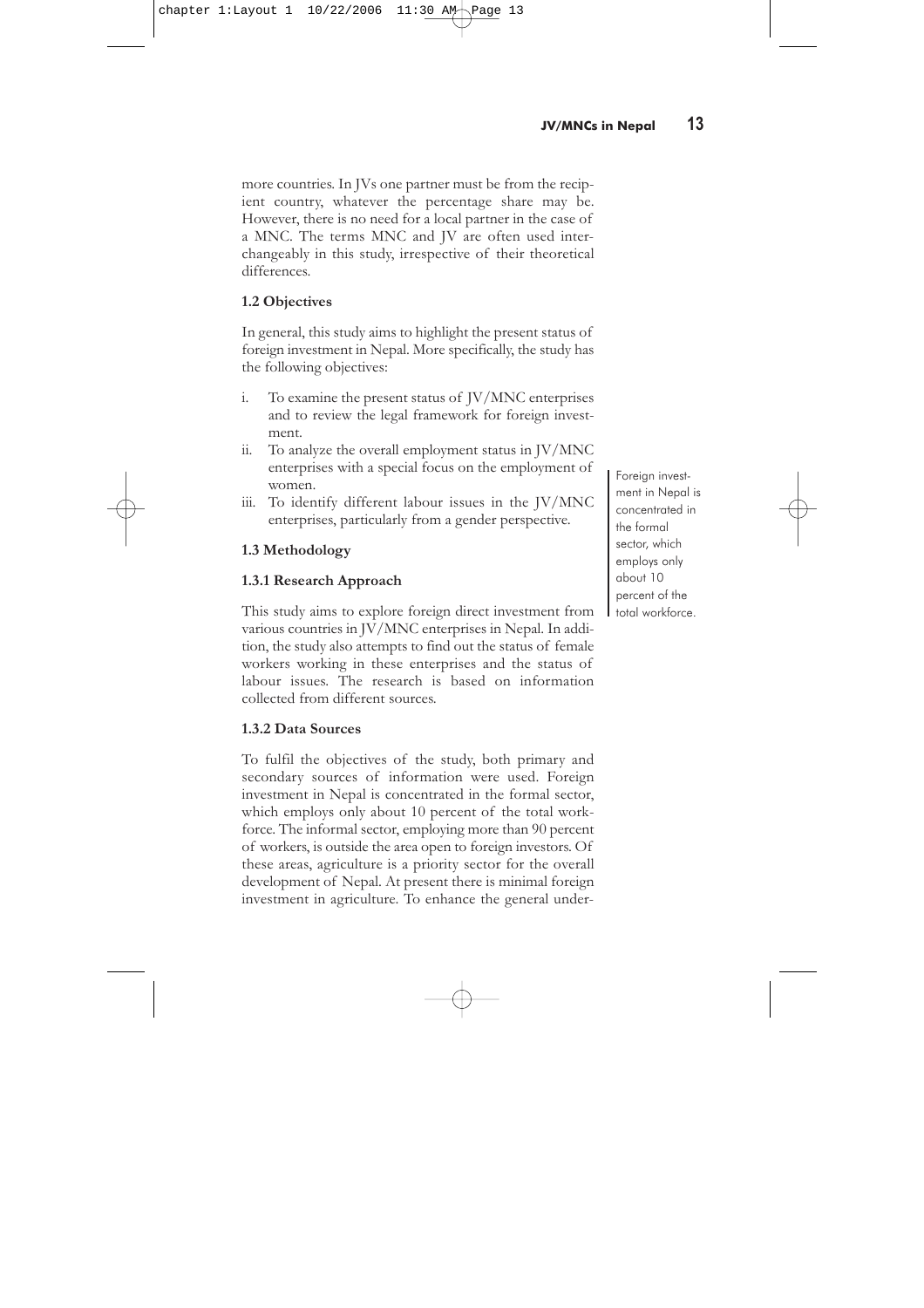more countries. In JVs one partner must be from the recipient country, whatever the percentage share may be. However, there is no need for a local partner in the case of a MNC. The terms MNC and JV are often used interchangeably in this study, irrespective of their theoretical differences.

## **1.2 Objectives**

In general, this study aims to highlight the present status of foreign investment in Nepal. More specifically, the study has the following objectives:

- i. To examine the present status of JV/MNC enterprises and to review the legal framework for foreign investment.
- ii. To analyze the overall employment status in JV/MNC enterprises with a special focus on the employment of women.
- iii. To identify different labour issues in the JV/MNC enterprises, particularly from a gender perspective.

# **1.3 Methodology**

### **1.3.1 Research Approach**

This study aims to explore foreign direct investment from various countries in JV/MNC enterprises in Nepal. In addition, the study also attempts to find out the status of female workers working in these enterprises and the status of labour issues. The research is based on information collected from different sources.

### **1.3.2 Data Sources**

To fulfil the objectives of the study, both primary and secondary sources of information were used. Foreign investment in Nepal is concentrated in the formal sector, which employs only about 10 percent of the total workforce. The informal sector, employing more than 90 percent of workers, is outside the area open to foreign investors. Of these areas, agriculture is a priority sector for the overall development of Nepal. At present there is minimal foreign investment in agriculture. To enhance the general under-

Foreign investment in Nepal is concentrated in the formal sector, which employs only about 10 percent of the total workforce.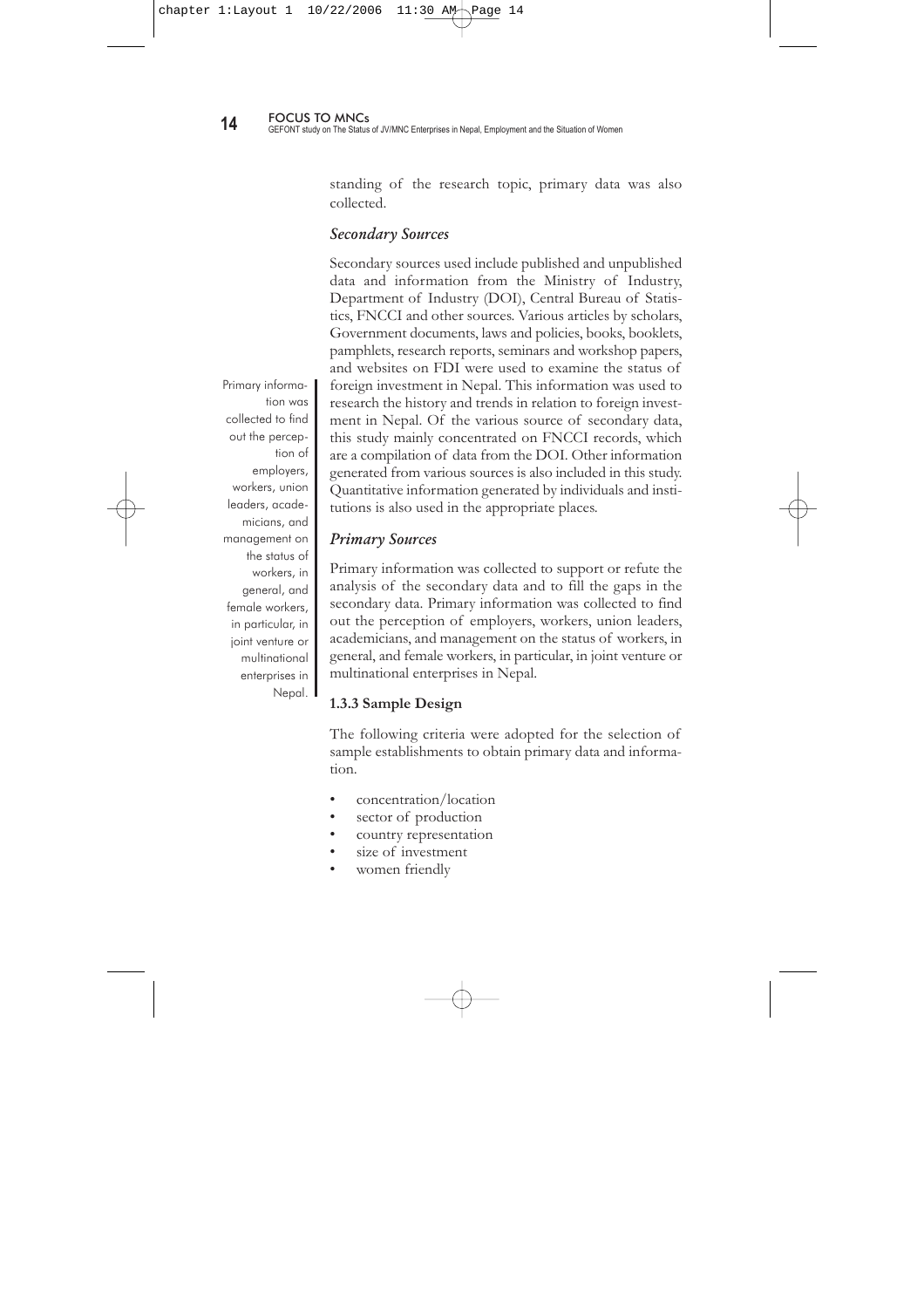standing of the research topic, primary data was also collected.

### Secondary Sources

Secondary sources used include published and unpublished data and information from the Ministry of Industry, Department of Industry (DOI), Central Bureau of Statistics, FNCCI and other sources. Various articles by scholars, Government documents, laws and policies, books, booklets, pamphlets, research reports, seminars and workshop papers, and websites on FDI were used to examine the status of foreign investment in Nepal. This information was used to research the history and trends in relation to foreign investment in Nepal. Of the various source of secondary data, this study mainly concentrated on FNCCI records, which are a compilation of data from the DOI. Other information generated from various sources is also included in this study. Quantitative information generated by individuals and institutions is also used in the appropriate places.

#### Primary Sources

Primary information was collected to support or refute the analysis of the secondary data and to fill the gaps in the secondary data. Primary information was collected to find out the perception of employers, workers, union leaders, academicians, and management on the status of workers, in general, and female workers, in particular, in joint venture or multinational enterprises in Nepal.

#### **1.3.3 Sample Design**

The following criteria were adopted for the selection of sample establishments to obtain primary data and information.

- concentration/location
- sector of production
- country representation
- size of investment
- women friendly

Primary information was collected to find out the perception of employers, workers, union leaders, academicians, and management on the status of workers, in general, and female workers, in particular, in joint venture or multinational enterprises in Nepal. |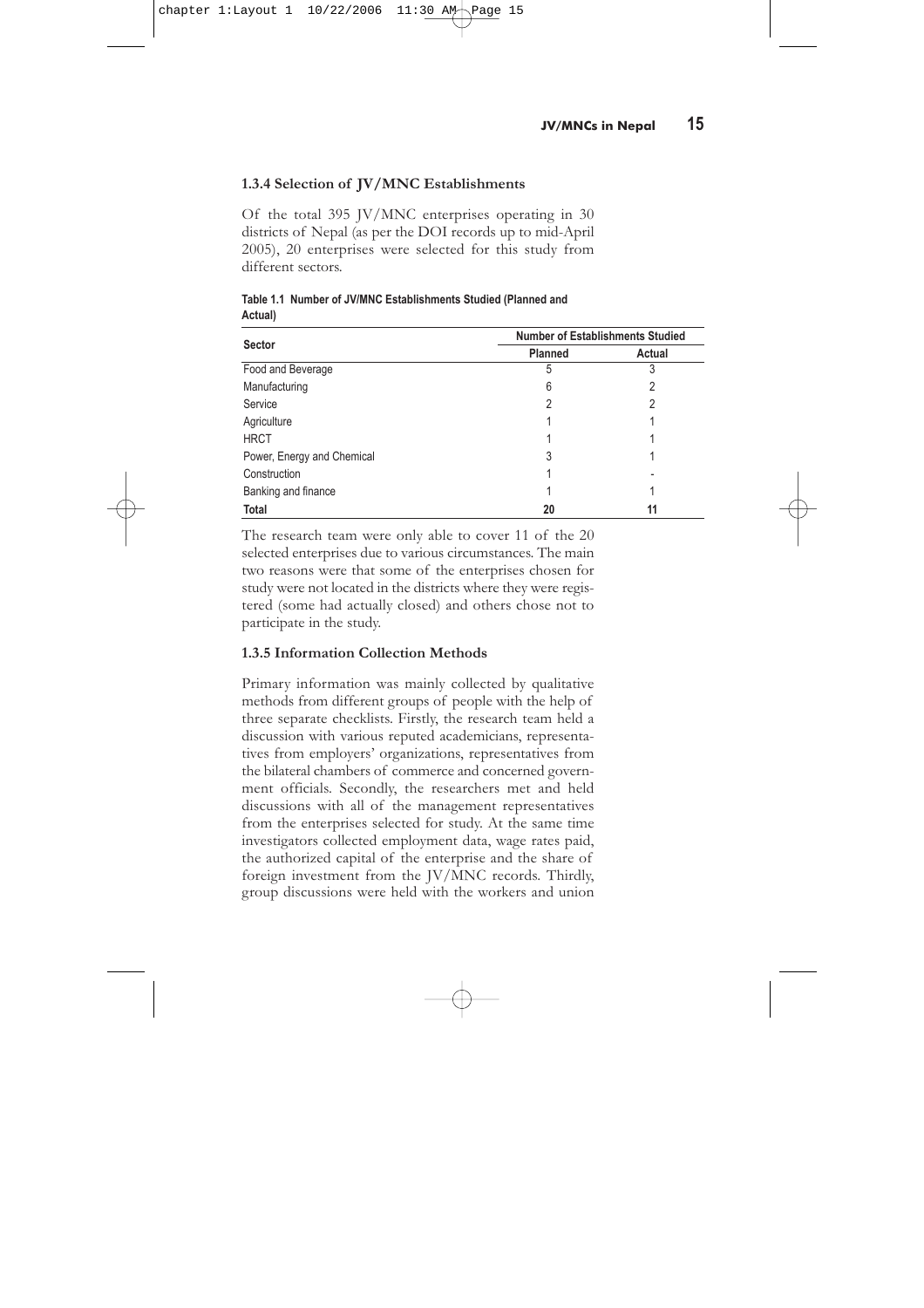## **1.3.4 Selection of JV/MNC Establishments**

Of the total 395 JV/MNC enterprises operating in 30 districts of Nepal (as per the DOI records up to mid-April 2005), 20 enterprises were selected for this study from different sectors.

|                            | <b>Number of Establishments Studied</b> |        |  |  |
|----------------------------|-----------------------------------------|--------|--|--|
| <b>Sector</b>              | <b>Planned</b>                          | Actual |  |  |
| Food and Beverage          | 5                                       | 3      |  |  |
| Manufacturing              | 6                                       | 2      |  |  |
| Service                    | 2                                       | 2      |  |  |
| Agriculture                |                                         |        |  |  |
| <b>HRCT</b>                |                                         |        |  |  |
| Power, Energy and Chemical | 3                                       |        |  |  |
| Construction               |                                         |        |  |  |
| Banking and finance        |                                         |        |  |  |
| Total                      | 20                                      | 11     |  |  |

**Table 1.1 Number of JV/MNC Establishments Studied (Planned and Actual)**

The research team were only able to cover 11 of the 20 selected enterprises due to various circumstances. The main two reasons were that some of the enterprises chosen for study were not located in the districts where they were registered (some had actually closed) and others chose not to participate in the study.

#### **1.3.5 Information Collection Methods**

Primary information was mainly collected by qualitative methods from different groups of people with the help of three separate checklists. Firstly, the research team held a discussion with various reputed academicians, representatives from employers' organizations, representatives from the bilateral chambers of commerce and concerned government officials. Secondly, the researchers met and held discussions with all of the management representatives from the enterprises selected for study. At the same time investigators collected employment data, wage rates paid, the authorized capital of the enterprise and the share of foreign investment from the JV/MNC records. Thirdly, group discussions were held with the workers and union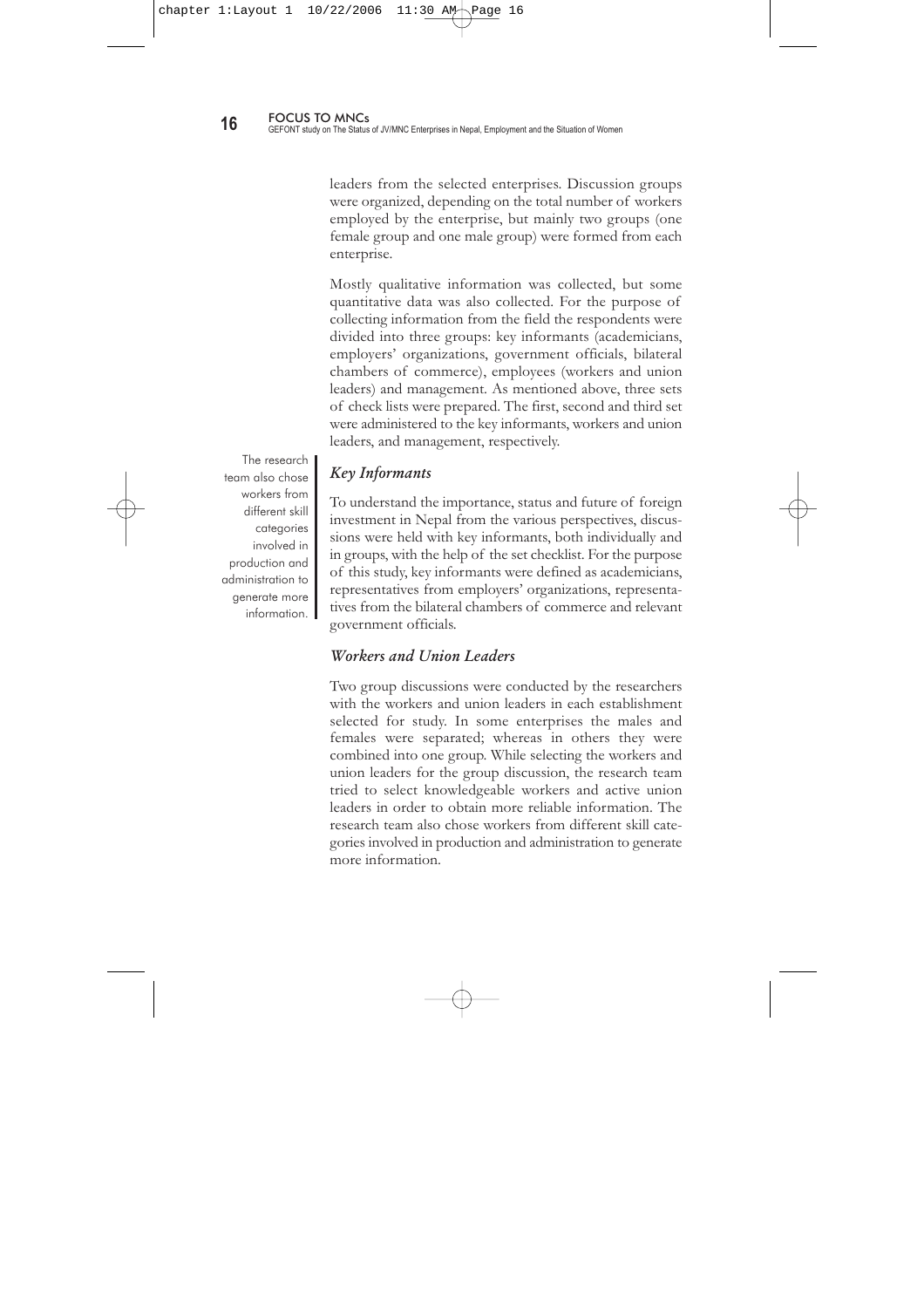leaders from the selected enterprises. Discussion groups were organized, depending on the total number of workers employed by the enterprise, but mainly two groups (one female group and one male group) were formed from each enterprise.

Mostly qualitative information was collected, but some quantitative data was also collected. For the purpose of collecting information from the field the respondents were divided into three groups: key informants (academicians, employers' organizations, government officials, bilateral chambers of commerce), employees (workers and union leaders) and management. As mentioned above, three sets of check lists were prepared. The first, second and third set were administered to the key informants, workers and union leaders, and management, respectively.

The research team also chose workers from different skill categories involved in production and administration to generate more information.

# Key Informants

To understand the importance, status and future of foreign investment in Nepal from the various perspectives, discussions were held with key informants, both individually and in groups, with the help of the set checklist. For the purpose of this study, key informants were defined as academicians, representatives from employers' organizations, representatives from the bilateral chambers of commerce and relevant government officials.

### Workers and Union Leaders

Two group discussions were conducted by the researchers with the workers and union leaders in each establishment selected for study. In some enterprises the males and females were separated; whereas in others they were combined into one group. While selecting the workers and union leaders for the group discussion, the research team tried to select knowledgeable workers and active union leaders in order to obtain more reliable information. The research team also chose workers from different skill categories involved in production and administration to generate more information.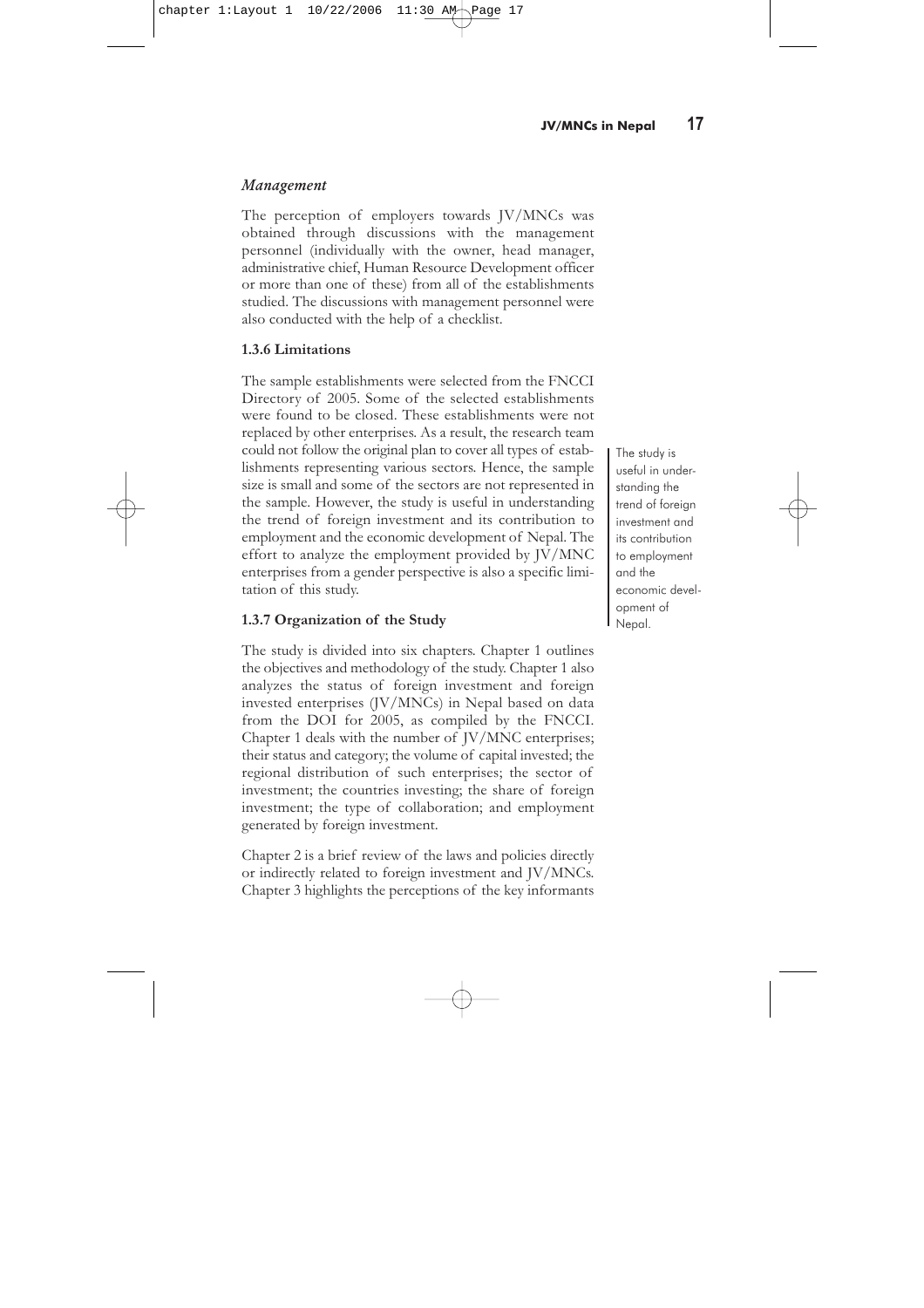### Management

The perception of employers towards JV/MNCs was obtained through discussions with the management personnel (individually with the owner, head manager, administrative chief, Human Resource Development officer or more than one of these) from all of the establishments studied. The discussions with management personnel were also conducted with the help of a checklist.

#### **1.3.6 Limitations**

The sample establishments were selected from the FNCCI Directory of 2005. Some of the selected establishments were found to be closed. These establishments were not replaced by other enterprises. As a result, the research team could not follow the original plan to cover all types of establishments representing various sectors. Hence, the sample size is small and some of the sectors are not represented in the sample. However, the study is useful in understanding the trend of foreign investment and its contribution to employment and the economic development of Nepal. The effort to analyze the employment provided by JV/MNC enterprises from a gender perspective is also a specific limitation of this study.

#### **1.3.7 Organization of the Study**

The study is divided into six chapters. Chapter 1 outlines the objectives and methodology of the study. Chapter 1 also analyzes the status of foreign investment and foreign invested enterprises (JV/MNCs) in Nepal based on data from the DOI for 2005, as compiled by the FNCCI. Chapter 1 deals with the number of JV/MNC enterprises; their status and category; the volume of capital invested; the regional distribution of such enterprises; the sector of investment; the countries investing; the share of foreign investment; the type of collaboration; and employment generated by foreign investment.

Chapter 2 is a brief review of the laws and policies directly or indirectly related to foreign investment and JV/MNCs. Chapter 3 highlights the perceptions of the key informants

The study is useful in understanding the trend of foreign investment and its contribution to employment and the economic development of Nepal.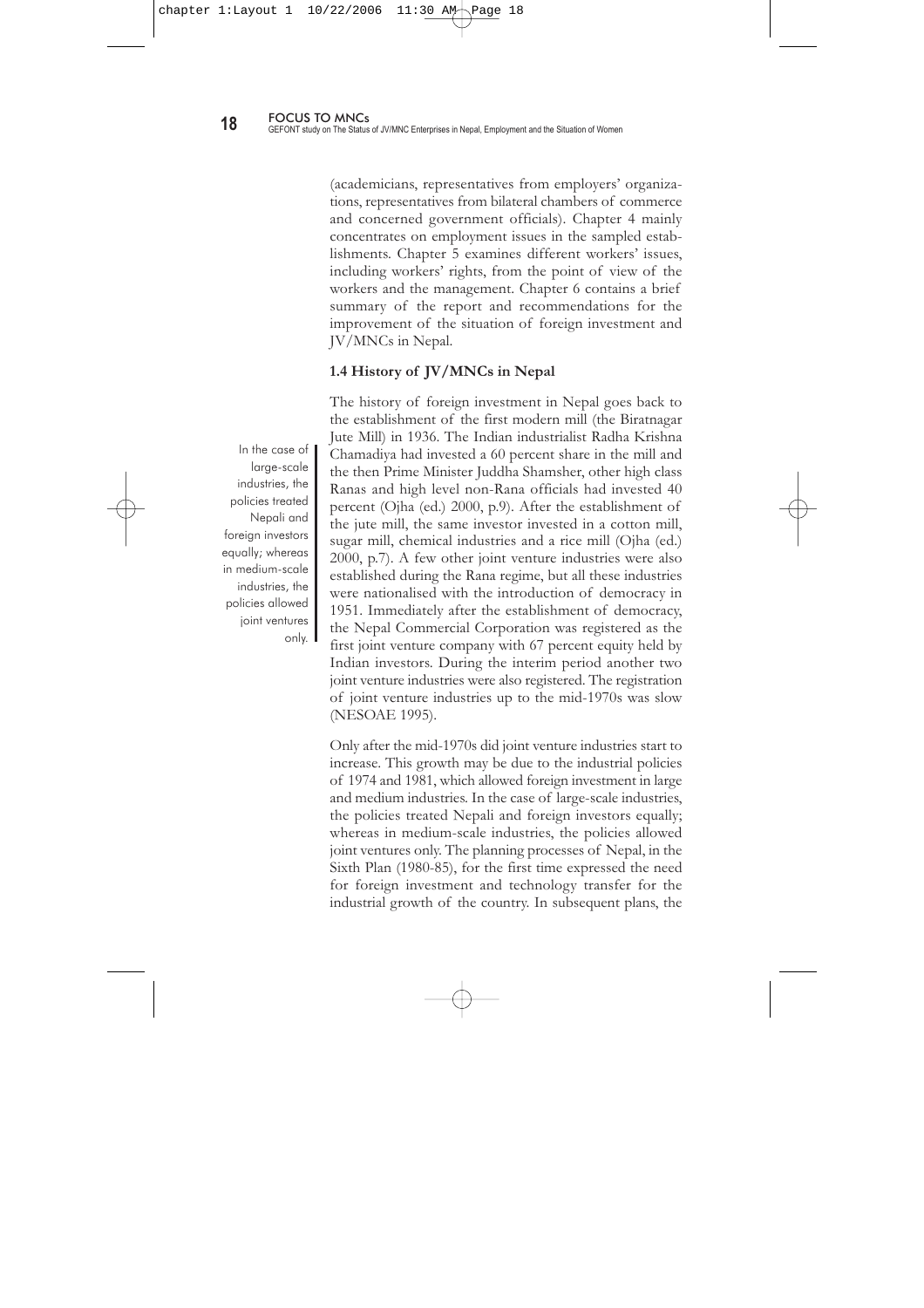(academicians, representatives from employers' organizations, representatives from bilateral chambers of commerce and concerned government officials). Chapter 4 mainly concentrates on employment issues in the sampled establishments. Chapter 5 examines different workers' issues, including workers' rights, from the point of view of the workers and the management. Chapter 6 contains a brief summary of the report and recommendations for the improvement of the situation of foreign investment and JV/MNCs in Nepal.

#### **1.4 History of JV/MNCs in Nepal**

The history of foreign investment in Nepal goes back to the establishment of the first modern mill (the Biratnagar Jute Mill) in 1936. The Indian industrialist Radha Krishna Chamadiya had invested a 60 percent share in the mill and the then Prime Minister Juddha Shamsher, other high class Ranas and high level non-Rana officials had invested 40 percent (Ojha (ed.) 2000, p.9). After the establishment of the jute mill, the same investor invested in a cotton mill, sugar mill, chemical industries and a rice mill (Ojha (ed.) 2000, p.7). A few other joint venture industries were also established during the Rana regime, but all these industries were nationalised with the introduction of democracy in 1951. Immediately after the establishment of democracy, the Nepal Commercial Corporation was registered as the first joint venture company with 67 percent equity held by Indian investors. During the interim period another two joint venture industries were also registered. The registration of joint venture industries up to the mid-1970s was slow (NESOAE 1995).

Only after the mid-1970s did joint venture industries start to increase. This growth may be due to the industrial policies of 1974 and 1981, which allowed foreign investment in large and medium industries. In the case of large-scale industries, the policies treated Nepali and foreign investors equally; whereas in medium-scale industries, the policies allowed joint ventures only. The planning processes of Nepal, in the Sixth Plan (1980-85), for the first time expressed the need for foreign investment and technology transfer for the industrial growth of the country. In subsequent plans, the

In the case of large-scale industries, the policies treated Nepali and foreign investors equally; whereas in medium-scale industries, the policies allowed joint ventures only.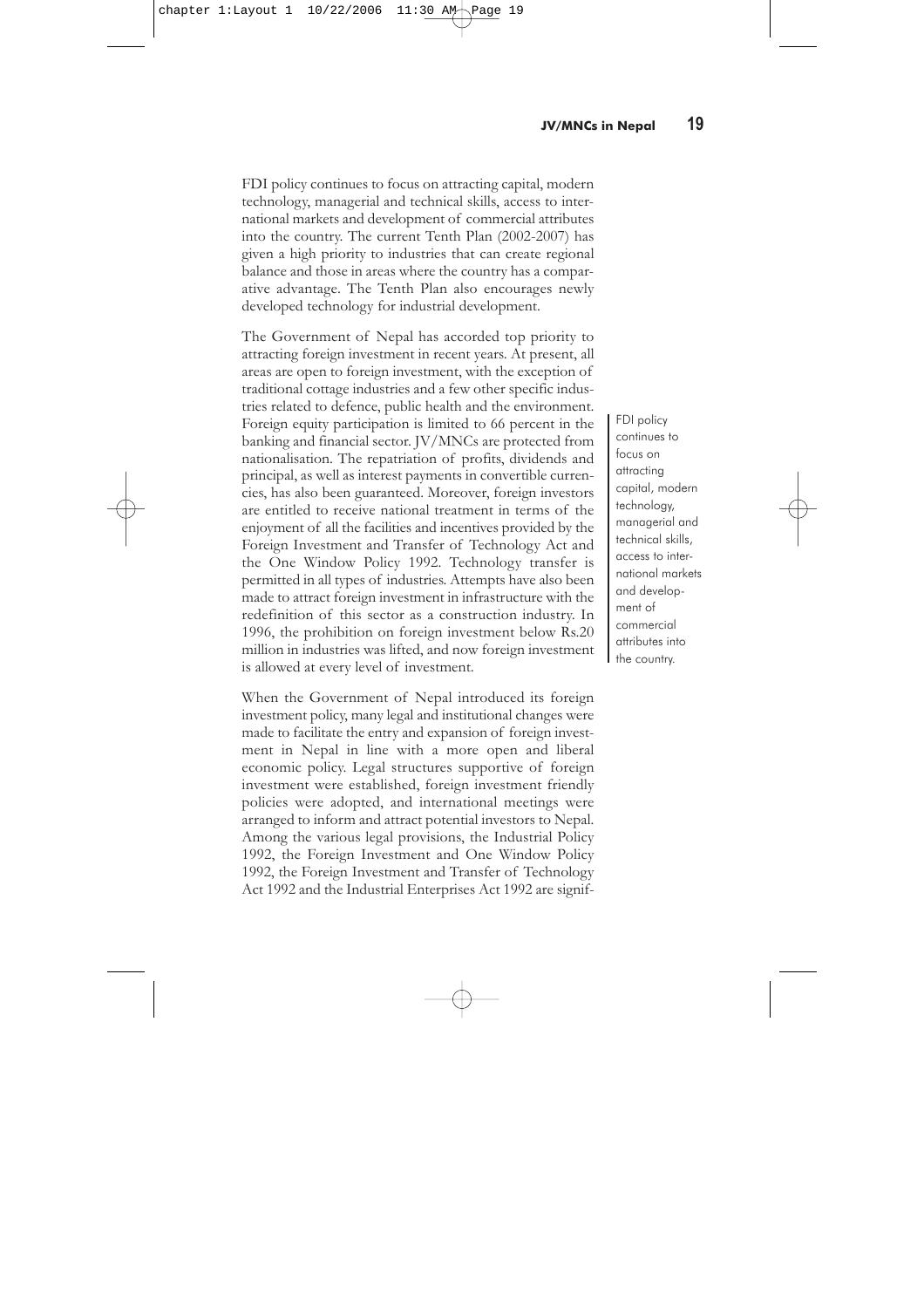FDI policy continues to focus on attracting capital, modern technology, managerial and technical skills, access to international markets and development of commercial attributes into the country. The current Tenth Plan (2002-2007) has given a high priority to industries that can create regional balance and those in areas where the country has a comparative advantage. The Tenth Plan also encourages newly developed technology for industrial development.

The Government of Nepal has accorded top priority to attracting foreign investment in recent years. At present, all areas are open to foreign investment, with the exception of traditional cottage industries and a few other specific industries related to defence, public health and the environment. Foreign equity participation is limited to 66 percent in the banking and financial sector. JV/MNCs are protected from nationalisation. The repatriation of profits, dividends and principal, as well as interest payments in convertible currencies, has also been guaranteed. Moreover, foreign investors are entitled to receive national treatment in terms of the enjoyment of all the facilities and incentives provided by the Foreign Investment and Transfer of Technology Act and the One Window Policy 1992. Technology transfer is permitted in all types of industries. Attempts have also been made to attract foreign investment in infrastructure with the redefinition of this sector as a construction industry. In 1996, the prohibition on foreign investment below Rs.20 million in industries was lifted, and now foreign investment is allowed at every level of investment.

When the Government of Nepal introduced its foreign investment policy, many legal and institutional changes were made to facilitate the entry and expansion of foreign investment in Nepal in line with a more open and liberal economic policy. Legal structures supportive of foreign investment were established, foreign investment friendly policies were adopted, and international meetings were arranged to inform and attract potential investors to Nepal. Among the various legal provisions, the Industrial Policy 1992, the Foreign Investment and One Window Policy 1992, the Foreign Investment and Transfer of Technology Act 1992 and the Industrial Enterprises Act 1992 are signifFDI policy continues to focus on attracting capital, modern technology, managerial and technical skills, access to international markets and development of commercial attributes into the country.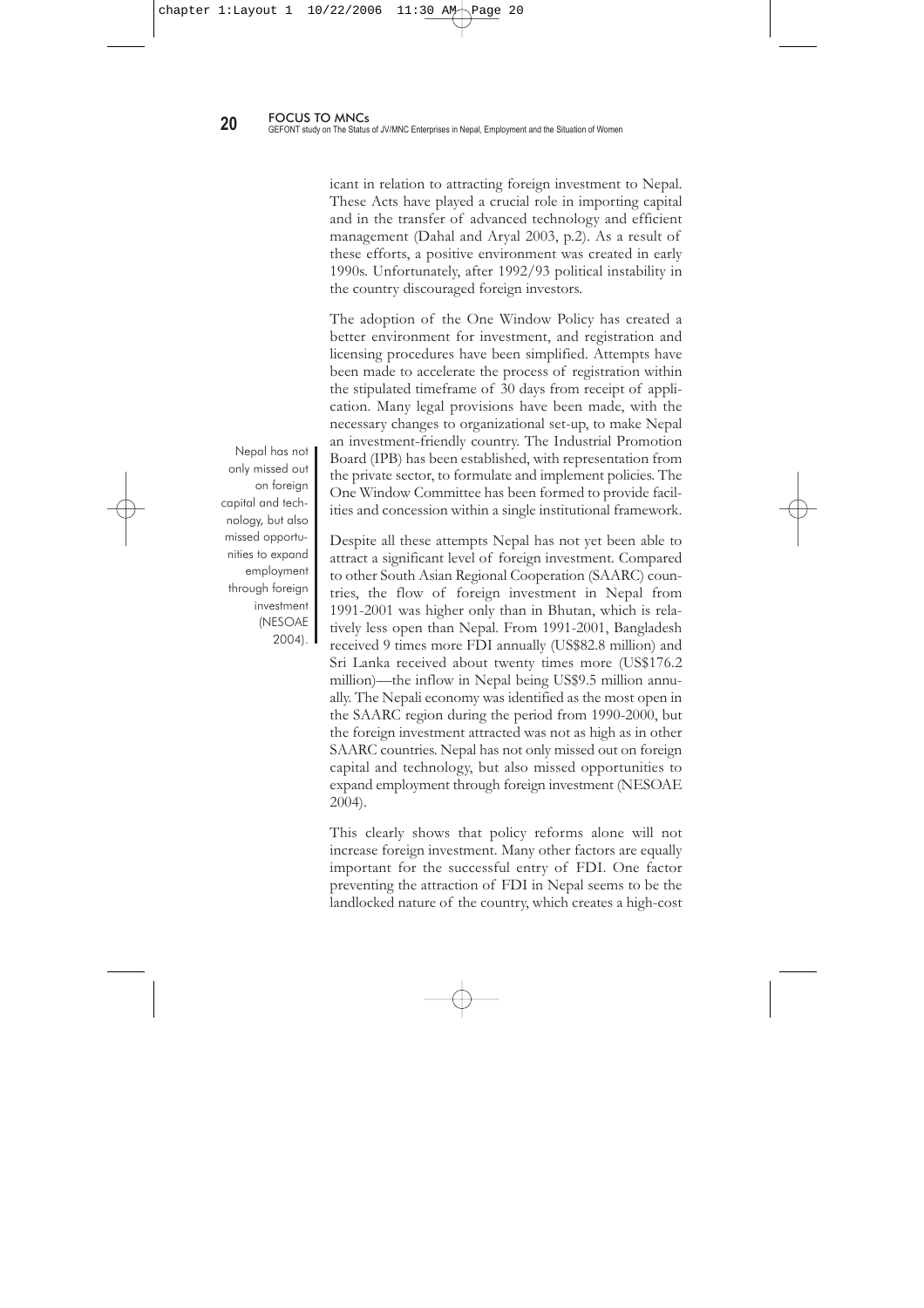icant in relation to attracting foreign investment to Nepal. These Acts have played a crucial role in importing capital and in the transfer of advanced technology and efficient management (Dahal and Aryal 2003, p.2). As a result of these efforts, a positive environment was created in early 1990s. Unfortunately, after 1992/93 political instability in the country discouraged foreign investors.

The adoption of the One Window Policy has created a better environment for investment, and registration and licensing procedures have been simplified. Attempts have been made to accelerate the process of registration within the stipulated timeframe of 30 days from receipt of application. Many legal provisions have been made, with the necessary changes to organizational set-up, to make Nepal an investment-friendly country. The Industrial Promotion Board (IPB) has been established, with representation from the private sector, to formulate and implement policies. The One Window Committee has been formed to provide facilities and concession within a single institutional framework.

Despite all these attempts Nepal has not yet been able to attract a significant level of foreign investment. Compared to other South Asian Regional Cooperation (SAARC) countries, the flow of foreign investment in Nepal from 1991-2001 was higher only than in Bhutan, which is relatively less open than Nepal. From 1991-2001, Bangladesh received 9 times more FDI annually (US\$82.8 million) and Sri Lanka received about twenty times more (US\$176.2 million)—the inflow in Nepal being US\$9.5 million annually. The Nepali economy was identified as the most open in the SAARC region during the period from 1990-2000, but the foreign investment attracted was not as high as in other SAARC countries. Nepal has not only missed out on foreign capital and technology, but also missed opportunities to expand employment through foreign investment (NESOAE 2004).

This clearly shows that policy reforms alone will not increase foreign investment. Many other factors are equally important for the successful entry of FDI. One factor preventing the attraction of FDI in Nepal seems to be the landlocked nature of the country, which creates a high-cost

Nepal has not only missed out on foreign capital and technology, but also missed opportunities to expand employment through foreign investment (NESOAE  $2004$ ).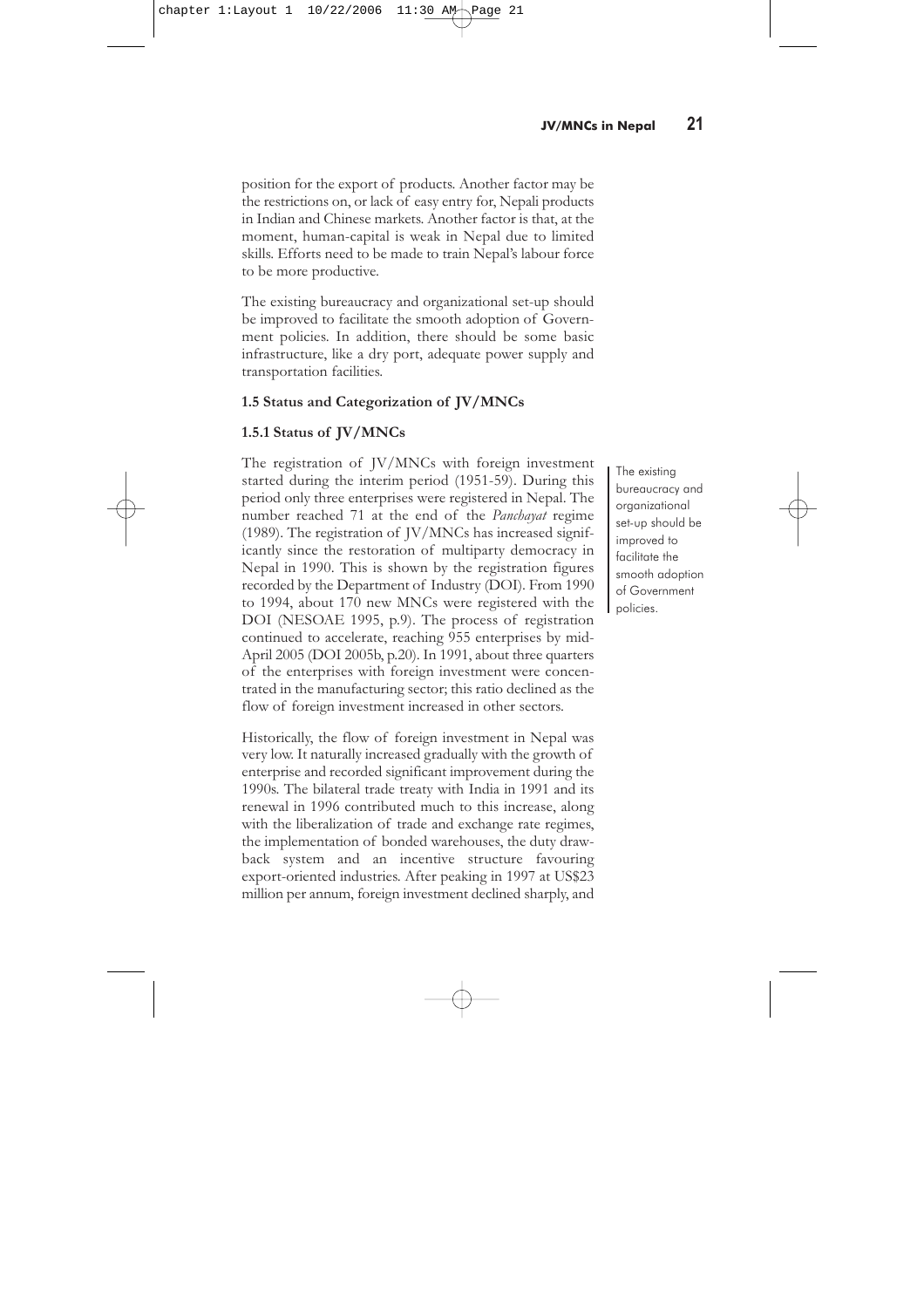position for the export of products. Another factor may be the restrictions on, or lack of easy entry for, Nepali products in Indian and Chinese markets. Another factor is that, at the moment, human-capital is weak in Nepal due to limited skills. Efforts need to be made to train Nepal's labour force to be more productive.

The existing bureaucracy and organizational set-up should be improved to facilitate the smooth adoption of Government policies. In addition, there should be some basic infrastructure, like a dry port, adequate power supply and transportation facilities.

# **1.5 Status and Categorization of JV/MNCs**

# **1.5.1 Status of JV/MNCs**

The registration of JV/MNCs with foreign investment started during the interim period (1951-59). During this period only three enterprises were registered in Nepal. The number reached 71 at the end of the *Panchayat* regime (1989). The registration of JV/MNCs has increased significantly since the restoration of multiparty democracy in Nepal in 1990. This is shown by the registration figures recorded by the Department of Industry (DOI). From 1990 to 1994, about 170 new MNCs were registered with the DOI (NESOAE 1995, p.9). The process of registration continued to accelerate, reaching 955 enterprises by mid-April 2005 (DOI 2005b, p.20). In 1991, about three quarters of the enterprises with foreign investment were concentrated in the manufacturing sector; this ratio declined as the flow of foreign investment increased in other sectors.

Historically, the flow of foreign investment in Nepal was very low. It naturally increased gradually with the growth of enterprise and recorded significant improvement during the 1990s. The bilateral trade treaty with India in 1991 and its renewal in 1996 contributed much to this increase, along with the liberalization of trade and exchange rate regimes, the implementation of bonded warehouses, the duty drawback system and an incentive structure favouring export-oriented industries. After peaking in 1997 at US\$23 million per annum, foreign investment declined sharply, and

The existing bureaucracy and organizational set-up should be improved to facilitate the smooth adoption of Government policies.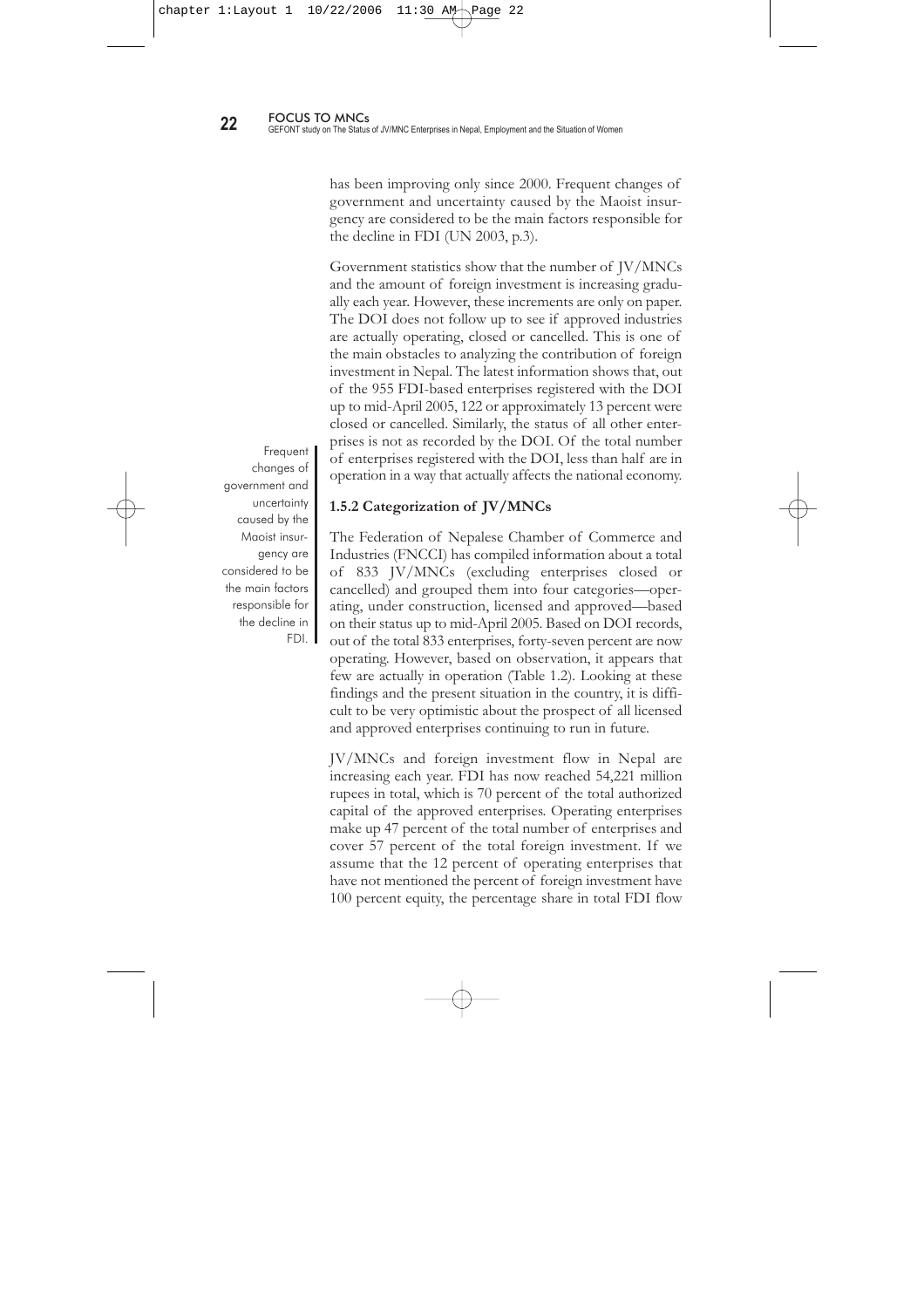has been improving only since 2000. Frequent changes of government and uncertainty caused by the Maoist insurgency are considered to be the main factors responsible for the decline in FDI (UN 2003, p.3).

Government statistics show that the number of JV/MNCs and the amount of foreign investment is increasing gradually each year. However, these increments are only on paper. The DOI does not follow up to see if approved industries are actually operating, closed or cancelled. This is one of the main obstacles to analyzing the contribution of foreign investment in Nepal. The latest information shows that, out of the 955 FDI-based enterprises registered with the DOI up to mid-April 2005, 122 or approximately 13 percent were closed or cancelled. Similarly, the status of all other enterprises is not as recorded by the DOI. Of the total number of enterprises registered with the DOI, less than half are in operation in a way that actually affects the national economy.

**1.5.2 Categorization of JV/MNCs**

The Federation of Nepalese Chamber of Commerce and Industries (FNCCI) has compiled information about a total of 833 JV/MNCs (excluding enterprises closed or cancelled) and grouped them into four categories—operating, under construction, licensed and approved—based on their status up to mid-April 2005. Based on DOI records, out of the total 833 enterprises, forty-seven percent are now operating. However, based on observation, it appears that few are actually in operation (Table 1.2). Looking at these findings and the present situation in the country, it is difficult to be very optimistic about the prospect of all licensed and approved enterprises continuing to run in future.

JV/MNCs and foreign investment flow in Nepal are increasing each year. FDI has now reached 54,221 million rupees in total, which is 70 percent of the total authorized capital of the approved enterprises. Operating enterprises make up 47 percent of the total number of enterprises and cover 57 percent of the total foreign investment. If we assume that the 12 percent of operating enterprises that have not mentioned the percent of foreign investment have 100 percent equity, the percentage share in total FDI flow

Frequent changes of government and uncertainty caused by the Maoist insurgency are considered to be the main factors responsible for the decline in FDI.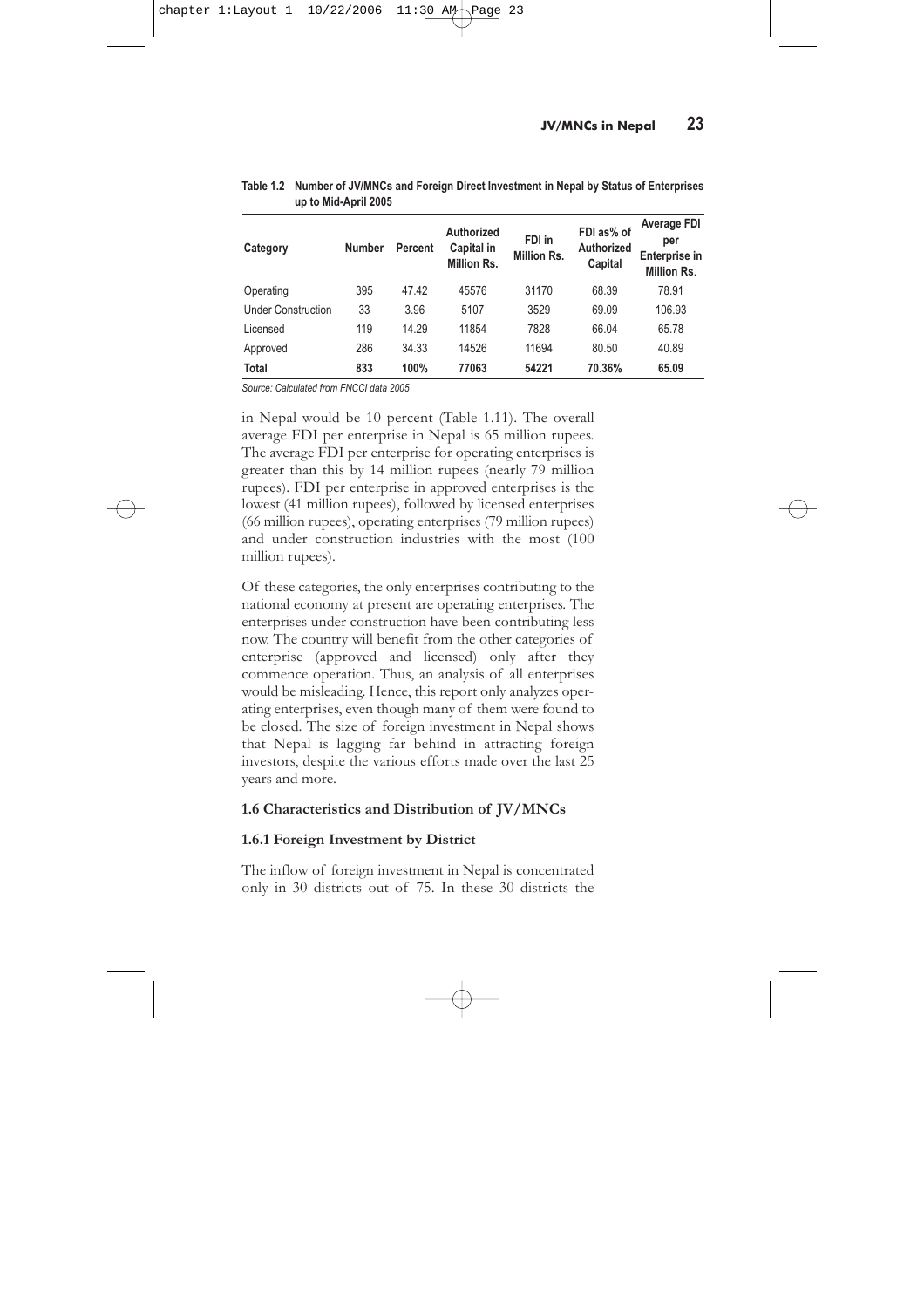| Category                  | <b>Number</b> | Percent | Authorized<br>Capital in<br>Million Rs. | FDI in<br>Million Rs. | FDI as% of<br>Authorized<br>Capital | Average FDI<br>per<br>Enterprise in<br><b>Million Rs.</b> |
|---------------------------|---------------|---------|-----------------------------------------|-----------------------|-------------------------------------|-----------------------------------------------------------|
| Operating                 | 395           | 47.42   | 45576                                   | 31170                 | 68.39                               | 78.91                                                     |
| <b>Under Construction</b> | 33            | 3.96    | 5107                                    | 3529                  | 69.09                               | 106.93                                                    |
| Licensed                  | 119           | 14.29   | 11854                                   | 7828                  | 66.04                               | 65.78                                                     |
| Approved                  | 286           | 34.33   | 14526                                   | 11694                 | 80.50                               | 40.89                                                     |
| <b>Total</b>              | 833           | 100%    | 77063                                   | 54221                 | 70.36%                              | 65.09                                                     |

| Table 1.2 Number of JV/MNCs and Foreign Direct Investment in Nepal by Status of Enterprises |
|---------------------------------------------------------------------------------------------|
| up to Mid-April 2005                                                                        |

*Source: Calculated from FNCCI data 2005*

in Nepal would be 10 percent (Table 1.11). The overall average FDI per enterprise in Nepal is 65 million rupees. The average FDI per enterprise for operating enterprises is greater than this by 14 million rupees (nearly 79 million rupees). FDI per enterprise in approved enterprises is the lowest (41 million rupees), followed by licensed enterprises (66 million rupees), operating enterprises (79 million rupees) and under construction industries with the most (100 million rupees).

Of these categories, the only enterprises contributing to the national economy at present are operating enterprises. The enterprises under construction have been contributing less now. The country will benefit from the other categories of enterprise (approved and licensed) only after they commence operation. Thus, an analysis of all enterprises would be misleading. Hence, this report only analyzes operating enterprises, even though many of them were found to be closed. The size of foreign investment in Nepal shows that Nepal is lagging far behind in attracting foreign investors, despite the various efforts made over the last 25 years and more.

#### **1.6 Characteristics and Distribution of JV/MNCs**

#### **1.6.1 Foreign Investment by District**

The inflow of foreign investment in Nepal is concentrated only in 30 districts out of 75. In these 30 districts the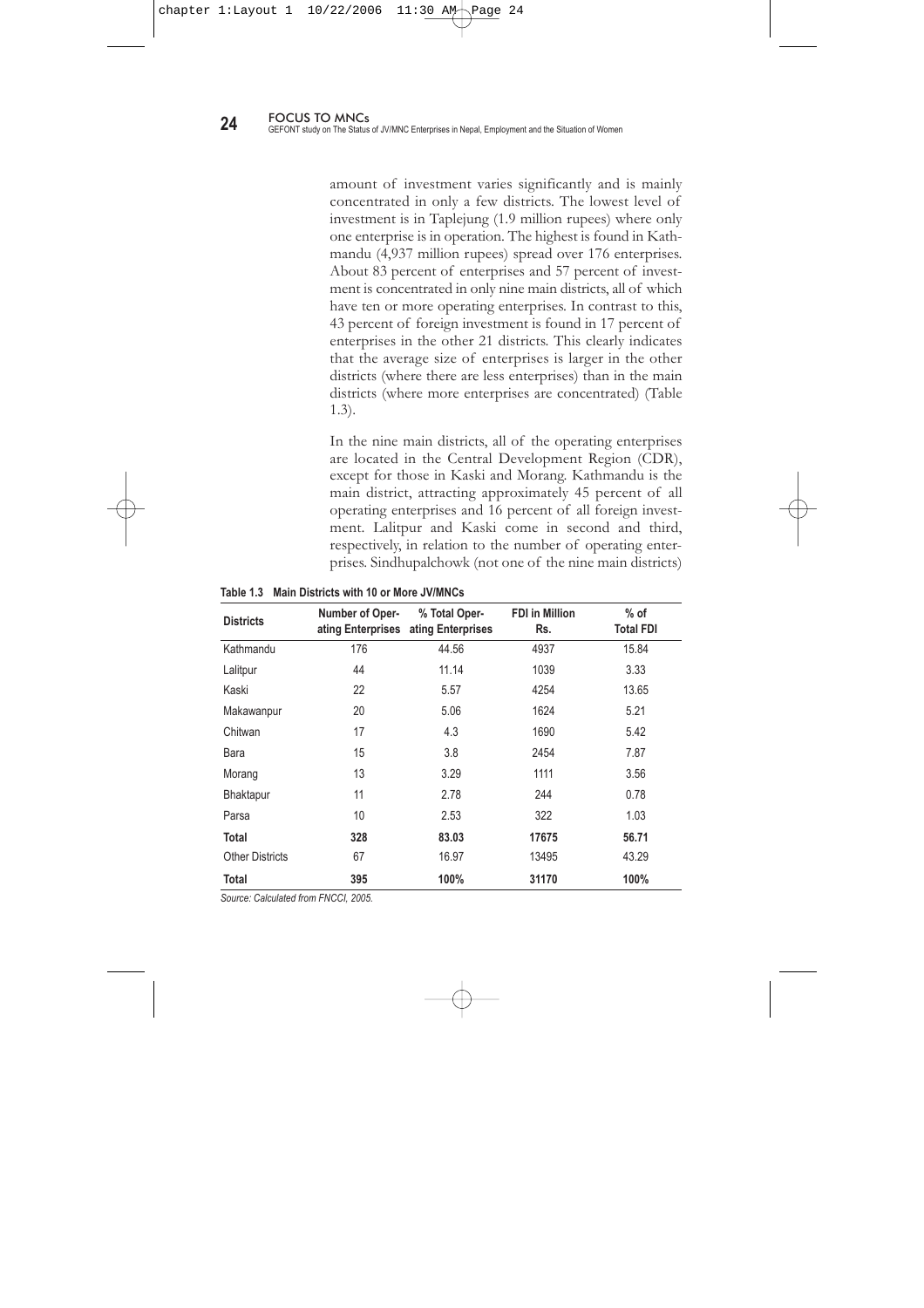amount of investment varies significantly and is mainly concentrated in only a few districts. The lowest level of investment is in Taplejung (1.9 million rupees) where only one enterprise is in operation. The highest is found in Kathmandu (4,937 million rupees) spread over 176 enterprises. About 83 percent of enterprises and 57 percent of investment is concentrated in only nine main districts, all of which have ten or more operating enterprises. In contrast to this, 43 percent of foreign investment is found in 17 percent of enterprises in the other 21 districts. This clearly indicates that the average size of enterprises is larger in the other districts (where there are less enterprises) than in the main districts (where more enterprises are concentrated) (Table 1.3).

In the nine main districts, all of the operating enterprises are located in the Central Development Region (CDR), except for those in Kaski and Morang. Kathmandu is the main district, attracting approximately 45 percent of all operating enterprises and 16 percent of all foreign investment. Lalitpur and Kaski come in second and third, respectively, in relation to the number of operating enterprises. Sindhupalchowk (not one of the nine main districts)

| <b>Districts</b>       | Number of Oper-<br>ating Enterprises | % Total Oper-<br>ating Enterprises | <b>FDI</b> in Million<br>Rs. | $%$ of<br><b>Total FDI</b> |
|------------------------|--------------------------------------|------------------------------------|------------------------------|----------------------------|
| Kathmandu              | 176                                  | 44.56                              | 4937                         | 15.84                      |
| Lalitpur               | 44                                   | 11.14                              | 1039                         | 3.33                       |
| Kaski                  | 22                                   | 5.57                               | 4254                         | 13.65                      |
| Makawanpur             | 20                                   | 5.06                               | 1624                         | 5.21                       |
| Chitwan                | 17                                   | 4.3                                | 1690                         | 5.42                       |
| Bara                   | 15                                   | 3.8                                | 2454                         | 7.87                       |
| Morang                 | 13                                   | 3.29                               | 1111                         | 3.56                       |
| Bhaktapur              | 11                                   | 2.78                               | 244                          | 0.78                       |
| Parsa                  | 10                                   | 2.53                               | 322                          | 1.03                       |
| Total                  | 328                                  | 83.03                              | 17675                        | 56.71                      |
| <b>Other Districts</b> | 67                                   | 16.97                              | 13495                        | 43.29                      |
| Total                  | 395                                  | 100%                               | 31170                        | 100%                       |

**Table 1.3 Main Districts with 10 or More JV/MNCs**

*Source: Calculated from FNCCI, 2005.*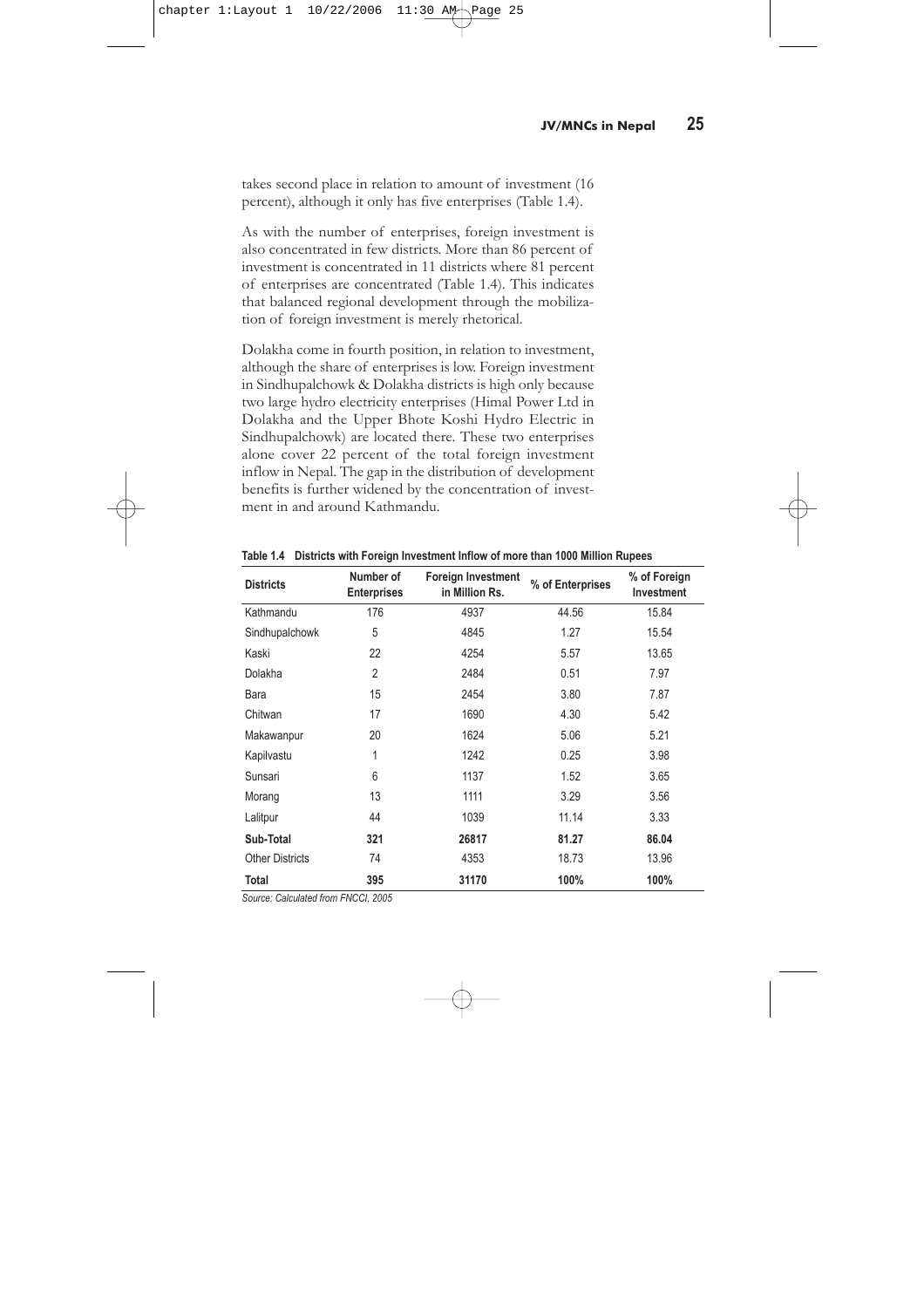takes second place in relation to amount of investment (16 percent), although it only has five enterprises (Table 1.4).

As with the number of enterprises, foreign investment is also concentrated in few districts. More than 86 percent of investment is concentrated in 11 districts where 81 percent of enterprises are concentrated (Table 1.4). This indicates that balanced regional development through the mobilization of foreign investment is merely rhetorical.

Dolakha come in fourth position, in relation to investment, although the share of enterprises is low. Foreign investment in Sindhupalchowk & Dolakha districts is high only because two large hydro electricity enterprises (Himal Power Ltd in Dolakha and the Upper Bhote Koshi Hydro Electric in Sindhupalchowk) are located there. These two enterprises alone cover 22 percent of the total foreign investment inflow in Nepal. The gap in the distribution of development benefits is further widened by the concentration of investment in and around Kathmandu.

| <b>Districts</b>       | Number of<br><b>Enterprises</b> | <b>Foreign Investment</b><br>in Million Rs. | % of Enterprises | % of Foreign<br>Investment |  |
|------------------------|---------------------------------|---------------------------------------------|------------------|----------------------------|--|
| Kathmandu              | 176<br>4937                     |                                             | 44.56            | 15.84                      |  |
| Sindhupalchowk         | 5<br>4845                       |                                             | 1.27             | 15.54                      |  |
| Kaski                  | 22                              | 4254                                        | 5.57             | 13.65                      |  |
| Dolakha                | $\overline{2}$                  | 2484                                        | 0.51             | 7.97                       |  |
| Bara                   | 15                              | 2454                                        | 3.80             | 7.87                       |  |
| Chitwan                | 17                              | 1690                                        | 4.30             | 5.42                       |  |
| Makawanpur             | 20                              | 1624<br>5.06                                |                  | 5.21                       |  |
| Kapilvastu             | 1                               |                                             | 1242<br>0.25     |                            |  |
| Sunsari                | 6                               | 1137                                        | 1.52             | 3.65                       |  |
| Morang                 | 13                              | 1111                                        | 3.29             | 3.56                       |  |
| Lalitpur               | 44                              | 1039                                        | 11.14            | 3.33                       |  |
| Sub-Total              | 321                             | 26817                                       | 81.27            | 86.04                      |  |
| <b>Other Districts</b> | 74                              | 4353                                        | 18.73            | 13.96                      |  |
| Total                  | 395                             | 31170                                       | 100%             | 100%                       |  |

**Table 1.4 Districts with Foreign Investment Inflow of more than 1000 Million Rupees**

*Source: Calculated from FNCCI, 2005*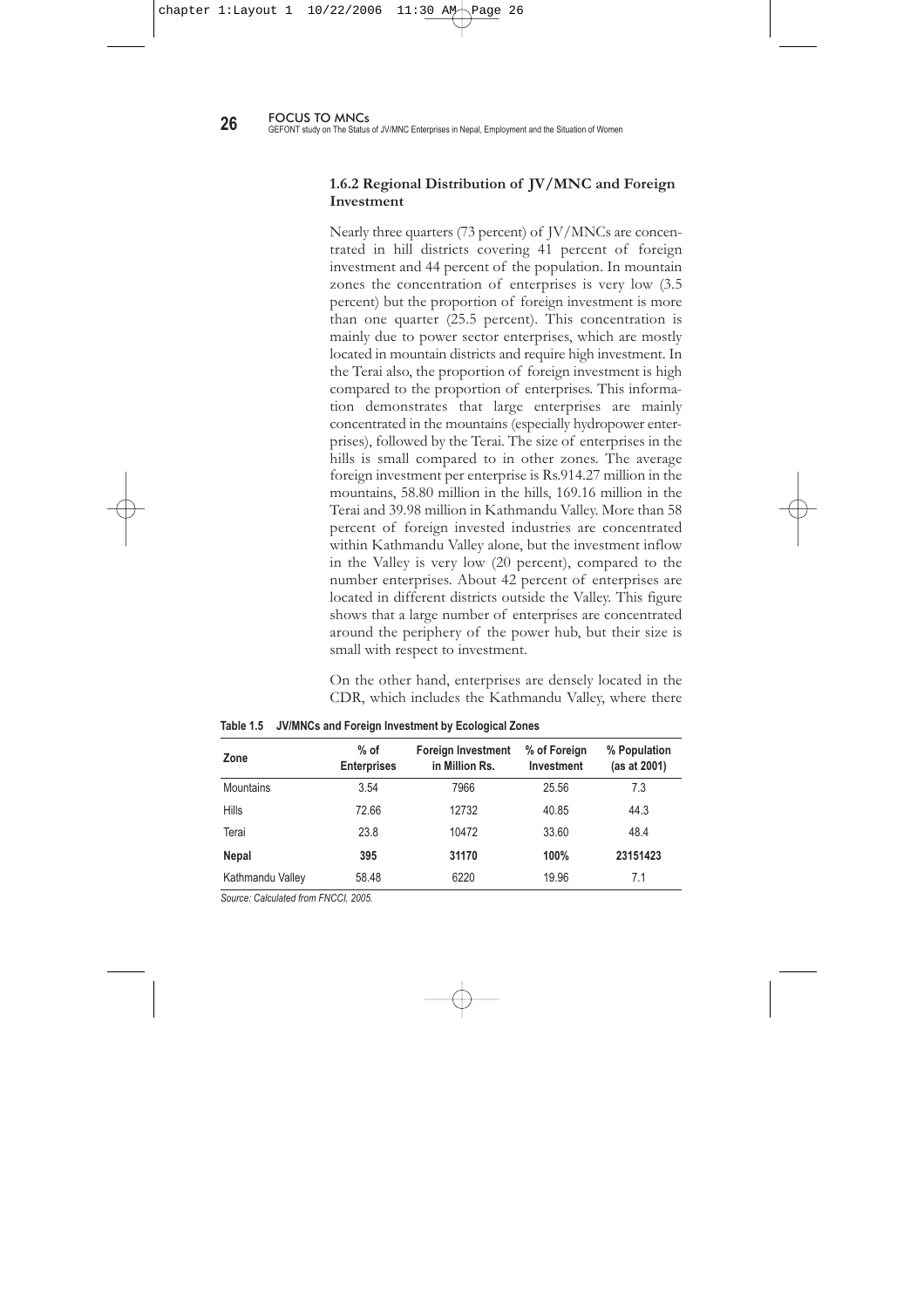### **1.6.2 Regional Distribution of JV/MNC and Foreign Investment**

Nearly three quarters (73 percent) of JV/MNCs are concentrated in hill districts covering 41 percent of foreign investment and 44 percent of the population. In mountain zones the concentration of enterprises is very low (3.5 percent) but the proportion of foreign investment is more than one quarter (25.5 percent). This concentration is mainly due to power sector enterprises, which are mostly located in mountain districts and require high investment. In the Terai also, the proportion of foreign investment is high compared to the proportion of enterprises. This information demonstrates that large enterprises are mainly concentrated in the mountains (especially hydropower enterprises), followed by the Terai. The size of enterprises in the hills is small compared to in other zones. The average foreign investment per enterprise is Rs.914.27 million in the mountains, 58.80 million in the hills, 169.16 million in the Terai and 39.98 million in Kathmandu Valley. More than 58 percent of foreign invested industries are concentrated within Kathmandu Valley alone, but the investment inflow in the Valley is very low (20 percent), compared to the number enterprises. About 42 percent of enterprises are located in different districts outside the Valley. This figure shows that a large number of enterprises are concentrated around the periphery of the power hub, but their size is small with respect to investment.

On the other hand, enterprises are densely located in the CDR, which includes the Kathmandu Valley, where there

| Zone             | $%$ of<br><b>Enterprises</b> | <b>Foreign Investment</b><br>in Million Rs. | % of Foreign<br>Investment | % Population<br>(as at 2001) |
|------------------|------------------------------|---------------------------------------------|----------------------------|------------------------------|
| <b>Mountains</b> | 3.54                         | 7966                                        | 25.56                      | 7.3                          |
| Hills            | 72.66                        | 12732                                       | 40.85                      | 44.3                         |
| Terai            | 23.8                         | 10472                                       | 33.60                      | 48.4                         |
| Nepal            | 395                          | 31170                                       | 100%                       | 23151423                     |
| Kathmandu Valley | 58.48                        | 6220                                        | 19.96                      | 7.1                          |

**Table 1.5 JV/MNCs and Foreign Investment by Ecological Zones**

*Source: Calculated from FNCCI, 2005.*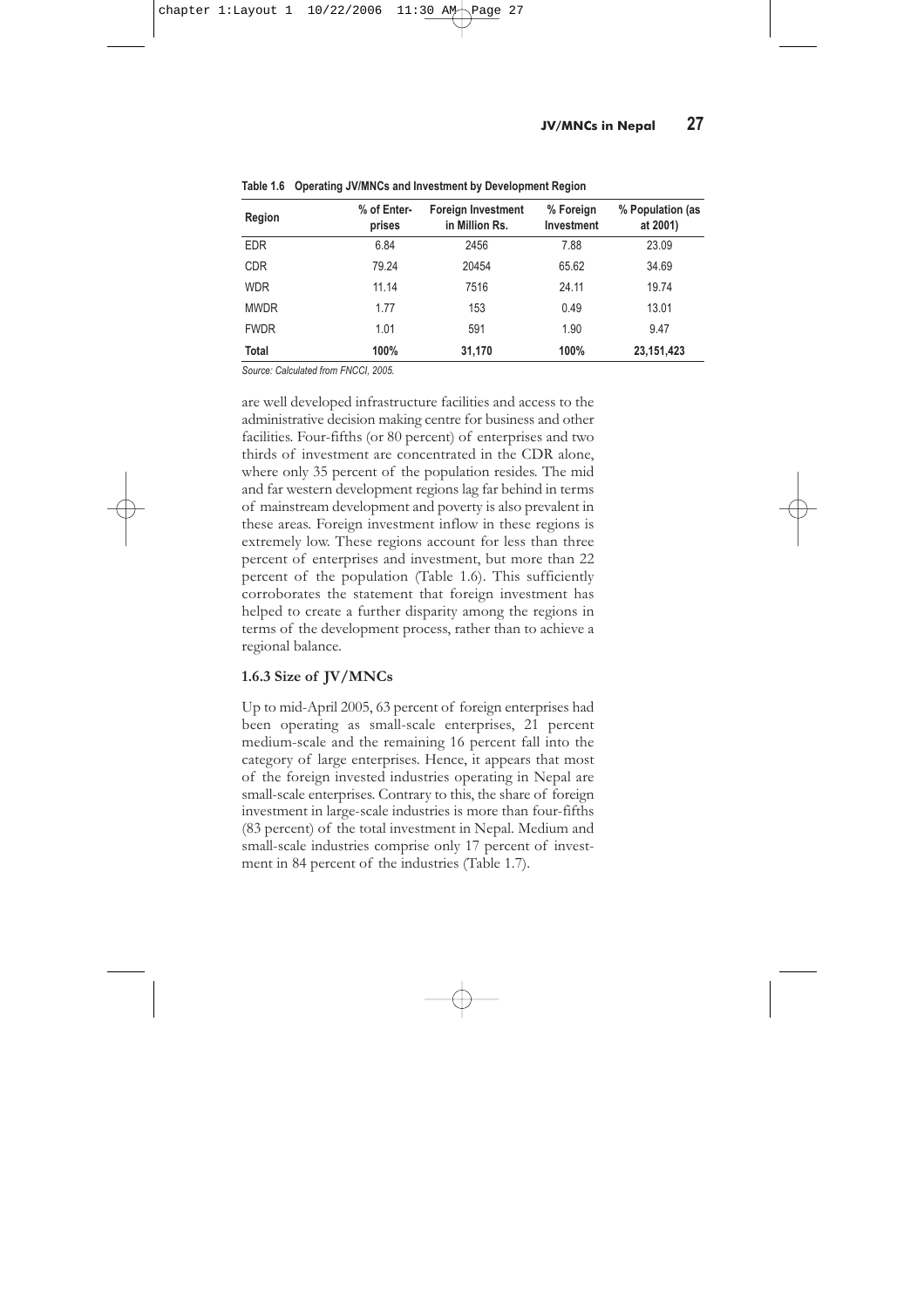| Region       | % of Enter-<br>prises | <b>Foreign Investment</b><br>in Million Rs. | % Foreign<br>Investment | % Population (as<br>at 2001) |
|--------------|-----------------------|---------------------------------------------|-------------------------|------------------------------|
| <b>EDR</b>   | 6.84                  | 2456                                        | 7.88                    | 23.09                        |
| <b>CDR</b>   | 79.24                 | 20454                                       | 65.62                   | 34.69                        |
| <b>WDR</b>   | 11.14                 | 7516                                        | 24.11                   | 19.74                        |
| <b>MWDR</b>  | 1.77                  | 153                                         | 0.49                    | 13.01                        |
| <b>FWDR</b>  | 1.01                  | 591                                         | 1.90                    | 9.47                         |
| <b>Total</b> | 100%                  | 31,170                                      | 100%                    | 23, 151, 423                 |

**Table 1.6 Operating JV/MNCs and Investment by Development Region**

*Source: Calculated from FNCCI, 2005.*

are well developed infrastructure facilities and access to the administrative decision making centre for business and other facilities. Four-fifths (or 80 percent) of enterprises and two thirds of investment are concentrated in the CDR alone, where only 35 percent of the population resides. The mid and far western development regions lag far behind in terms of mainstream development and poverty is also prevalent in these areas. Foreign investment inflow in these regions is extremely low. These regions account for less than three percent of enterprises and investment, but more than 22 percent of the population (Table 1.6). This sufficiently corroborates the statement that foreign investment has helped to create a further disparity among the regions in terms of the development process, rather than to achieve a regional balance.

### **1.6.3 Size of JV/MNCs**

Up to mid-April 2005, 63 percent of foreign enterprises had been operating as small-scale enterprises, 21 percent medium-scale and the remaining 16 percent fall into the category of large enterprises. Hence, it appears that most of the foreign invested industries operating in Nepal are small-scale enterprises. Contrary to this, the share of foreign investment in large-scale industries is more than four-fifths (83 percent) of the total investment in Nepal. Medium and small-scale industries comprise only 17 percent of investment in 84 percent of the industries (Table 1.7).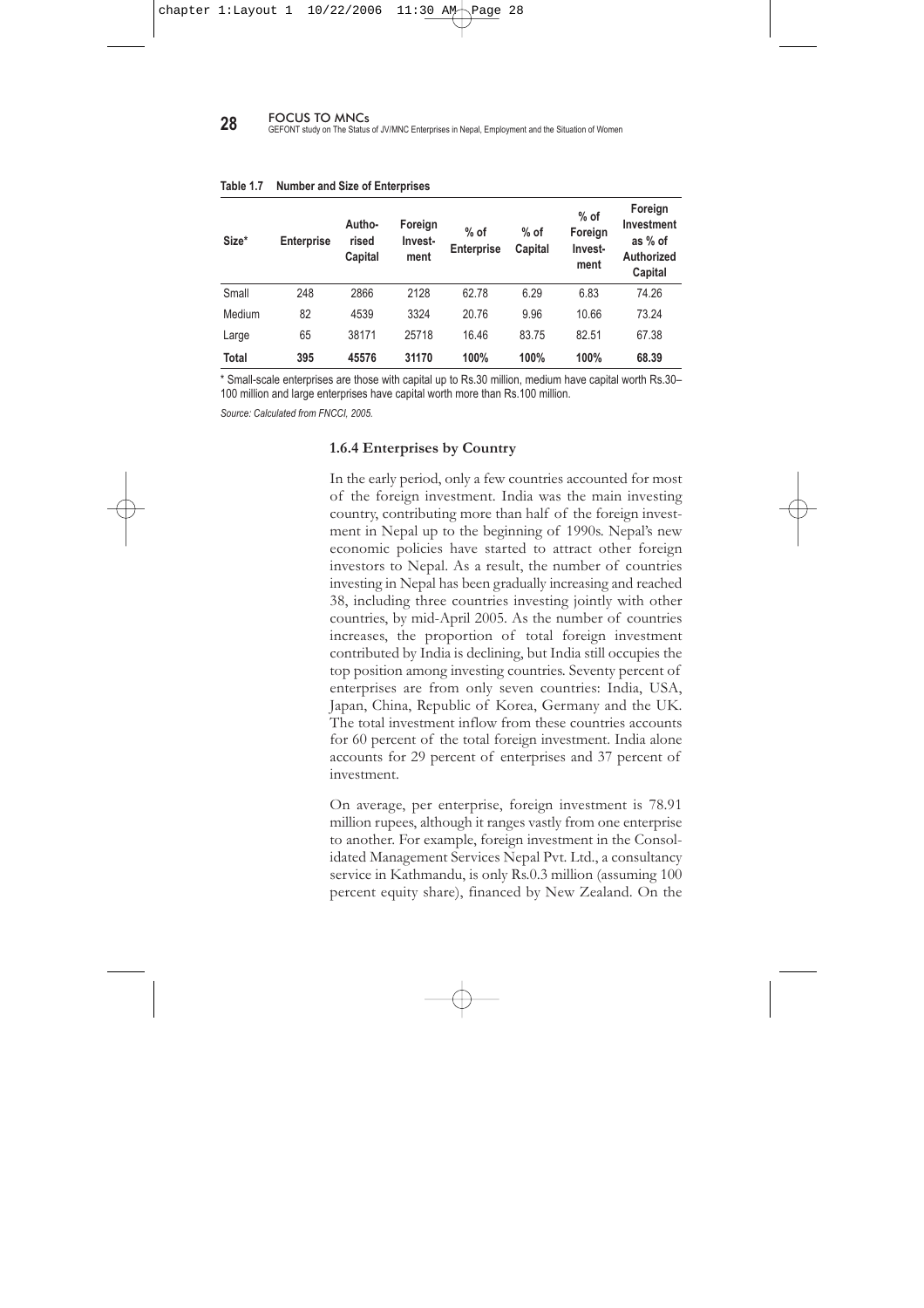**28** FOCUS TO MNCs<br>**28** GEFONT study on The Status of JV/MNC Enterprises in Nepal, Employment and the Situation of Women

| Size*        | <b>Enterprise</b> | Autho-<br>rised<br>Capital | Foreign<br>Invest-<br>ment | $%$ of<br><b>Enterprise</b> | $%$ of<br>Capital | $%$ of<br>Foreign<br>Invest-<br>ment | Foreign<br>Investment<br>as % of<br>Authorized<br>Capital |
|--------------|-------------------|----------------------------|----------------------------|-----------------------------|-------------------|--------------------------------------|-----------------------------------------------------------|
| Small        | 248               | 2866                       | 2128                       | 62.78                       | 6.29              | 6.83                                 | 74.26                                                     |
| Medium       | 82                | 4539                       | 3324                       | 20.76                       | 9.96              | 10.66                                | 73.24                                                     |
| Large        | 65                | 38171                      | 25718                      | 16.46                       | 83.75             | 82.51                                | 67.38                                                     |
| <b>Total</b> | 395               | 45576                      | 31170                      | 100%                        | 100%              | 100%                                 | 68.39                                                     |

#### **Table 1.7 Number and Size of Enterprises**

\* Small-scale enterprises are those with capital up to Rs.30 million, medium have capital worth Rs.30– 100 million and large enterprises have capital worth more than Rs.100 million.

*Source: Calculated from FNCCI, 2005.*

#### **1.6.4 Enterprises by Country**

In the early period, only a few countries accounted for most of the foreign investment. India was the main investing country, contributing more than half of the foreign investment in Nepal up to the beginning of 1990s. Nepal's new economic policies have started to attract other foreign investors to Nepal. As a result, the number of countries investing in Nepal has been gradually increasing and reached 38, including three countries investing jointly with other countries, by mid-April 2005. As the number of countries increases, the proportion of total foreign investment contributed by India is declining, but India still occupies the top position among investing countries. Seventy percent of enterprises are from only seven countries: India, USA, Japan, China, Republic of Korea, Germany and the UK. The total investment inflow from these countries accounts for 60 percent of the total foreign investment. India alone accounts for 29 percent of enterprises and 37 percent of investment.

On average, per enterprise, foreign investment is 78.91 million rupees, although it ranges vastly from one enterprise to another. For example, foreign investment in the Consolidated Management Services Nepal Pvt. Ltd., a consultancy service in Kathmandu, is only Rs.0.3 million (assuming 100 percent equity share), financed by New Zealand. On the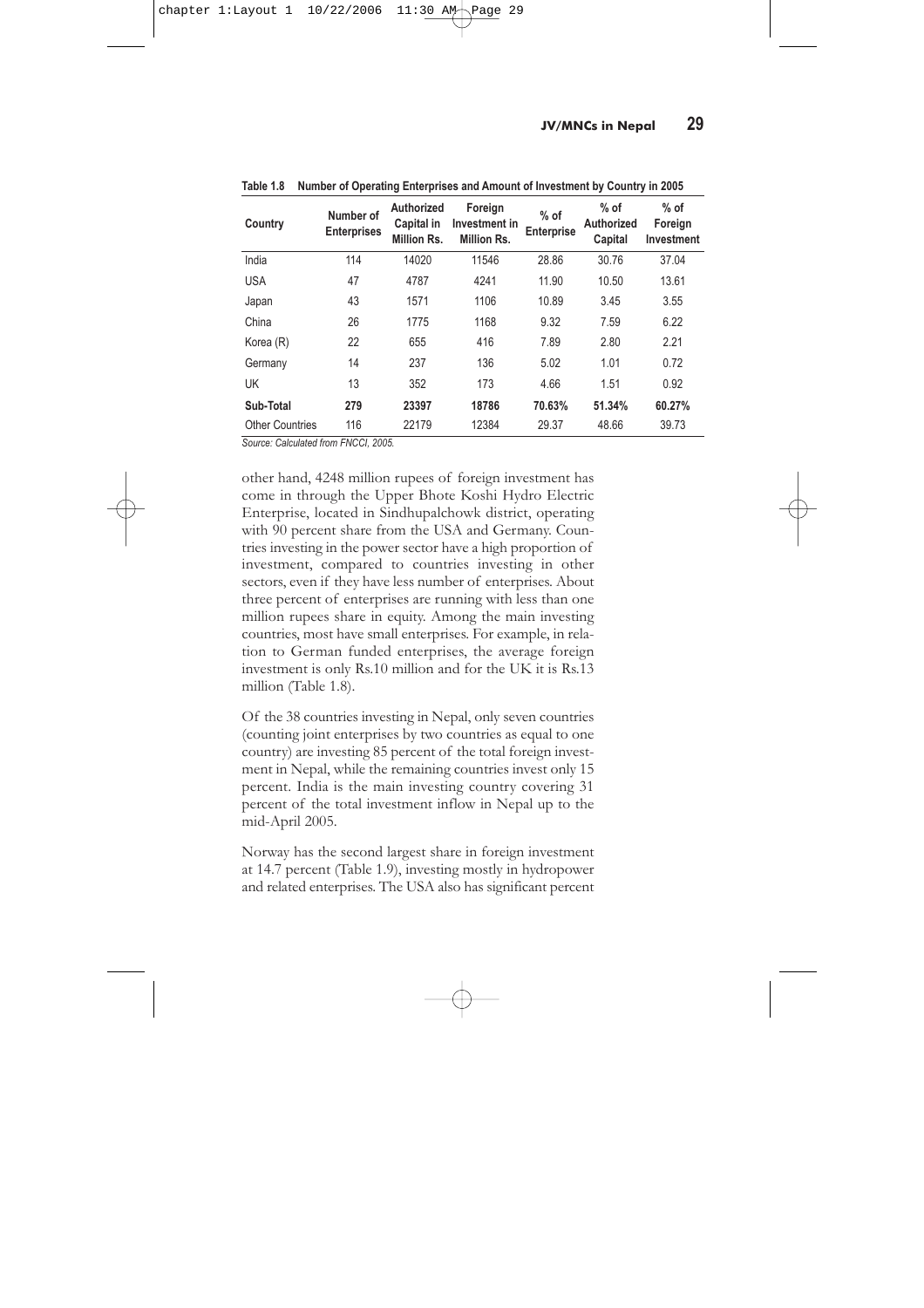| Country                | Number of<br><b>Enterprises</b> | Authorized<br>Capital in<br>Million Rs. | Foreign<br>Investment in<br>Million Rs. | $%$ of<br><b>Enterprise</b> | $%$ of<br><b>Authorized</b><br>Capital | $%$ of<br>Foreign<br>Investment |
|------------------------|---------------------------------|-----------------------------------------|-----------------------------------------|-----------------------------|----------------------------------------|---------------------------------|
| India                  | 114                             | 14020                                   | 11546                                   | 28.86                       | 30.76                                  | 37.04                           |
| <b>USA</b>             | 47                              | 4787                                    | 4241                                    | 11.90                       | 10.50                                  | 13.61                           |
| Japan                  | 43                              | 1571                                    | 1106                                    | 10.89                       | 3.45                                   | 3.55                            |
| China                  | 26                              | 1775                                    | 1168                                    | 9.32                        | 7.59                                   | 6.22                            |
| Korea (R)              | 22                              | 655                                     | 416                                     | 7.89                        | 2.80                                   | 2.21                            |
| Germany                | 14                              | 237                                     | 136                                     | 5.02                        | 1.01                                   | 0.72                            |
| UK                     | 13                              | 352                                     | 173                                     | 4.66                        | 1.51                                   | 0.92                            |
| Sub-Total              | 279                             | 23397                                   | 18786                                   | 70.63%                      | 51.34%                                 | 60.27%                          |
| <b>Other Countries</b> | 116                             | 22179                                   | 12384                                   | 29.37                       | 48.66                                  | 39.73                           |

**Table 1.8 Number of Operating Enterprises and Amount of Investment by Country in 2005**

*Source: Calculated from FNCCI, 2005.*

other hand, 4248 million rupees of foreign investment has come in through the Upper Bhote Koshi Hydro Electric Enterprise, located in Sindhupalchowk district, operating with 90 percent share from the USA and Germany. Countries investing in the power sector have a high proportion of investment, compared to countries investing in other sectors, even if they have less number of enterprises. About three percent of enterprises are running with less than one million rupees share in equity. Among the main investing countries, most have small enterprises. For example, in relation to German funded enterprises, the average foreign investment is only Rs.10 million and for the UK it is Rs.13 million (Table 1.8).

Of the 38 countries investing in Nepal, only seven countries (counting joint enterprises by two countries as equal to one country) are investing 85 percent of the total foreign investment in Nepal, while the remaining countries invest only 15 percent. India is the main investing country covering 31 percent of the total investment inflow in Nepal up to the mid-April 2005.

Norway has the second largest share in foreign investment at 14.7 percent (Table 1.9), investing mostly in hydropower and related enterprises. The USA also has significant percent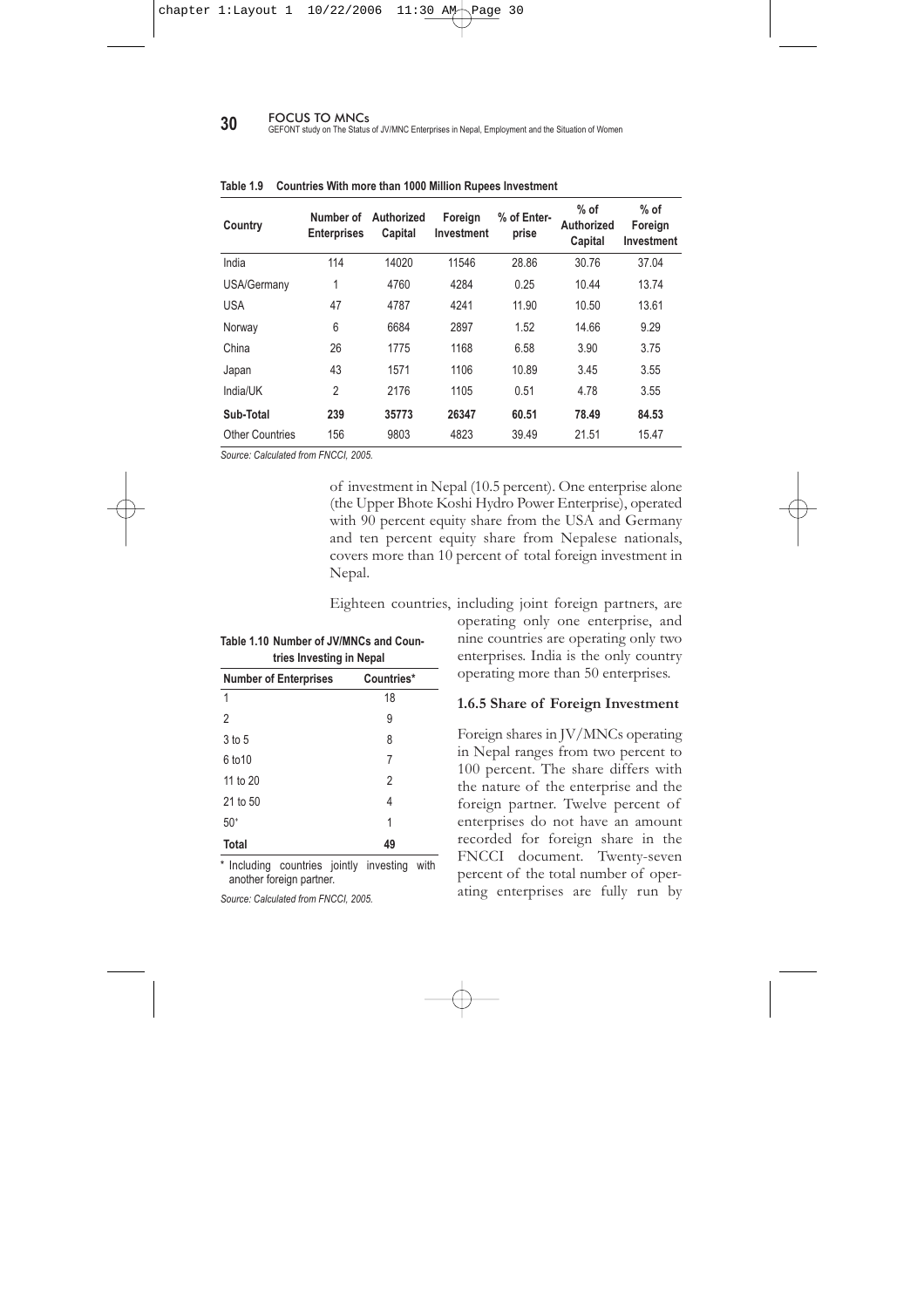**30** FOCUS TO MNCs<br>GEFONT study on The Status of JV/MNC Enterprises in Nepal, Employment and the Situation of Women

| Country         | Number of<br><b>Enterprises</b> | Authorized<br>Capital | Foreign<br>Investment | % of Enter-<br>prise | $%$ of<br>Authorized<br>Capital | $%$ of<br>Foreign<br>Investment |
|-----------------|---------------------------------|-----------------------|-----------------------|----------------------|---------------------------------|---------------------------------|
| India           | 114                             | 14020                 | 11546                 | 28.86                | 30.76                           | 37.04                           |
| USA/Germany     | 1                               | 4760                  | 4284                  | 0.25                 | 10.44                           | 13.74                           |
| <b>USA</b>      | 47                              | 4787                  | 4241                  | 11.90                | 10.50                           | 13.61                           |
| Norway          | 6                               | 6684                  | 2897                  | 1.52                 | 14.66                           | 9.29                            |
| China           | 26                              | 1775                  | 1168                  | 6.58                 | 3.90                            | 3.75                            |
| Japan           | 43                              | 1571                  | 1106                  | 10.89                | 3.45                            | 3.55                            |
| India/UK        | 2                               | 2176                  | 1105                  | 0.51                 | 4.78                            | 3.55                            |
| Sub-Total       | 239                             | 35773                 | 26347                 | 60.51                | 78.49                           | 84.53                           |
| Other Countries | 156                             | 9803                  | 4823                  | 39.49                | 21.51                           | 15.47                           |

|  |  | Table 1.9 Countries With more than 1000 Million Rupees Investment |  |  |  |  |
|--|--|-------------------------------------------------------------------|--|--|--|--|
|--|--|-------------------------------------------------------------------|--|--|--|--|

*Source: Calculated from FNCCI, 2005.*

of investment in Nepal (10.5 percent). One enterprise alone (the Upper Bhote Koshi Hydro Power Enterprise), operated with 90 percent equity share from the USA and Germany and ten percent equity share from Nepalese nationals, covers more than 10 percent of total foreign investment in Nepal.

Eighteen countries, including joint foreign partners, are

| tries Investing in Nepal     |                |  |  |  |
|------------------------------|----------------|--|--|--|
| <b>Number of Enterprises</b> | Countries*     |  |  |  |
| 1                            | 18             |  |  |  |
| $\overline{2}$               | 9              |  |  |  |
| 3 to 5                       | 8              |  |  |  |
| 6 to 10                      | 7              |  |  |  |
| 11 to 20                     | $\overline{2}$ |  |  |  |
| 21 to 50                     | 4              |  |  |  |
| $50+$                        | 1              |  |  |  |
| <b>Total</b>                 | 49             |  |  |  |

**Table 1.10 Number of JV/MNCs and Coun-**

\* Including countries jointly investing with another foreign partner.

*Source: Calculated from FNCCI, 2005.*

operating only one enterprise, and nine countries are operating only two enterprises. India is the only country operating more than 50 enterprises.

#### **1.6.5 Share of Foreign Investment**

Foreign shares in JV/MNCs operating in Nepal ranges from two percent to 100 percent. The share differs with the nature of the enterprise and the foreign partner. Twelve percent of enterprises do not have an amount recorded for foreign share in the FNCCI document. Twenty-seven percent of the total number of operating enterprises are fully run by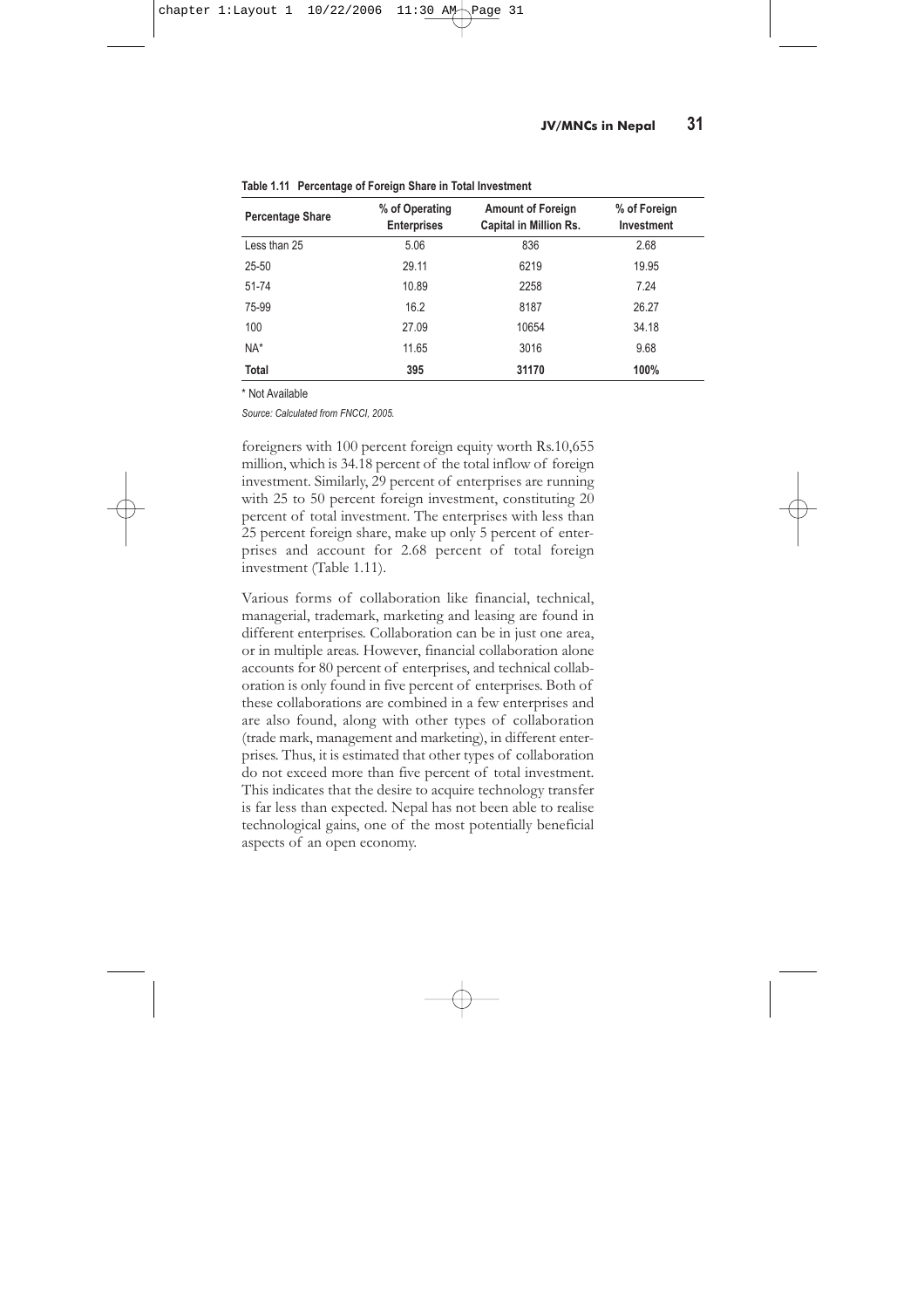| <b>Percentage Share</b> | % of Operating<br><b>Enterprises</b> | <b>Amount of Foreign</b><br><b>Capital in Million Rs.</b> | % of Foreign<br>Investment |
|-------------------------|--------------------------------------|-----------------------------------------------------------|----------------------------|
| Less than 25            | 5.06                                 | 836                                                       | 2.68                       |
| 25-50                   | 29.11                                | 6219                                                      | 19.95                      |
| 51-74                   | 10.89                                | 2258                                                      | 7.24                       |
| 75-99                   | 16.2                                 | 8187                                                      | 26.27                      |
| 100                     | 27.09                                | 10654                                                     | 34.18                      |
| $NA*$                   | 11.65                                | 3016                                                      | 9.68                       |
| <b>Total</b>            | 395                                  | 31170                                                     | 100%                       |

**Table 1.11 Percentage of Foreign Share in Total Investment**

\* Not Available

*Source: Calculated from FNCCI, 2005.*

foreigners with 100 percent foreign equity worth Rs.10,655 million, which is 34.18 percent of the total inflow of foreign investment. Similarly, 29 percent of enterprises are running with 25 to 50 percent foreign investment, constituting 20 percent of total investment. The enterprises with less than 25 percent foreign share, make up only 5 percent of enterprises and account for 2.68 percent of total foreign investment (Table 1.11).

Various forms of collaboration like financial, technical, managerial, trademark, marketing and leasing are found in different enterprises. Collaboration can be in just one area, or in multiple areas. However, financial collaboration alone accounts for 80 percent of enterprises, and technical collaboration is only found in five percent of enterprises. Both of these collaborations are combined in a few enterprises and are also found, along with other types of collaboration (trade mark, management and marketing), in different enterprises. Thus, it is estimated that other types of collaboration do not exceed more than five percent of total investment. This indicates that the desire to acquire technology transfer is far less than expected. Nepal has not been able to realise technological gains, one of the most potentially beneficial aspects of an open economy.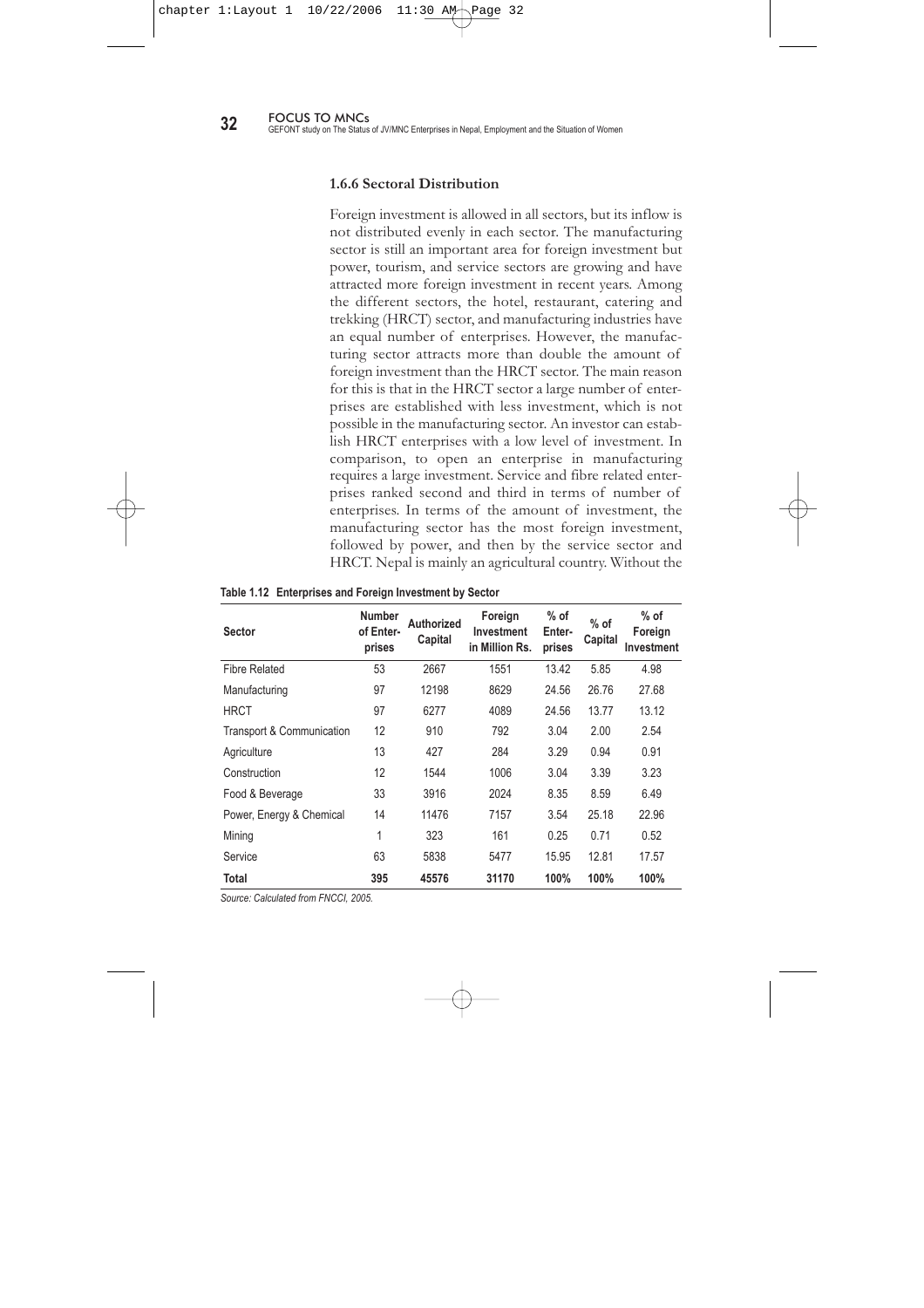**32** FOCUS TO MNCs<br>**32** GEFONT study on The Status of JV/MNC Enterprises in Nepal, Employment and the Situation of Women

#### **1.6.6 Sectoral Distribution**

Foreign investment is allowed in all sectors, but its inflow is not distributed evenly in each sector. The manufacturing sector is still an important area for foreign investment but power, tourism, and service sectors are growing and have attracted more foreign investment in recent years. Among the different sectors, the hotel, restaurant, catering and trekking (HRCT) sector, and manufacturing industries have an equal number of enterprises. However, the manufacturing sector attracts more than double the amount of foreign investment than the HRCT sector. The main reason for this is that in the HRCT sector a large number of enterprises are established with less investment, which is not possible in the manufacturing sector. An investor can establish HRCT enterprises with a low level of investment. In comparison, to open an enterprise in manufacturing requires a large investment. Service and fibre related enterprises ranked second and third in terms of number of enterprises. In terms of the amount of investment, the manufacturing sector has the most foreign investment, followed by power, and then by the service sector and HRCT. Nepal is mainly an agricultural country. Without the

| <b>Sector</b>             | <b>Number</b><br>of Enter-<br>prises | Authorized<br>Capital | Foreign<br>Investment<br>in Million Rs. | $%$ of<br>Enter-<br>prises | $%$ of<br>Capital | $%$ of<br>Foreign<br>Investment |
|---------------------------|--------------------------------------|-----------------------|-----------------------------------------|----------------------------|-------------------|---------------------------------|
| <b>Fibre Related</b>      | 53                                   | 2667                  | 1551                                    | 13.42                      | 5.85              | 4.98                            |
| Manufacturing             | 97                                   | 12198                 | 8629                                    | 24.56                      | 26.76             | 27.68                           |
| <b>HRCT</b>               | 97                                   | 6277                  | 4089                                    | 24.56                      | 13.77             | 13.12                           |
| Transport & Communication | 12                                   | 910                   | 792                                     | 3.04                       | 2.00              | 2.54                            |
| Agriculture               | 13                                   | 427                   | 284                                     | 3.29                       | 0.94              | 0.91                            |
| Construction              | 12                                   | 1544                  | 1006                                    | 3.04                       | 3.39              | 3.23                            |
| Food & Beverage           | 33                                   | 3916                  | 2024                                    | 8.35                       | 8.59              | 6.49                            |
| Power, Energy & Chemical  | 14                                   | 11476                 | 7157                                    | 3.54                       | 25.18             | 22.96                           |
| Mining                    | 1                                    | 323                   | 161                                     | 0.25                       | 0.71              | 0.52                            |
| Service                   | 63                                   | 5838                  | 5477                                    | 15.95                      | 12.81             | 17.57                           |
| Total                     | 395                                  | 45576                 | 31170                                   | 100%                       | 100%              | 100%                            |

**Table 1.12 Enterprises and Foreign Investment by Sector**

*Source: Calculated from FNCCI, 2005.*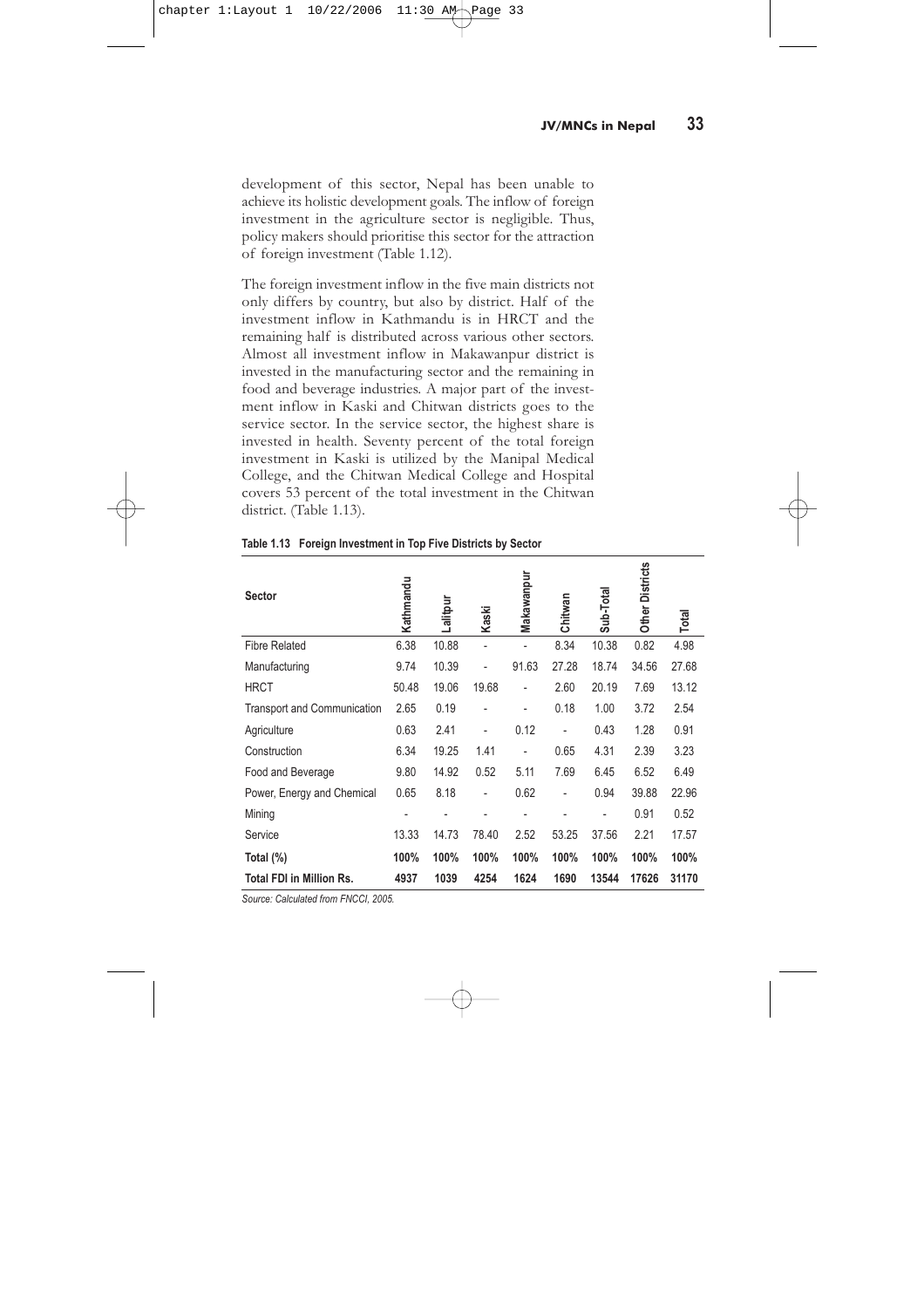development of this sector, Nepal has been unable to achieve its holistic development goals. The inflow of foreign investment in the agriculture sector is negligible. Thus, policy makers should prioritise this sector for the attraction of foreign investment (Table 1.12).

The foreign investment inflow in the five main districts not only differs by country, but also by district. Half of the investment inflow in Kathmandu is in HRCT and the remaining half is distributed across various other sectors. Almost all investment inflow in Makawanpur district is invested in the manufacturing sector and the remaining in food and beverage industries. A major part of the investment inflow in Kaski and Chitwan districts goes to the service sector. In the service sector, the highest share is invested in health. Seventy percent of the total foreign investment in Kaski is utilized by the Manipal Medical College, and the Chitwan Medical College and Hospital covers 53 percent of the total investment in the Chitwan district. (Table 1.13).

| Sector                             | Kathmandu | Lalitpur | Kaski          | Makawanpur | Chitwan | Sub-Total | <b>Other Districts</b> | Total |
|------------------------------------|-----------|----------|----------------|------------|---------|-----------|------------------------|-------|
| <b>Fibre Related</b>               | 6.38      | 10.88    | $\overline{a}$ |            | 8.34    | 10.38     | 0.82                   | 4.98  |
| Manufacturing                      | 9.74      | 10.39    | ٠              | 91.63      | 27.28   | 18.74     | 34.56                  | 27.68 |
| <b>HRCT</b>                        | 50.48     | 19.06    | 19.68          |            | 2.60    | 20.19     | 7.69                   | 13.12 |
| <b>Transport and Communication</b> | 2.65      | 0.19     |                |            | 0.18    | 1.00      | 3.72                   | 2.54  |
| Agriculture                        | 0.63      | 2.41     | ٠              | 0.12       | ٠       | 0.43      | 1.28                   | 0.91  |
| Construction                       | 6.34      | 19.25    | 1.41           |            | 0.65    | 4.31      | 2.39                   | 3.23  |
| Food and Beverage                  | 9.80      | 14.92    | 0.52           | 5.11       | 7.69    | 6.45      | 6.52                   | 6.49  |
| Power, Energy and Chemical         | 0.65      | 8.18     | ٠              | 0.62       | ٠       | 0.94      | 39.88                  | 22.96 |
| Mining                             |           |          |                |            |         |           | 0.91                   | 0.52  |
| Service                            | 13.33     | 14.73    | 78.40          | 2.52       | 53.25   | 37.56     | 2.21                   | 17.57 |
| Total (%)                          | 100%      | 100%     | 100%           | 100%       | 100%    | 100%      | 100%                   | 100%  |
| <b>Total FDI in Million Rs.</b>    | 4937      | 1039     | 4254           | 1624       | 1690    | 13544     | 17626                  | 31170 |

**Table 1.13 Foreign Investment in Top Five Districts by Sector**

*Source: Calculated from FNCCI, 2005.*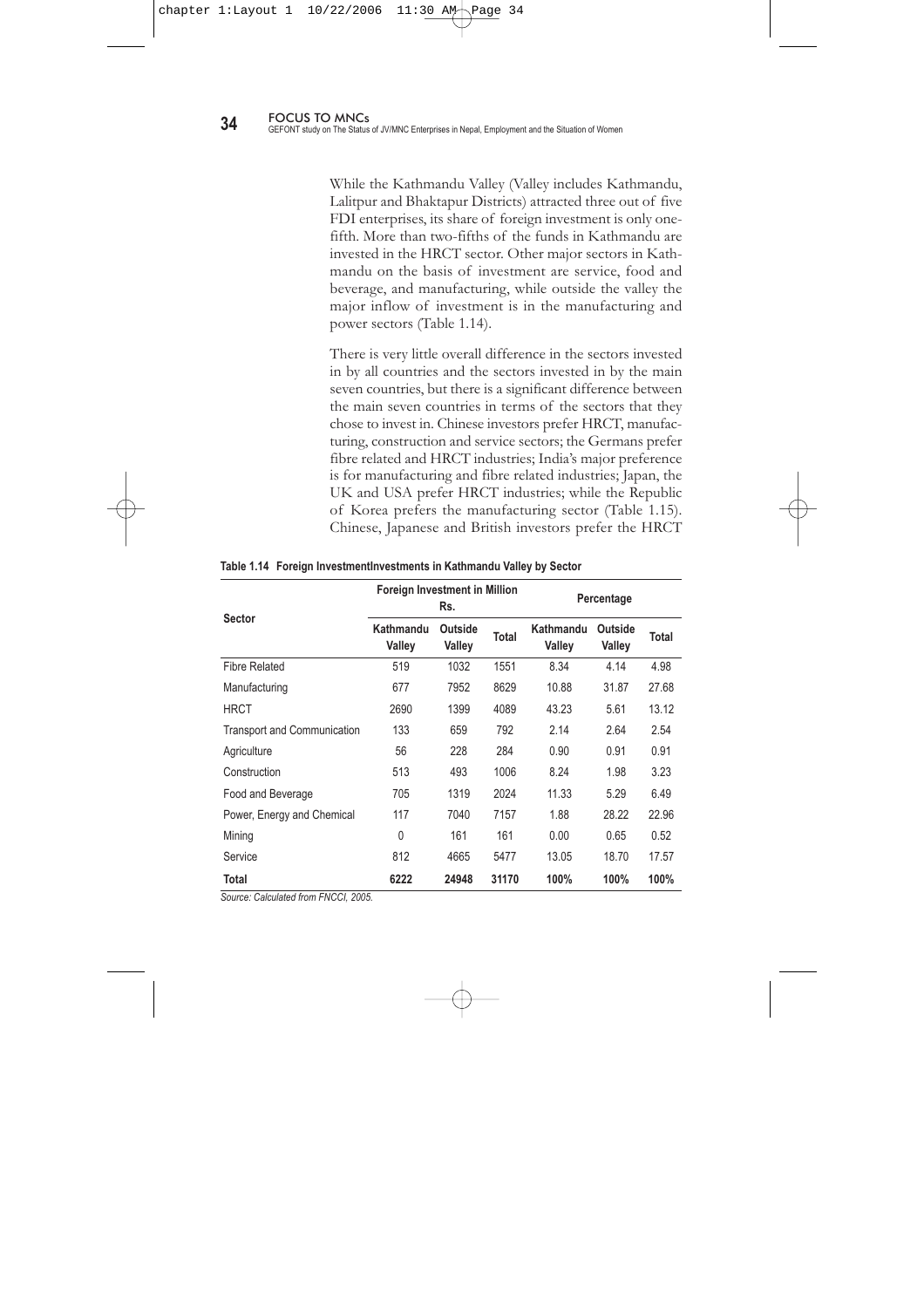While the Kathmandu Valley (Valley includes Kathmandu, Lalitpur and Bhaktapur Districts) attracted three out of five FDI enterprises, its share of foreign investment is only onefifth. More than two-fifths of the funds in Kathmandu are invested in the HRCT sector. Other major sectors in Kathmandu on the basis of investment are service, food and beverage, and manufacturing, while outside the valley the major inflow of investment is in the manufacturing and power sectors (Table 1.14).

There is very little overall difference in the sectors invested in by all countries and the sectors invested in by the main seven countries, but there is a significant difference between the main seven countries in terms of the sectors that they chose to invest in. Chinese investors prefer HRCT, manufacturing, construction and service sectors; the Germans prefer fibre related and HRCT industries; India's major preference is for manufacturing and fibre related industries; Japan, the UK and USA prefer HRCT industries; while the Republic of Korea prefers the manufacturing sector (Table 1.15). Chinese, Japanese and British investors prefer the HRCT

|                                    | Foreign Investment in Million | Rs.               | Percentage |                     |                   |       |
|------------------------------------|-------------------------------|-------------------|------------|---------------------|-------------------|-------|
| Sector                             | Kathmandu<br>Valley           | Outside<br>Valley | Total      | Kathmandu<br>Valley | Outside<br>Valley | Total |
| <b>Fibre Related</b>               | 519                           | 1032              | 1551       | 8.34                | 4.14              | 4.98  |
| Manufacturing                      | 677                           | 7952              | 8629       | 10.88               | 31.87             | 27.68 |
| <b>HRCT</b>                        | 2690                          | 1399              | 4089       | 43.23               | 5.61              | 13.12 |
| <b>Transport and Communication</b> | 133                           | 659               | 792        | 2.14                | 2.64              | 2.54  |
| Agriculture                        | 56                            | 228               | 284        | 0.90                | 0.91              | 0.91  |
| Construction                       | 513                           | 493               | 1006       | 8.24                | 1.98              | 3.23  |
| Food and Beverage                  | 705                           | 1319              | 2024       | 11.33               | 5.29              | 6.49  |
| Power, Energy and Chemical         | 117                           | 7040              | 7157       | 1.88                | 28.22             | 22.96 |
| Mining                             | 0                             | 161               | 161        | 0.00                | 0.65              | 0.52  |
| Service                            | 812                           | 4665              | 5477       | 13.05               | 18.70             | 17.57 |
| Total                              | 6222                          | 24948             | 31170      | 100%                | 100%              | 100%  |

**Table 1.14 Foreign InvestmentInvestments in Kathmandu Valley by Sector**

*Source: Calculated from FNCCI, 2005.*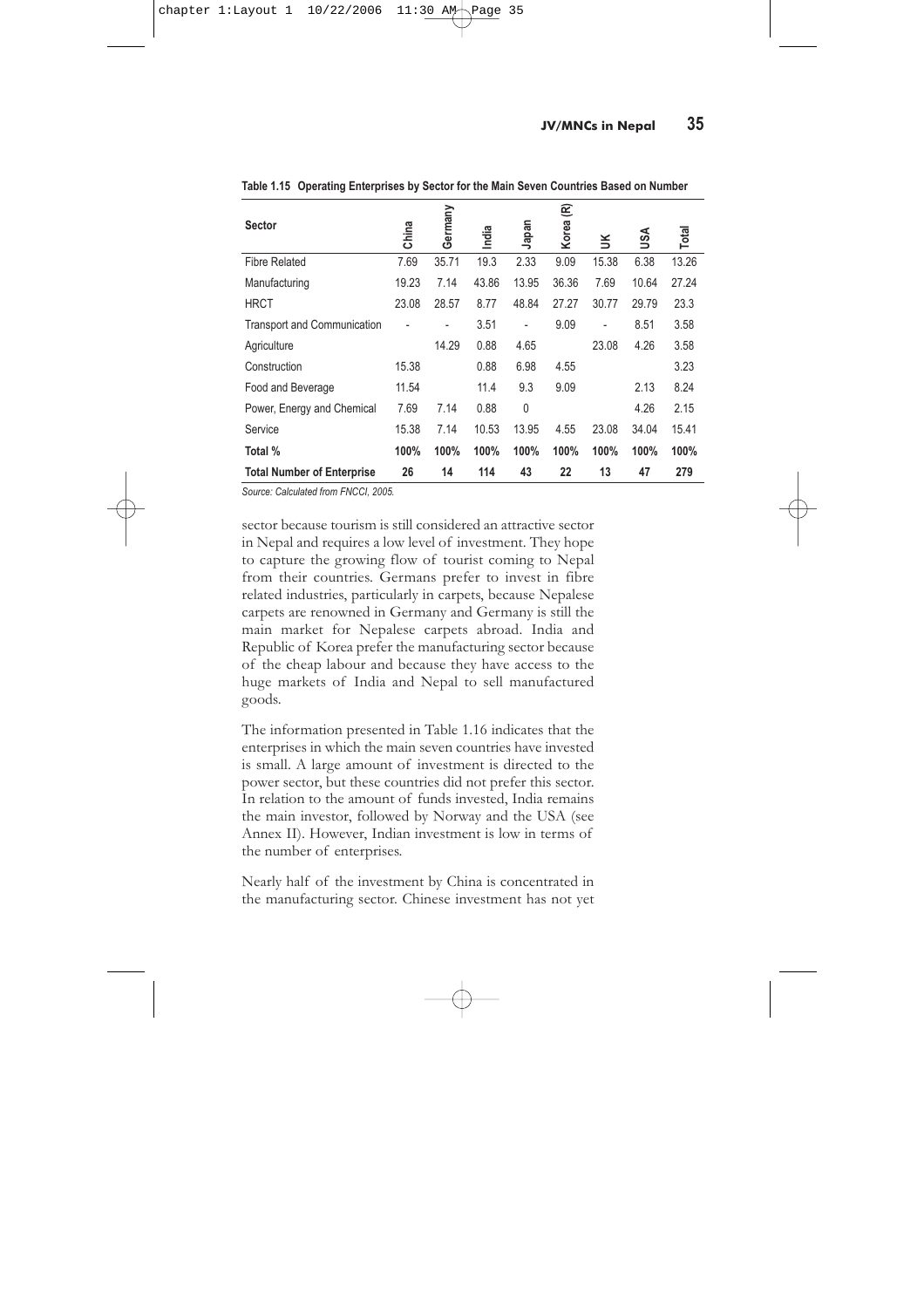| <b>Sector</b>                      | China | Germany | India | Japan | E<br>Korea | š     | JSA   | Total |
|------------------------------------|-------|---------|-------|-------|------------|-------|-------|-------|
| <b>Fibre Related</b>               | 7.69  | 35.71   | 19.3  | 2.33  | 9.09       | 15.38 | 6.38  | 13.26 |
| Manufacturing                      | 19.23 | 7.14    | 43.86 | 13.95 | 36.36      | 7.69  | 10.64 | 27.24 |
| <b>HRCT</b>                        | 23.08 | 28.57   | 8.77  | 48.84 | 27.27      | 30.77 | 29.79 | 23.3  |
| <b>Transport and Communication</b> |       |         | 3.51  | ٠     | 9.09       |       | 8.51  | 3.58  |
| Agriculture                        |       | 14.29   | 0.88  | 4.65  |            | 23.08 | 4.26  | 3.58  |
| Construction                       | 15.38 |         | 0.88  | 6.98  | 4.55       |       |       | 3.23  |
| Food and Beverage                  | 11.54 |         | 11.4  | 9.3   | 9.09       |       | 2.13  | 8.24  |
| Power, Energy and Chemical         | 7.69  | 7.14    | 0.88  | 0     |            |       | 4.26  | 2.15  |
| Service                            | 15.38 | 7.14    | 10.53 | 13.95 | 4.55       | 23.08 | 34.04 | 15.41 |
| Total %                            | 100%  | 100%    | 100%  | 100%  | 100%       | 100%  | 100%  | 100%  |
| <b>Total Number of Enterprise</b>  | 26    | 14      | 114   | 43    | 22         | 13    | 47    | 279   |

**Table 1.15 Operating Enterprises by Sector for the Main Seven Countries Based on Number**

*Source: Calculated from FNCCI, 2005.*

sector because tourism is still considered an attractive sector in Nepal and requires a low level of investment. They hope to capture the growing flow of tourist coming to Nepal from their countries. Germans prefer to invest in fibre related industries, particularly in carpets, because Nepalese carpets are renowned in Germany and Germany is still the main market for Nepalese carpets abroad. India and Republic of Korea prefer the manufacturing sector because of the cheap labour and because they have access to the huge markets of India and Nepal to sell manufactured goods.

The information presented in Table 1.16 indicates that the enterprises in which the main seven countries have invested is small. A large amount of investment is directed to the power sector, but these countries did not prefer this sector. In relation to the amount of funds invested, India remains the main investor, followed by Norway and the USA (see Annex II). However, Indian investment is low in terms of the number of enterprises.

Nearly half of the investment by China is concentrated in the manufacturing sector. Chinese investment has not yet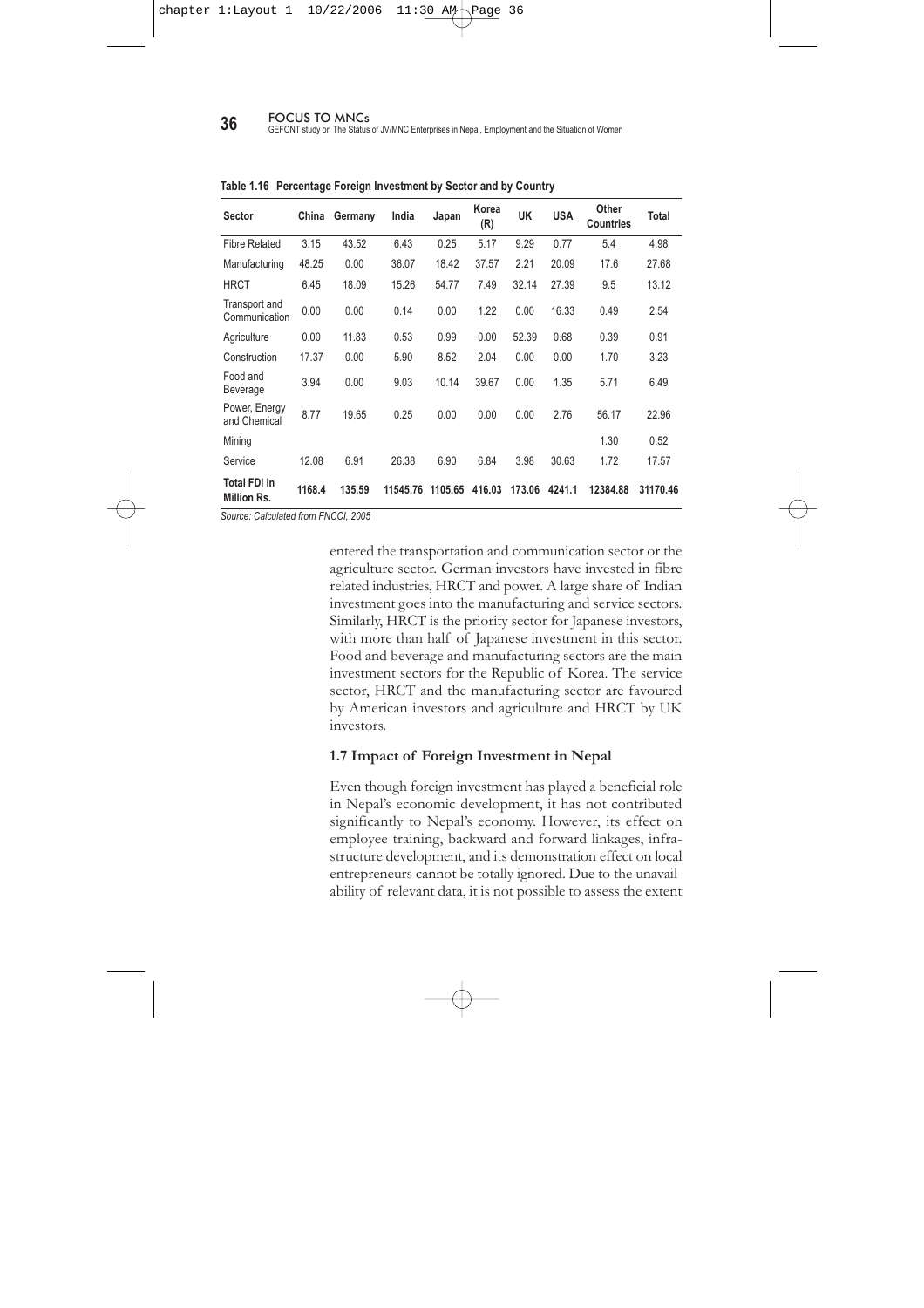**36** FOCUS TO MNCs<br>GEFONT study on The Status of JV/MNC Enterprises in Nepal, Employment and the Situation of Women

| Sector                             | China  | Germany | India    | Japan   | Korea<br>(R) | UK     | <b>USA</b> | Other<br><b>Countries</b> | <b>Total</b> |
|------------------------------------|--------|---------|----------|---------|--------------|--------|------------|---------------------------|--------------|
| <b>Fibre Related</b>               | 3.15   | 43.52   | 6.43     | 0.25    | 5.17         | 9.29   | 0.77       | 5.4                       | 4.98         |
| Manufacturing                      | 48.25  | 0.00    | 36.07    | 18.42   | 37.57        | 2.21   | 20.09      | 17.6                      | 27.68        |
| <b>HRCT</b>                        | 6.45   | 18.09   | 15.26    | 54.77   | 7.49         | 32.14  | 27.39      | 9.5                       | 13.12        |
| Transport and<br>Communication     | 0.00   | 0.00    | 0.14     | 0.00    | 1.22         | 0.00   | 16.33      | 0.49                      | 2.54         |
| Agriculture                        | 0.00   | 11.83   | 0.53     | 0.99    | 0.00         | 52.39  | 0.68       | 0.39                      | 0.91         |
| Construction                       | 17.37  | 0.00    | 5.90     | 8.52    | 2.04         | 0.00   | 0.00       | 1.70                      | 3.23         |
| Food and<br>Beverage               | 3.94   | 0.00    | 9.03     | 10.14   | 39.67        | 0.00   | 1.35       | 5.71                      | 6.49         |
| Power, Energy<br>and Chemical      | 8.77   | 19.65   | 0.25     | 0.00    | 0.00         | 0.00   | 2.76       | 56.17                     | 22.96        |
| Mining                             |        |         |          |         |              |        |            | 1.30                      | 0.52         |
| Service                            | 12.08  | 6.91    | 26.38    | 6.90    | 6.84         | 3.98   | 30.63      | 1.72                      | 17.57        |
| <b>Total FDI in</b><br>Million Rs. | 1168.4 | 135.59  | 11545.76 | 1105.65 | 416.03       | 173.06 | 4241.1     | 12384.88                  | 31170.46     |

**Table 1.16 Percentage Foreign Investment by Sector and by Country**

*Source: Calculated from FNCCI, 2005*

entered the transportation and communication sector or the agriculture sector. German investors have invested in fibre related industries, HRCT and power. A large share of Indian investment goes into the manufacturing and service sectors. Similarly, HRCT is the priority sector for Japanese investors, with more than half of Japanese investment in this sector. Food and beverage and manufacturing sectors are the main investment sectors for the Republic of Korea. The service sector, HRCT and the manufacturing sector are favoured by American investors and agriculture and HRCT by UK investors.

#### **1.7 Impact of Foreign Investment in Nepal**

Even though foreign investment has played a beneficial role in Nepal's economic development, it has not contributed significantly to Nepal's economy. However, its effect on employee training, backward and forward linkages, infrastructure development, and its demonstration effect on local entrepreneurs cannot be totally ignored. Due to the unavailability of relevant data, it is not possible to assess the extent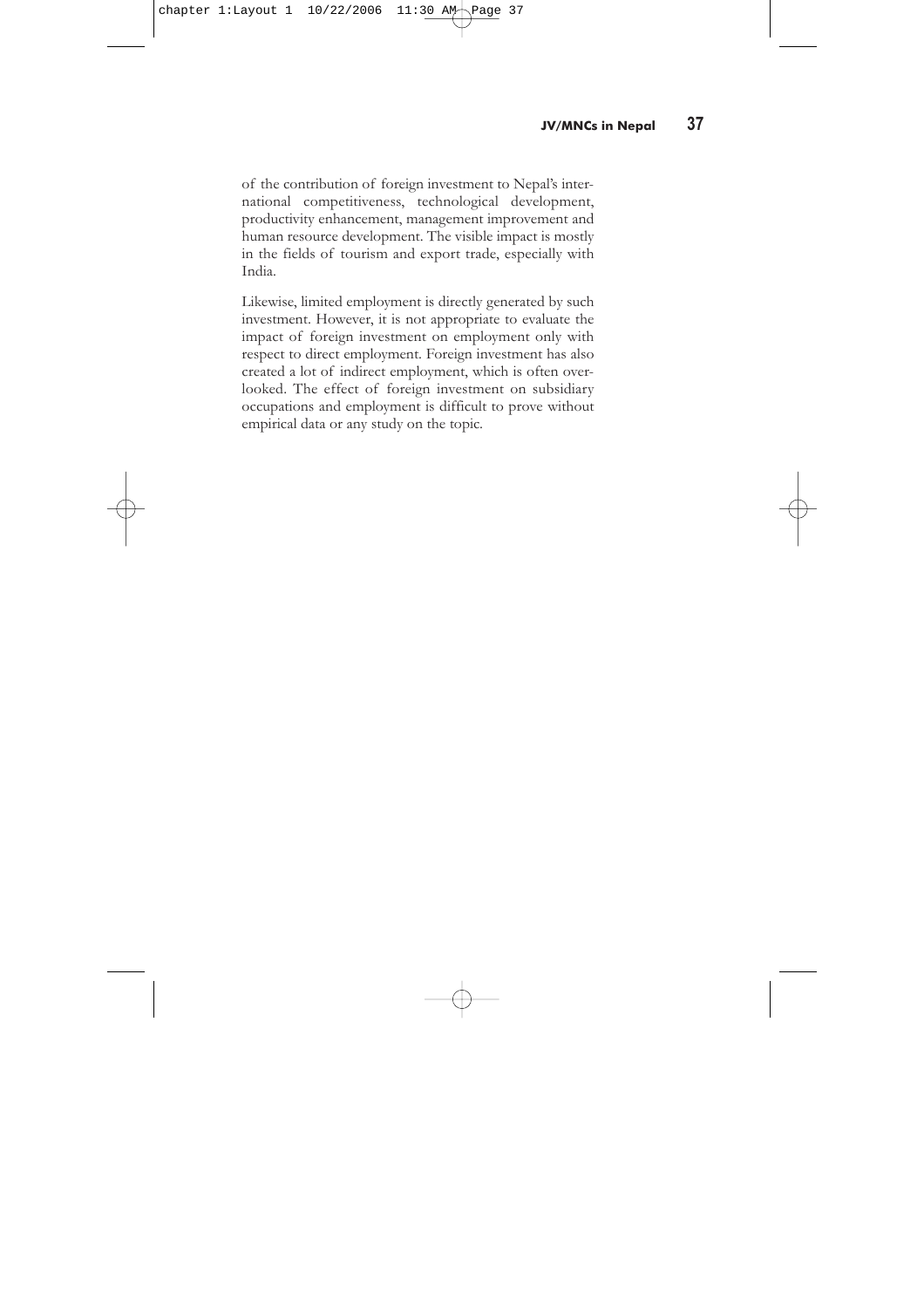of the contribution of foreign investment to Nepal's international competitiveness, technological development, productivity enhancement, management improvement and human resource development. The visible impact is mostly in the fields of tourism and export trade, especially with India.

Likewise, limited employment is directly generated by such investment. However, it is not appropriate to evaluate the impact of foreign investment on employment only with respect to direct employment. Foreign investment has also created a lot of indirect employment, which is often overlooked. The effect of foreign investment on subsidiary occupations and employment is difficult to prove without empirical data or any study on the topic.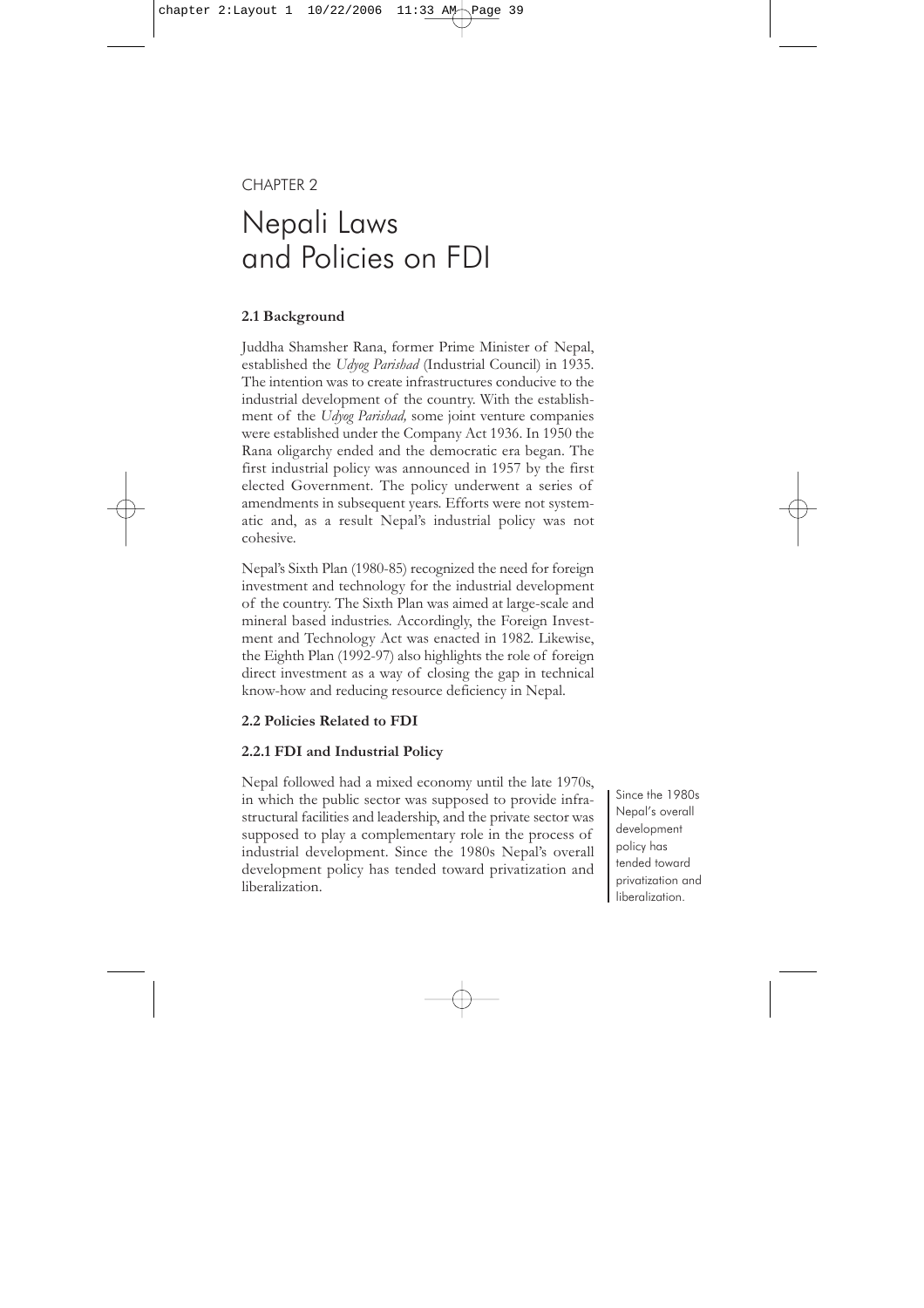# CHAPTER 2

# Nepali Laws and Policies on FDI

### **2.1 Background**

Juddha Shamsher Rana, former Prime Minister of Nepal, established the *Udyog Parishad* (Industrial Council) in 1935. The intention was to create infrastructures conducive to the industrial development of the country. With the establishment of the *Udyog Parishad,* some joint venture companies were established under the Company Act 1936. In 1950 the Rana oligarchy ended and the democratic era began. The first industrial policy was announced in 1957 by the first elected Government. The policy underwent a series of amendments in subsequent years. Efforts were not systematic and, as a result Nepal's industrial policy was not cohesive.

Nepal's Sixth Plan (1980-85) recognized the need for foreign investment and technology for the industrial development of the country. The Sixth Plan was aimed at large-scale and mineral based industries. Accordingly, the Foreign Investment and Technology Act was enacted in 1982. Likewise, the Eighth Plan (1992-97) also highlights the role of foreign direct investment as a way of closing the gap in technical know-how and reducing resource deficiency in Nepal.

#### **2.2 Policies Related to FDI**

#### **2.2.1 FDI and Industrial Policy**

Nepal followed had a mixed economy until the late 1970s, in which the public sector was supposed to provide infrastructural facilities and leadership, and the private sector was supposed to play a complementary role in the process of industrial development. Since the 1980s Nepal's overall development policy has tended toward privatization and liberalization.

Since the 1980s Nepal's overall development policy has tended toward privatization and liberalization.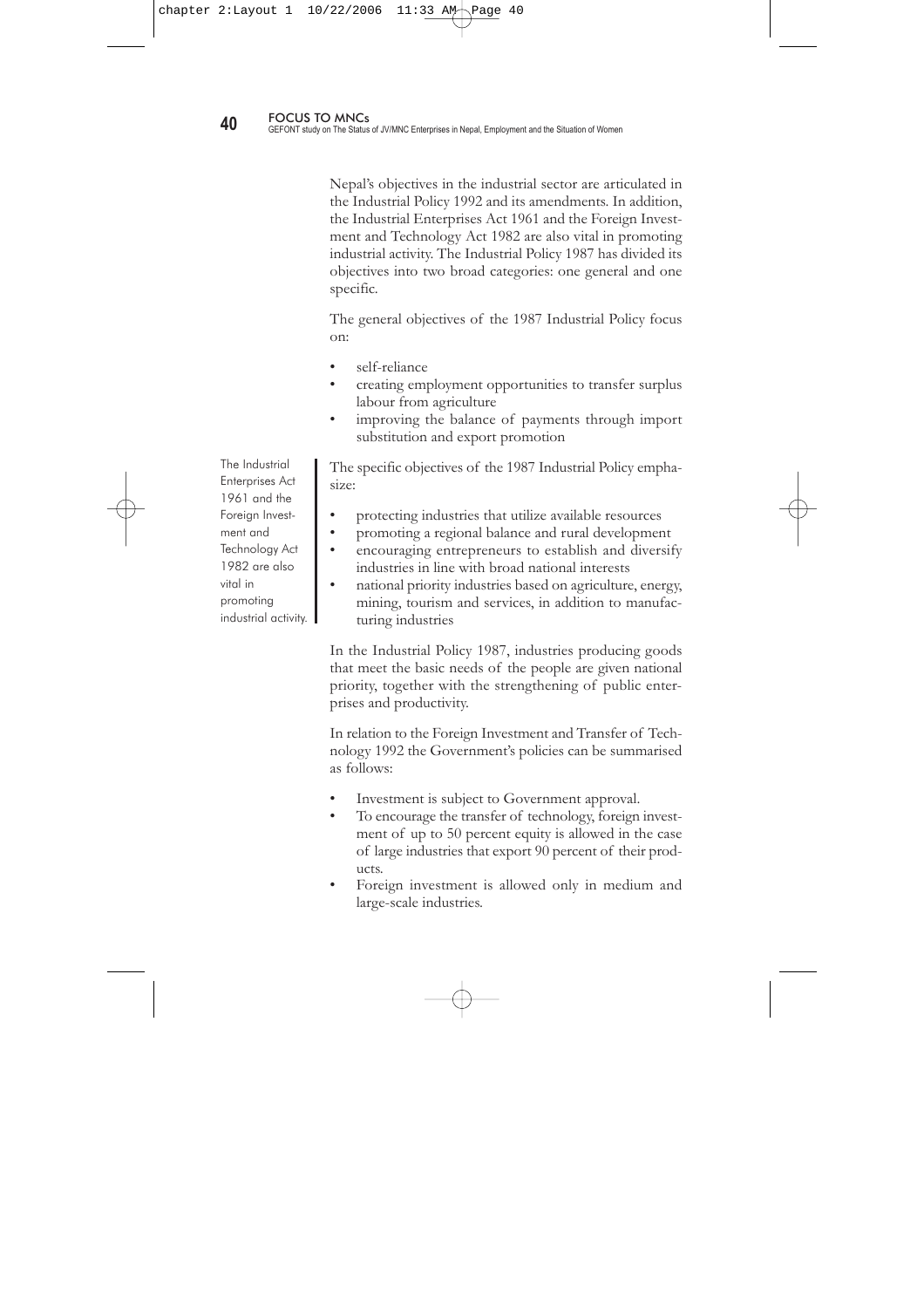Nepal's objectives in the industrial sector are articulated in the Industrial Policy 1992 and its amendments. In addition, the Industrial Enterprises Act 1961 and the Foreign Investment and Technology Act 1982 are also vital in promoting industrial activity. The Industrial Policy 1987 has divided its objectives into two broad categories: one general and one specific.

The general objectives of the 1987 Industrial Policy focus on:

- self-reliance
- creating employment opportunities to transfer surplus labour from agriculture
- improving the balance of payments through import substitution and export promotion

The specific objectives of the 1987 Industrial Policy emphasize:

- protecting industries that utilize available resources
- promoting a regional balance and rural development
- encouraging entrepreneurs to establish and diversify industries in line with broad national interests
- national priority industries based on agriculture, energy, mining, tourism and services, in addition to manufacturing industries

In the Industrial Policy 1987, industries producing goods that meet the basic needs of the people are given national priority, together with the strengthening of public enterprises and productivity.

In relation to the Foreign Investment and Transfer of Technology 1992 the Government's policies can be summarised as follows:

- Investment is subject to Government approval.
- To encourage the transfer of technology, foreign investment of up to 50 percent equity is allowed in the case of large industries that export 90 percent of their products.
- Foreign investment is allowed only in medium and large-scale industries.

The Industrial Enterprises Act 1961 and the Foreign Investment and Technology Act 1982 are also vital in promoting industrial activity.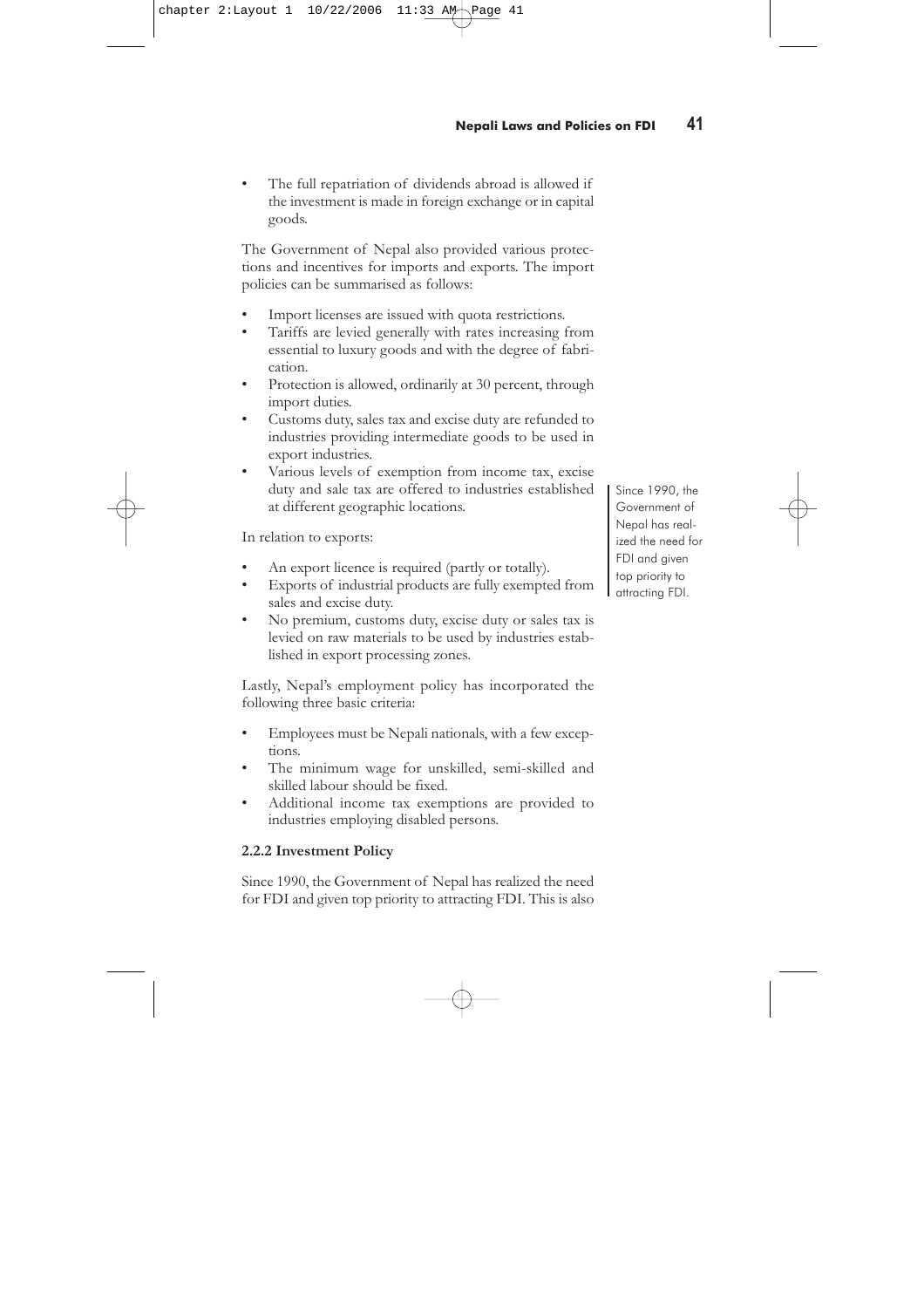The full repatriation of dividends abroad is allowed if the investment is made in foreign exchange or in capital goods.

The Government of Nepal also provided various protections and incentives for imports and exports. The import policies can be summarised as follows:

- Import licenses are issued with quota restrictions.
- Tariffs are levied generally with rates increasing from essential to luxury goods and with the degree of fabrication.
- Protection is allowed, ordinarily at 30 percent, through import duties.
- Customs duty, sales tax and excise duty are refunded to industries providing intermediate goods to be used in export industries.
- Various levels of exemption from income tax, excise duty and sale tax are offered to industries established at different geographic locations.

In relation to exports:

- An export licence is required (partly or totally).
- Exports of industrial products are fully exempted from sales and excise duty.
- No premium, customs duty, excise duty or sales tax is levied on raw materials to be used by industries established in export processing zones.

Lastly, Nepal's employment policy has incorporated the following three basic criteria:

- Employees must be Nepali nationals, with a few exceptions.
- The minimum wage for unskilled, semi-skilled and skilled labour should be fixed.
- Additional income tax exemptions are provided to industries employing disabled persons.

# **2.2.2 Investment Policy**

Since 1990, the Government of Nepal has realized the need for FDI and given top priority to attracting FDI. This is also

Since 1990, the Government of Nepal has realized the need for FDI and given top priority to attracting FDI.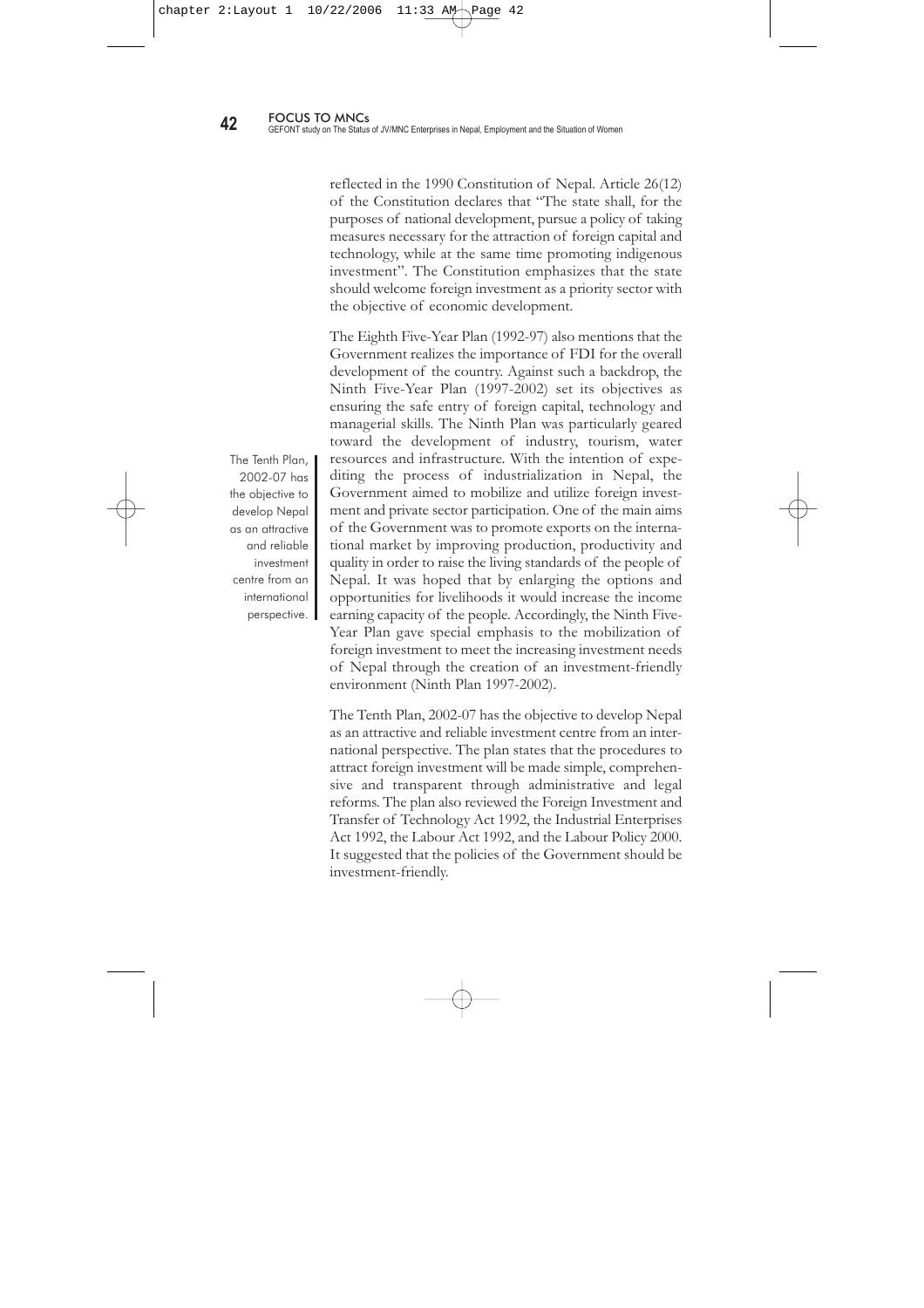reflected in the 1990 Constitution of Nepal. Article 26(12) of the Constitution declares that "The state shall, for the purposes of national development, pursue a policy of taking measures necessary for the attraction of foreign capital and technology, while at the same time promoting indigenous investment". The Constitution emphasizes that the state should welcome foreign investment as a priority sector with the objective of economic development.

The Eighth Five-Year Plan (1992-97) also mentions that the Government realizes the importance of FDI for the overall development of the country. Against such a backdrop, the Ninth Five-Year Plan (1997-2002) set its objectives as ensuring the safe entry of foreign capital, technology and managerial skills. The Ninth Plan was particularly geared toward the development of industry, tourism, water resources and infrastructure. With the intention of expediting the process of industrialization in Nepal, the Government aimed to mobilize and utilize foreign investment and private sector participation. One of the main aims of the Government was to promote exports on the international market by improving production, productivity and quality in order to raise the living standards of the people of Nepal. It was hoped that by enlarging the options and opportunities for livelihoods it would increase the income earning capacity of the people. Accordingly, the Ninth Five-Year Plan gave special emphasis to the mobilization of foreign investment to meet the increasing investment needs of Nepal through the creation of an investment-friendly environment (Ninth Plan 1997-2002).

The Tenth Plan, 2002-07 has the objective to develop Nepal as an attractive and reliable investment centre from an international perspective. The plan states that the procedures to attract foreign investment will be made simple, comprehensive and transparent through administrative and legal reforms. The plan also reviewed the Foreign Investment and Transfer of Technology Act 1992, the Industrial Enterprises Act 1992, the Labour Act 1992, and the Labour Policy 2000. It suggested that the policies of the Government should be investment-friendly.

The Tenth Plan, 2002-07 has the objective to develop Nepal as an attractive and reliable investment centre from an international perspective.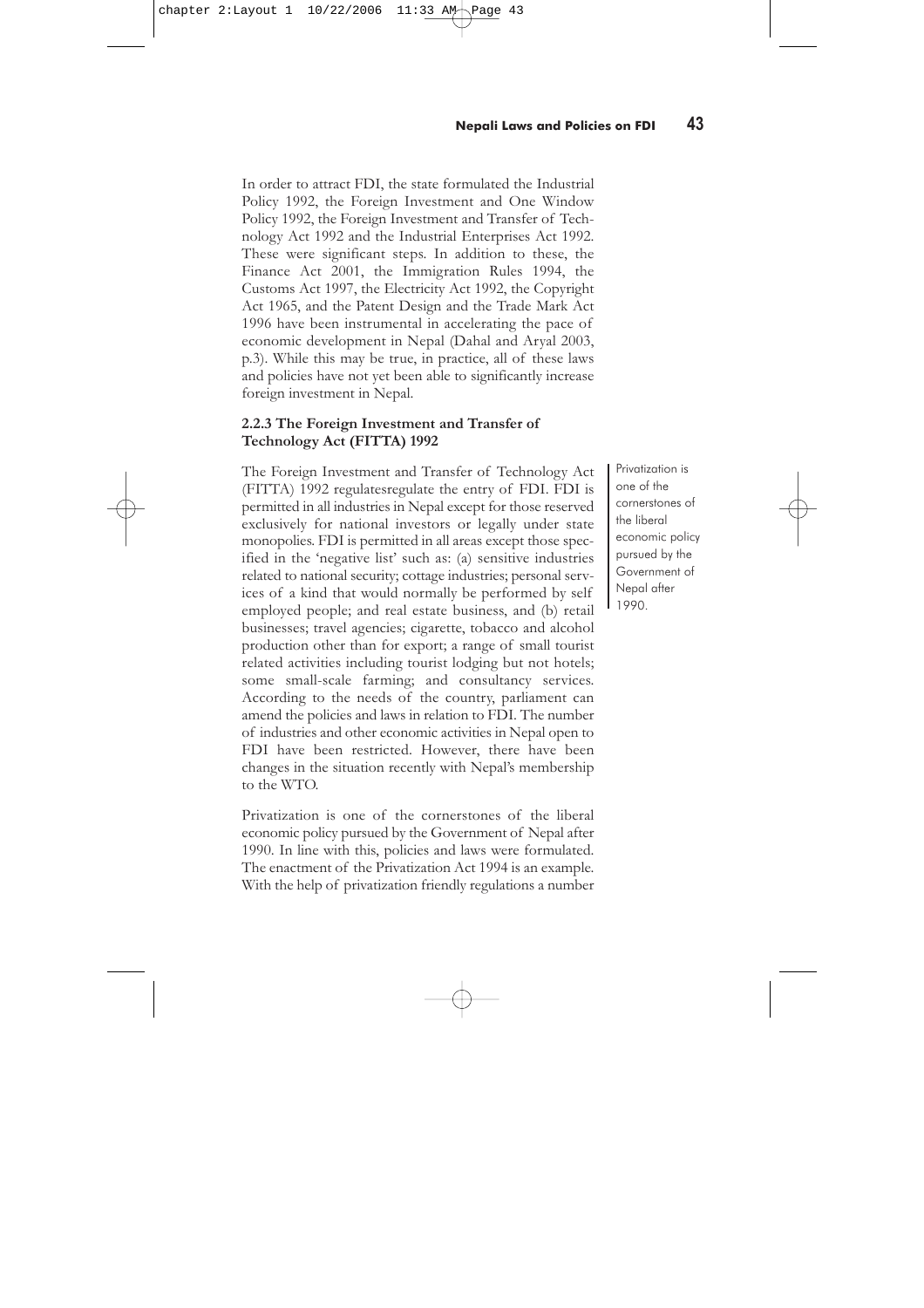In order to attract FDI, the state formulated the Industrial Policy 1992, the Foreign Investment and One Window Policy 1992, the Foreign Investment and Transfer of Technology Act 1992 and the Industrial Enterprises Act 1992. These were significant steps. In addition to these, the Finance Act 2001, the Immigration Rules 1994, the Customs Act 1997, the Electricity Act 1992, the Copyright Act 1965, and the Patent Design and the Trade Mark Act 1996 have been instrumental in accelerating the pace of economic development in Nepal (Dahal and Aryal 2003, p.3). While this may be true, in practice, all of these laws and policies have not yet been able to significantly increase foreign investment in Nepal.

#### **2.2.3 The Foreign Investment and Transfer of Technology Act (FITTA) 1992**

The Foreign Investment and Transfer of Technology Act (FITTA) 1992 regulatesregulate the entry of FDI. FDI is permitted in all industries in Nepal except for those reserved exclusively for national investors or legally under state monopolies. FDI is permitted in all areas except those specified in the 'negative list' such as: (a) sensitive industries related to national security; cottage industries; personal services of a kind that would normally be performed by self employed people; and real estate business, and (b) retail businesses; travel agencies; cigarette, tobacco and alcohol production other than for export; a range of small tourist related activities including tourist lodging but not hotels; some small-scale farming; and consultancy services. According to the needs of the country, parliament can amend the policies and laws in relation to FDI. The number of industries and other economic activities in Nepal open to FDI have been restricted. However, there have been changes in the situation recently with Nepal's membership to the WTO.

Privatization is one of the cornerstones of the liberal economic policy pursued by the Government of Nepal after 1990. In line with this, policies and laws were formulated. The enactment of the Privatization Act 1994 is an example. With the help of privatization friendly regulations a number

Privatization is one of the cornerstones of the liberal economic policy pursued by the Government of Nepal after 1990.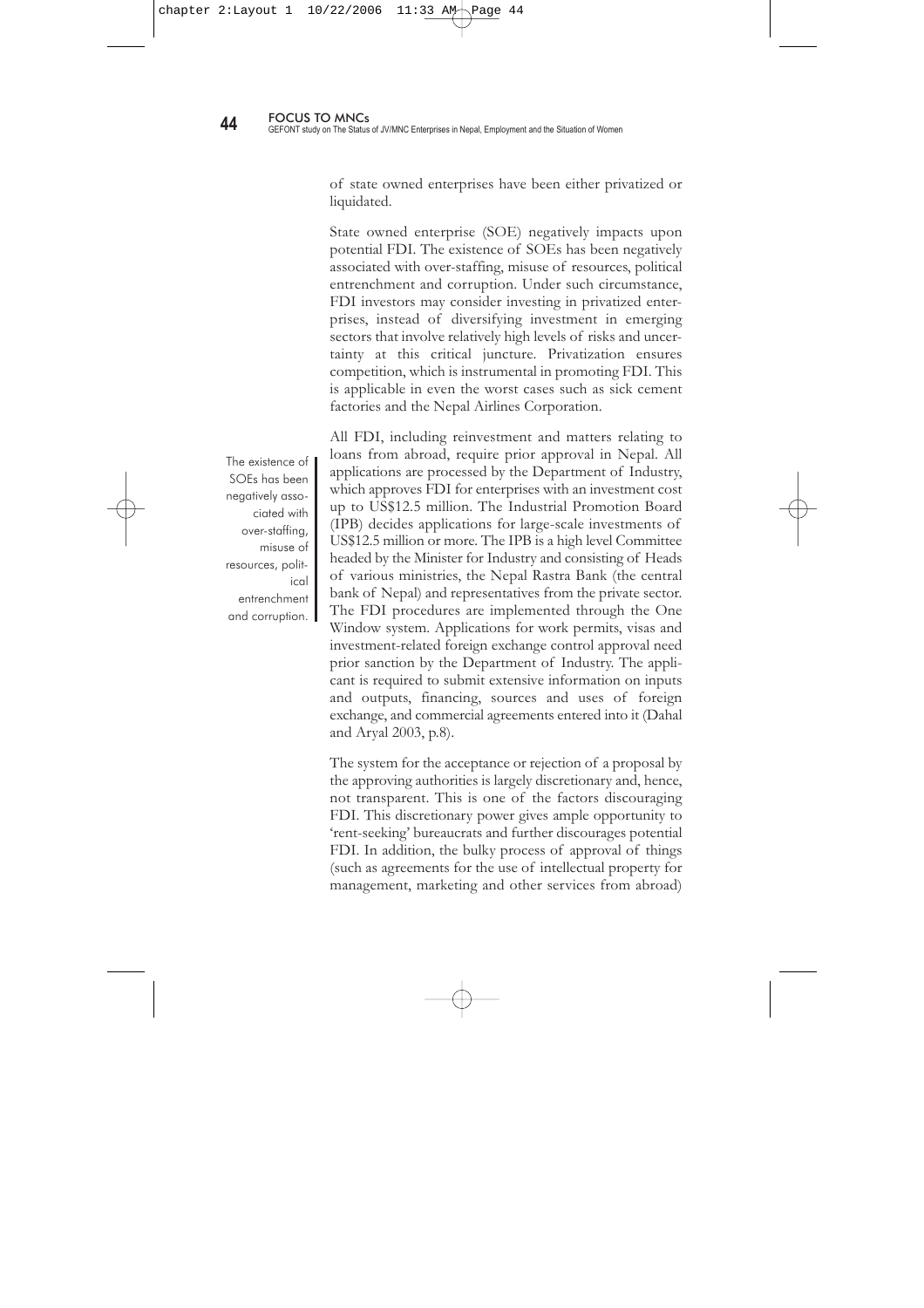of state owned enterprises have been either privatized or liquidated.

State owned enterprise (SOE) negatively impacts upon potential FDI. The existence of SOEs has been negatively associated with over-staffing, misuse of resources, political entrenchment and corruption. Under such circumstance, FDI investors may consider investing in privatized enterprises, instead of diversifying investment in emerging sectors that involve relatively high levels of risks and uncertainty at this critical juncture. Privatization ensures competition, which is instrumental in promoting FDI. This is applicable in even the worst cases such as sick cement factories and the Nepal Airlines Corporation.

The existence of SOEs has been negatively associated with over-staffing, misuse of resources, political entrenchment and corruption.

All FDI, including reinvestment and matters relating to loans from abroad, require prior approval in Nepal. All applications are processed by the Department of Industry, which approves FDI for enterprises with an investment cost up to US\$12.5 million. The Industrial Promotion Board (IPB) decides applications for large-scale investments of US\$12.5 million or more. The IPB is a high level Committee headed by the Minister for Industry and consisting of Heads of various ministries, the Nepal Rastra Bank (the central bank of Nepal) and representatives from the private sector. The FDI procedures are implemented through the One Window system. Applications for work permits, visas and investment-related foreign exchange control approval need prior sanction by the Department of Industry. The applicant is required to submit extensive information on inputs and outputs, financing, sources and uses of foreign exchange, and commercial agreements entered into it (Dahal and Aryal 2003, p.8).

The system for the acceptance or rejection of a proposal by the approving authorities is largely discretionary and, hence, not transparent. This is one of the factors discouraging FDI. This discretionary power gives ample opportunity to 'rent-seeking' bureaucrats and further discourages potential FDI. In addition, the bulky process of approval of things (such as agreements for the use of intellectual property for management, marketing and other services from abroad)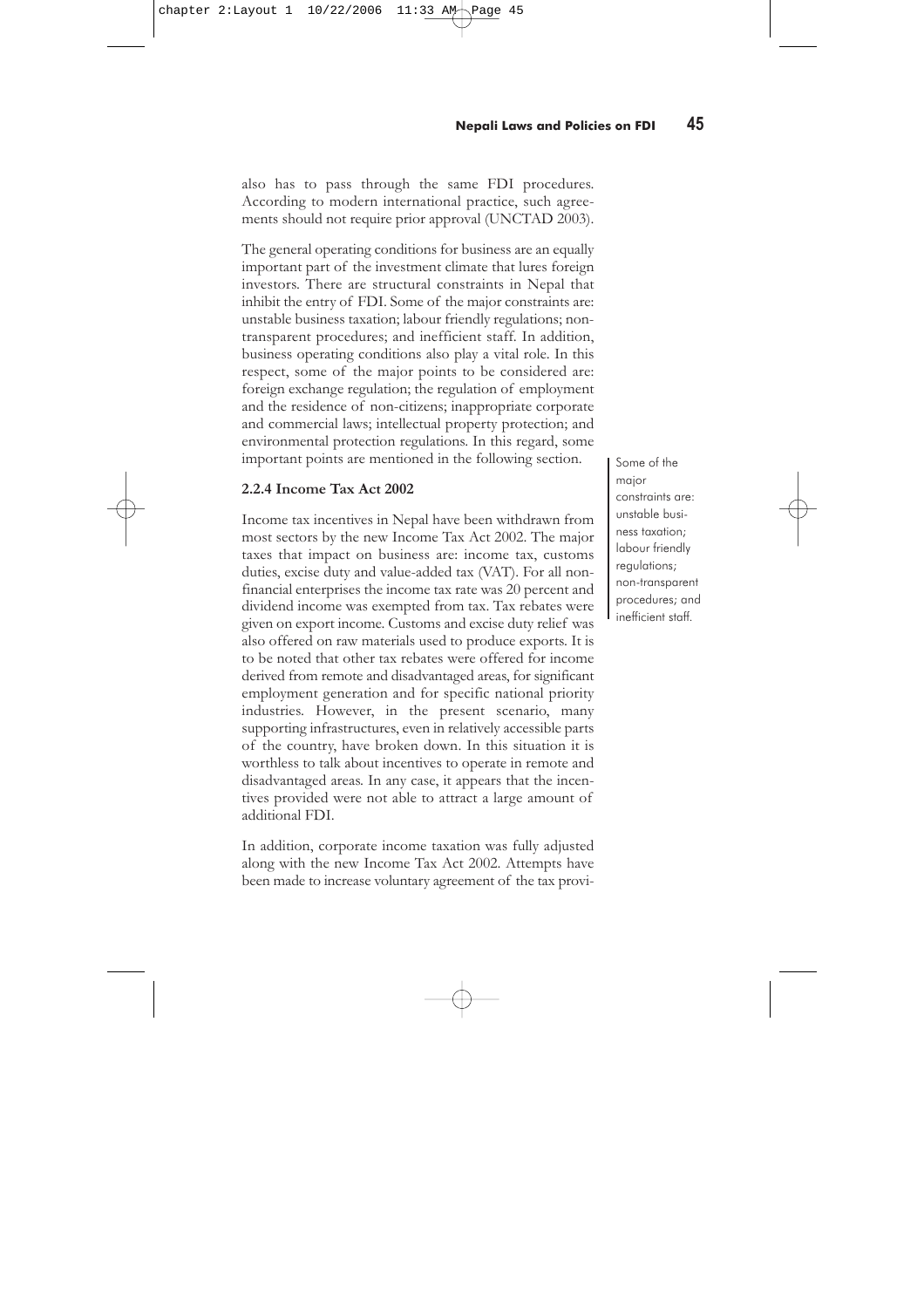also has to pass through the same FDI procedures. According to modern international practice, such agreements should not require prior approval (UNCTAD 2003).

The general operating conditions for business are an equally important part of the investment climate that lures foreign investors. There are structural constraints in Nepal that inhibit the entry of FDI. Some of the major constraints are: unstable business taxation; labour friendly regulations; nontransparent procedures; and inefficient staff. In addition, business operating conditions also play a vital role. In this respect, some of the major points to be considered are: foreign exchange regulation; the regulation of employment and the residence of non-citizens; inappropriate corporate and commercial laws; intellectual property protection; and environmental protection regulations. In this regard, some important points are mentioned in the following section.

### **2.2.4 Income Tax Act 2002**

Income tax incentives in Nepal have been withdrawn from most sectors by the new Income Tax Act 2002. The major taxes that impact on business are: income tax, customs duties, excise duty and value-added tax (VAT). For all nonfinancial enterprises the income tax rate was 20 percent and dividend income was exempted from tax. Tax rebates were given on export income. Customs and excise duty relief was also offered on raw materials used to produce exports. It is to be noted that other tax rebates were offered for income derived from remote and disadvantaged areas, for significant employment generation and for specific national priority industries. However, in the present scenario, many supporting infrastructures, even in relatively accessible parts of the country, have broken down. In this situation it is worthless to talk about incentives to operate in remote and disadvantaged areas. In any case, it appears that the incentives provided were not able to attract a large amount of additional FDI.

In addition, corporate income taxation was fully adjusted along with the new Income Tax Act 2002. Attempts have been made to increase voluntary agreement of the tax provi-

Some of the major constraints are: unstable business taxation; labour friendly regulations; non-transparent procedures; and inefficient staff.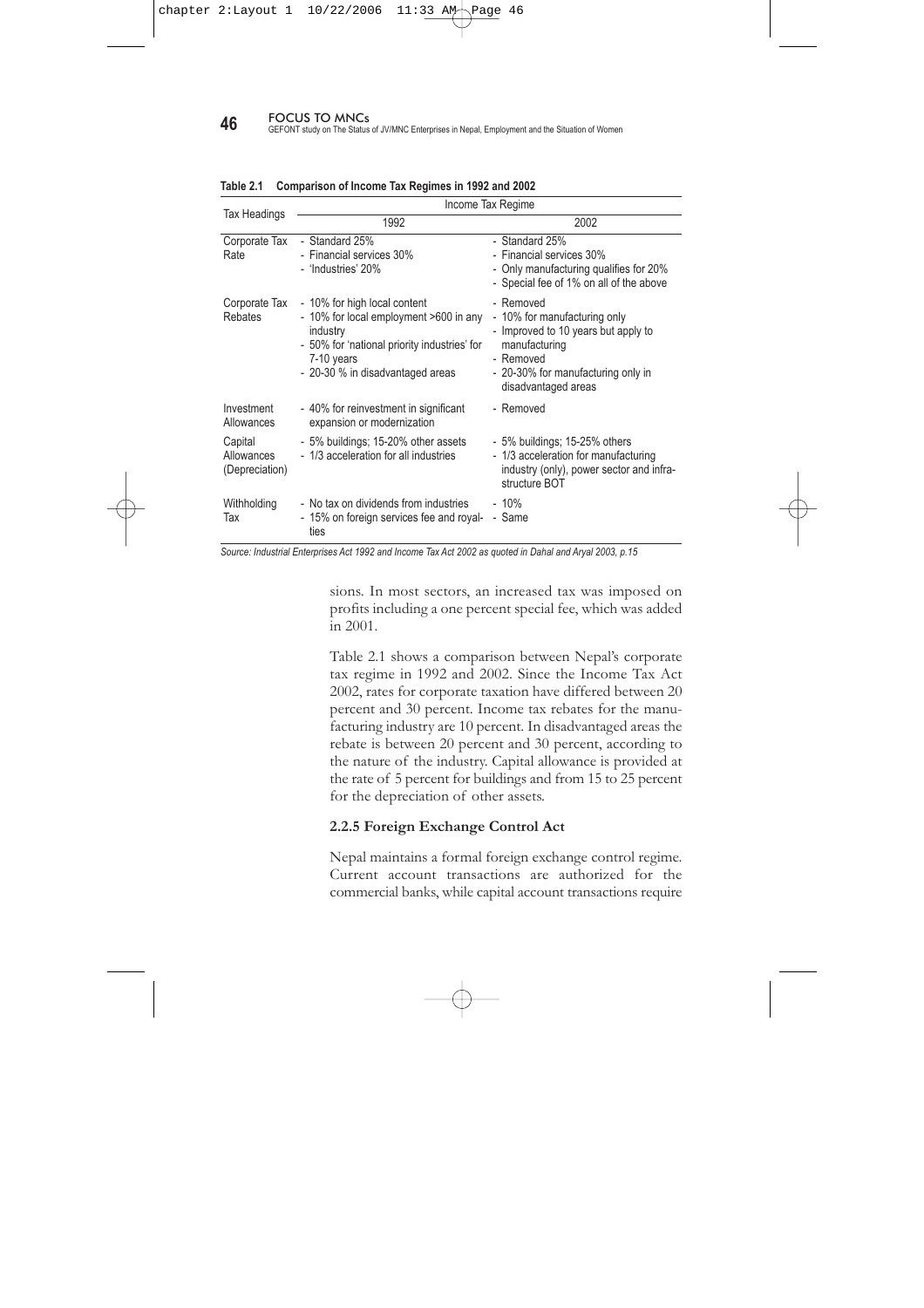**46** FOCUS TO MNCs<br>**46** GEFONT study on The Status of JV/MNC Enterprises in Nepal, Employment and the Situation of Women

|                                         | Income Tax Regime                                                                                                                                                                    |                                                                                                                                                                             |  |  |  |  |  |
|-----------------------------------------|--------------------------------------------------------------------------------------------------------------------------------------------------------------------------------------|-----------------------------------------------------------------------------------------------------------------------------------------------------------------------------|--|--|--|--|--|
| Tax Headings                            | 1992                                                                                                                                                                                 | 2002                                                                                                                                                                        |  |  |  |  |  |
| Corporate Tax<br>Rate                   | - Standard 25%<br>- Financial services 30%<br>- 'Industries' 20%                                                                                                                     | - Standard 25%<br>- Financial services 30%<br>- Only manufacturing qualifies for 20%<br>- Special fee of 1% on all of the above                                             |  |  |  |  |  |
| Corporate Tax<br><b>Rebates</b>         | - 10% for high local content<br>- 10% for local employment >600 in any<br>industry<br>- 50% for 'national priority industries' for<br>7-10 years<br>- 20-30 % in disadvantaged areas | - Removed<br>- 10% for manufacturing only<br>- Improved to 10 years but apply to<br>manufacturing<br>- Removed<br>- 20-30% for manufacturing only in<br>disadvantaged areas |  |  |  |  |  |
| Investment<br>Allowances                | - 40% for reinvestment in significant<br>expansion or modernization                                                                                                                  | - Removed                                                                                                                                                                   |  |  |  |  |  |
| Capital<br>Allowances<br>(Depreciation) | - 5% buildings; 15-20% other assets<br>- 1/3 acceleration for all industries                                                                                                         | - 5% buildings; 15-25% others<br>- 1/3 acceleration for manufacturing<br>industry (only), power sector and infra-<br>structure BOT                                          |  |  |  |  |  |
| Withholding<br>Tax                      | - No tax on dividends from industries<br>- 15% on foreign services fee and royal-<br>ties                                                                                            | - 10%<br>- Same                                                                                                                                                             |  |  |  |  |  |

#### **Table 2.1 Comparison of Income Tax Regimes in 1992 and 2002**

*Source: Industrial Enterprises Act 1992 and Income Tax Act 2002 as quoted in Dahal and Aryal 2003, p.15*

sions. In most sectors, an increased tax was imposed on profits including a one percent special fee, which was added in 2001.

Table 2.1 shows a comparison between Nepal's corporate tax regime in 1992 and 2002. Since the Income Tax Act 2002, rates for corporate taxation have differed between 20 percent and 30 percent. Income tax rebates for the manufacturing industry are 10 percent. In disadvantaged areas the rebate is between 20 percent and 30 percent, according to the nature of the industry. Capital allowance is provided at the rate of 5 percent for buildings and from 15 to 25 percent for the depreciation of other assets.

#### **2.2.5 Foreign Exchange Control Act**

Nepal maintains a formal foreign exchange control regime. Current account transactions are authorized for the commercial banks, while capital account transactions require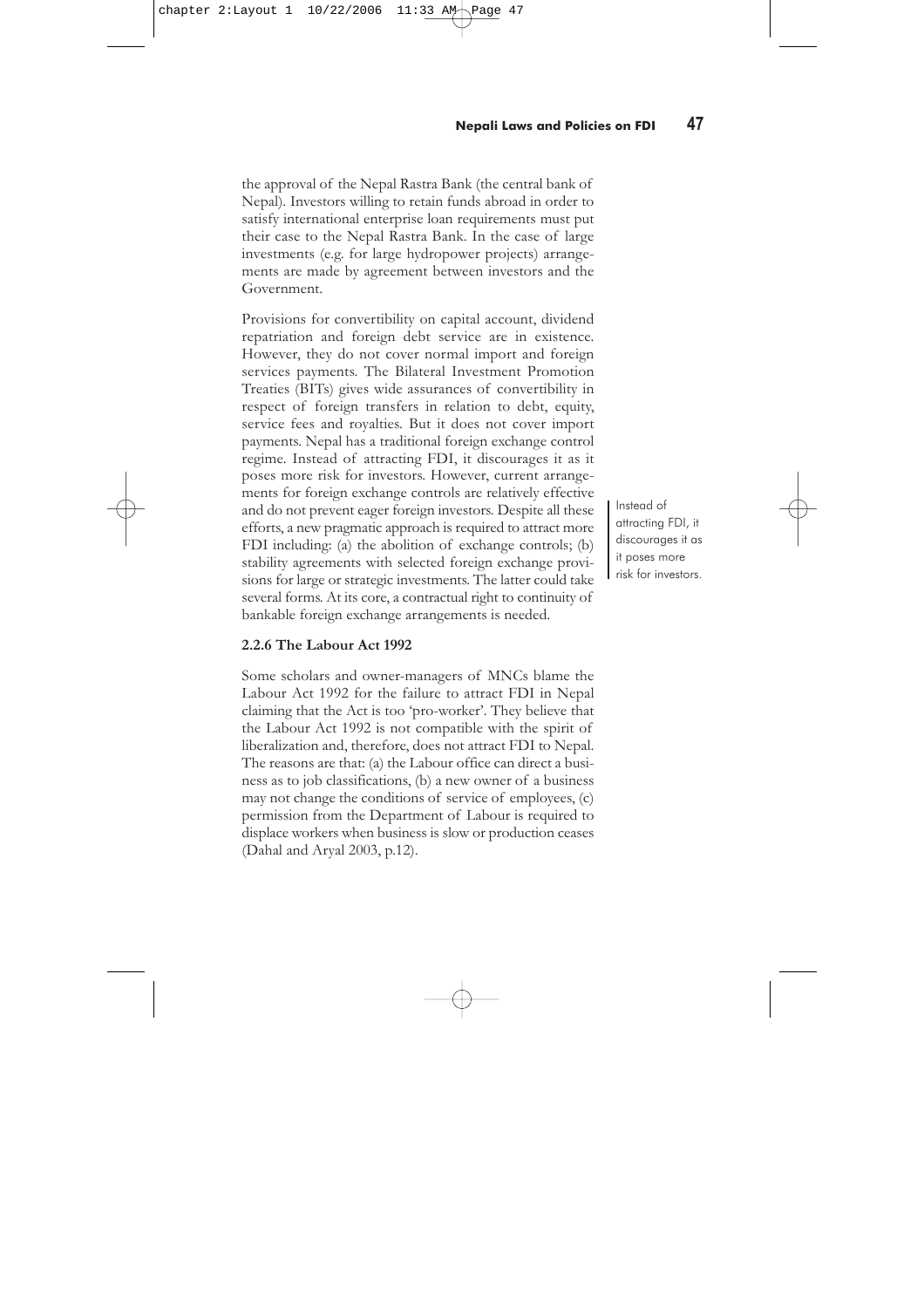the approval of the Nepal Rastra Bank (the central bank of Nepal). Investors willing to retain funds abroad in order to satisfy international enterprise loan requirements must put their case to the Nepal Rastra Bank. In the case of large investments (e.g. for large hydropower projects) arrangements are made by agreement between investors and the Government.

Provisions for convertibility on capital account, dividend repatriation and foreign debt service are in existence. However, they do not cover normal import and foreign services payments. The Bilateral Investment Promotion Treaties (BITs) gives wide assurances of convertibility in respect of foreign transfers in relation to debt, equity, service fees and royalties. But it does not cover import payments. Nepal has a traditional foreign exchange control regime. Instead of attracting FDI, it discourages it as it poses more risk for investors. However, current arrangements for foreign exchange controls are relatively effective and do not prevent eager foreign investors. Despite all these efforts, a new pragmatic approach is required to attract more FDI including: (a) the abolition of exchange controls; (b) stability agreements with selected foreign exchange provisions for large or strategic investments. The latter could take several forms. At its core, a contractual right to continuity of bankable foreign exchange arrangements is needed.

#### **2.2.6 The Labour Act 1992**

Some scholars and owner-managers of MNCs blame the Labour Act 1992 for the failure to attract FDI in Nepal claiming that the Act is too 'pro-worker'. They believe that the Labour Act 1992 is not compatible with the spirit of liberalization and, therefore, does not attract FDI to Nepal. The reasons are that: (a) the Labour office can direct a business as to job classifications, (b) a new owner of a business may not change the conditions of service of employees, (c) permission from the Department of Labour is required to displace workers when business is slow or production ceases (Dahal and Aryal 2003, p.12).

Instead of attracting FDI, it discourages it as it poses more risk for investors.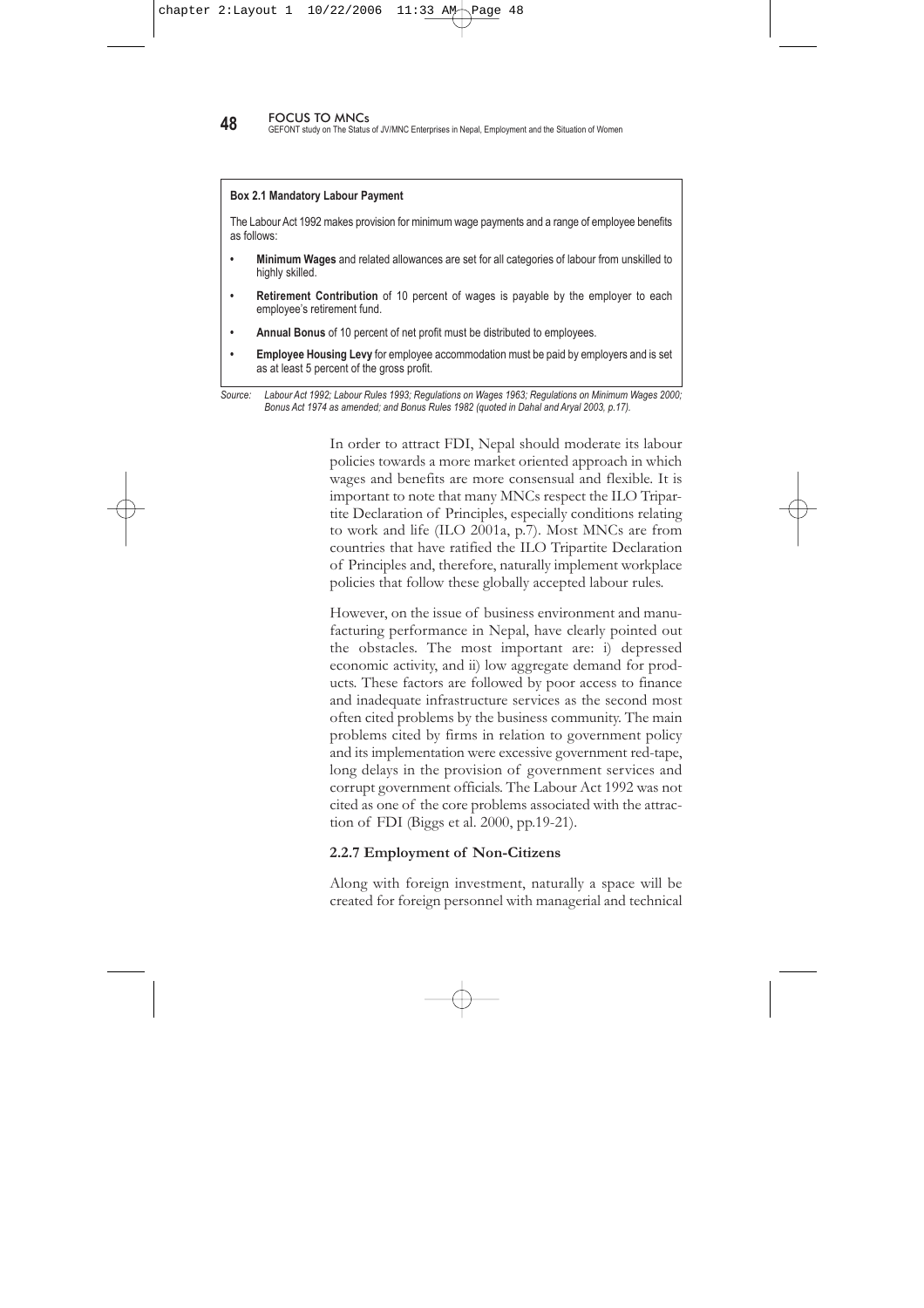**48** FOCUS TO MNCs<br>GEFONT study on The Status of JV/MNC Enterprises in Nepal, Employment and the Situation of Women

#### **Box 2.1 Mandatory Labour Payment**

The Labour Act 1992 makes provision for minimum wage payments and a range of employee benefits as follows:

- **Minimum Wages** and related allowances are set for all categories of labour from unskilled to highly skilled.
- **Retirement Contribution** of 10 percent of wages is payable by the employer to each employee's retirement fund.
- **Annual Bonus** of 10 percent of net profit must be distributed to employees.
- **Employee Housing Levy** for employee accommodation must be paid by employers and is set as at least 5 percent of the gross profit.

In order to attract FDI, Nepal should moderate its labour policies towards a more market oriented approach in which wages and benefits are more consensual and flexible. It is important to note that many MNCs respect the ILO Tripartite Declaration of Principles, especially conditions relating to work and life (ILO 2001a, p.7). Most MNCs are from countries that have ratified the ILO Tripartite Declaration of Principles and, therefore, naturally implement workplace policies that follow these globally accepted labour rules.

However, on the issue of business environment and manufacturing performance in Nepal, have clearly pointed out the obstacles. The most important are: i) depressed economic activity, and ii) low aggregate demand for products. These factors are followed by poor access to finance and inadequate infrastructure services as the second most often cited problems by the business community. The main problems cited by firms in relation to government policy and its implementation were excessive government red-tape, long delays in the provision of government services and corrupt government officials. The Labour Act 1992 was not cited as one of the core problems associated with the attraction of FDI (Biggs et al. 2000, pp.19-21).

#### **2.2.7 Employment of Non-Citizens**

Along with foreign investment, naturally a space will be created for foreign personnel with managerial and technical

*Source: Labour Act 1992; Labour Rules 1993; Regulations on Wages 1963; Regulations on Minimum Wages 2000; Bonus Act 1974 as amended; and Bonus Rules 1982 (quoted in Dahal and Aryal 2003, p.17).*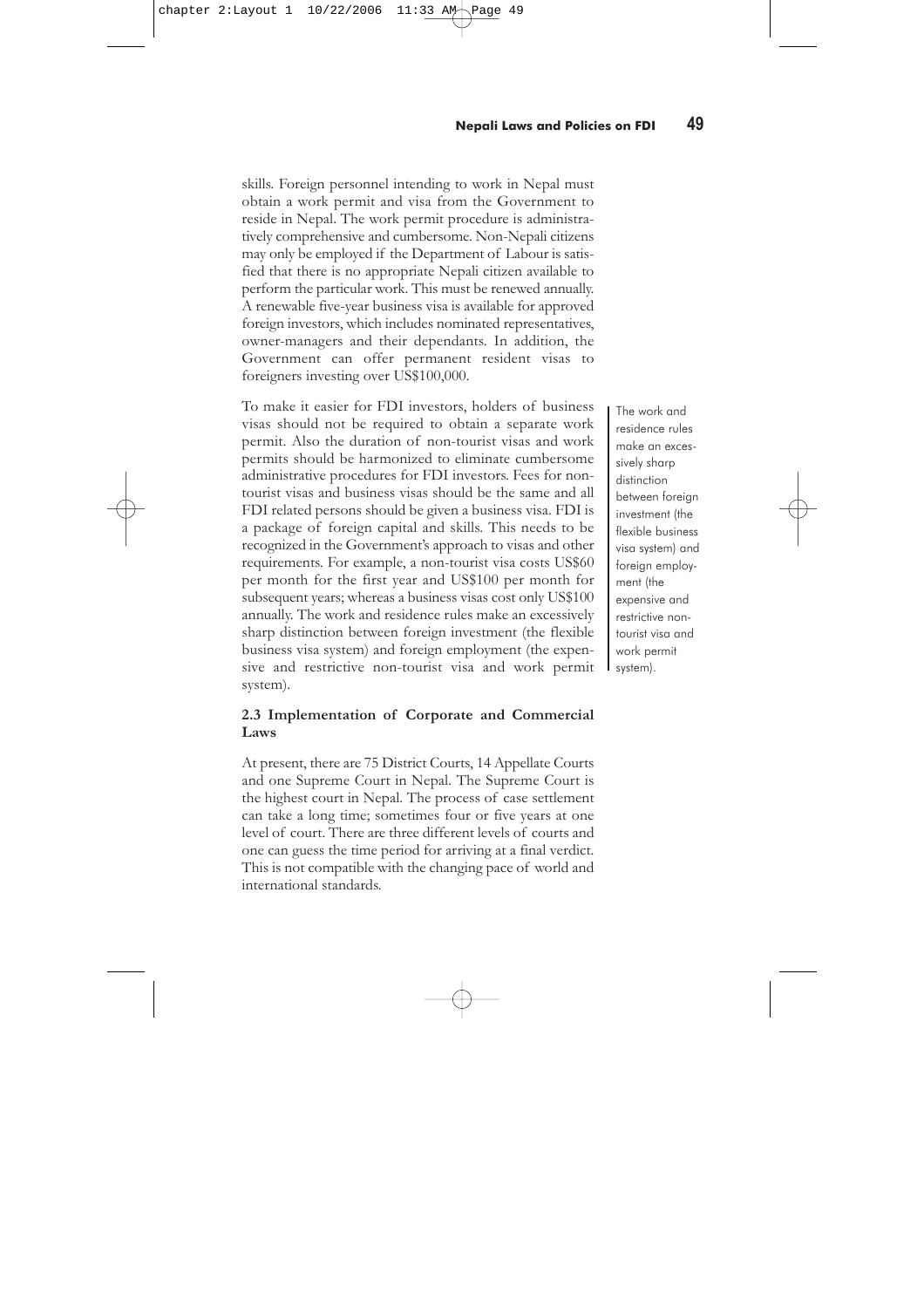skills. Foreign personnel intending to work in Nepal must obtain a work permit and visa from the Government to reside in Nepal. The work permit procedure is administratively comprehensive and cumbersome. Non-Nepali citizens may only be employed if the Department of Labour is satisfied that there is no appropriate Nepali citizen available to perform the particular work. This must be renewed annually. A renewable five-year business visa is available for approved foreign investors, which includes nominated representatives, owner-managers and their dependants. In addition, the Government can offer permanent resident visas to foreigners investing over US\$100,000.

To make it easier for FDI investors, holders of business visas should not be required to obtain a separate work permit. Also the duration of non-tourist visas and work permits should be harmonized to eliminate cumbersome administrative procedures for FDI investors. Fees for nontourist visas and business visas should be the same and all FDI related persons should be given a business visa. FDI is a package of foreign capital and skills. This needs to be recognized in the Government's approach to visas and other requirements. For example, a non-tourist visa costs US\$60 per month for the first year and US\$100 per month for subsequent years; whereas a business visas cost only US\$100 annually. The work and residence rules make an excessively sharp distinction between foreign investment (the flexible business visa system) and foreign employment (the expensive and restrictive non-tourist visa and work permit system).

### **2.3 Implementation of Corporate and Commercial Laws**

At present, there are 75 District Courts, 14 Appellate Courts and one Supreme Court in Nepal. The Supreme Court is the highest court in Nepal. The process of case settlement can take a long time; sometimes four or five years at one level of court. There are three different levels of courts and one can guess the time period for arriving at a final verdict. This is not compatible with the changing pace of world and international standards.

The work and residence rules make an excessively sharp distinction between foreign investment (the flexible business visa system) and foreign employment (the expensive and restrictive nontourist visa and work permit system).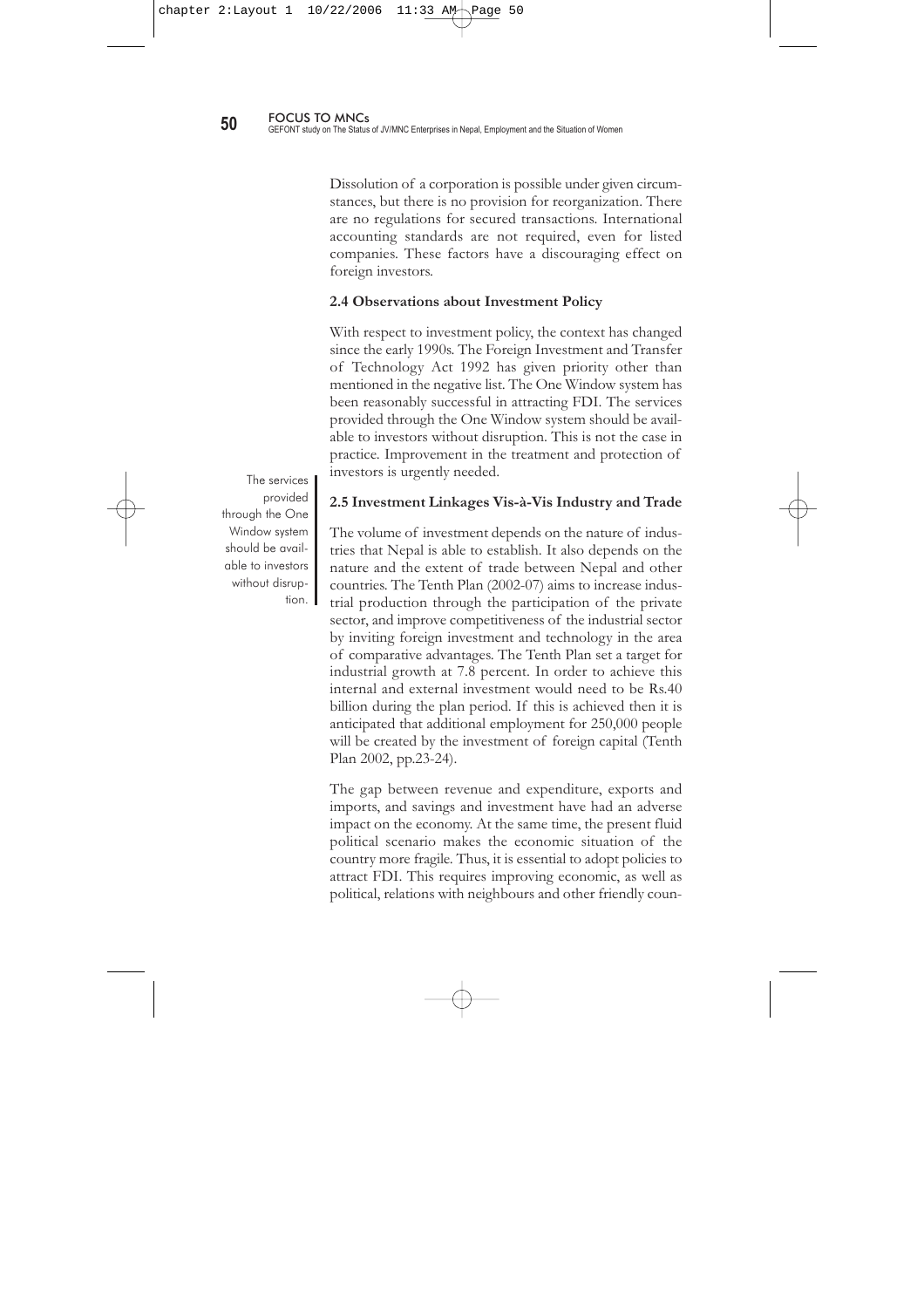Dissolution of a corporation is possible under given circumstances, but there is no provision for reorganization. There are no regulations for secured transactions. International accounting standards are not required, even for listed companies. These factors have a discouraging effect on foreign investors.

#### **2.4 Observations about Investment Policy**

With respect to investment policy, the context has changed since the early 1990s. The Foreign Investment and Transfer of Technology Act 1992 has given priority other than mentioned in the negative list. The One Window system has been reasonably successful in attracting FDI. The services provided through the One Window system should be available to investors without disruption. This is not the case in practice. Improvement in the treatment and protection of investors is urgently needed.

**2.5 Investment Linkages Vis-à-Vis Industry and Trade**

The volume of investment depends on the nature of industries that Nepal is able to establish. It also depends on the nature and the extent of trade between Nepal and other countries. The Tenth Plan (2002-07) aims to increase industrial production through the participation of the private sector, and improve competitiveness of the industrial sector by inviting foreign investment and technology in the area of comparative advantages. The Tenth Plan set a target for industrial growth at 7.8 percent. In order to achieve this internal and external investment would need to be Rs.40 billion during the plan period. If this is achieved then it is anticipated that additional employment for 250,000 people will be created by the investment of foreign capital (Tenth Plan 2002, pp.23-24).

The gap between revenue and expenditure, exports and imports, and savings and investment have had an adverse impact on the economy. At the same time, the present fluid political scenario makes the economic situation of the country more fragile. Thus, it is essential to adopt policies to attract FDI. This requires improving economic, as well as political, relations with neighbours and other friendly coun-

The services provided through the One Window system should be available to investors without disruption.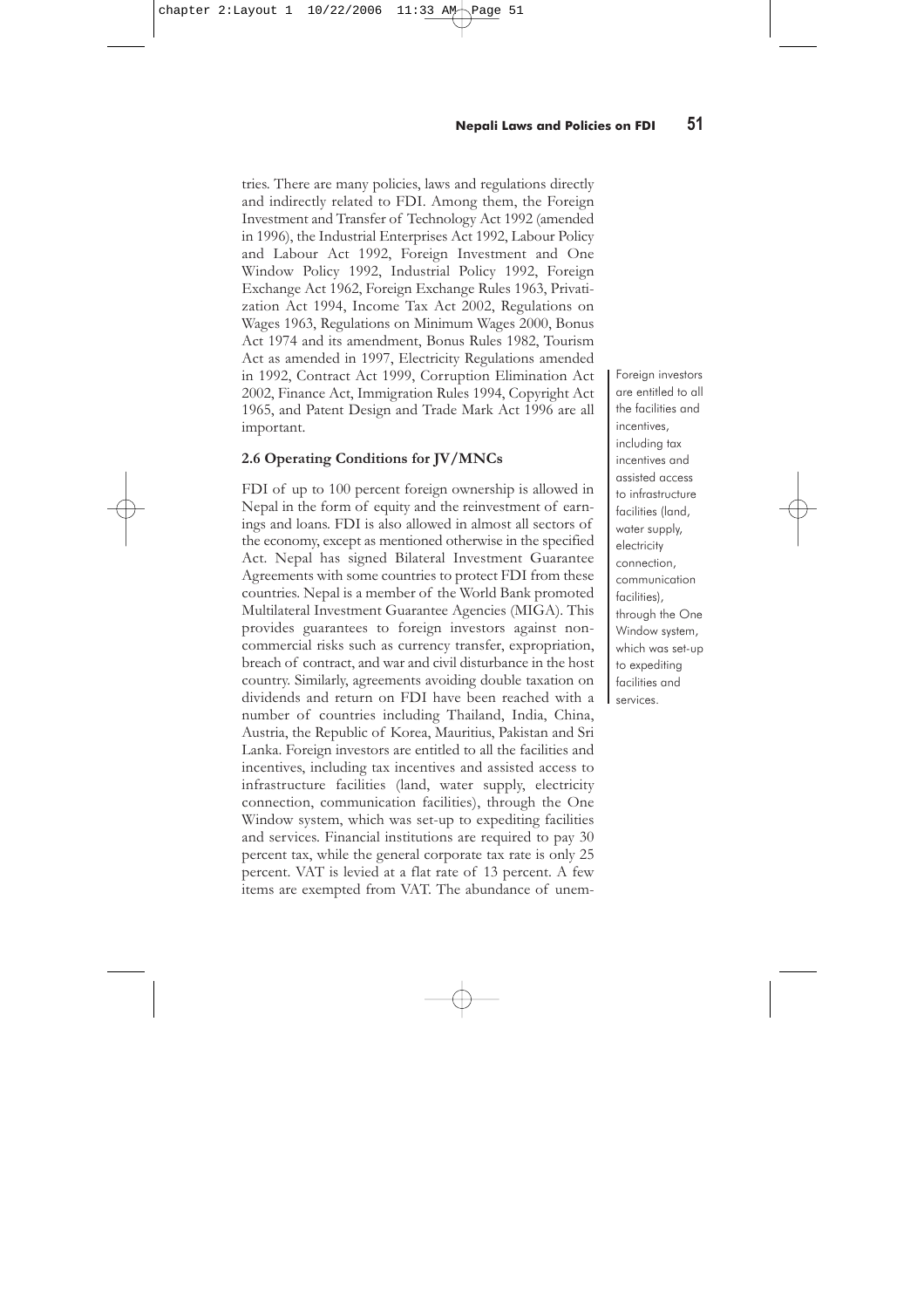tries. There are many policies, laws and regulations directly and indirectly related to FDI. Among them, the Foreign Investment and Transfer of Technology Act 1992 (amended in 1996), the Industrial Enterprises Act 1992, Labour Policy and Labour Act 1992, Foreign Investment and One Window Policy 1992, Industrial Policy 1992, Foreign Exchange Act 1962, Foreign Exchange Rules 1963, Privatization Act 1994, Income Tax Act 2002, Regulations on Wages 1963, Regulations on Minimum Wages 2000, Bonus Act 1974 and its amendment, Bonus Rules 1982, Tourism Act as amended in 1997, Electricity Regulations amended in 1992, Contract Act 1999, Corruption Elimination Act 2002, Finance Act, Immigration Rules 1994, Copyright Act 1965, and Patent Design and Trade Mark Act 1996 are all important.

#### **2.6 Operating Conditions for JV/MNCs**

FDI of up to 100 percent foreign ownership is allowed in Nepal in the form of equity and the reinvestment of earnings and loans. FDI is also allowed in almost all sectors of the economy, except as mentioned otherwise in the specified Act. Nepal has signed Bilateral Investment Guarantee Agreements with some countries to protect FDI from these countries. Nepal is a member of the World Bank promoted Multilateral Investment Guarantee Agencies (MIGA). This provides guarantees to foreign investors against noncommercial risks such as currency transfer, expropriation, breach of contract, and war and civil disturbance in the host country. Similarly, agreements avoiding double taxation on dividends and return on FDI have been reached with a number of countries including Thailand, India, China, Austria, the Republic of Korea, Mauritius, Pakistan and Sri Lanka. Foreign investors are entitled to all the facilities and incentives, including tax incentives and assisted access to infrastructure facilities (land, water supply, electricity connection, communication facilities), through the One Window system, which was set-up to expediting facilities and services. Financial institutions are required to pay 30 percent tax, while the general corporate tax rate is only 25 percent. VAT is levied at a flat rate of 13 percent. A few items are exempted from VAT. The abundance of unem-

Foreign investors are entitled to all the facilities and incentives, including tax incentives and assisted access to infrastructure facilities (land, water supply, electricity connection, communication facilities), through the One Window system, which was set-up to expediting facilities and services.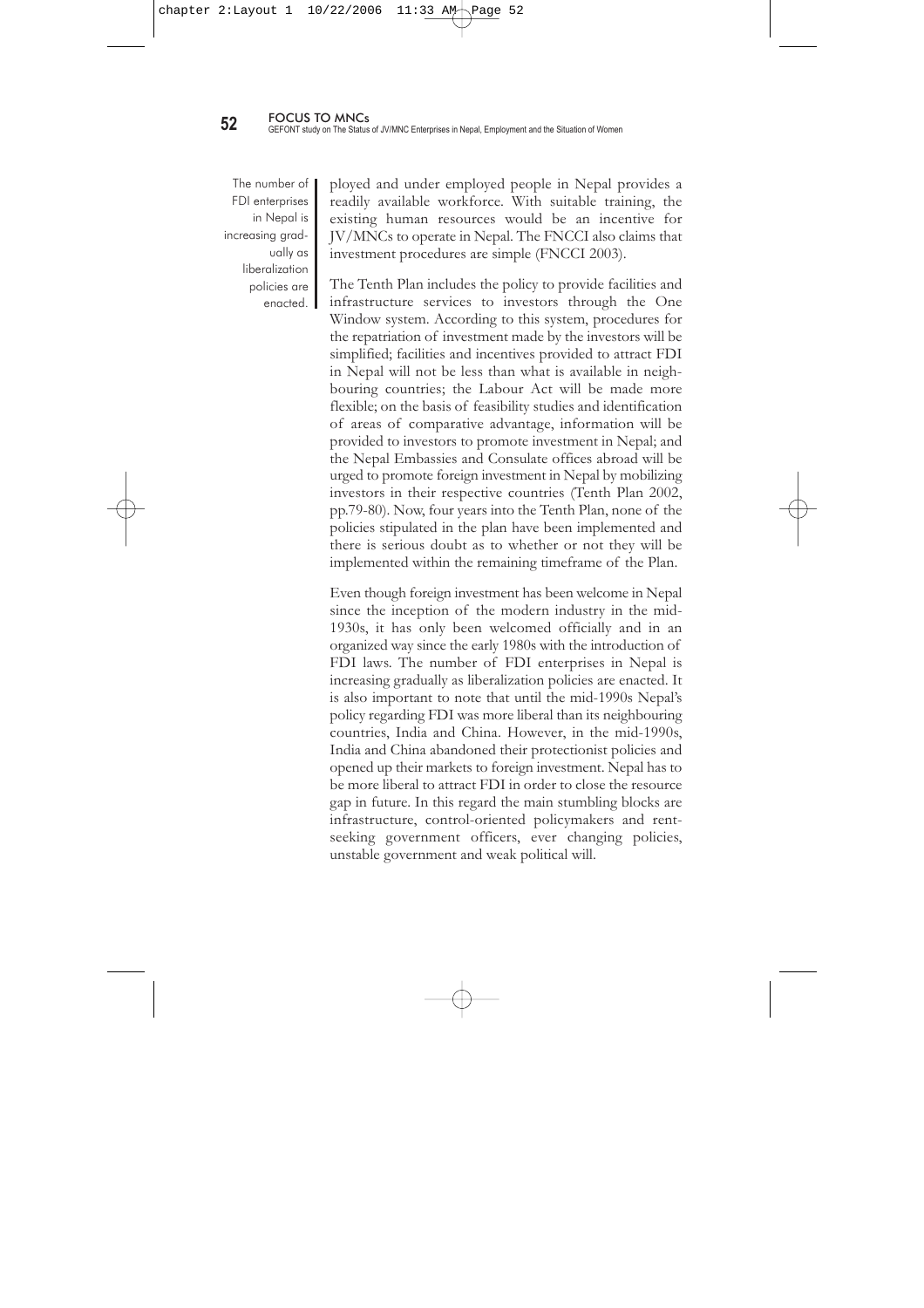The number of FDI enterprises in Nepal is increasing gradually as liberalization policies are enacted. **I** 

ployed and under employed people in Nepal provides a readily available workforce. With suitable training, the existing human resources would be an incentive for JV/MNCs to operate in Nepal. The FNCCI also claims that investment procedures are simple (FNCCI 2003).

The Tenth Plan includes the policy to provide facilities and infrastructure services to investors through the One Window system. According to this system, procedures for the repatriation of investment made by the investors will be simplified; facilities and incentives provided to attract FDI in Nepal will not be less than what is available in neighbouring countries; the Labour Act will be made more flexible; on the basis of feasibility studies and identification of areas of comparative advantage, information will be provided to investors to promote investment in Nepal; and the Nepal Embassies and Consulate offices abroad will be urged to promote foreign investment in Nepal by mobilizing investors in their respective countries (Tenth Plan 2002, pp.79-80). Now, four years into the Tenth Plan, none of the policies stipulated in the plan have been implemented and there is serious doubt as to whether or not they will be implemented within the remaining timeframe of the Plan.

Even though foreign investment has been welcome in Nepal since the inception of the modern industry in the mid-1930s, it has only been welcomed officially and in an organized way since the early 1980s with the introduction of FDI laws. The number of FDI enterprises in Nepal is increasing gradually as liberalization policies are enacted. It is also important to note that until the mid-1990s Nepal's policy regarding FDI was more liberal than its neighbouring countries, India and China. However, in the mid-1990s, India and China abandoned their protectionist policies and opened up their markets to foreign investment. Nepal has to be more liberal to attract FDI in order to close the resource gap in future. In this regard the main stumbling blocks are infrastructure, control-oriented policymakers and rentseeking government officers, ever changing policies, unstable government and weak political will.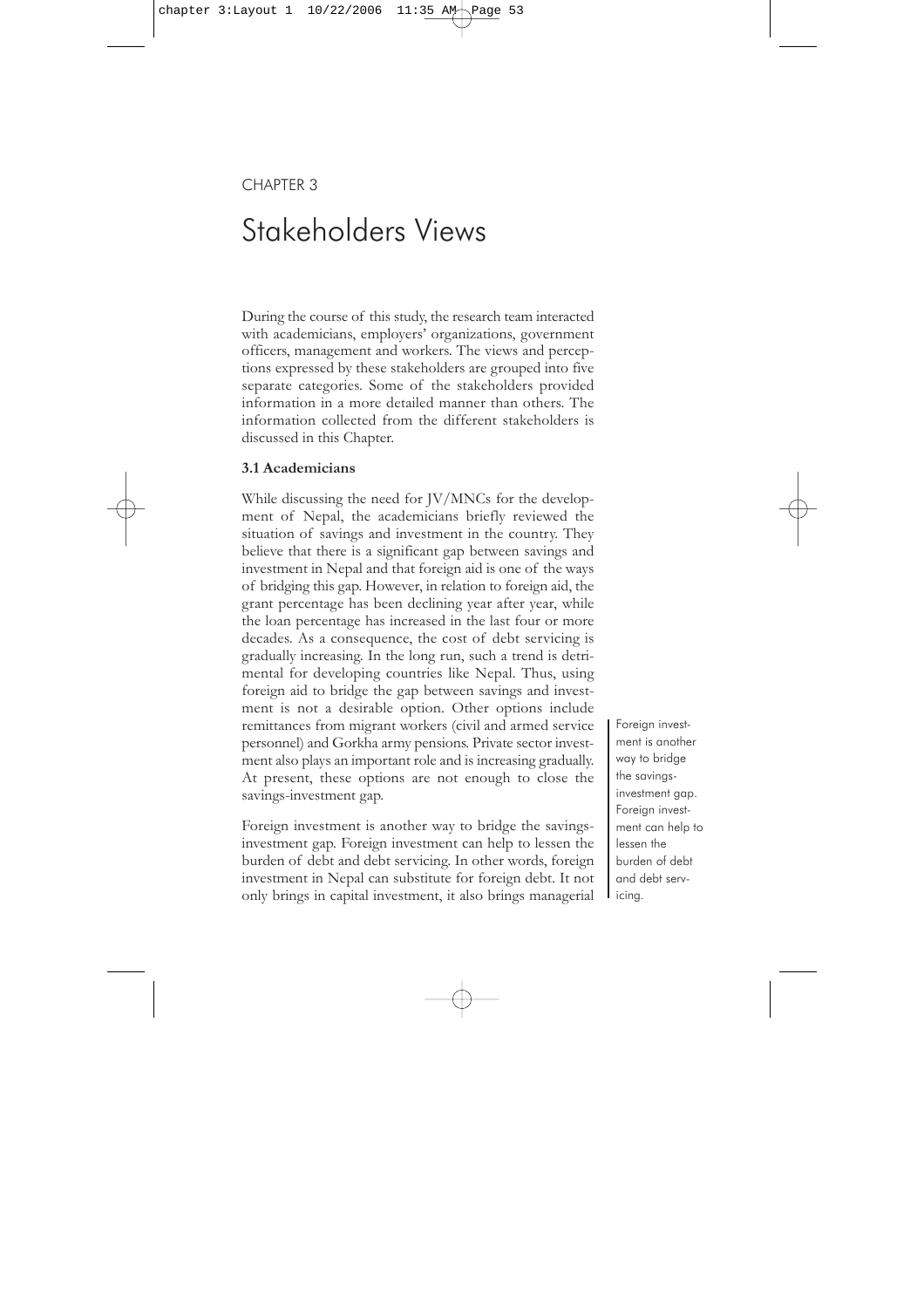# CHAPTER 3 Stakeholders Views

During the course of this study, the research team interacted with academicians, employers' organizations, government officers, management and workers. The views and perceptions expressed by these stakeholders are grouped into five separate categories. Some of the stakeholders provided information in a more detailed manner than others. The information collected from the different stakeholders is discussed in this Chapter.

#### **3.1 Academicians**

While discussing the need for JV/MNCs for the development of Nepal, the academicians briefly reviewed the situation of savings and investment in the country. They believe that there is a significant gap between savings and investment in Nepal and that foreign aid is one of the ways of bridging this gap. However, in relation to foreign aid, the grant percentage has been declining year after year, while the loan percentage has increased in the last four or more decades. As a consequence, the cost of debt servicing is gradually increasing. In the long run, such a trend is detrimental for developing countries like Nepal. Thus, using foreign aid to bridge the gap between savings and investment is not a desirable option. Other options include remittances from migrant workers (civil and armed service personnel) and Gorkha army pensions. Private sector investment also plays an important role and is increasing gradually. At present, these options are not enough to close the savings-investment gap.

Foreign investment is another way to bridge the savingsinvestment gap. Foreign investment can help to lessen the burden of debt and debt servicing. In other words, foreign investment in Nepal can substitute for foreign debt. It not only brings in capital investment, it also brings managerial Foreign investment is another way to bridge the savingsinvestment gap. Foreign investment can help to lessen the burden of debt and debt servicing.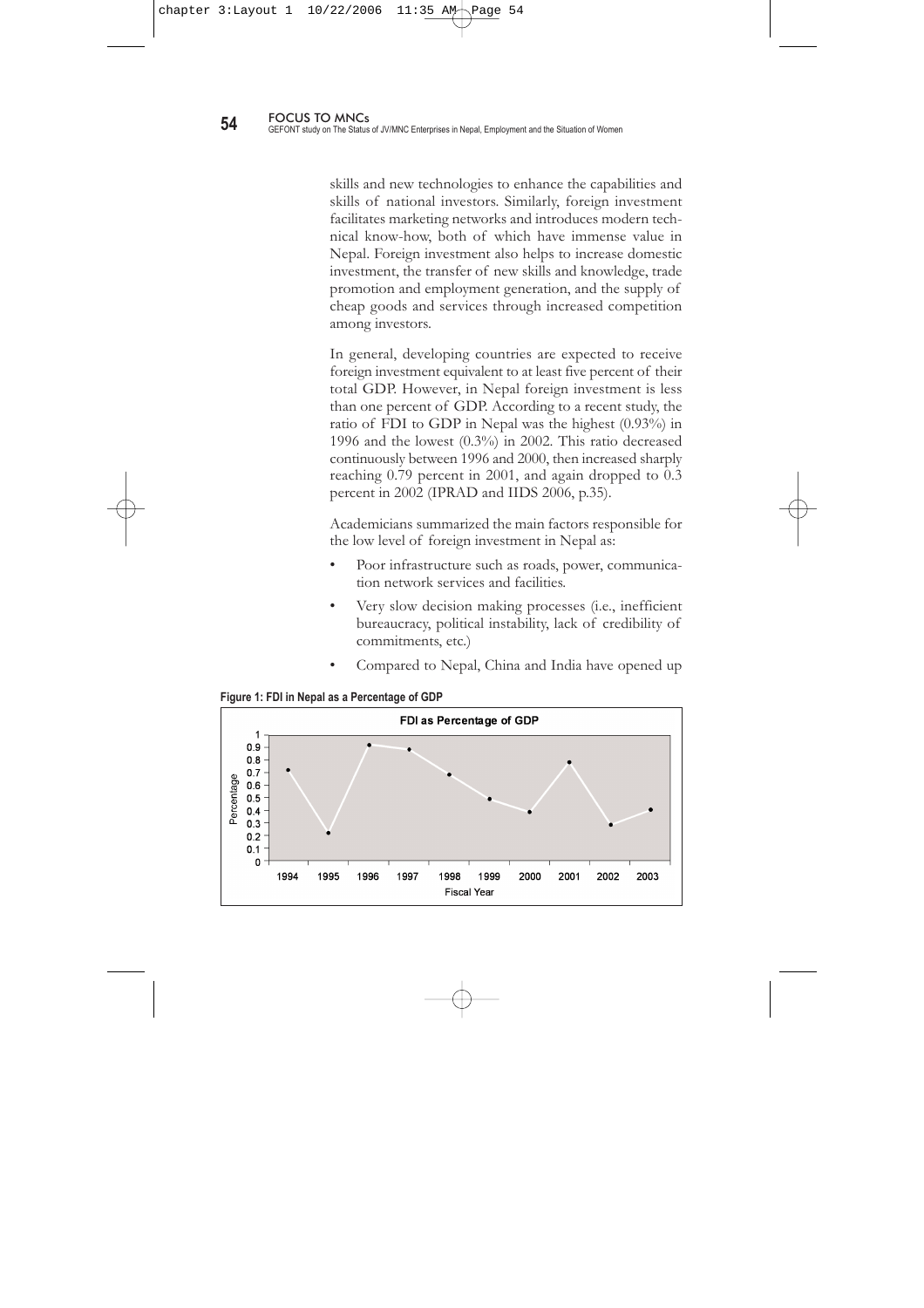skills and new technologies to enhance the capabilities and skills of national investors. Similarly, foreign investment facilitates marketing networks and introduces modern technical know-how, both of which have immense value in Nepal. Foreign investment also helps to increase domestic investment, the transfer of new skills and knowledge, trade promotion and employment generation, and the supply of cheap goods and services through increased competition among investors.

In general, developing countries are expected to receive foreign investment equivalent to at least five percent of their total GDP. However, in Nepal foreign investment is less than one percent of GDP. According to a recent study, the ratio of FDI to GDP in Nepal was the highest (0.93%) in 1996 and the lowest (0.3%) in 2002. This ratio decreased continuously between 1996 and 2000, then increased sharply reaching 0.79 percent in 2001, and again dropped to 0.3 percent in 2002 (IPRAD and IIDS 2006, p.35).

Academicians summarized the main factors responsible for the low level of foreign investment in Nepal as:

- Poor infrastructure such as roads, power, communication network services and facilities.
- Very slow decision making processes (i.e., inefficient bureaucracy, political instability, lack of credibility of commitments, etc.)
- Compared to Nepal, China and India have opened up



**Figure 1: FDI in Nepal as a Percentage of GDP**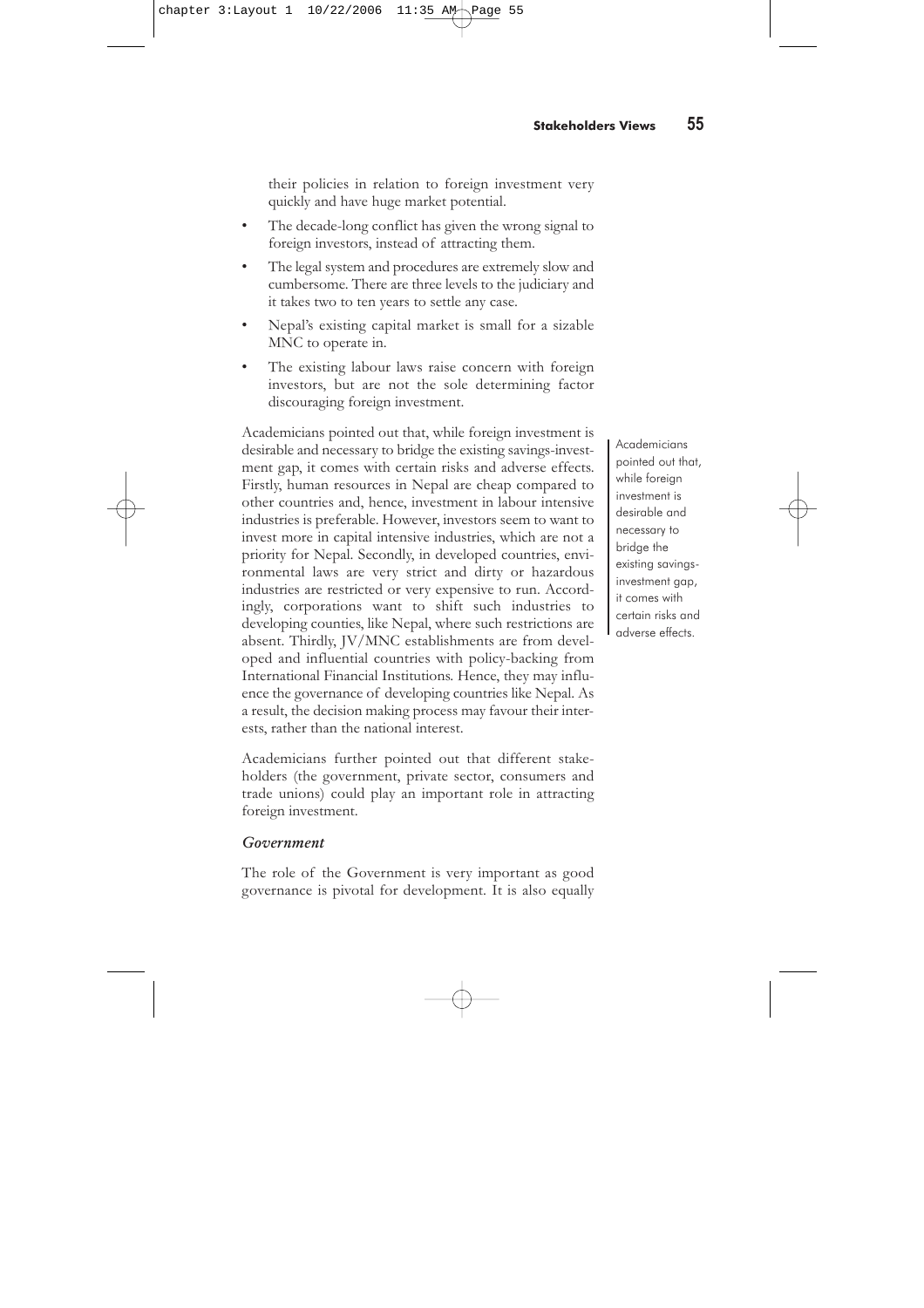their policies in relation to foreign investment very quickly and have huge market potential.

- The decade-long conflict has given the wrong signal to foreign investors, instead of attracting them.
- The legal system and procedures are extremely slow and cumbersome. There are three levels to the judiciary and it takes two to ten years to settle any case.
- Nepal's existing capital market is small for a sizable MNC to operate in.
- The existing labour laws raise concern with foreign investors, but are not the sole determining factor discouraging foreign investment.

Academicians pointed out that, while foreign investment is desirable and necessary to bridge the existing savings-investment gap, it comes with certain risks and adverse effects. Firstly, human resources in Nepal are cheap compared to other countries and, hence, investment in labour intensive industries is preferable. However, investors seem to want to invest more in capital intensive industries, which are not a priority for Nepal. Secondly, in developed countries, environmental laws are very strict and dirty or hazardous industries are restricted or very expensive to run. Accordingly, corporations want to shift such industries to developing counties, like Nepal, where such restrictions are absent. Thirdly, JV/MNC establishments are from developed and influential countries with policy-backing from International Financial Institutions. Hence, they may influence the governance of developing countries like Nepal. As a result, the decision making process may favour their interests, rather than the national interest.

Academicians further pointed out that different stakeholders (the government, private sector, consumers and trade unions) could play an important role in attracting foreign investment.

# **Government**

The role of the Government is very important as good governance is pivotal for development. It is also equally Academicians pointed out that, while foreign investment is desirable and necessary to bridge the existing savingsinvestment gap, it comes with certain risks and adverse effects.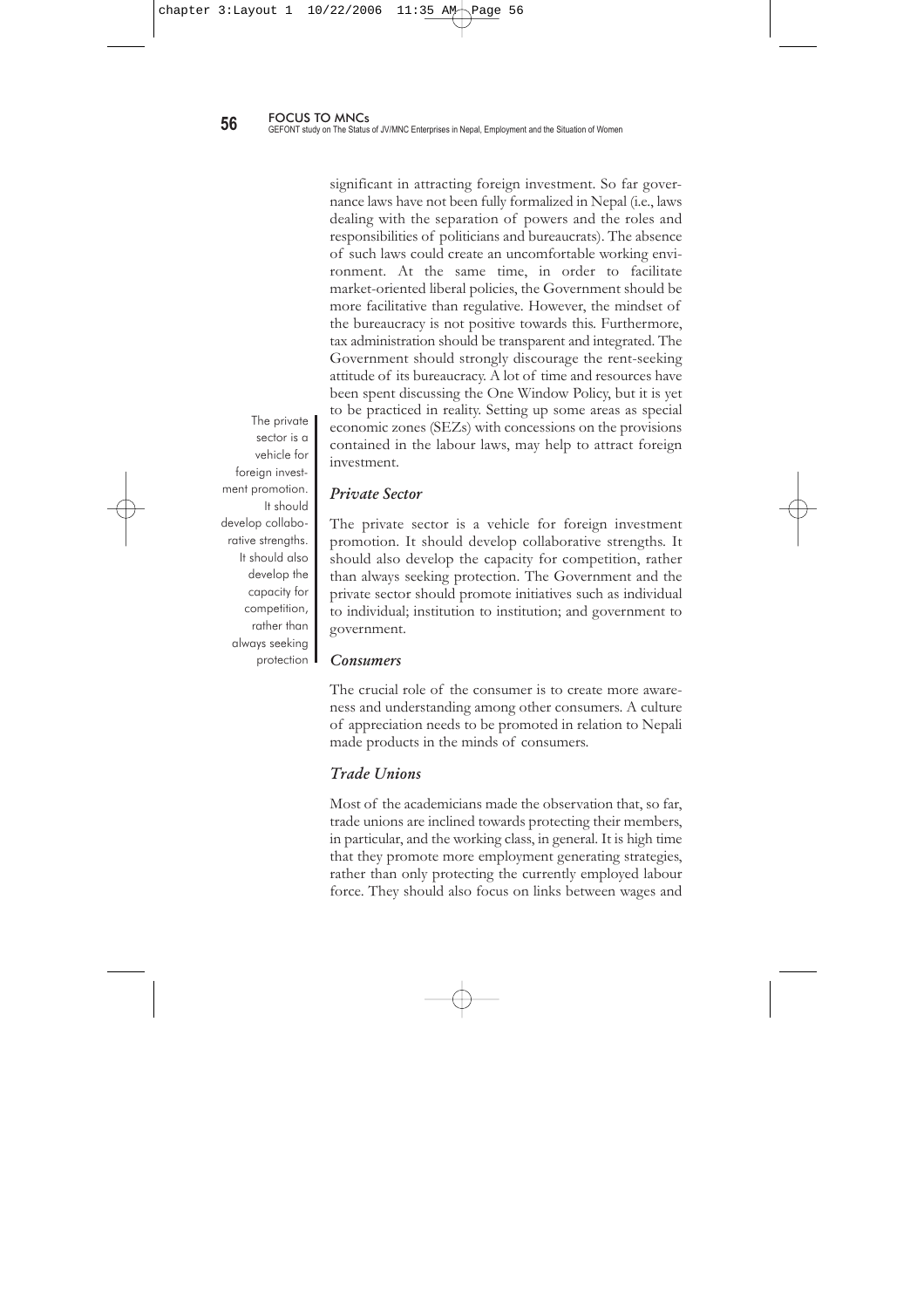significant in attracting foreign investment. So far governance laws have not been fully formalized in Nepal (i.e., laws dealing with the separation of powers and the roles and responsibilities of politicians and bureaucrats). The absence of such laws could create an uncomfortable working environment. At the same time, in order to facilitate market-oriented liberal policies, the Government should be more facilitative than regulative. However, the mindset of the bureaucracy is not positive towards this. Furthermore, tax administration should be transparent and integrated. The Government should strongly discourage the rent-seeking attitude of its bureaucracy. A lot of time and resources have been spent discussing the One Window Policy, but it is yet to be practiced in reality. Setting up some areas as special economic zones (SEZs) with concessions on the provisions contained in the labour laws, may help to attract foreign investment.

The private sector is a vehicle for foreign investment promotion. It should develop collaborative strenaths. It should also develop the capacity for competition, rather than always seeking protection

# Private Sector

The private sector is a vehicle for foreign investment promotion. It should develop collaborative strengths. It should also develop the capacity for competition, rather than always seeking protection. The Government and the private sector should promote initiatives such as individual to individual; institution to institution; and government to government.

#### **Consumers**

The crucial role of the consumer is to create more awareness and understanding among other consumers. A culture of appreciation needs to be promoted in relation to Nepali made products in the minds of consumers.

#### Trade Unions

Most of the academicians made the observation that, so far, trade unions are inclined towards protecting their members, in particular, and the working class, in general. It is high time that they promote more employment generating strategies, rather than only protecting the currently employed labour force. They should also focus on links between wages and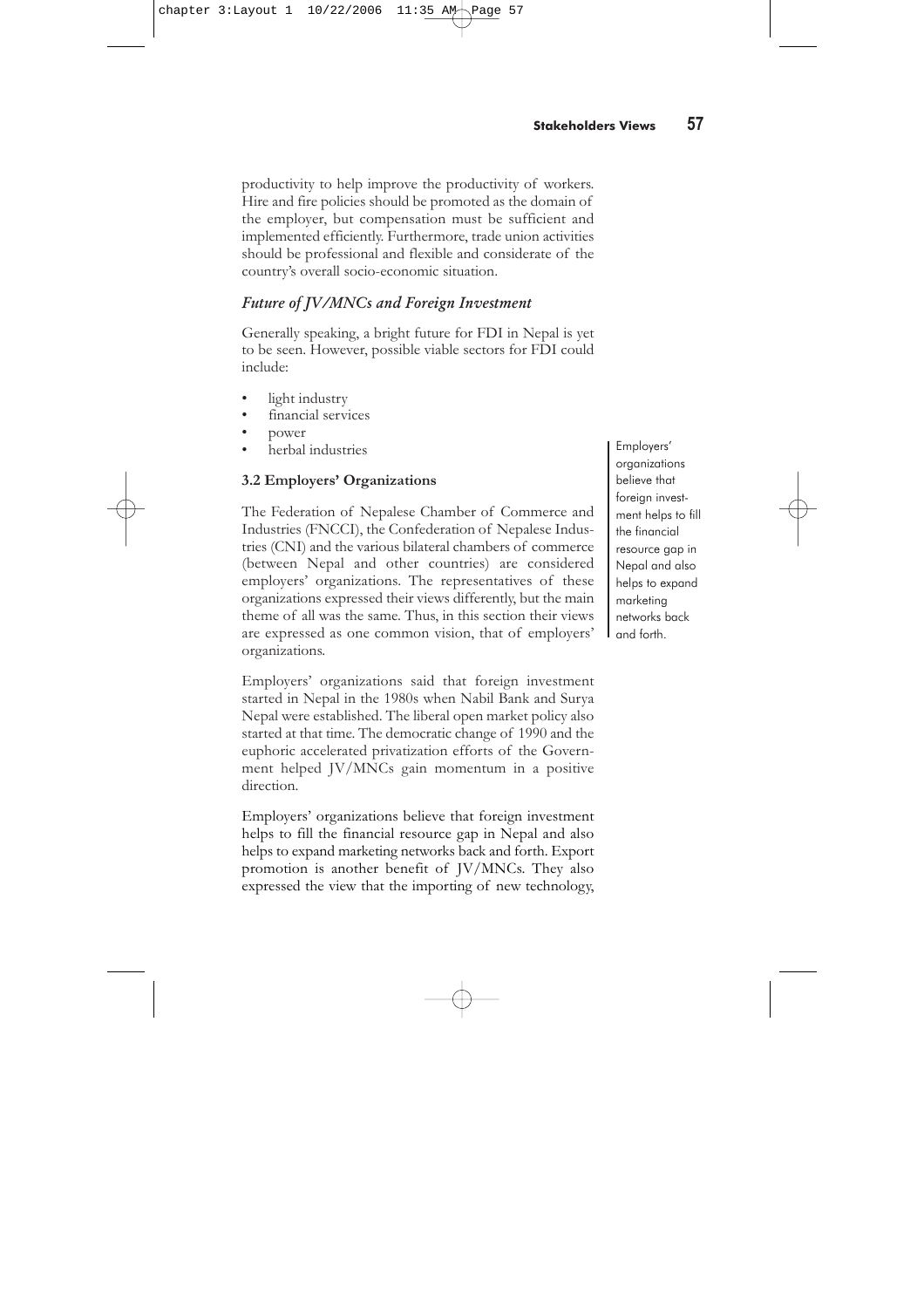productivity to help improve the productivity of workers. Hire and fire policies should be promoted as the domain of the employer, but compensation must be sufficient and implemented efficiently. Furthermore, trade union activities should be professional and flexible and considerate of the country's overall socio-economic situation.

# Future of JV/MNCs and Foreign Investment

Generally speaking, a bright future for FDI in Nepal is yet to be seen. However, possible viable sectors for FDI could include:

- light industry
- financial services
- power
- herbal industries

# **3.2 Employers' Organizations**

The Federation of Nepalese Chamber of Commerce and Industries (FNCCI), the Confederation of Nepalese Industries (CNI) and the various bilateral chambers of commerce (between Nepal and other countries) are considered employers' organizations. The representatives of these organizations expressed their views differently, but the main theme of all was the same. Thus, in this section their views are expressed as one common vision, that of employers' organizations.

Employers' organizations said that foreign investment started in Nepal in the 1980s when Nabil Bank and Surya Nepal were established. The liberal open market policy also started at that time. The democratic change of 1990 and the euphoric accelerated privatization efforts of the Government helped JV/MNCs gain momentum in a positive direction.

Employers' organizations believe that foreign investment helps to fill the financial resource gap in Nepal and also helps to expand marketing networks back and forth. Export promotion is another benefit of JV/MNCs. They also expressed the view that the importing of new technology,

Employers' organizations believe that foreign investment helps to fill the financial resource gap in Nepal and also helps to expand marketing networks back and forth.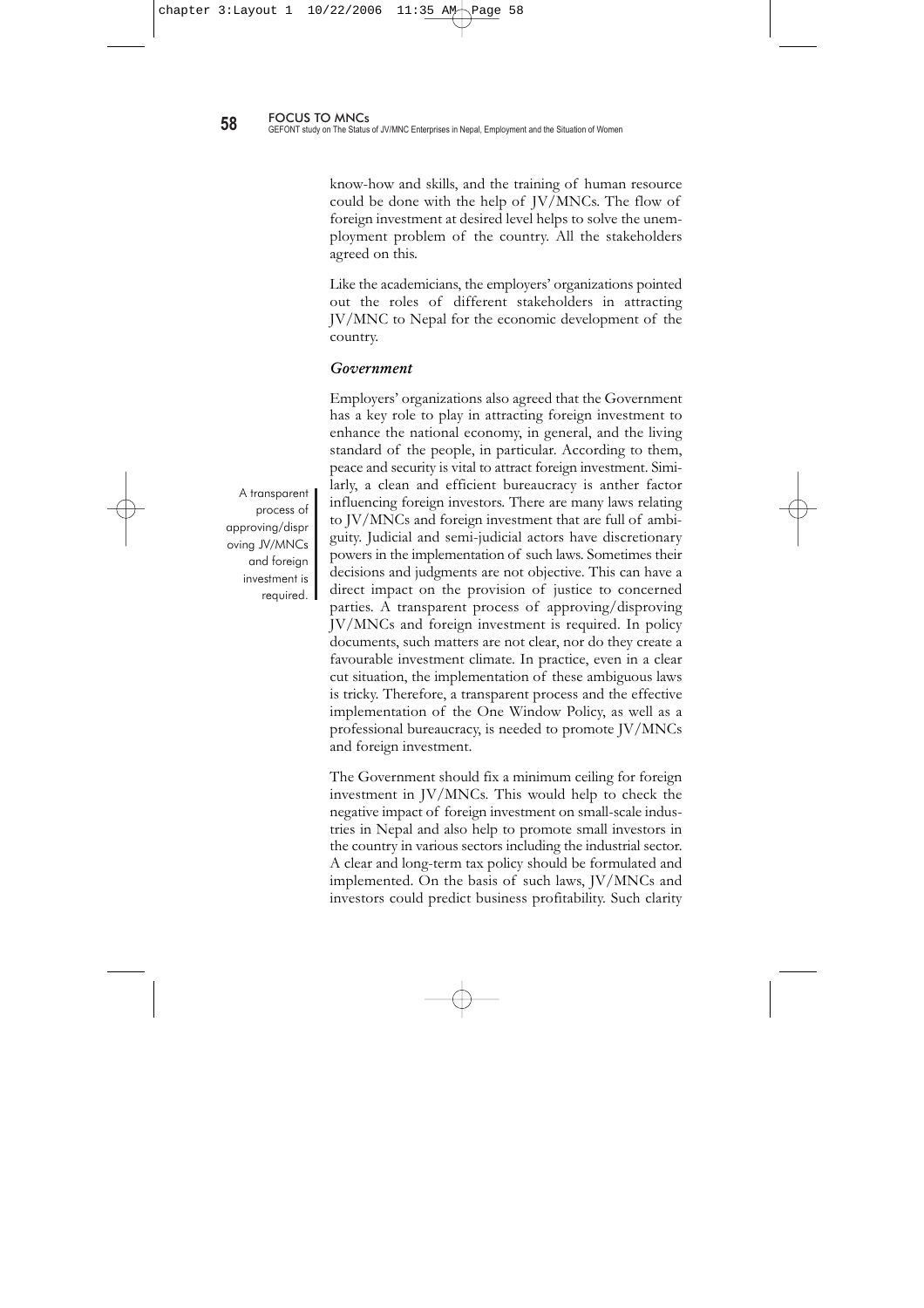know-how and skills, and the training of human resource could be done with the help of JV/MNCs. The flow of foreign investment at desired level helps to solve the unemployment problem of the country. All the stakeholders agreed on this.

Like the academicians, the employers' organizations pointed out the roles of different stakeholders in attracting JV/MNC to Nepal for the economic development of the country.

#### Government

Employers' organizations also agreed that the Government has a key role to play in attracting foreign investment to enhance the national economy, in general, and the living standard of the people, in particular. According to them, peace and security is vital to attract foreign investment. Similarly, a clean and efficient bureaucracy is anther factor influencing foreign investors. There are many laws relating to JV/MNCs and foreign investment that are full of ambiguity. Judicial and semi-judicial actors have discretionary powers in the implementation of such laws. Sometimes their decisions and judgments are not objective. This can have a direct impact on the provision of justice to concerned parties. A transparent process of approving/disproving JV/MNCs and foreign investment is required. In policy documents, such matters are not clear, nor do they create a favourable investment climate. In practice, even in a clear cut situation, the implementation of these ambiguous laws is tricky. Therefore, a transparent process and the effective implementation of the One Window Policy, as well as a professional bureaucracy, is needed to promote JV/MNCs and foreign investment.

The Government should fix a minimum ceiling for foreign investment in JV/MNCs. This would help to check the negative impact of foreign investment on small-scale industries in Nepal and also help to promote small investors in the country in various sectors including the industrial sector. A clear and long-term tax policy should be formulated and implemented. On the basis of such laws, JV/MNCs and investors could predict business profitability. Such clarity

A transparent process of approving/dispr oving JV/MNCs and foreign investment is required.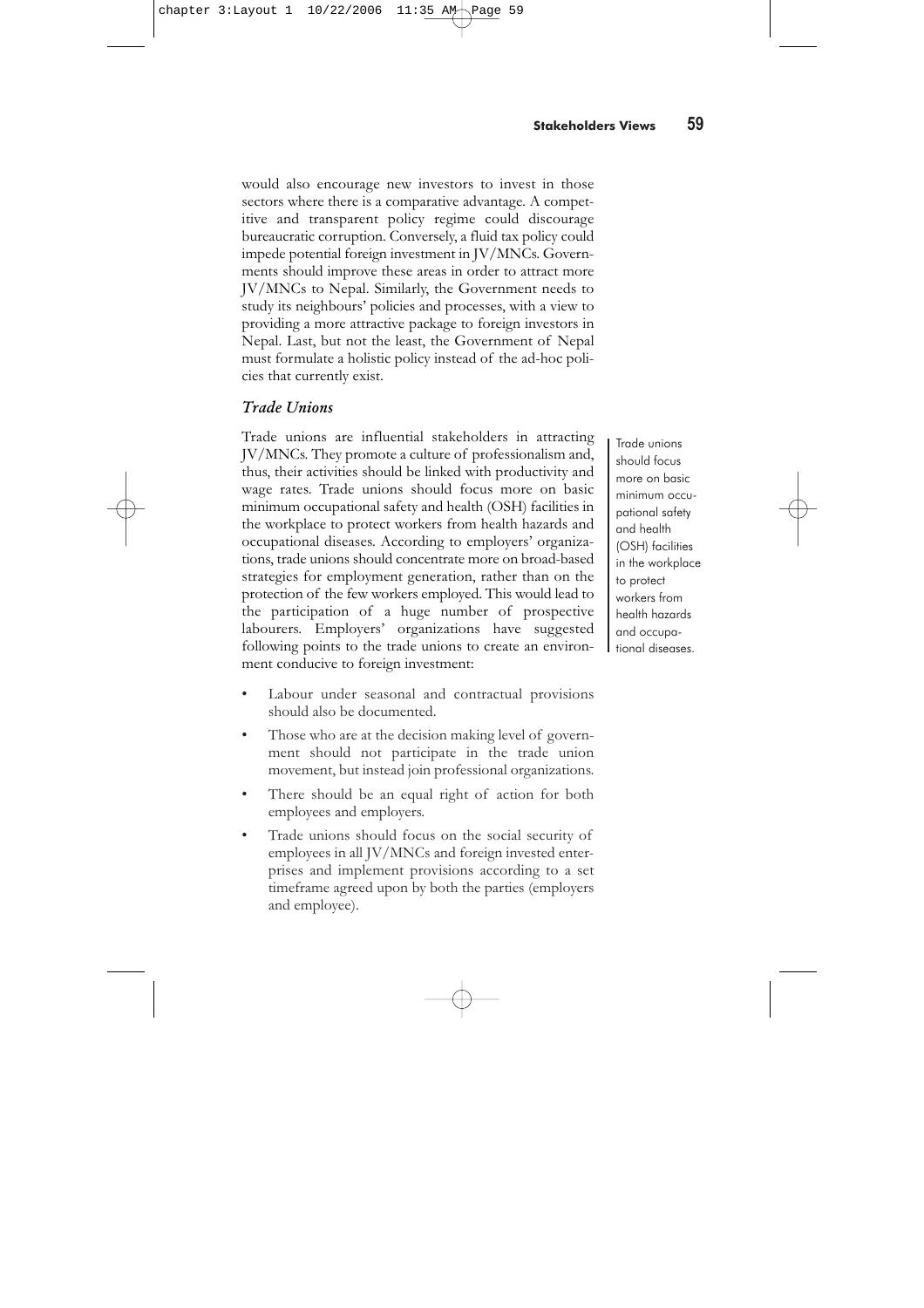would also encourage new investors to invest in those sectors where there is a comparative advantage. A competitive and transparent policy regime could discourage bureaucratic corruption. Conversely, a fluid tax policy could impede potential foreign investment in JV/MNCs. Governments should improve these areas in order to attract more JV/MNCs to Nepal. Similarly, the Government needs to study its neighbours' policies and processes, with a view to providing a more attractive package to foreign investors in Nepal. Last, but not the least, the Government of Nepal must formulate a holistic policy instead of the ad-hoc policies that currently exist.

# Trade Unions

Trade unions are influential stakeholders in attracting JV/MNCs. They promote a culture of professionalism and, thus, their activities should be linked with productivity and wage rates. Trade unions should focus more on basic minimum occupational safety and health (OSH) facilities in the workplace to protect workers from health hazards and occupational diseases. According to employers' organizations, trade unions should concentrate more on broad-based strategies for employment generation, rather than on the protection of the few workers employed. This would lead to the participation of a huge number of prospective labourers. Employers' organizations have suggested following points to the trade unions to create an environment conducive to foreign investment:

Trade unions should focus more on basic minimum occupational safety and health (OSH) facilities in the workplace to protect workers from health hazards and occupational diseases.

- Labour under seasonal and contractual provisions should also be documented.
- Those who are at the decision making level of government should not participate in the trade union movement, but instead join professional organizations.
- There should be an equal right of action for both employees and employers.
- Trade unions should focus on the social security of employees in all JV/MNCs and foreign invested enterprises and implement provisions according to a set timeframe agreed upon by both the parties (employers and employee).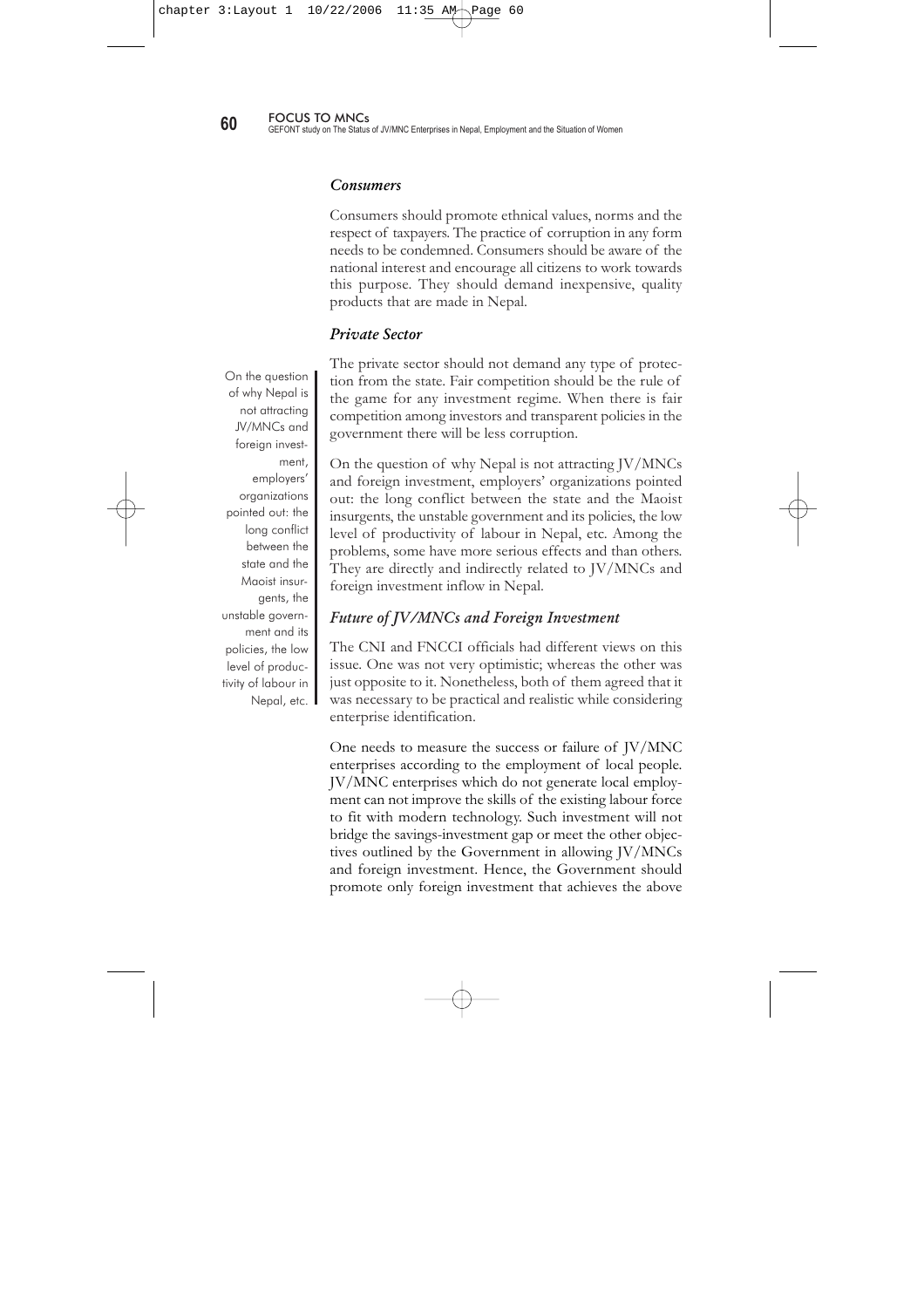**60 60 FOCUS TO MNCs 60 GEFONT** study on The Status of JV/MNC Enterprises in Nepal, Employment and the Situation of Women

#### **Consumers**

Consumers should promote ethnical values, norms and the respect of taxpayers. The practice of corruption in any form needs to be condemned. Consumers should be aware of the national interest and encourage all citizens to work towards this purpose. They should demand inexpensive, quality products that are made in Nepal.

#### Private Sector

The private sector should not demand any type of protection from the state. Fair competition should be the rule of the game for any investment regime. When there is fair competition among investors and transparent policies in the government there will be less corruption.

On the question of why Nepal is not attracting JV/MNCs and foreign investment, employers' organizations pointed out: the long conflict between the state and the Maoist insurgents, the unstable government and its policies, the low level of productivity of labour in Nepal, etc. Among the problems, some have more serious effects and than others. They are directly and indirectly related to JV/MNCs and foreign investment inflow in Nepal.

### Future of JV/MNCs and Foreign Investment

The CNI and FNCCI officials had different views on this issue. One was not very optimistic; whereas the other was just opposite to it. Nonetheless, both of them agreed that it was necessary to be practical and realistic while considering enterprise identification.

One needs to measure the success or failure of JV/MNC enterprises according to the employment of local people. JV/MNC enterprises which do not generate local employment can not improve the skills of the existing labour force to fit with modern technology. Such investment will not bridge the savings-investment gap or meet the other objectives outlined by the Government in allowing JV/MNCs and foreign investment. Hence, the Government should promote only foreign investment that achieves the above

On the question of why Nepal is not attracting JV/MNCs and foreign investment, employers' organizations pointed out: the long conflict between the state and the Maoist insurgents, the unstable government and its policies, the low level of productivity of labour in Nepal, etc.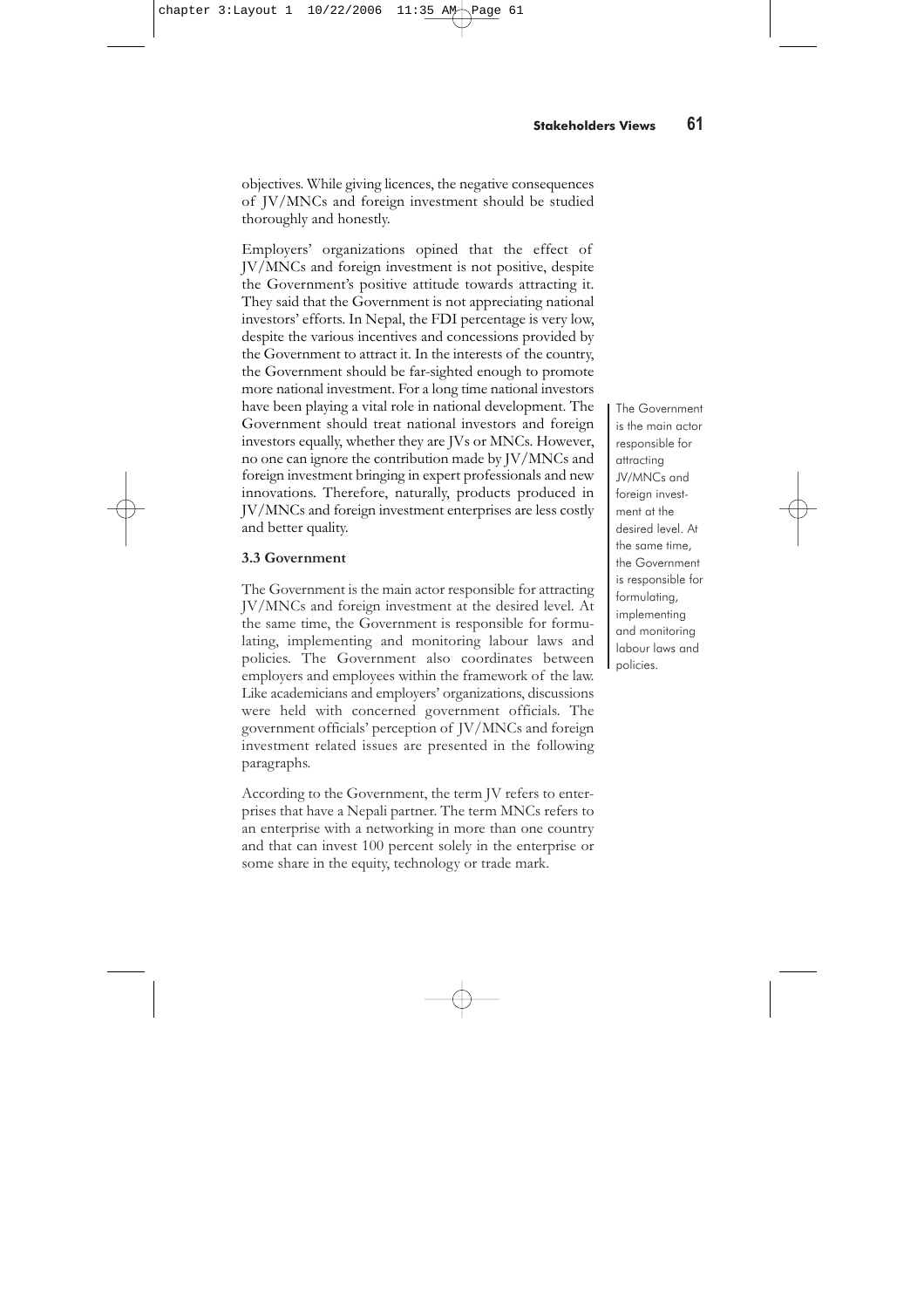objectives. While giving licences, the negative consequences of JV/MNCs and foreign investment should be studied thoroughly and honestly.

Employers' organizations opined that the effect of JV/MNCs and foreign investment is not positive, despite the Government's positive attitude towards attracting it. They said that the Government is not appreciating national investors' efforts. In Nepal, the FDI percentage is very low, despite the various incentives and concessions provided by the Government to attract it. In the interests of the country, the Government should be far-sighted enough to promote more national investment. For a long time national investors have been playing a vital role in national development. The Government should treat national investors and foreign investors equally, whether they are JVs or MNCs. However, no one can ignore the contribution made by JV/MNCs and foreign investment bringing in expert professionals and new innovations. Therefore, naturally, products produced in JV/MNCs and foreign investment enterprises are less costly and better quality.

#### **3.3 Government**

The Government is the main actor responsible for attracting JV/MNCs and foreign investment at the desired level. At the same time, the Government is responsible for formulating, implementing and monitoring labour laws and policies. The Government also coordinates between employers and employees within the framework of the law. Like academicians and employers' organizations, discussions were held with concerned government officials. The government officials' perception of JV/MNCs and foreign investment related issues are presented in the following paragraphs.

According to the Government, the term JV refers to enterprises that have a Nepali partner. The term MNCs refers to an enterprise with a networking in more than one country and that can invest 100 percent solely in the enterprise or some share in the equity, technology or trade mark.

The Government is the main actor responsible for attracting JV/MNCs and foreign investment at the desired level. At the same time, the Government is responsible for formulating, implementing and monitoring labour laws and policies.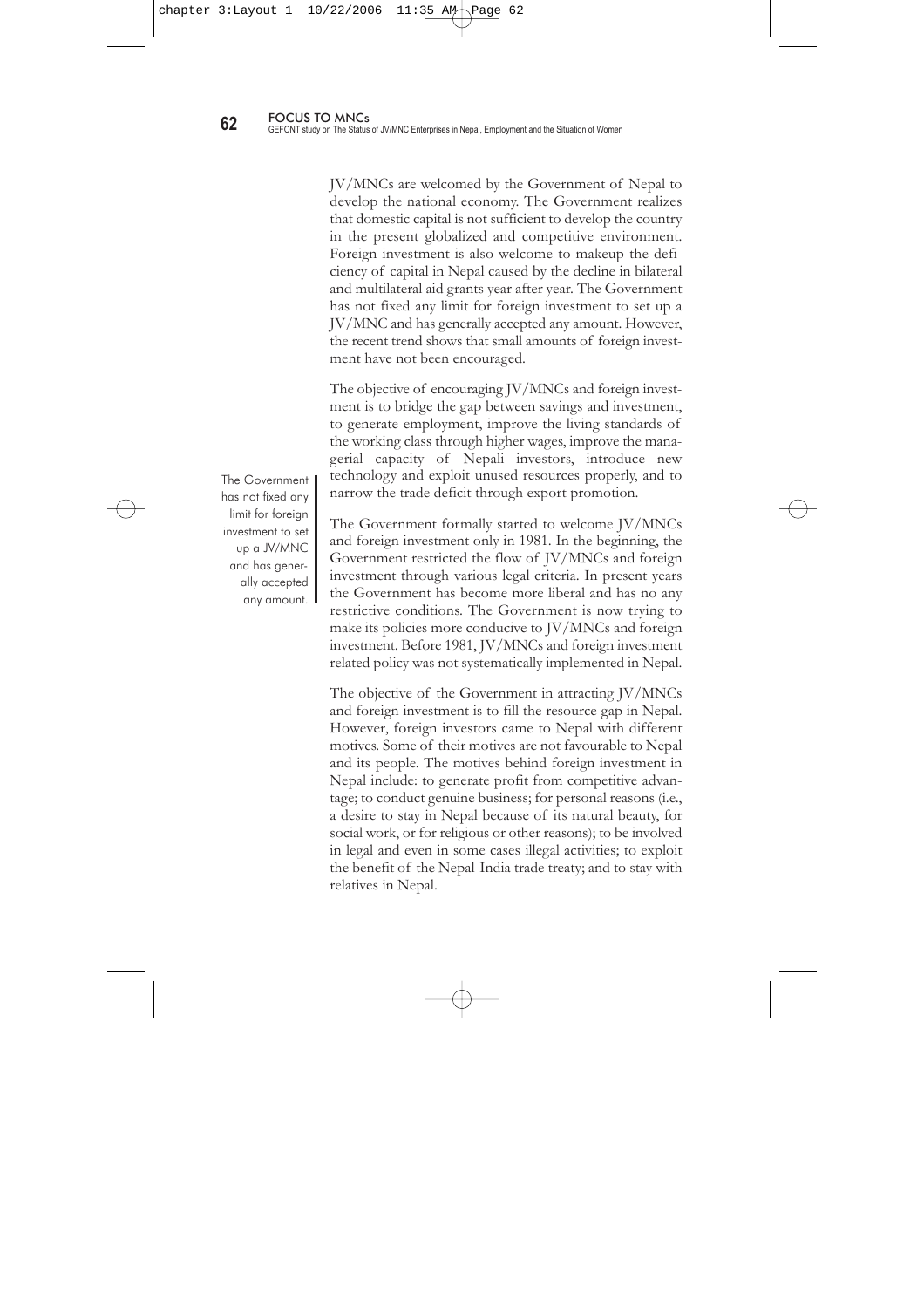JV/MNCs are welcomed by the Government of Nepal to develop the national economy. The Government realizes that domestic capital is not sufficient to develop the country in the present globalized and competitive environment. Foreign investment is also welcome to makeup the deficiency of capital in Nepal caused by the decline in bilateral and multilateral aid grants year after year. The Government has not fixed any limit for foreign investment to set up a JV/MNC and has generally accepted any amount. However, the recent trend shows that small amounts of foreign investment have not been encouraged.

The objective of encouraging JV/MNCs and foreign investment is to bridge the gap between savings and investment, to generate employment, improve the living standards of the working class through higher wages, improve the managerial capacity of Nepali investors, introduce new technology and exploit unused resources properly, and to narrow the trade deficit through export promotion.

The Government formally started to welcome JV/MNCs and foreign investment only in 1981. In the beginning, the Government restricted the flow of JV/MNCs and foreign investment through various legal criteria. In present years the Government has become more liberal and has no any restrictive conditions. The Government is now trying to make its policies more conducive to JV/MNCs and foreign investment. Before 1981, JV/MNCs and foreign investment related policy was not systematically implemented in Nepal.

The objective of the Government in attracting JV/MNCs and foreign investment is to fill the resource gap in Nepal. However, foreign investors came to Nepal with different motives. Some of their motives are not favourable to Nepal and its people. The motives behind foreign investment in Nepal include: to generate profit from competitive advantage; to conduct genuine business; for personal reasons (i.e., a desire to stay in Nepal because of its natural beauty, for social work, or for religious or other reasons); to be involved in legal and even in some cases illegal activities; to exploit the benefit of the Nepal-India trade treaty; and to stay with relatives in Nepal.

The Government has not fixed any limit for foreign investment to set up a JV/MNC and has generally accepted any amount.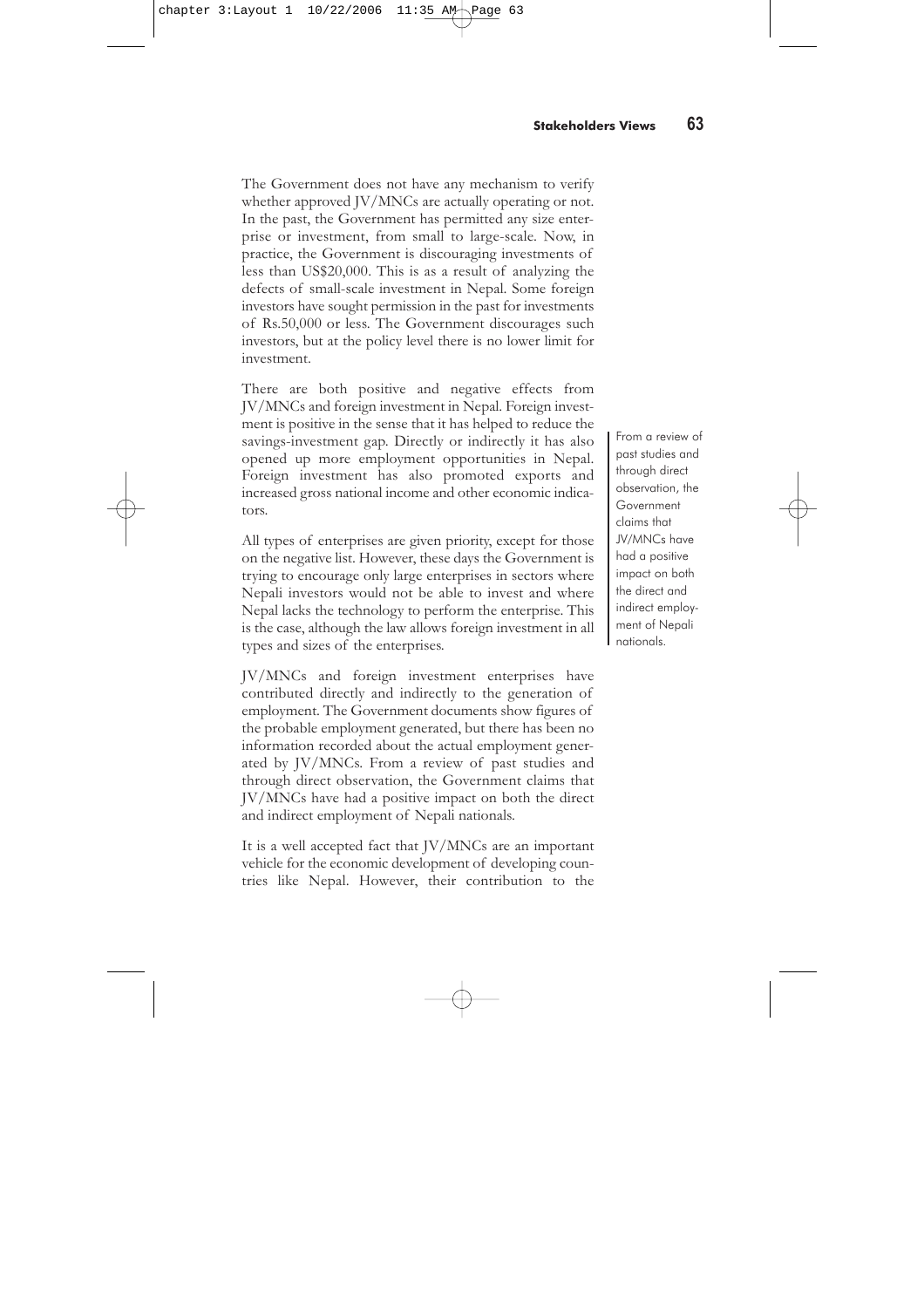The Government does not have any mechanism to verify whether approved JV/MNCs are actually operating or not. In the past, the Government has permitted any size enterprise or investment, from small to large-scale. Now, in practice, the Government is discouraging investments of less than US\$20,000. This is as a result of analyzing the defects of small-scale investment in Nepal. Some foreign investors have sought permission in the past for investments of Rs.50,000 or less. The Government discourages such investors, but at the policy level there is no lower limit for investment.

There are both positive and negative effects from JV/MNCs and foreign investment in Nepal. Foreign investment is positive in the sense that it has helped to reduce the savings-investment gap. Directly or indirectly it has also opened up more employment opportunities in Nepal. Foreign investment has also promoted exports and increased gross national income and other economic indicators.

All types of enterprises are given priority, except for those on the negative list. However, these days the Government is trying to encourage only large enterprises in sectors where Nepali investors would not be able to invest and where Nepal lacks the technology to perform the enterprise. This is the case, although the law allows foreign investment in all types and sizes of the enterprises.

JV/MNCs and foreign investment enterprises have contributed directly and indirectly to the generation of employment. The Government documents show figures of the probable employment generated, but there has been no information recorded about the actual employment generated by JV/MNCs. From a review of past studies and through direct observation, the Government claims that JV/MNCs have had a positive impact on both the direct and indirect employment of Nepali nationals.

It is a well accepted fact that JV/MNCs are an important vehicle for the economic development of developing countries like Nepal. However, their contribution to the

From a review of past studies and through direct observation, the Government claims that JV/MNCs have had a positive impact on both the direct and indirect employment of Nepali nationals.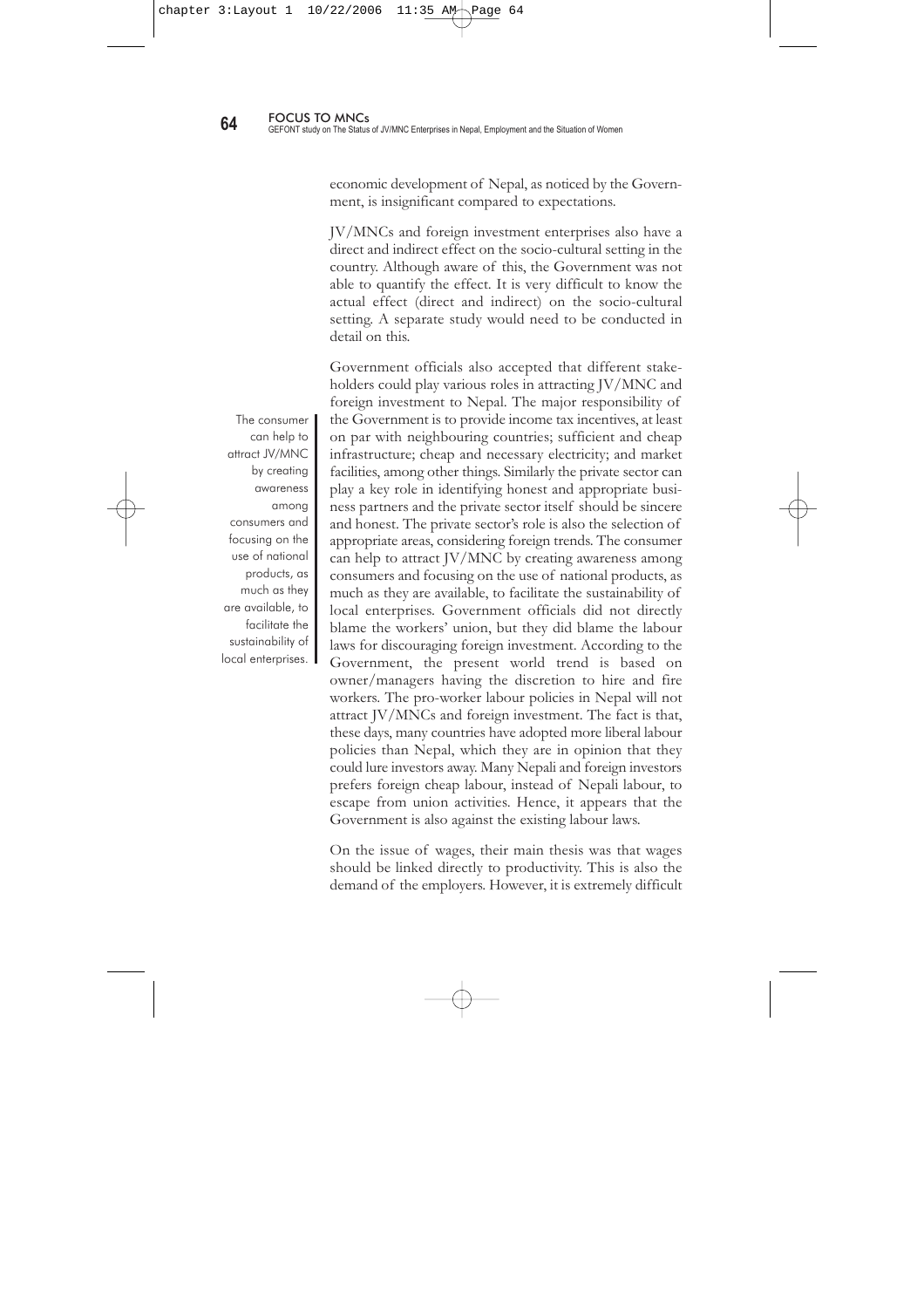economic development of Nepal, as noticed by the Government, is insignificant compared to expectations.

JV/MNCs and foreign investment enterprises also have a direct and indirect effect on the socio-cultural setting in the country. Although aware of this, the Government was not able to quantify the effect. It is very difficult to know the actual effect (direct and indirect) on the socio-cultural setting. A separate study would need to be conducted in detail on this.

Government officials also accepted that different stakeholders could play various roles in attracting JV/MNC and foreign investment to Nepal. The major responsibility of the Government is to provide income tax incentives, at least on par with neighbouring countries; sufficient and cheap infrastructure; cheap and necessary electricity; and market facilities, among other things. Similarly the private sector can play a key role in identifying honest and appropriate business partners and the private sector itself should be sincere and honest. The private sector's role is also the selection of appropriate areas, considering foreign trends. The consumer can help to attract JV/MNC by creating awareness among consumers and focusing on the use of national products, as much as they are available, to facilitate the sustainability of local enterprises. Government officials did not directly blame the workers' union, but they did blame the labour laws for discouraging foreign investment. According to the Government, the present world trend is based on owner/managers having the discretion to hire and fire workers. The pro-worker labour policies in Nepal will not attract JV/MNCs and foreign investment. The fact is that, these days, many countries have adopted more liberal labour policies than Nepal, which they are in opinion that they could lure investors away. Many Nepali and foreign investors prefers foreign cheap labour, instead of Nepali labour, to escape from union activities. Hence, it appears that the Government is also against the existing labour laws.

On the issue of wages, their main thesis was that wages should be linked directly to productivity. This is also the demand of the employers. However, it is extremely difficult

The consumer can help to attract JV/MNC by creating awareness among consumers and focusing on the use of national products, as much as they are available, to facilitate the sustainability of local enterprises.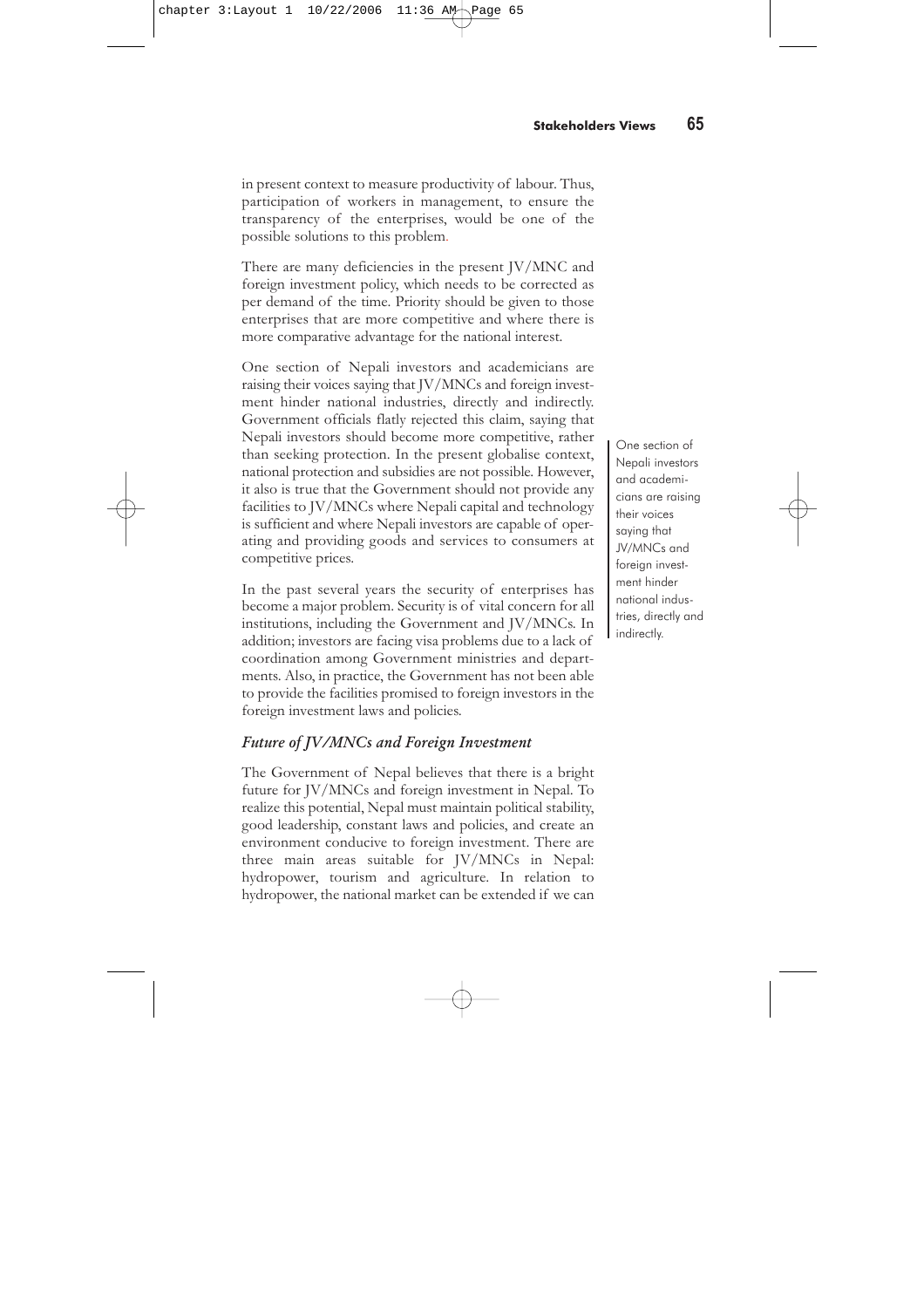in present context to measure productivity of labour. Thus, participation of workers in management, to ensure the transparency of the enterprises, would be one of the possible solutions to this problem.

There are many deficiencies in the present JV/MNC and foreign investment policy, which needs to be corrected as per demand of the time. Priority should be given to those enterprises that are more competitive and where there is more comparative advantage for the national interest.

One section of Nepali investors and academicians are raising their voices saying that JV/MNCs and foreign investment hinder national industries, directly and indirectly. Government officials flatly rejected this claim, saying that Nepali investors should become more competitive, rather than seeking protection. In the present globalise context, national protection and subsidies are not possible. However, it also is true that the Government should not provide any facilities to JV/MNCs where Nepali capital and technology is sufficient and where Nepali investors are capable of operating and providing goods and services to consumers at competitive prices.

In the past several years the security of enterprises has become a major problem. Security is of vital concern for all institutions, including the Government and JV/MNCs. In addition; investors are facing visa problems due to a lack of coordination among Government ministries and departments. Also, in practice, the Government has not been able to provide the facilities promised to foreign investors in the foreign investment laws and policies.

# Future of JV/MNCs and Foreign Investment

The Government of Nepal believes that there is a bright future for JV/MNCs and foreign investment in Nepal. To realize this potential, Nepal must maintain political stability, good leadership, constant laws and policies, and create an environment conducive to foreign investment. There are three main areas suitable for JV/MNCs in Nepal: hydropower, tourism and agriculture. In relation to hydropower, the national market can be extended if we can

One section of Nepali investors and academicians are raising their voices saying that JV/MNCs and foreian investment hinder national industries, directly and indirectly.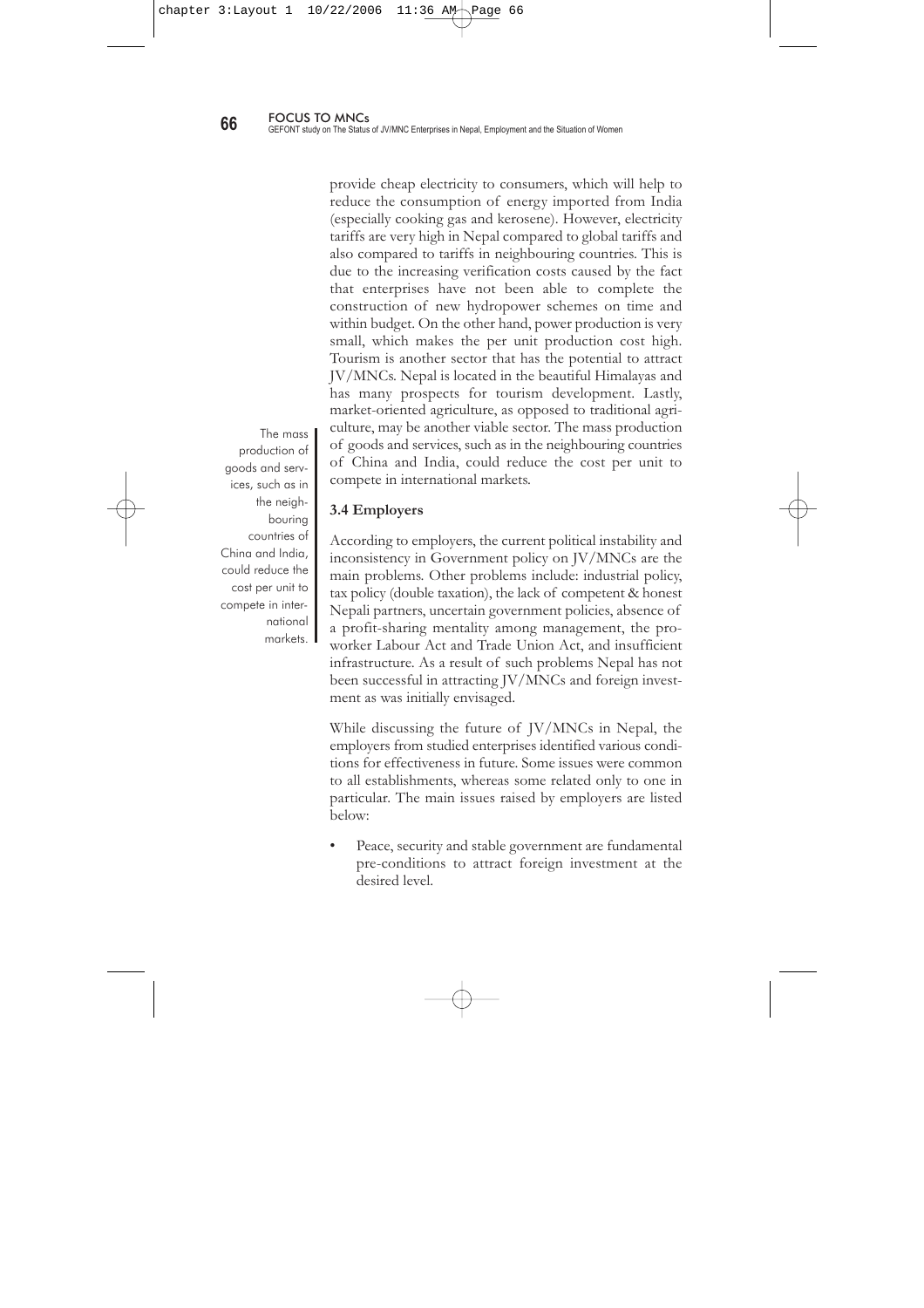provide cheap electricity to consumers, which will help to reduce the consumption of energy imported from India (especially cooking gas and kerosene). However, electricity tariffs are very high in Nepal compared to global tariffs and also compared to tariffs in neighbouring countries. This is due to the increasing verification costs caused by the fact that enterprises have not been able to complete the construction of new hydropower schemes on time and within budget. On the other hand, power production is very small, which makes the per unit production cost high. Tourism is another sector that has the potential to attract JV/MNCs. Nepal is located in the beautiful Himalayas and has many prospects for tourism development. Lastly, market-oriented agriculture, as opposed to traditional agriculture, may be another viable sector. The mass production of goods and services, such as in the neighbouring countries of China and India, could reduce the cost per unit to compete in international markets.

# **3.4 Employers**

According to employers, the current political instability and inconsistency in Government policy on JV/MNCs are the main problems. Other problems include: industrial policy, tax policy (double taxation), the lack of competent & honest Nepali partners, uncertain government policies, absence of a profit-sharing mentality among management, the proworker Labour Act and Trade Union Act, and insufficient infrastructure. As a result of such problems Nepal has not been successful in attracting JV/MNCs and foreign investment as was initially envisaged.

While discussing the future of JV/MNCs in Nepal, the employers from studied enterprises identified various conditions for effectiveness in future. Some issues were common to all establishments, whereas some related only to one in particular. The main issues raised by employers are listed below:

Peace, security and stable government are fundamental pre-conditions to attract foreign investment at the desired level.

The mass production of goods and services, such as in the neighbouring countries of China and India, could reduce the cost per unit to compete in international markets.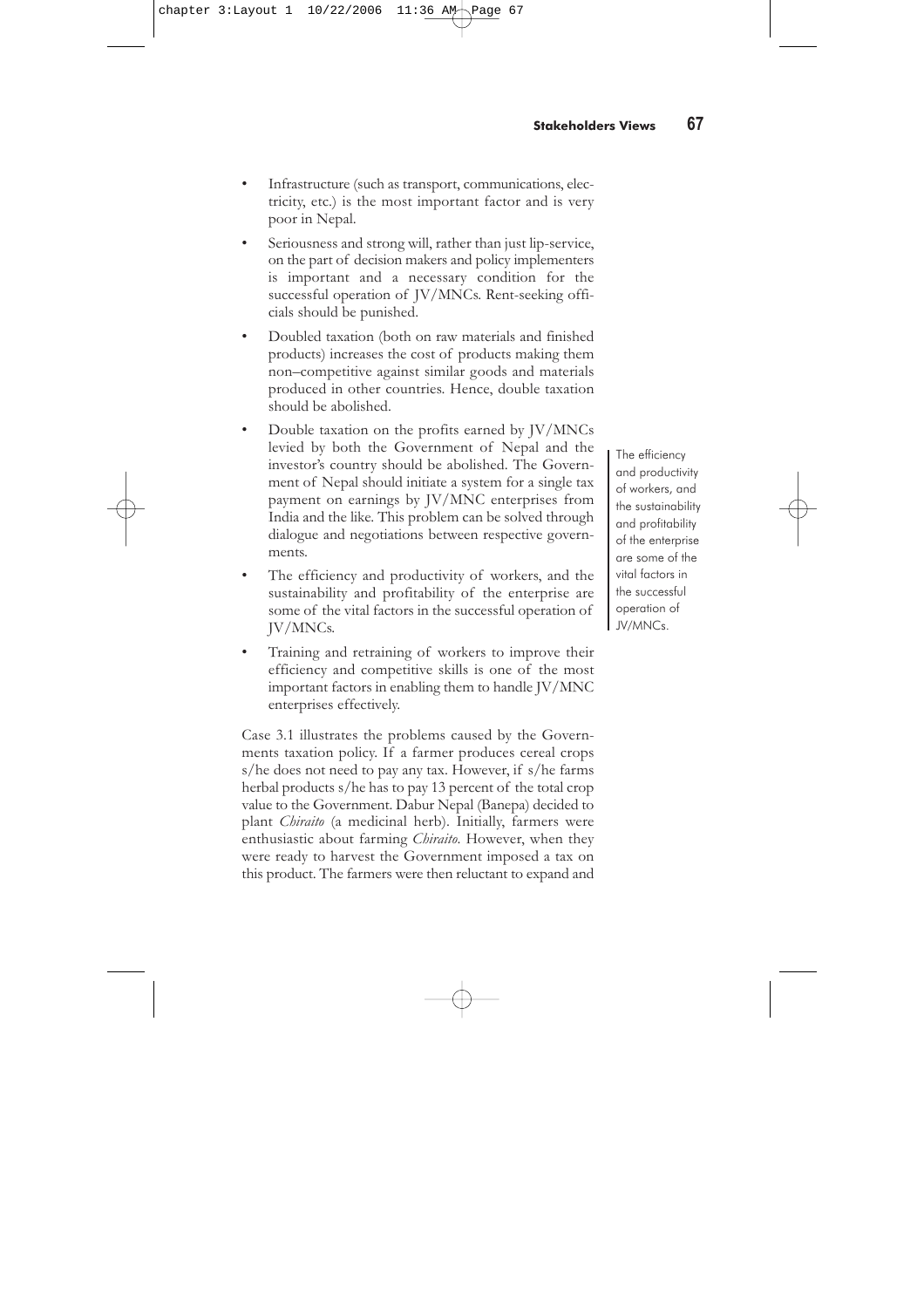- Infrastructure (such as transport, communications, electricity, etc.) is the most important factor and is very poor in Nepal.
- Seriousness and strong will, rather than just lip-service, on the part of decision makers and policy implementers is important and a necessary condition for the successful operation of JV/MNCs. Rent-seeking officials should be punished.
- Doubled taxation (both on raw materials and finished products) increases the cost of products making them non–competitive against similar goods and materials produced in other countries. Hence, double taxation should be abolished.
- Double taxation on the profits earned by JV/MNCs levied by both the Government of Nepal and the investor's country should be abolished. The Government of Nepal should initiate a system for a single tax payment on earnings by JV/MNC enterprises from India and the like. This problem can be solved through dialogue and negotiations between respective governments.
- The efficiency and productivity of workers, and the sustainability and profitability of the enterprise are some of the vital factors in the successful operation of JV/MNCs.
- Training and retraining of workers to improve their efficiency and competitive skills is one of the most important factors in enabling them to handle JV/MNC enterprises effectively.

Case 3.1 illustrates the problems caused by the Governments taxation policy. If a farmer produces cereal crops s/he does not need to pay any tax. However, if s/he farms herbal products s/he has to pay 13 percent of the total crop value to the Government. Dabur Nepal (Banepa) decided to plant *Chiraito* (a medicinal herb). Initially, farmers were enthusiastic about farming *Chiraito*. However, when they were ready to harvest the Government imposed a tax on this product. The farmers were then reluctant to expand and

The efficiency and productivity of workers, and the sustainability and profitability of the enterprise are some of the vital factors in the successful operation of JV/MNCs.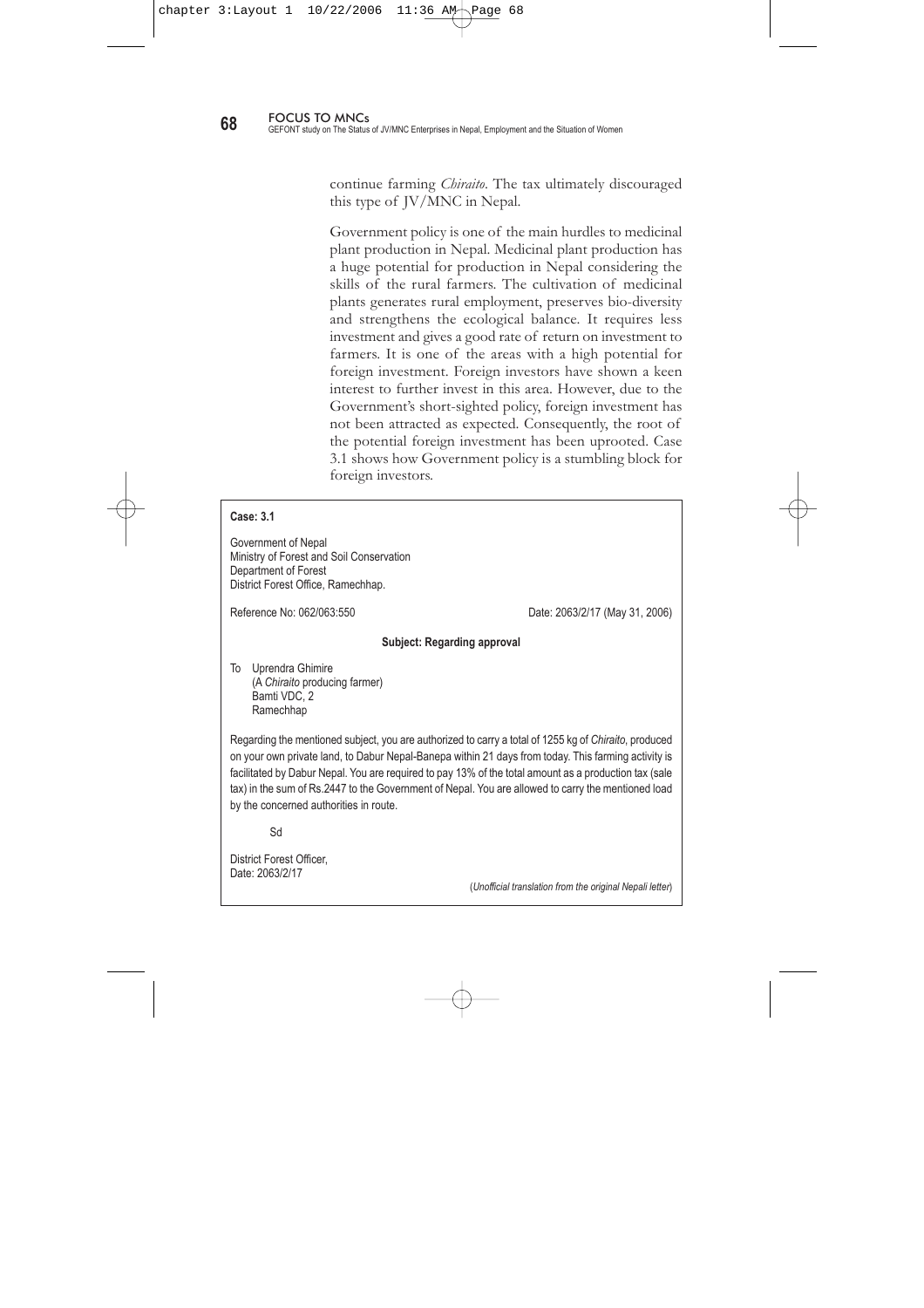continue farming *Chiraito*. The tax ultimately discouraged this type of JV/MNC in Nepal.

Government policy is one of the main hurdles to medicinal plant production in Nepal. Medicinal plant production has a huge potential for production in Nepal considering the skills of the rural farmers. The cultivation of medicinal plants generates rural employment, preserves bio-diversity and strengthens the ecological balance. It requires less investment and gives a good rate of return on investment to farmers. It is one of the areas with a high potential for foreign investment. Foreign investors have shown a keen interest to further invest in this area. However, due to the Government's short-sighted policy, foreign investment has not been attracted as expected. Consequently, the root of the potential foreign investment has been uprooted. Case 3.1 shows how Government policy is a stumbling block for foreign investors.

### **Case: 3.1**

Government of Nepal Ministry of Forest and Soil Conservation Department of Forest District Forest Office, Ramechhap.

Reference No: 062/063:550 Date: 2063/2/17 (May 31, 2006)

### **Subject: Regarding approval**

To Uprendra Ghimire (A *Chiraito* producing farmer) Bamti VDC, 2 Ramechhap

Regarding the mentioned subject, you are authorized to carry a total of 1255 kg of *Chiraito*, produced on your own private land, to Dabur Nepal-Banepa within 21 days from today. This farming activity is facilitated by Dabur Nepal. You are required to pay 13% of the total amount as a production tax (sale tax) in the sum of Rs.2447 to the Government of Nepal. You are allowed to carry the mentioned load by the concerned authorities in route.

Sd

District Forest Officer, Date: 2063/2/17

(*Unofficial translation from the original Nepali letter*)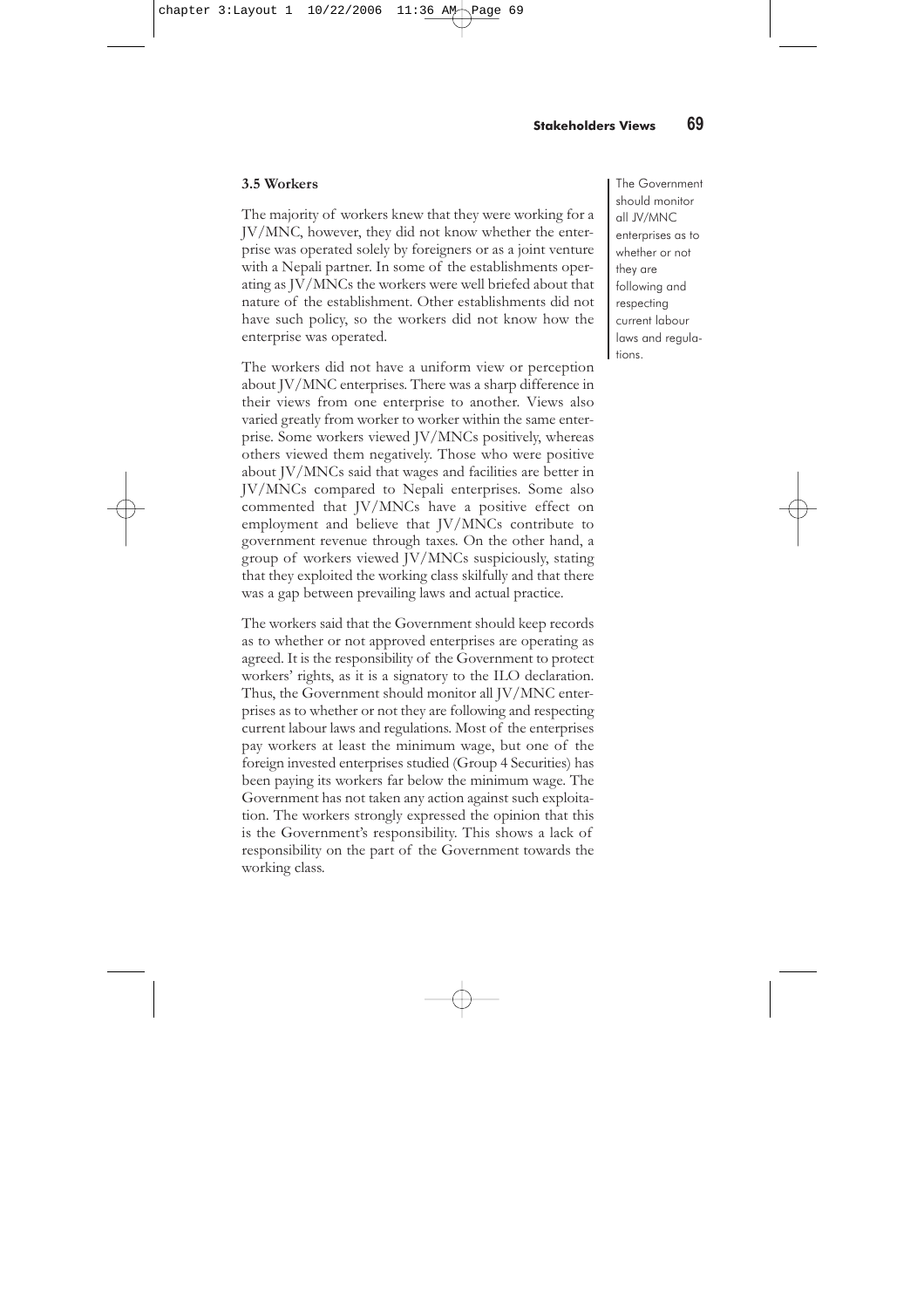### **3.5 Workers**

The majority of workers knew that they were working for a JV/MNC, however, they did not know whether the enterprise was operated solely by foreigners or as a joint venture with a Nepali partner. In some of the establishments operating as JV/MNCs the workers were well briefed about that nature of the establishment. Other establishments did not have such policy, so the workers did not know how the enterprise was operated.

The workers did not have a uniform view or perception about JV/MNC enterprises. There was a sharp difference in their views from one enterprise to another. Views also varied greatly from worker to worker within the same enterprise. Some workers viewed JV/MNCs positively, whereas others viewed them negatively. Those who were positive about JV/MNCs said that wages and facilities are better in JV/MNCs compared to Nepali enterprises. Some also commented that JV/MNCs have a positive effect on employment and believe that JV/MNCs contribute to government revenue through taxes. On the other hand, a group of workers viewed JV/MNCs suspiciously, stating that they exploited the working class skilfully and that there was a gap between prevailing laws and actual practice.

The workers said that the Government should keep records as to whether or not approved enterprises are operating as agreed. It is the responsibility of the Government to protect workers' rights, as it is a signatory to the ILO declaration. Thus, the Government should monitor all JV/MNC enterprises as to whether or not they are following and respecting current labour laws and regulations. Most of the enterprises pay workers at least the minimum wage, but one of the foreign invested enterprises studied (Group 4 Securities) has been paying its workers far below the minimum wage. The Government has not taken any action against such exploitation. The workers strongly expressed the opinion that this is the Government's responsibility. This shows a lack of responsibility on the part of the Government towards the working class.

The Government should monitor all JV/MNC enterprises as to whether or not they are following and respecting current labour laws and regulations.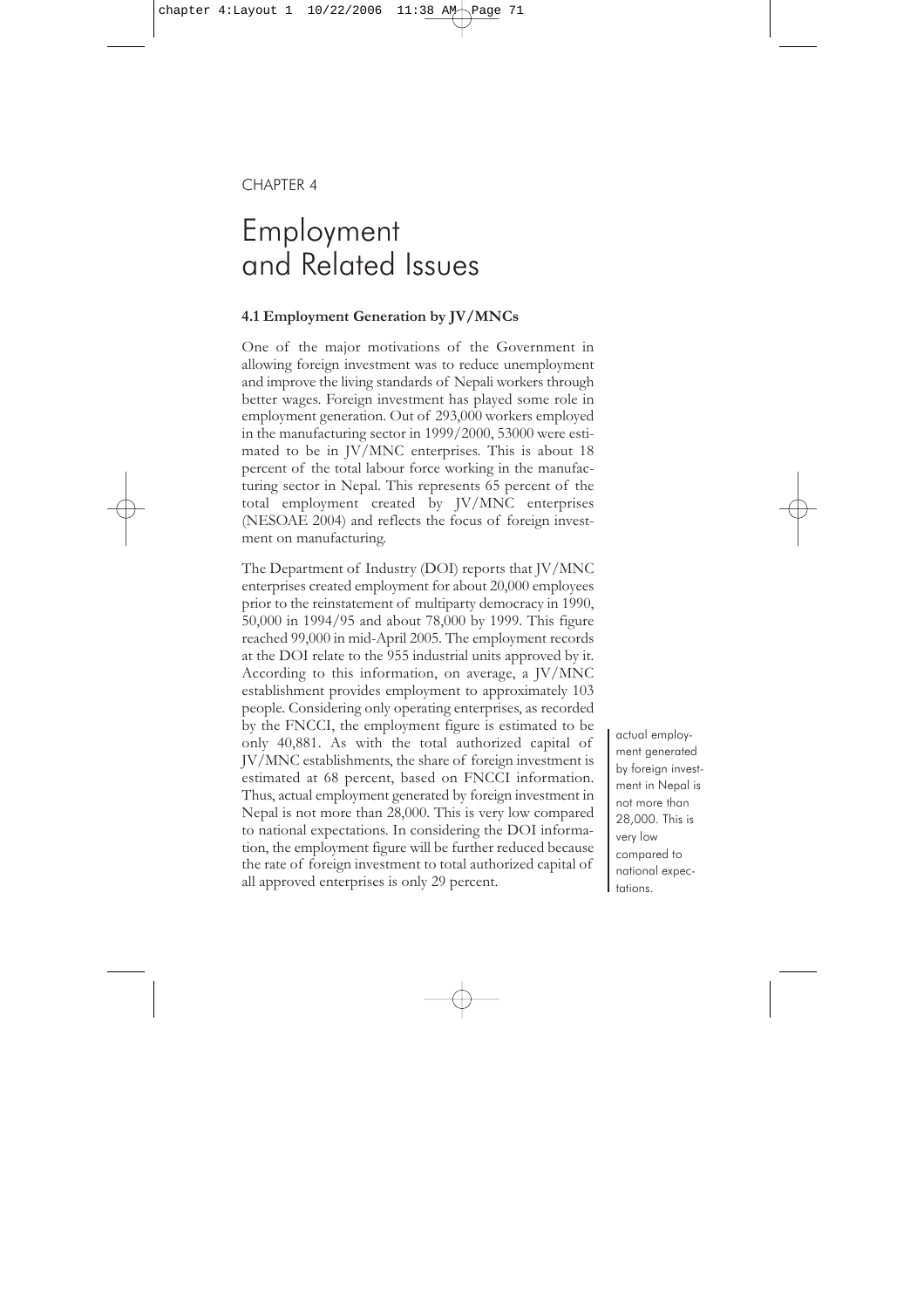# CHAPTER 4

# Employment and Related Issues

# **4.1 Employment Generation by JV/MNCs**

One of the major motivations of the Government in allowing foreign investment was to reduce unemployment and improve the living standards of Nepali workers through better wages. Foreign investment has played some role in employment generation. Out of 293,000 workers employed in the manufacturing sector in 1999/2000, 53000 were estimated to be in JV/MNC enterprises. This is about 18 percent of the total labour force working in the manufacturing sector in Nepal. This represents 65 percent of the total employment created by JV/MNC enterprises (NESOAE 2004) and reflects the focus of foreign investment on manufacturing.

The Department of Industry (DOI) reports that JV/MNC enterprises created employment for about 20,000 employees prior to the reinstatement of multiparty democracy in 1990, 50,000 in 1994/95 and about 78,000 by 1999. This figure reached 99,000 in mid-April 2005. The employment records at the DOI relate to the 955 industrial units approved by it. According to this information, on average, a JV/MNC establishment provides employment to approximately 103 people. Considering only operating enterprises, as recorded by the FNCCI, the employment figure is estimated to be only 40,881. As with the total authorized capital of JV/MNC establishments, the share of foreign investment is estimated at 68 percent, based on FNCCI information. Thus, actual employment generated by foreign investment in Nepal is not more than 28,000. This is very low compared to national expectations. In considering the DOI information, the employment figure will be further reduced because the rate of foreign investment to total authorized capital of all approved enterprises is only 29 percent.

actual employment generated by foreign investment in Nepal is not more than 28,000. This is very low compared to national expectations.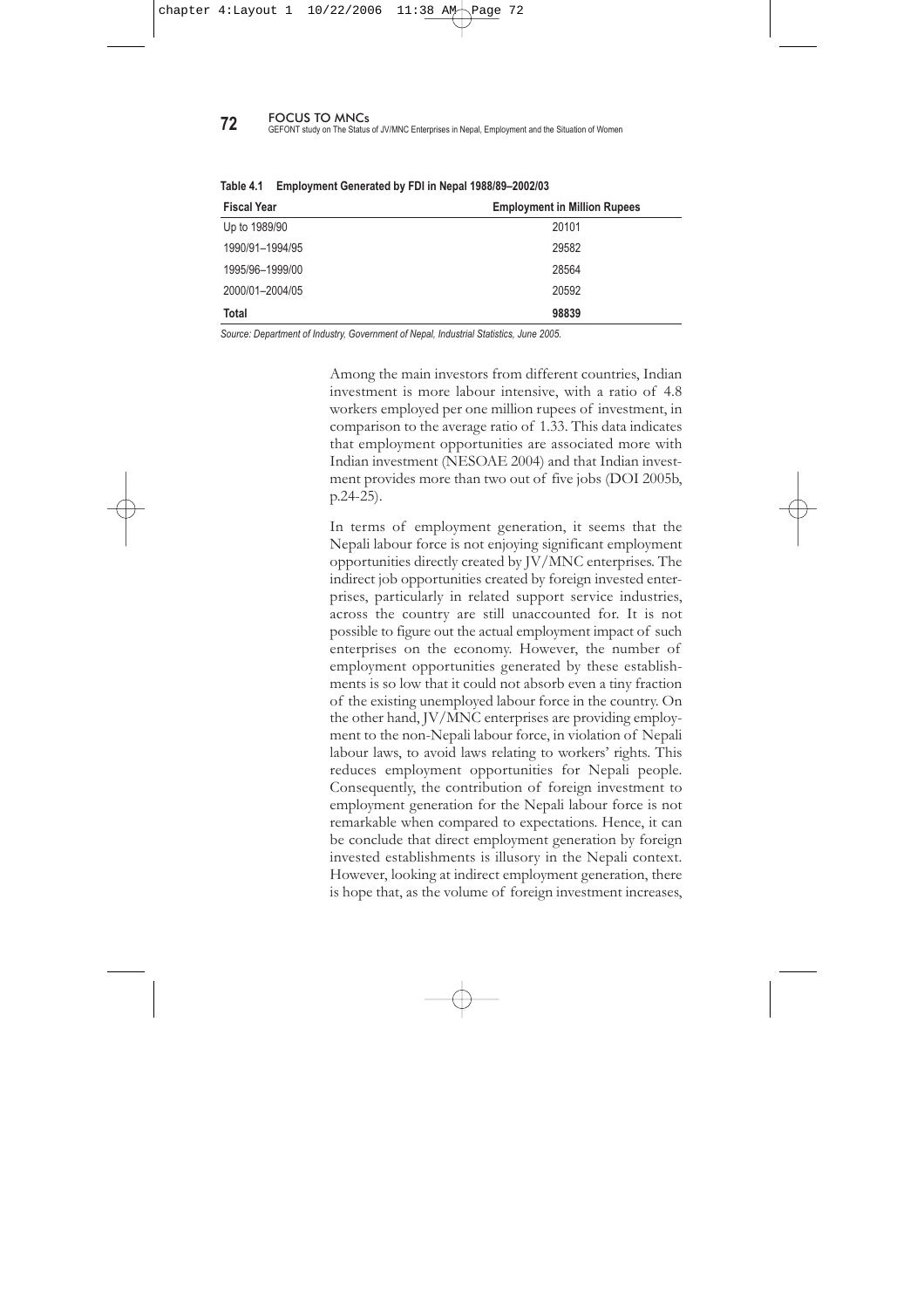**72** FOCUS TO MNCs<br>**72** GEFONT study on The Status of JV/MNC Enterprises in Nepal, Employment and the Situation of Women

| <b>Fiscal Year</b> | <b>Employment in Million Rupees</b> |
|--------------------|-------------------------------------|
| Up to 1989/90      | 20101                               |
| 1990/91-1994/95    | 29582                               |
| 1995/96-1999/00    | 28564                               |
| 2000/01-2004/05    | 20592                               |
| Total              | 98839                               |

**Table 4.1 Employment Generated by FDI in Nepal 1988/89–2002/03**

*Source: Department of Industry, Government of Nepal, Industrial Statistics, June 2005.*

Among the main investors from different countries, Indian investment is more labour intensive, with a ratio of 4.8 workers employed per one million rupees of investment, in comparison to the average ratio of 1.33. This data indicates that employment opportunities are associated more with Indian investment (NESOAE 2004) and that Indian investment provides more than two out of five jobs (DOI 2005b, p.24-25).

In terms of employment generation, it seems that the Nepali labour force is not enjoying significant employment opportunities directly created by JV/MNC enterprises. The indirect job opportunities created by foreign invested enterprises, particularly in related support service industries, across the country are still unaccounted for. It is not possible to figure out the actual employment impact of such enterprises on the economy. However, the number of employment opportunities generated by these establishments is so low that it could not absorb even a tiny fraction of the existing unemployed labour force in the country. On the other hand, JV/MNC enterprises are providing employment to the non-Nepali labour force, in violation of Nepali labour laws, to avoid laws relating to workers' rights. This reduces employment opportunities for Nepali people. Consequently, the contribution of foreign investment to employment generation for the Nepali labour force is not remarkable when compared to expectations. Hence, it can be conclude that direct employment generation by foreign invested establishments is illusory in the Nepali context. However, looking at indirect employment generation, there is hope that, as the volume of foreign investment increases,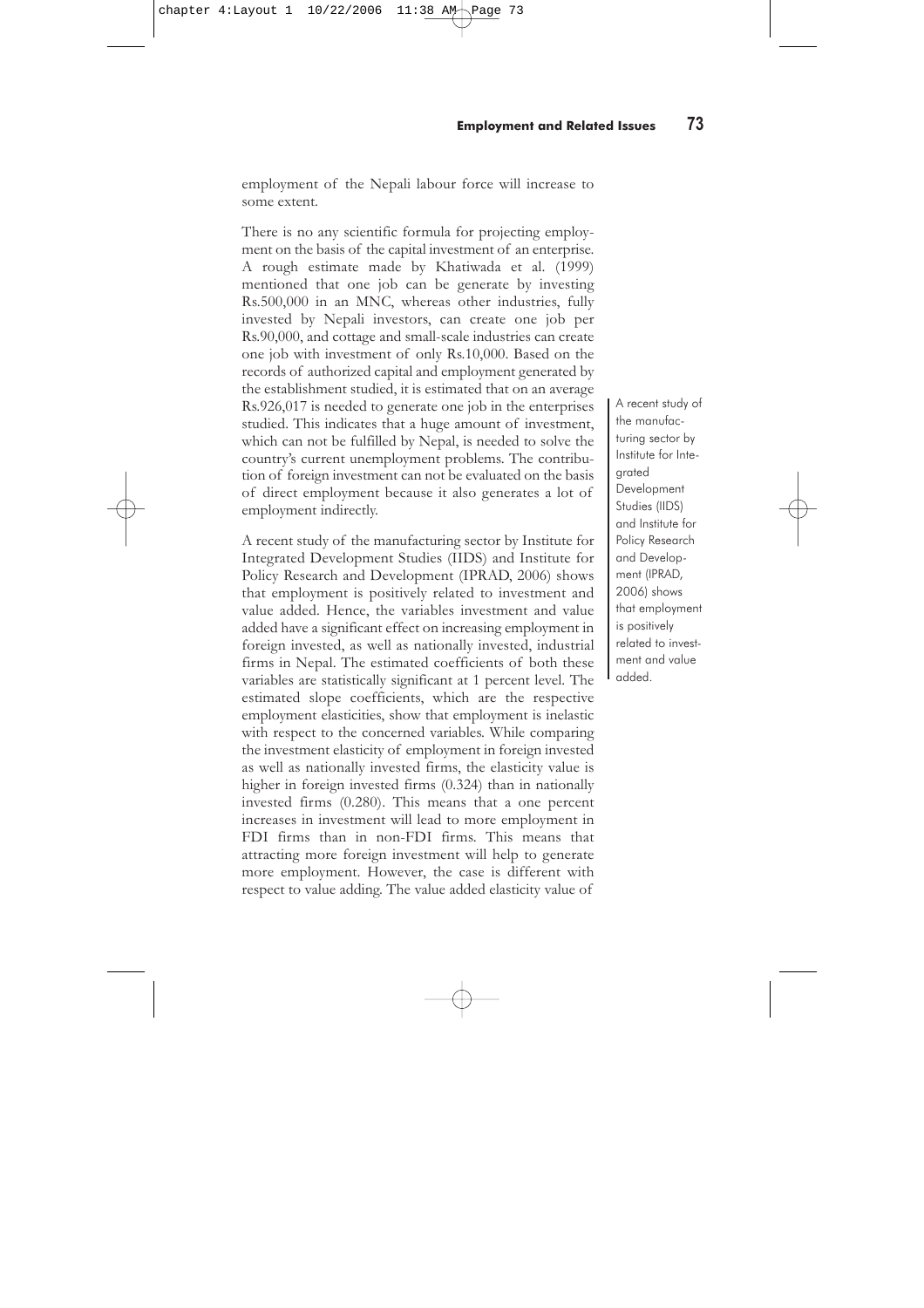employment of the Nepali labour force will increase to some extent.

There is no any scientific formula for projecting employment on the basis of the capital investment of an enterprise. A rough estimate made by Khatiwada et al. (1999) mentioned that one job can be generate by investing Rs.500,000 in an MNC, whereas other industries, fully invested by Nepali investors, can create one job per Rs.90,000, and cottage and small-scale industries can create one job with investment of only Rs.10,000. Based on the records of authorized capital and employment generated by the establishment studied, it is estimated that on an average Rs.926,017 is needed to generate one job in the enterprises studied. This indicates that a huge amount of investment, which can not be fulfilled by Nepal, is needed to solve the country's current unemployment problems. The contribution of foreign investment can not be evaluated on the basis of direct employment because it also generates a lot of employment indirectly.

A recent study of the manufacturing sector by Institute for Integrated Development Studies (IIDS) and Institute for Policy Research and Development (IPRAD, 2006) shows that employment is positively related to investment and value added. Hence, the variables investment and value added have a significant effect on increasing employment in foreign invested, as well as nationally invested, industrial firms in Nepal. The estimated coefficients of both these variables are statistically significant at 1 percent level. The estimated slope coefficients, which are the respective employment elasticities, show that employment is inelastic with respect to the concerned variables. While comparing the investment elasticity of employment in foreign invested as well as nationally invested firms, the elasticity value is higher in foreign invested firms  $(0.324)$  than in nationally invested firms (0.280). This means that a one percent increases in investment will lead to more employment in FDI firms than in non-FDI firms. This means that attracting more foreign investment will help to generate more employment. However, the case is different with respect to value adding. The value added elasticity value of

A recent study of the manufacturing sector by Institute for Integrated **Development** Studies (IIDS) and Institute for Policy Research and Development (IPRAD, 2006) shows that employment is positively related to investment and value added.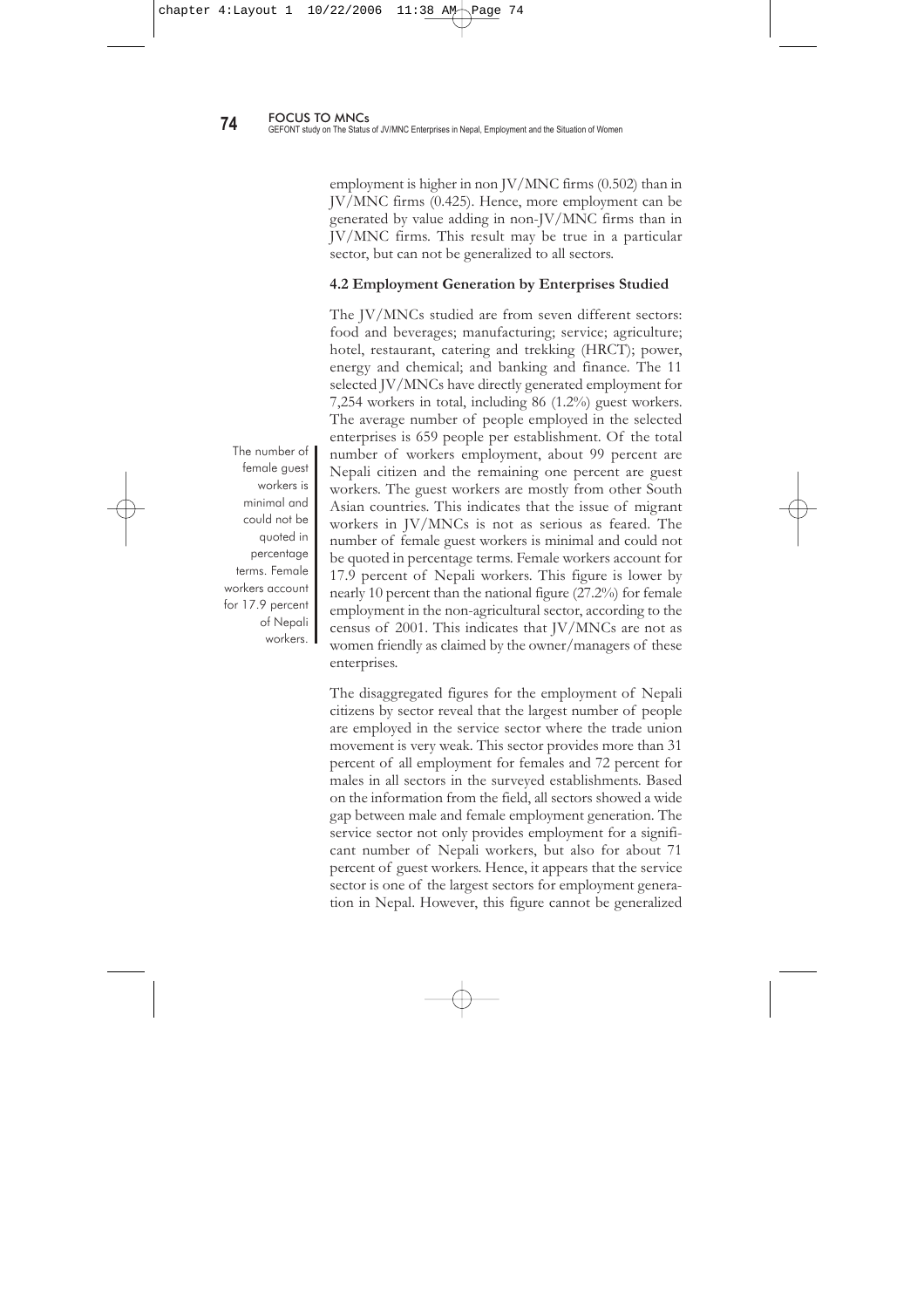employment is higher in non JV/MNC firms (0.502) than in JV/MNC firms (0.425). Hence, more employment can be generated by value adding in non-JV/MNC firms than in JV/MNC firms. This result may be true in a particular sector, but can not be generalized to all sectors.

### **4.2 Employment Generation by Enterprises Studied**

The JV/MNCs studied are from seven different sectors: food and beverages; manufacturing; service; agriculture; hotel, restaurant, catering and trekking (HRCT); power, energy and chemical; and banking and finance. The 11 selected JV/MNCs have directly generated employment for 7,254 workers in total, including 86 (1.2%) guest workers. The average number of people employed in the selected enterprises is 659 people per establishment. Of the total number of workers employment, about 99 percent are Nepali citizen and the remaining one percent are guest workers. The guest workers are mostly from other South Asian countries. This indicates that the issue of migrant workers in JV/MNCs is not as serious as feared. The number of female guest workers is minimal and could not be quoted in percentage terms. Female workers account for 17.9 percent of Nepali workers. This figure is lower by nearly 10 percent than the national figure (27.2%) for female employment in the non-agricultural sector, according to the census of 2001. This indicates that JV/MNCs are not as women friendly as claimed by the owner/managers of these enterprises.

The disaggregated figures for the employment of Nepali citizens by sector reveal that the largest number of people are employed in the service sector where the trade union movement is very weak. This sector provides more than 31 percent of all employment for females and 72 percent for males in all sectors in the surveyed establishments. Based on the information from the field, all sectors showed a wide gap between male and female employment generation. The service sector not only provides employment for a significant number of Nepali workers, but also for about 71 percent of guest workers. Hence, it appears that the service sector is one of the largest sectors for employment generation in Nepal. However, this figure cannot be generalized

The number of female guest workers is minimal and could not be quoted in percentage terms. Female workers account for 17.9 percent of Nepali workers.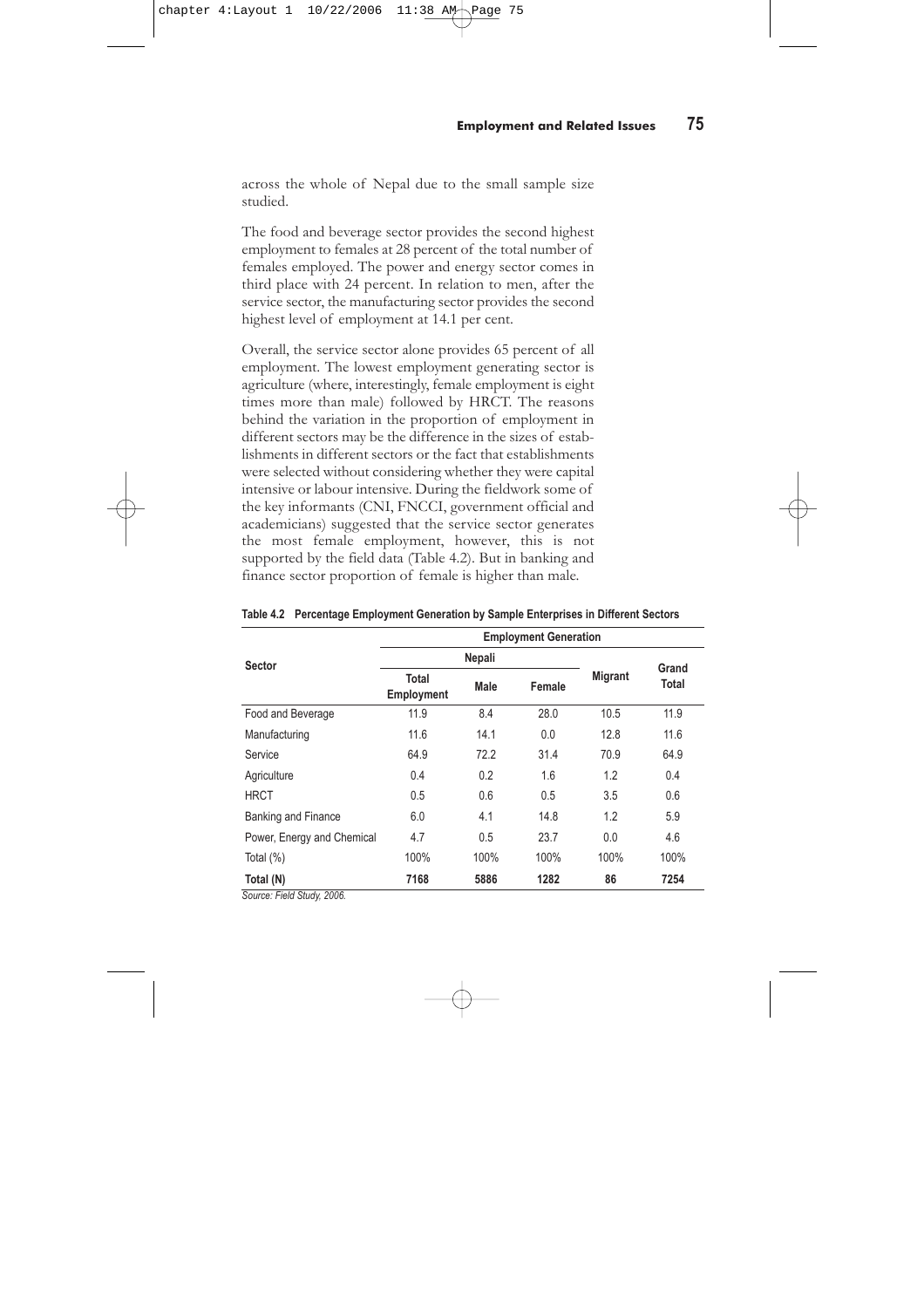across the whole of Nepal due to the small sample size studied.

The food and beverage sector provides the second highest employment to females at 28 percent of the total number of females employed. The power and energy sector comes in third place with 24 percent. In relation to men, after the service sector, the manufacturing sector provides the second highest level of employment at 14.1 per cent.

Overall, the service sector alone provides 65 percent of all employment. The lowest employment generating sector is agriculture (where, interestingly, female employment is eight times more than male) followed by HRCT. The reasons behind the variation in the proportion of employment in different sectors may be the difference in the sizes of establishments in different sectors or the fact that establishments were selected without considering whether they were capital intensive or labour intensive. During the fieldwork some of the key informants (CNI, FNCCI, government official and academicians) suggested that the service sector generates the most female employment, however, this is not supported by the field data (Table 4.2). But in banking and finance sector proportion of female is higher than male.

|                                | <b>Employment Generation</b>      |        |        |                |                |  |
|--------------------------------|-----------------------------------|--------|--------|----------------|----------------|--|
| <b>Sector</b>                  |                                   | Nepali |        |                |                |  |
|                                | <b>Total</b><br><b>Employment</b> | Male   | Female | <b>Migrant</b> | Grand<br>Total |  |
| Food and Beverage              | 11.9                              | 8.4    | 28.0   | 10.5           | 11.9           |  |
| Manufacturing                  | 11.6                              | 14.1   | 0.0    | 12.8           | 11.6           |  |
| Service                        | 64.9                              | 72.2   | 31.4   | 70.9           | 64.9           |  |
| Agriculture                    | 0.4                               | 0.2    | 1.6    | 1.2            | 0.4            |  |
| <b>HRCT</b>                    | 0.5                               | 0.6    | 0.5    | 3.5            | 0.6            |  |
| <b>Banking and Finance</b>     | 6.0                               | 4.1    | 14.8   | 1.2            | 5.9            |  |
| Power, Energy and Chemical     | 4.7                               | 0.5    | 23.7   | 0.0            | 4.6            |  |
| Total $(\%)$                   | 100%                              | 100%   | 100%   | 100%           | 100%           |  |
| Total (N)<br>$-11011$ $-10000$ | 7168                              | 5886   | 1282   | 86             | 7254           |  |

**Table 4.2 Percentage Employment Generation by Sample Enterprises in Different Sectors**

*Source: Field Study, 2006.*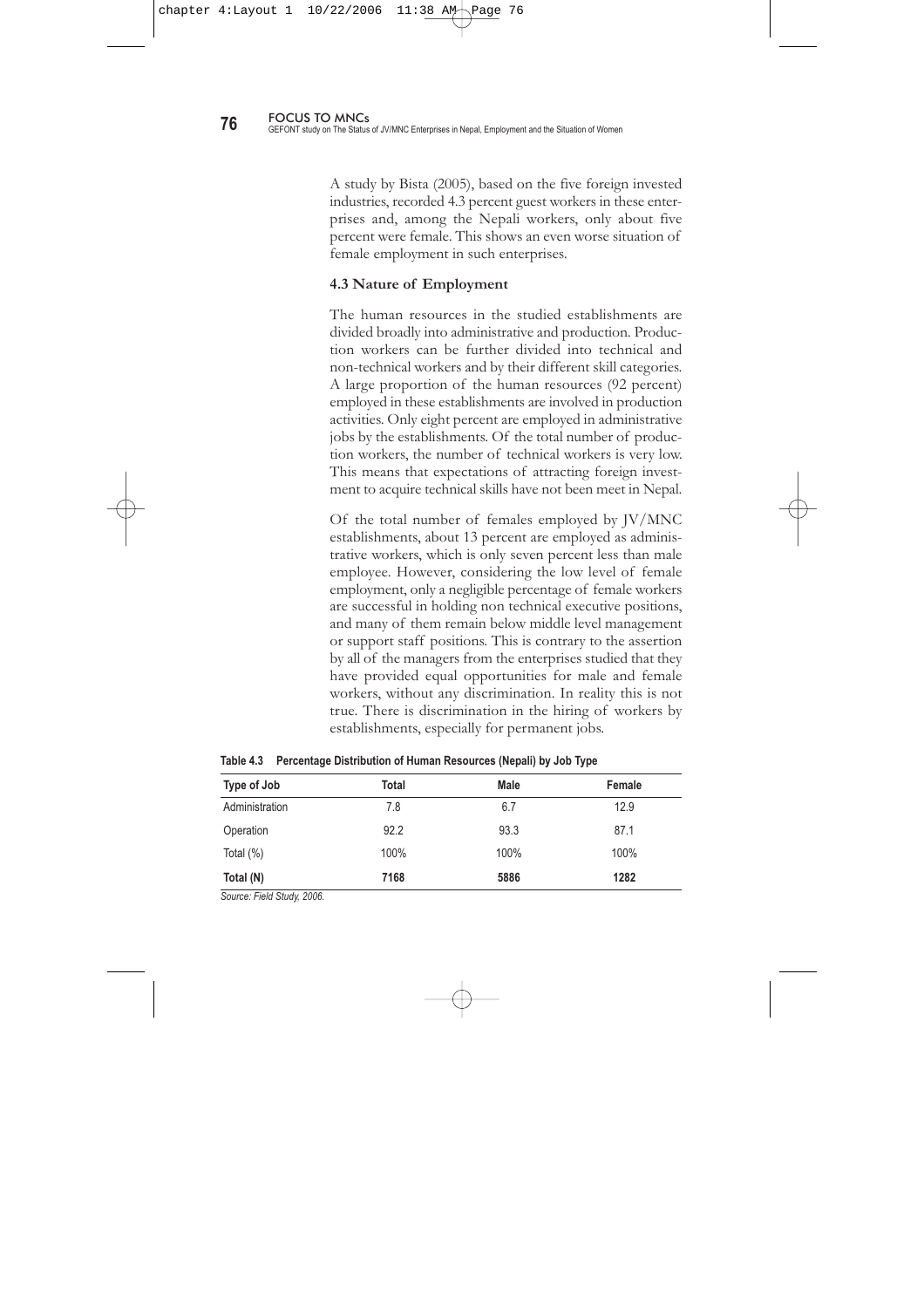A study by Bista (2005), based on the five foreign invested industries, recorded 4.3 percent guest workers in these enterprises and, among the Nepali workers, only about five percent were female. This shows an even worse situation of female employment in such enterprises.

### **4.3 Nature of Employment**

The human resources in the studied establishments are divided broadly into administrative and production. Production workers can be further divided into technical and non-technical workers and by their different skill categories. A large proportion of the human resources (92 percent) employed in these establishments are involved in production activities. Only eight percent are employed in administrative jobs by the establishments. Of the total number of production workers, the number of technical workers is very low. This means that expectations of attracting foreign investment to acquire technical skills have not been meet in Nepal.

Of the total number of females employed by JV/MNC establishments, about 13 percent are employed as administrative workers, which is only seven percent less than male employee. However, considering the low level of female employment, only a negligible percentage of female workers are successful in holding non technical executive positions, and many of them remain below middle level management or support staff positions. This is contrary to the assertion by all of the managers from the enterprises studied that they have provided equal opportunities for male and female workers, without any discrimination. In reality this is not true. There is discrimination in the hiring of workers by establishments, especially for permanent jobs.

| Type of Job    | Total | Male | Female |
|----------------|-------|------|--------|
| Administration | 7.8   | 6.7  | 12.9   |
| Operation      | 92.2  | 93.3 | 87.1   |
| Total (%)      | 100%  | 100% | 100%   |
| Total (N)      | 7168  | 5886 | 1282   |

**Table 4.3 Percentage Distribution of Human Resources (Nepali) by Job Type**

*Source: Field Study, 2006.*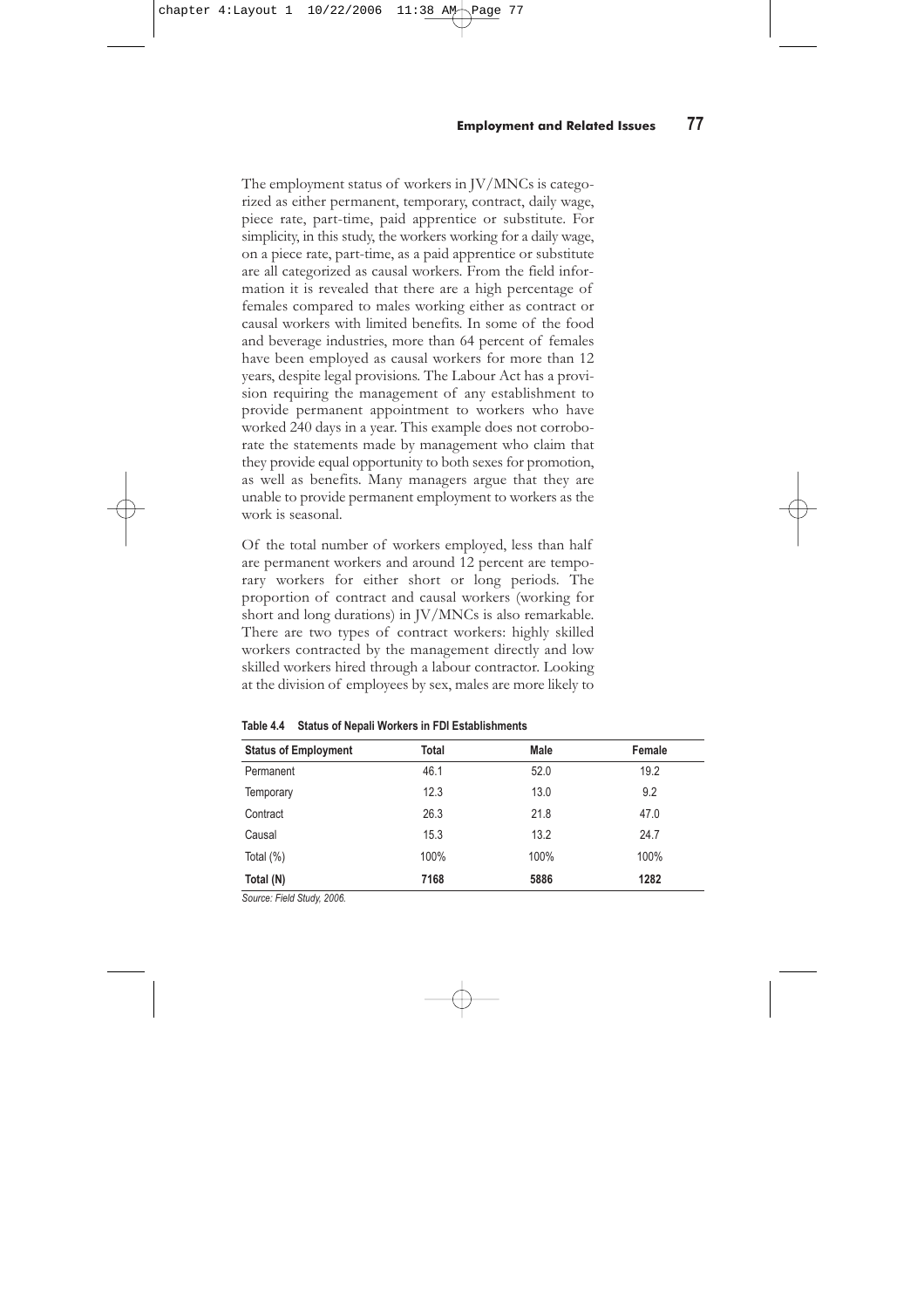The employment status of workers in JV/MNCs is categorized as either permanent, temporary, contract, daily wage, piece rate, part-time, paid apprentice or substitute. For simplicity, in this study, the workers working for a daily wage, on a piece rate, part-time, as a paid apprentice or substitute are all categorized as causal workers. From the field information it is revealed that there are a high percentage of females compared to males working either as contract or causal workers with limited benefits. In some of the food and beverage industries, more than 64 percent of females have been employed as causal workers for more than 12 years, despite legal provisions. The Labour Act has a provision requiring the management of any establishment to provide permanent appointment to workers who have worked 240 days in a year. This example does not corroborate the statements made by management who claim that they provide equal opportunity to both sexes for promotion, as well as benefits. Many managers argue that they are unable to provide permanent employment to workers as the work is seasonal.

Of the total number of workers employed, less than half are permanent workers and around 12 percent are temporary workers for either short or long periods. The proportion of contract and causal workers (working for short and long durations) in JV/MNCs is also remarkable. There are two types of contract workers: highly skilled workers contracted by the management directly and low skilled workers hired through a labour contractor. Looking at the division of employees by sex, males are more likely to

| <b>Status of Employment</b> | <b>Total</b> | Male | Female |
|-----------------------------|--------------|------|--------|
| Permanent                   | 46.1         | 52.0 | 19.2   |
| Temporary                   | 12.3         | 13.0 | 9.2    |
| Contract                    | 26.3         | 21.8 | 47.0   |
| Causal                      | 15.3         | 13.2 | 24.7   |
| Total $(\%)$                | 100%         | 100% | 100%   |
| Total (N)                   | 7168         | 5886 | 1282   |

**Table 4.4 Status of Nepali Workers in FDI Establishments**

*Source: Field Study, 2006.*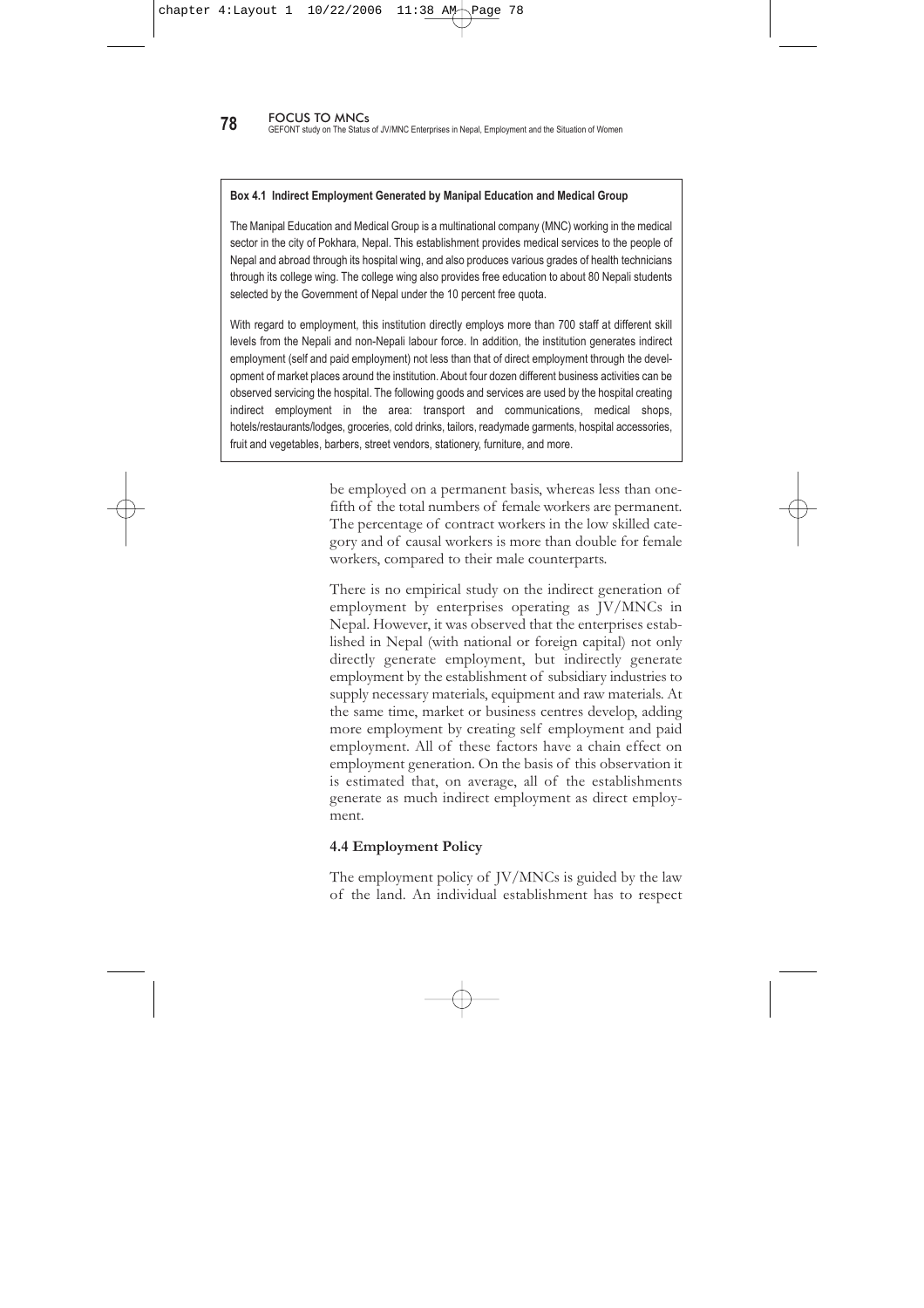**78** FOCUS TO MNCs<br>**78** GEFONT study on The Status of JV/MNC Enterprises in Nepal, Employment and the Situation of Women

### **Box 4.1 Indirect Employment Generated by Manipal Education and Medical Group**

The Manipal Education and Medical Group is a multinational company (MNC) working in the medical sector in the city of Pokhara, Nepal. This establishment provides medical services to the people of Nepal and abroad through its hospital wing, and also produces various grades of health technicians through its college wing. The college wing also provides free education to about 80 Nepali students selected by the Government of Nepal under the 10 percent free quota.

With regard to employment, this institution directly employs more than 700 staff at different skill levels from the Nepali and non-Nepali labour force. In addition, the institution generates indirect employment (self and paid employment) not less than that of direct employment through the development of market places around the institution. About four dozen different business activities can be observed servicing the hospital. The following goods and services are used by the hospital creating indirect employment in the area: transport and communications, medical shops, hotels/restaurants/lodges, groceries, cold drinks, tailors, readymade garments, hospital accessories, fruit and vegetables, barbers, street vendors, stationery, furniture, and more.

> be employed on a permanent basis, whereas less than onefifth of the total numbers of female workers are permanent. The percentage of contract workers in the low skilled category and of causal workers is more than double for female workers, compared to their male counterparts.

> There is no empirical study on the indirect generation of employment by enterprises operating as JV/MNCs in Nepal. However, it was observed that the enterprises established in Nepal (with national or foreign capital) not only directly generate employment, but indirectly generate employment by the establishment of subsidiary industries to supply necessary materials, equipment and raw materials. At the same time, market or business centres develop, adding more employment by creating self employment and paid employment. All of these factors have a chain effect on employment generation. On the basis of this observation it is estimated that, on average, all of the establishments generate as much indirect employment as direct employment.

### **4.4 Employment Policy**

The employment policy of JV/MNCs is guided by the law of the land. An individual establishment has to respect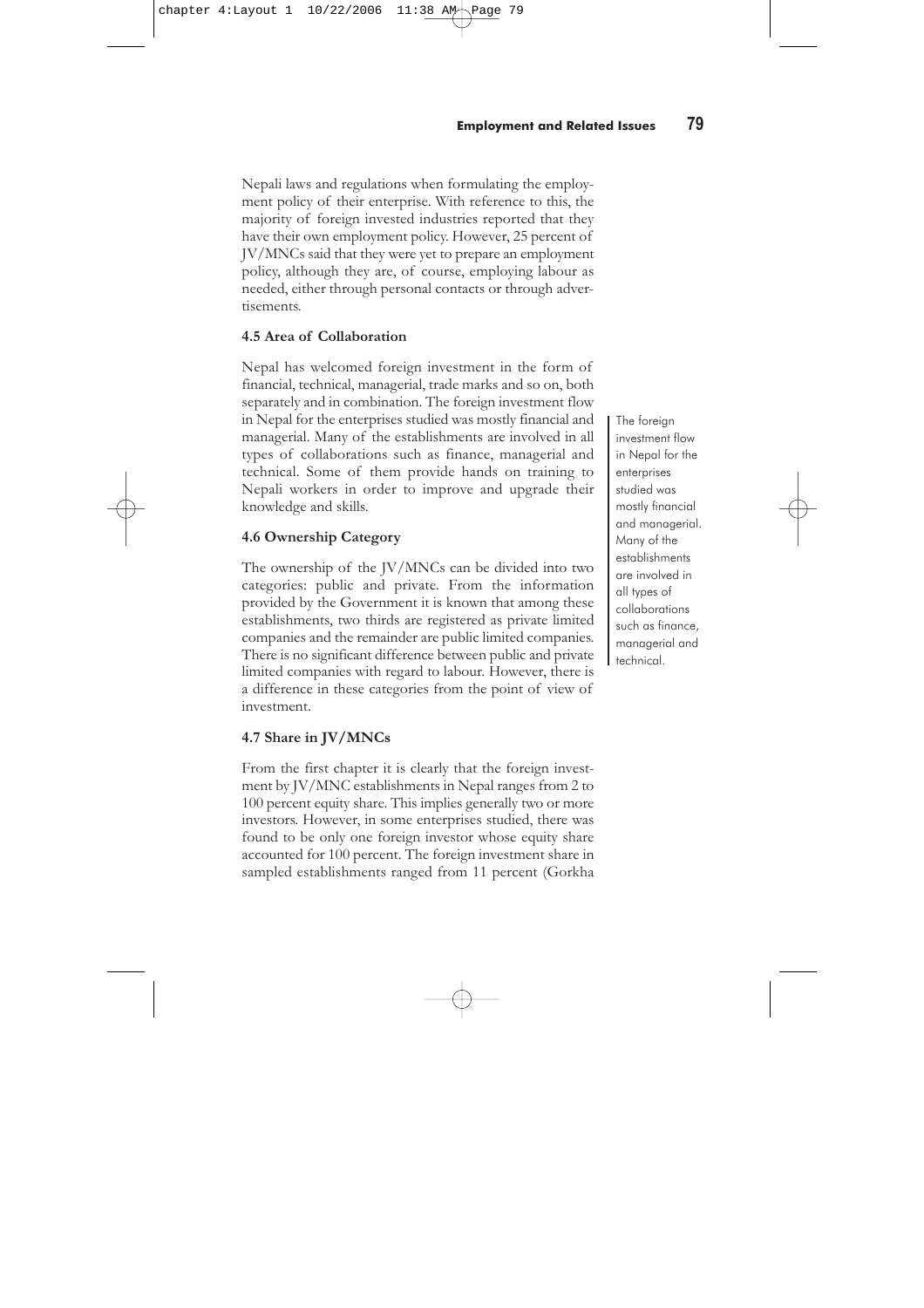Nepali laws and regulations when formulating the employment policy of their enterprise. With reference to this, the majority of foreign invested industries reported that they have their own employment policy. However, 25 percent of JV/MNCs said that they were yet to prepare an employment policy, although they are, of course, employing labour as needed, either through personal contacts or through advertisements.

# **4.5 Area of Collaboration**

Nepal has welcomed foreign investment in the form of financial, technical, managerial, trade marks and so on, both separately and in combination. The foreign investment flow in Nepal for the enterprises studied was mostly financial and managerial. Many of the establishments are involved in all types of collaborations such as finance, managerial and technical. Some of them provide hands on training to Nepali workers in order to improve and upgrade their knowledge and skills.

# **4.6 Ownership Category**

The ownership of the JV/MNCs can be divided into two categories: public and private. From the information provided by the Government it is known that among these establishments, two thirds are registered as private limited companies and the remainder are public limited companies. There is no significant difference between public and private limited companies with regard to labour. However, there is a difference in these categories from the point of view of investment.

# **4.7 Share in JV/MNCs**

From the first chapter it is clearly that the foreign investment by JV/MNC establishments in Nepal ranges from 2 to 100 percent equity share. This implies generally two or more investors. However, in some enterprises studied, there was found to be only one foreign investor whose equity share accounted for 100 percent. The foreign investment share in sampled establishments ranged from 11 percent (Gorkha

The foreign investment flow in Nepal for the enterprises studied was mostly financial and managerial. Many of the establishments are involved in all types of collaborations such as finance, managerial and technical.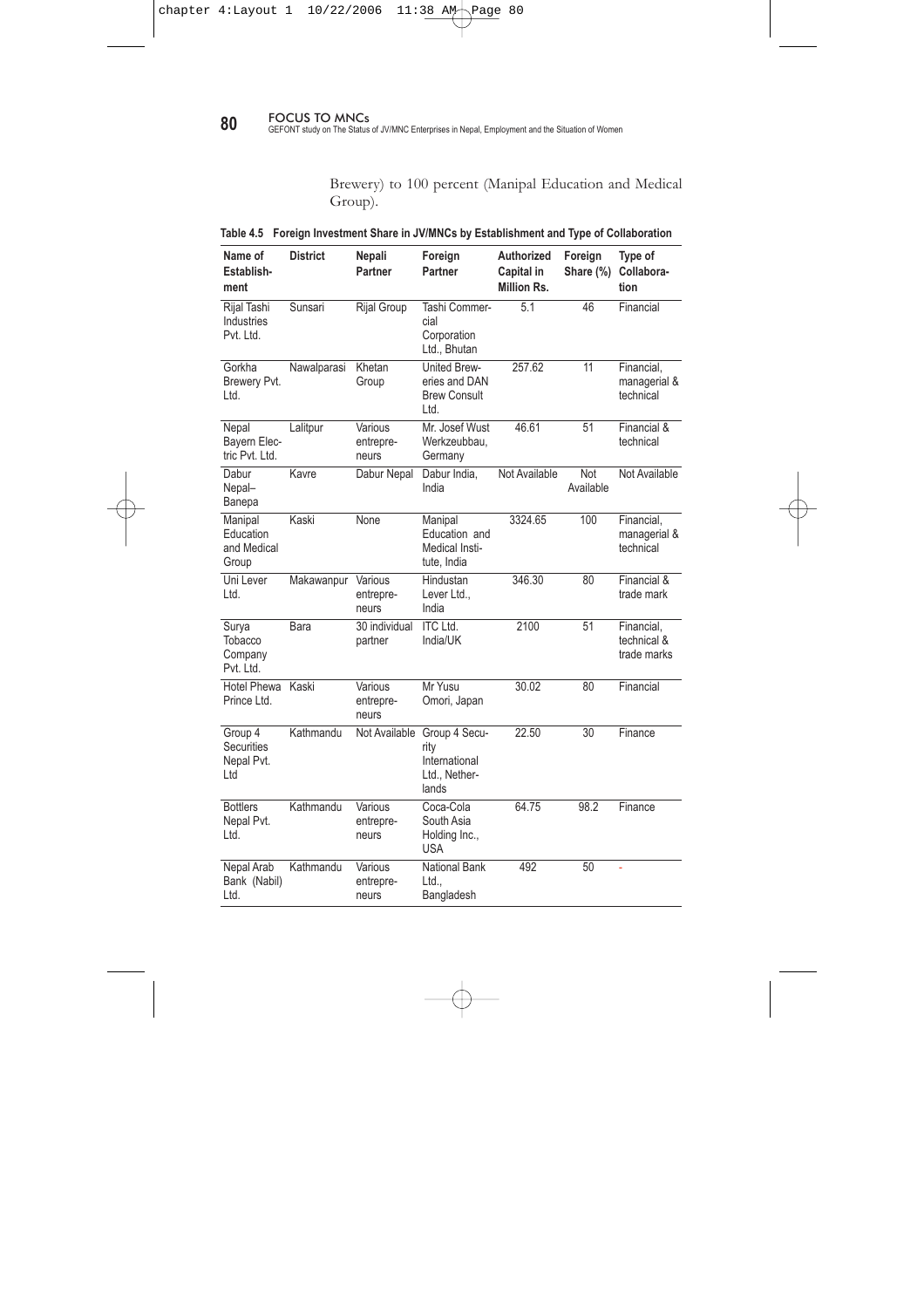**80 BOCUS TO MNCs 80** GEFONT study on The Status of JV/MNC Enterprises in Nepal, Employment and the Situation of Women

Brewery) to 100 percent (Manipal Education and Medical Group).

|  |  |  |  | Table 4.5 Foreign Investment Share in JV/MNCs by Establishment and Type of Collaboration |
|--|--|--|--|------------------------------------------------------------------------------------------|
|  |  |  |  |                                                                                          |

| Name of<br>Establish-<br>ment                     | <b>District</b> | Nepali<br>Partner             | Foreign<br><b>Partner</b>                                           | <b>Authorized</b><br>Capital in<br>Million Rs. | Foreign<br>Share (%) | Type of<br>Collabora-<br>tion            |
|---------------------------------------------------|-----------------|-------------------------------|---------------------------------------------------------------------|------------------------------------------------|----------------------|------------------------------------------|
| Rijal Tashi<br>Industries<br>Pvt. Ltd.            | Sunsari         | Rijal Group                   | Tashi Commer-<br>cial<br>Corporation<br>Ltd., Bhutan                | 5.1                                            | 46                   | Financial                                |
| Gorkha<br>Brewery Pvt.<br>Ltd.                    | Nawalparasi     | Khetan<br>Group               | <b>United Brew-</b><br>eries and DAN<br><b>Brew Consult</b><br>Ltd. | 257.62                                         | 11                   | Financial,<br>managerial &<br>technical  |
| Nepal<br>Bayern Elec-<br>tric Pvt. Ltd.           | Lalitpur        | Various<br>entrepre-<br>neurs | Mr. Josef Wust<br>Werkzeubbau,<br>Germany                           | 46.61                                          | 51                   | Financial &<br>technical                 |
| Dabur<br>Nepal-<br>Banepa                         | Kavre           | Dabur Nepal                   | Dabur India,<br>India                                               | Not Available                                  | Not<br>Available     | Not Available                            |
| Manipal<br>Education<br>and Medical<br>Group      | Kaski           | None                          | Manipal<br>Education and<br>Medical Insti-<br>tute, India           | 3324.65                                        | 100                  | Financial,<br>managerial &<br>technical  |
| Uni Lever<br>Ltd.                                 | Makawanpur      | Various<br>entrepre-<br>neurs | Hindustan<br>Lever Ltd.,<br>India                                   | 346.30                                         | 80                   | Financial &<br>trade mark                |
| Surya<br>Tobacco<br>Company<br>Pvt. Ltd.          | Bara            | 30 individual<br>partner      | <b>ITC Ltd.</b><br>India/UK                                         | 2100                                           | 51                   | Financial,<br>technical &<br>trade marks |
| Hotel Phewa<br>Prince Ltd.                        | Kaski           | Various<br>entrepre-<br>neurs | Mr Yusu<br>Omori, Japan                                             | 30.02                                          | 80                   | Financial                                |
| Group 4<br><b>Securities</b><br>Nepal Pvt.<br>Ltd | Kathmandu       | Not Available                 | Group 4 Secu-<br>rity<br>International<br>Ltd., Nether-<br>lands    | 22.50                                          | 30                   | Finance                                  |
| <b>Bottlers</b><br>Nepal Pvt.<br>Ltd.             | Kathmandu       | Various<br>entrepre-<br>neurs | Coca-Cola<br>South Asia<br>Holding Inc.,<br><b>USA</b>              | 64.75                                          | 98.2                 | Finance                                  |
| Nepal Arab<br>Bank (Nabil)<br>Ltd.                | Kathmandu       | Various<br>entrepre-<br>neurs | <b>National Bank</b><br>Ltd<br>Bangladesh                           | 492                                            | 50                   | ä,                                       |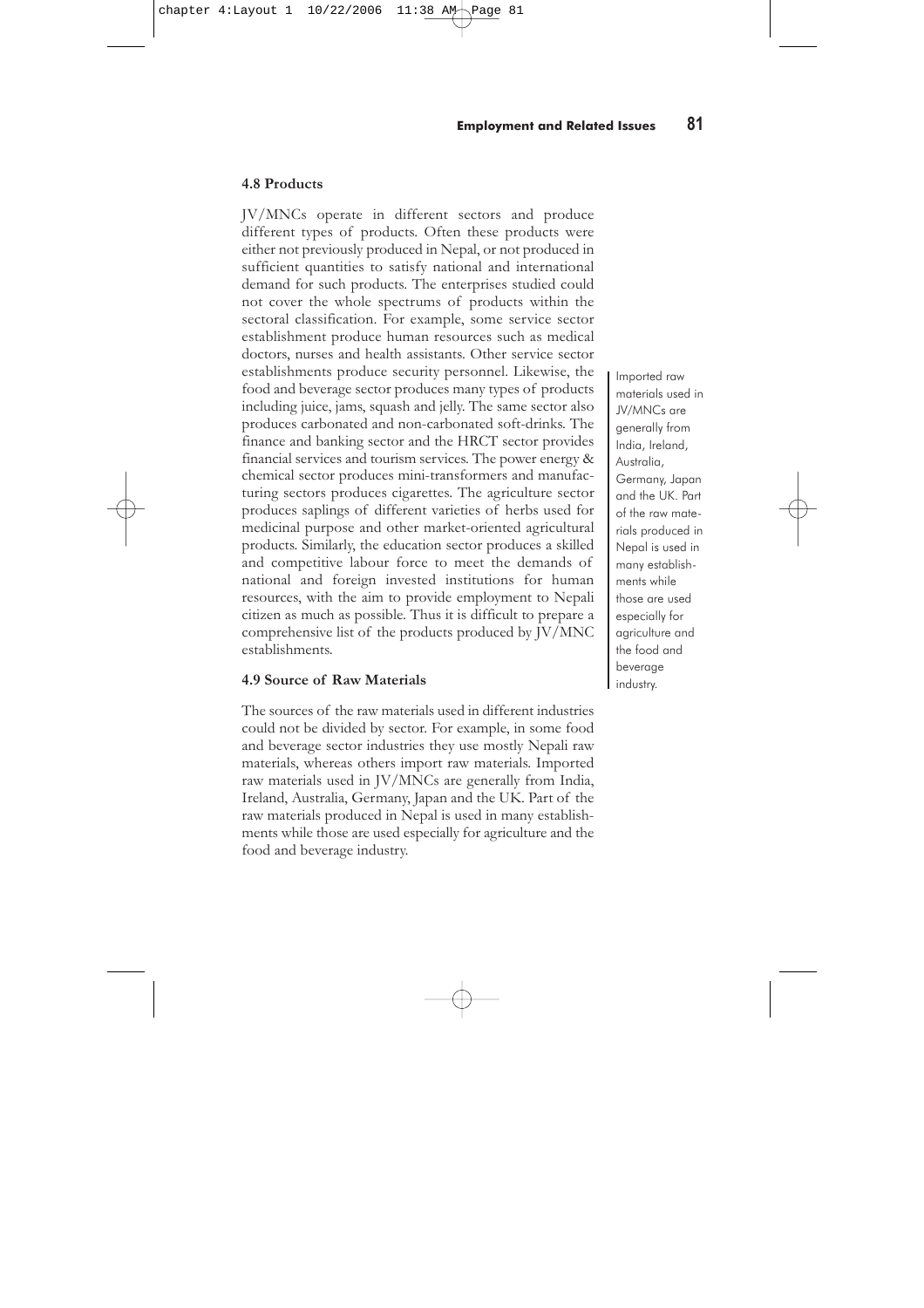### **4.8 Products**

JV/MNCs operate in different sectors and produce different types of products. Often these products were either not previously produced in Nepal, or not produced in sufficient quantities to satisfy national and international demand for such products. The enterprises studied could not cover the whole spectrums of products within the sectoral classification. For example, some service sector establishment produce human resources such as medical doctors, nurses and health assistants. Other service sector establishments produce security personnel. Likewise, the food and beverage sector produces many types of products including juice, jams, squash and jelly. The same sector also produces carbonated and non-carbonated soft-drinks. The finance and banking sector and the HRCT sector provides financial services and tourism services. The power energy & chemical sector produces mini-transformers and manufacturing sectors produces cigarettes. The agriculture sector produces saplings of different varieties of herbs used for medicinal purpose and other market-oriented agricultural products. Similarly, the education sector produces a skilled and competitive labour force to meet the demands of national and foreign invested institutions for human resources, with the aim to provide employment to Nepali citizen as much as possible. Thus it is difficult to prepare a comprehensive list of the products produced by JV/MNC establishments.

### **4.9 Source of Raw Materials**

The sources of the raw materials used in different industries could not be divided by sector. For example, in some food and beverage sector industries they use mostly Nepali raw materials, whereas others import raw materials. Imported raw materials used in JV/MNCs are generally from India, Ireland, Australia, Germany, Japan and the UK. Part of the raw materials produced in Nepal is used in many establishments while those are used especially for agriculture and the food and beverage industry.

Imported raw materials used in JV/MNCs are generally from India, Ireland, Australia, Germany, Japan and the UK. Part of the raw materials produced in Nepal is used in many establishments while those are used especially for agriculture and the food and beverage industry.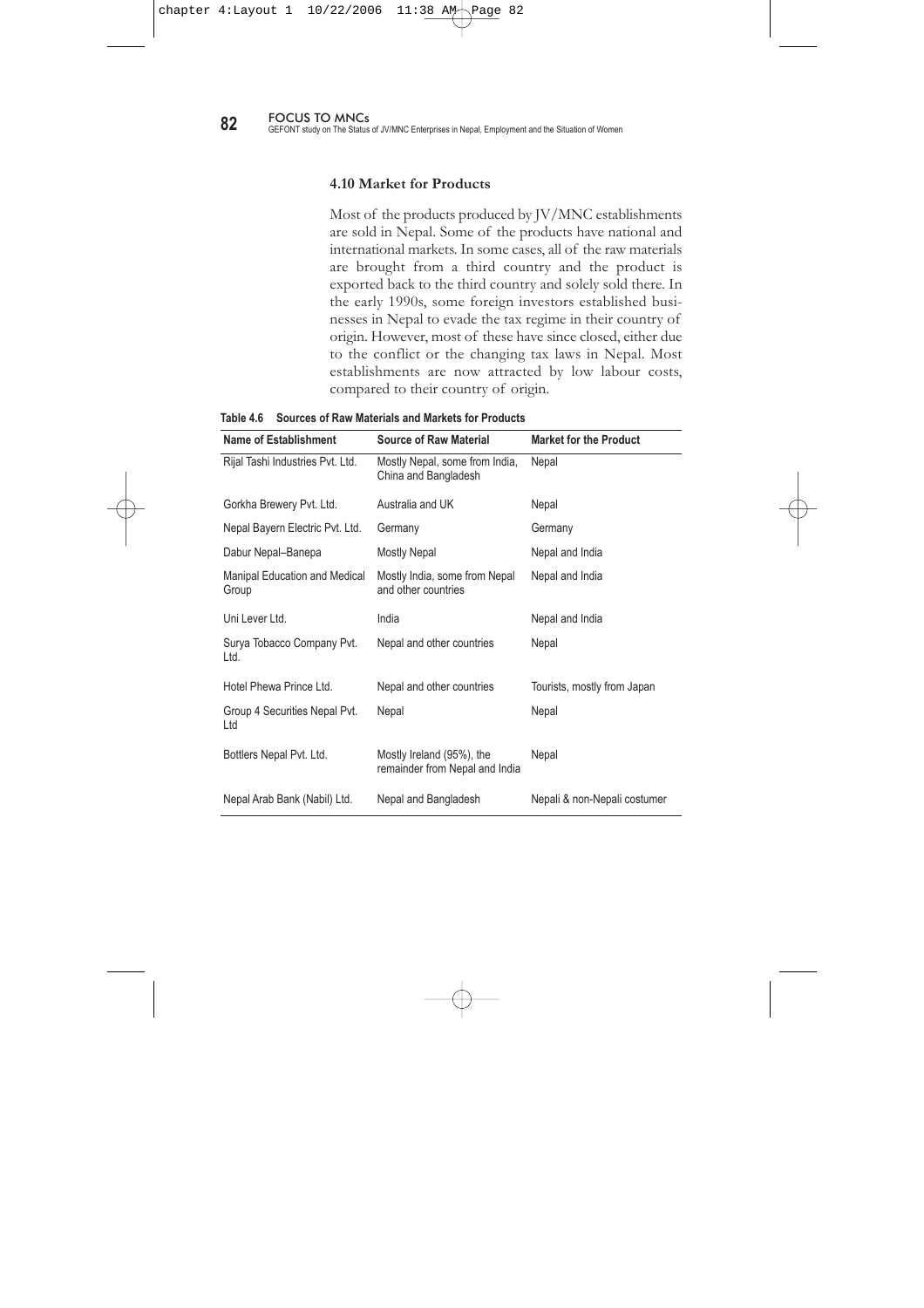**82** FOCUS TO MNCs<br>**82** GEFONT study on The Status of JV/MNC Enterprises in Nepal, Employment and the Situation of Women

### **4.10 Market for Products**

Most of the products produced by JV/MNC establishments are sold in Nepal. Some of the products have national and international markets. In some cases, all of the raw materials are brought from a third country and the product is exported back to the third country and solely sold there. In the early 1990s, some foreign investors established businesses in Nepal to evade the tax regime in their country of origin. However, most of these have since closed, either due to the conflict or the changing tax laws in Nepal. Most establishments are now attracted by low labour costs, compared to their country of origin.

| Name of Establishment                  | <b>Source of Raw Material</b>                               | <b>Market for the Product</b> |
|----------------------------------------|-------------------------------------------------------------|-------------------------------|
| Rijal Tashi Industries Pvt. Ltd.       | Mostly Nepal, some from India,<br>China and Bangladesh      | Nepal                         |
| Gorkha Brewery Pvt. Ltd.               | Australia and UK                                            | Nepal                         |
| Nepal Bayern Electric Pvt. Ltd.        | Germany                                                     | Germany                       |
| Dabur Nepal-Banepa                     | <b>Mostly Nepal</b>                                         | Nepal and India               |
| Manipal Education and Medical<br>Group | Mostly India, some from Nepal<br>and other countries        | Nepal and India               |
| Unilever Itd.                          | India                                                       | Nepal and India               |
| Surya Tobacco Company Pvt.<br>Ltd.     | Nepal and other countries                                   | Nepal                         |
| Hotel Phewa Prince Ltd.                | Nepal and other countries                                   | Tourists, mostly from Japan   |
| Group 4 Securities Nepal Pvt.<br>Ltd   | Nepal                                                       | Nepal                         |
| Bottlers Nepal Pvt. Ltd.               | Mostly Ireland (95%), the<br>remainder from Nepal and India | Nepal                         |
| Nepal Arab Bank (Nabil) Ltd.           | Nepal and Bangladesh                                        | Nepali & non-Nepali costumer  |

**Table 4.6 Sources of Raw Materials and Markets for Products**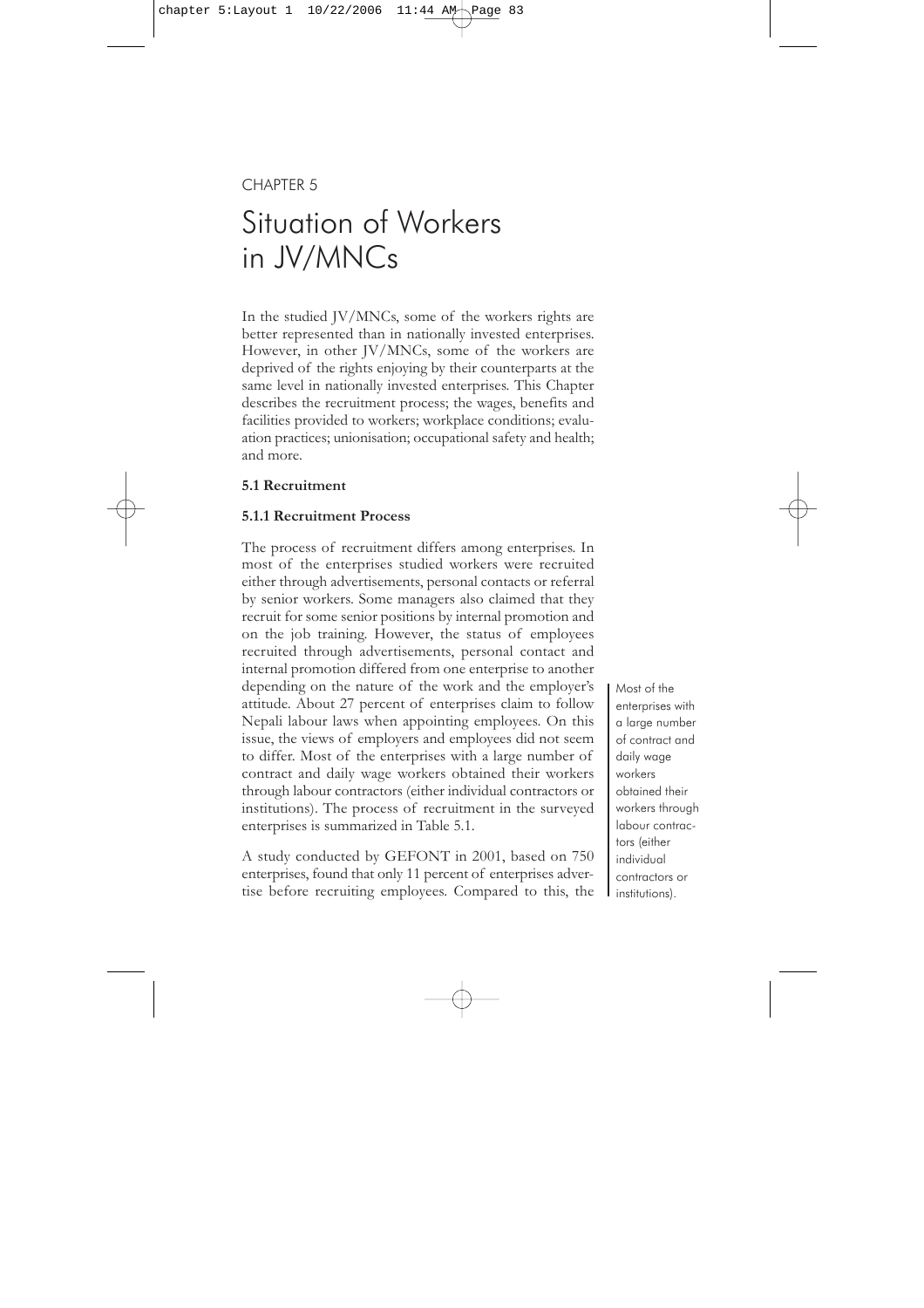# CHAPTER 5

# Situation of Workers in JV/MNCs

In the studied JV/MNCs, some of the workers rights are better represented than in nationally invested enterprises. However, in other JV/MNCs, some of the workers are deprived of the rights enjoying by their counterparts at the same level in nationally invested enterprises. This Chapter describes the recruitment process; the wages, benefits and facilities provided to workers; workplace conditions; evaluation practices; unionisation; occupational safety and health; and more.

### **5.1 Recruitment**

### **5.1.1 Recruitment Process**

The process of recruitment differs among enterprises. In most of the enterprises studied workers were recruited either through advertisements, personal contacts or referral by senior workers. Some managers also claimed that they recruit for some senior positions by internal promotion and on the job training. However, the status of employees recruited through advertisements, personal contact and internal promotion differed from one enterprise to another depending on the nature of the work and the employer's attitude. About 27 percent of enterprises claim to follow Nepali labour laws when appointing employees. On this issue, the views of employers and employees did not seem to differ. Most of the enterprises with a large number of contract and daily wage workers obtained their workers through labour contractors (either individual contractors or institutions). The process of recruitment in the surveyed enterprises is summarized in Table 5.1.

A study conducted by GEFONT in 2001, based on 750 enterprises, found that only 11 percent of enterprises advertise before recruiting employees. Compared to this, the Most of the enterprises with a large number of contract and daily wage workers obtained their workers through labour contractors (either individual contractors or institutions).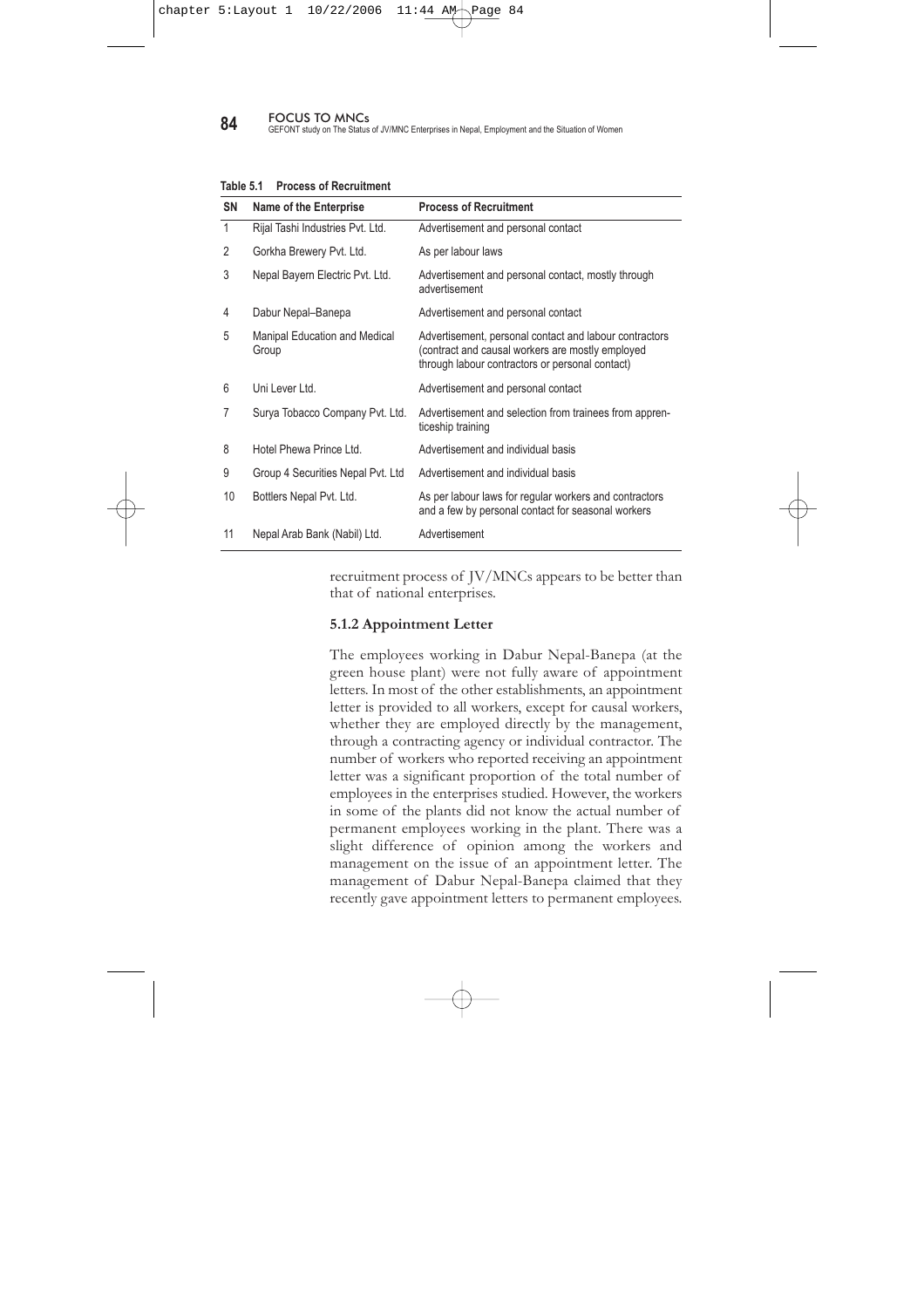**84** FOCUS TO MNCs<br>**84** GEFONT study on The Status of JV/MNC Enterprises in Nepal, Employment and the Situation of Women

| <b>SN</b>    | <b>Name of the Enterprise</b>          | <b>Process of Recruitment</b>                                                                                                                                |
|--------------|----------------------------------------|--------------------------------------------------------------------------------------------------------------------------------------------------------------|
| $\mathbf{1}$ | Rijal Tashi Industries Pvt. Ltd.       | Advertisement and personal contact                                                                                                                           |
| 2            | Gorkha Brewery Pvt. Ltd.               | As per labour laws                                                                                                                                           |
| 3            | Nepal Bayern Electric Pvt. Ltd.        | Advertisement and personal contact, mostly through<br>advertisement                                                                                          |
| 4            | Dabur Nepal-Banepa                     | Advertisement and personal contact                                                                                                                           |
| 5            | Manipal Education and Medical<br>Group | Advertisement, personal contact and labour contractors<br>contract and causal workers are mostly employed<br>through labour contractors or personal contact) |
| 6            | UnileverItd                            | Advertisement and personal contact                                                                                                                           |
| 7            | Surya Tobacco Company Pvt. Ltd.        | Advertisement and selection from trainees from appren-<br>ticeship training                                                                                  |
| 8            | Hotel Phewa Prince Ltd.                | Advertisement and individual basis                                                                                                                           |
| 9            | Group 4 Securities Nepal Pvt. Ltd      | Advertisement and individual basis                                                                                                                           |
| 10           | Bottlers Nepal Pvt. Ltd.               | As per labour laws for regular workers and contractors<br>and a few by personal contact for seasonal workers                                                 |
| 11           | Nepal Arab Bank (Nabil) Ltd.           | Advertisement                                                                                                                                                |

**Table 5.1 Process of Recruitment**

recruitment process of JV/MNCs appears to be better than that of national enterprises.

### **5.1.2 Appointment Letter**

The employees working in Dabur Nepal-Banepa (at the green house plant) were not fully aware of appointment letters. In most of the other establishments, an appointment letter is provided to all workers, except for causal workers, whether they are employed directly by the management, through a contracting agency or individual contractor. The number of workers who reported receiving an appointment letter was a significant proportion of the total number of employees in the enterprises studied. However, the workers in some of the plants did not know the actual number of permanent employees working in the plant. There was a slight difference of opinion among the workers and management on the issue of an appointment letter. The management of Dabur Nepal-Banepa claimed that they recently gave appointment letters to permanent employees.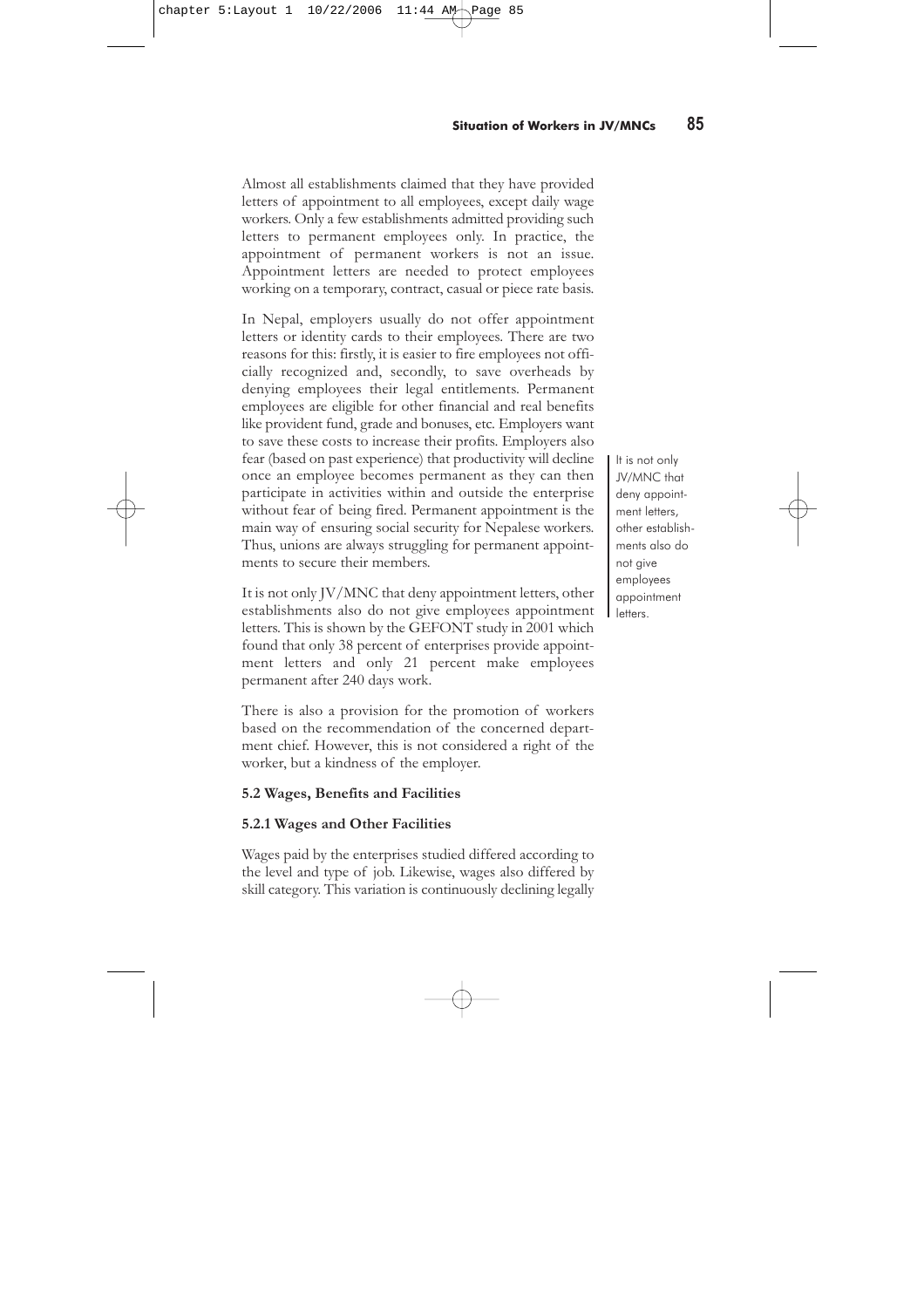Almost all establishments claimed that they have provided letters of appointment to all employees, except daily wage workers. Only a few establishments admitted providing such letters to permanent employees only. In practice, the appointment of permanent workers is not an issue. Appointment letters are needed to protect employees working on a temporary, contract, casual or piece rate basis.

In Nepal, employers usually do not offer appointment letters or identity cards to their employees. There are two reasons for this: firstly, it is easier to fire employees not officially recognized and, secondly, to save overheads by denying employees their legal entitlements. Permanent employees are eligible for other financial and real benefits like provident fund, grade and bonuses, etc. Employers want to save these costs to increase their profits. Employers also fear (based on past experience) that productivity will decline once an employee becomes permanent as they can then participate in activities within and outside the enterprise without fear of being fired. Permanent appointment is the main way of ensuring social security for Nepalese workers. Thus, unions are always struggling for permanent appointments to secure their members.

It is not only JV/MNC that deny appointment letters, other establishments also do not give employees appointment letters. This is shown by the GEFONT study in 2001 which found that only 38 percent of enterprises provide appointment letters and only 21 percent make employees permanent after 240 days work.

There is also a provision for the promotion of workers based on the recommendation of the concerned department chief. However, this is not considered a right of the worker, but a kindness of the employer.

# **5.2 Wages, Benefits and Facilities**

### **5.2.1 Wages and Other Facilities**

Wages paid by the enterprises studied differed according to the level and type of job. Likewise, wages also differed by skill category. This variation is continuously declining legally It is not only JV/MNC that deny appointment letters, other establishments also do not give employees appointment letters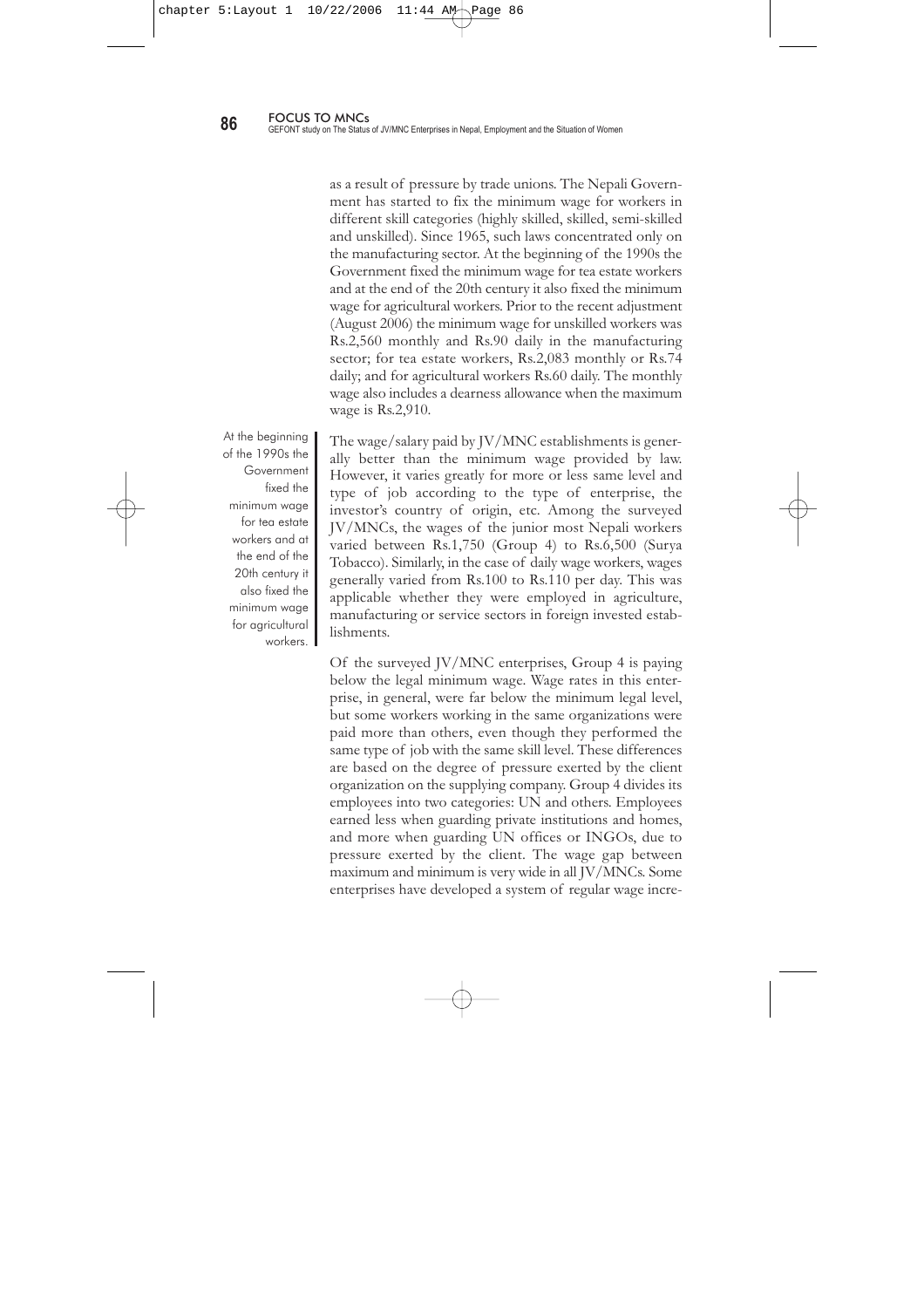as a result of pressure by trade unions. The Nepali Government has started to fix the minimum wage for workers in different skill categories (highly skilled, skilled, semi-skilled and unskilled). Since 1965, such laws concentrated only on the manufacturing sector. At the beginning of the 1990s the Government fixed the minimum wage for tea estate workers and at the end of the 20th century it also fixed the minimum wage for agricultural workers. Prior to the recent adjustment (August 2006) the minimum wage for unskilled workers was Rs.2,560 monthly and Rs.90 daily in the manufacturing sector; for tea estate workers, Rs.2,083 monthly or Rs.74 daily; and for agricultural workers Rs.60 daily. The monthly wage also includes a dearness allowance when the maximum wage is Rs.2,910.

At the beginning of the 1990s the Government fixed the minimum wage for tea estate workers and at the end of the 20th century it also fixed the minimum wage for agricultural workers.

The wage/salary paid by JV/MNC establishments is generally better than the minimum wage provided by law. However, it varies greatly for more or less same level and type of job according to the type of enterprise, the investor's country of origin, etc. Among the surveyed JV/MNCs, the wages of the junior most Nepali workers varied between Rs.1,750 (Group 4) to Rs.6,500 (Surya Tobacco). Similarly, in the case of daily wage workers, wages generally varied from Rs.100 to Rs.110 per day. This was applicable whether they were employed in agriculture, manufacturing or service sectors in foreign invested establishments.

Of the surveyed JV/MNC enterprises, Group 4 is paying below the legal minimum wage. Wage rates in this enterprise, in general, were far below the minimum legal level, but some workers working in the same organizations were paid more than others, even though they performed the same type of job with the same skill level. These differences are based on the degree of pressure exerted by the client organization on the supplying company. Group 4 divides its employees into two categories: UN and others. Employees earned less when guarding private institutions and homes, and more when guarding UN offices or INGOs, due to pressure exerted by the client. The wage gap between maximum and minimum is very wide in all JV/MNCs. Some enterprises have developed a system of regular wage incre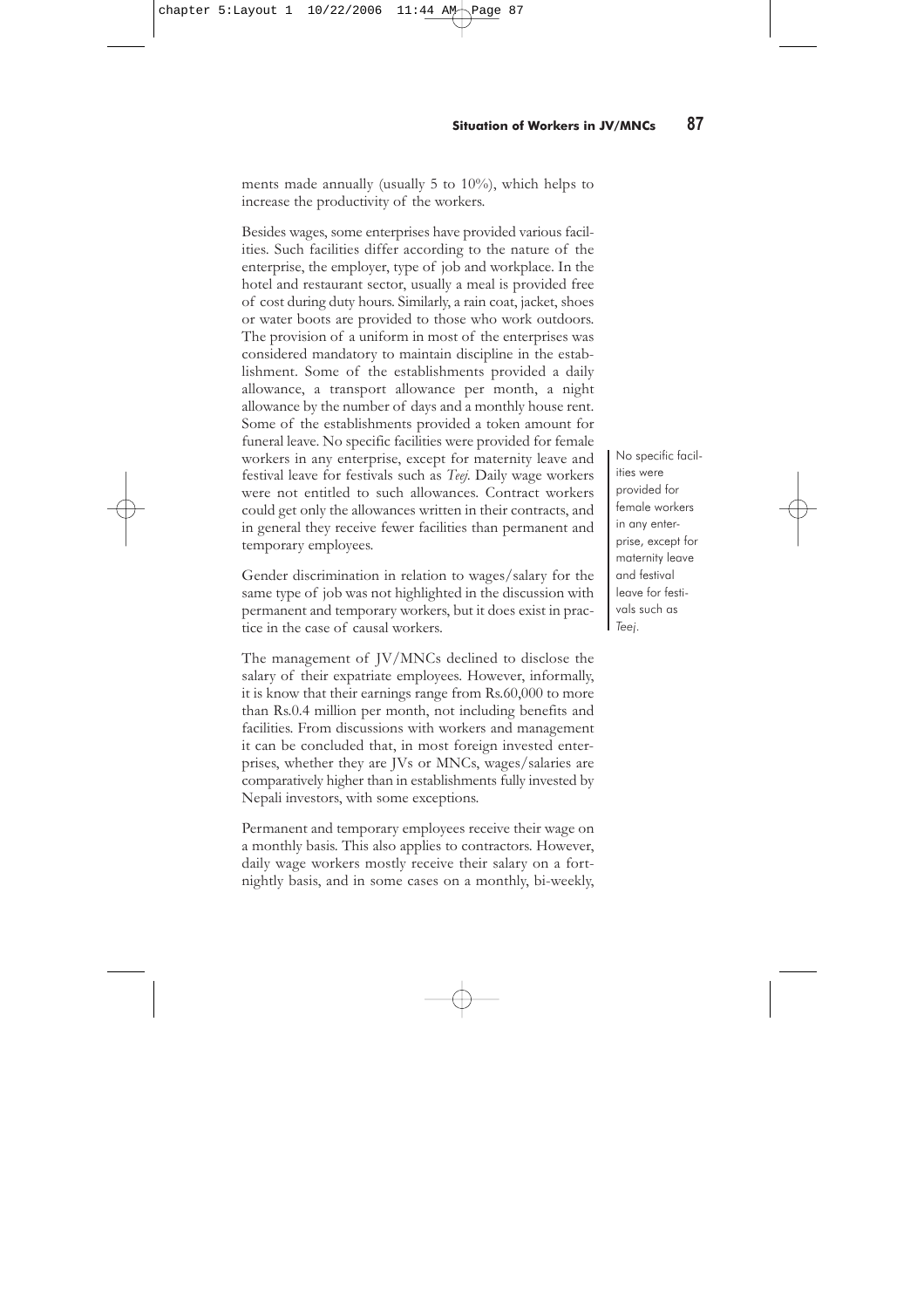ments made annually (usually  $5$  to  $10\%$ ), which helps to increase the productivity of the workers.

Besides wages, some enterprises have provided various facilities. Such facilities differ according to the nature of the enterprise, the employer, type of job and workplace. In the hotel and restaurant sector, usually a meal is provided free of cost during duty hours. Similarly, a rain coat, jacket, shoes or water boots are provided to those who work outdoors. The provision of a uniform in most of the enterprises was considered mandatory to maintain discipline in the establishment. Some of the establishments provided a daily allowance, a transport allowance per month, a night allowance by the number of days and a monthly house rent. Some of the establishments provided a token amount for funeral leave. No specific facilities were provided for female workers in any enterprise, except for maternity leave and festival leave for festivals such as *Teej*. Daily wage workers were not entitled to such allowances. Contract workers could get only the allowances written in their contracts, and in general they receive fewer facilities than permanent and temporary employees.

Gender discrimination in relation to wages/salary for the same type of job was not highlighted in the discussion with permanent and temporary workers, but it does exist in practice in the case of causal workers.

The management of JV/MNCs declined to disclose the salary of their expatriate employees. However, informally, it is know that their earnings range from Rs.60,000 to more than Rs.0.4 million per month, not including benefits and facilities. From discussions with workers and management it can be concluded that, in most foreign invested enterprises, whether they are JVs or MNCs, wages/salaries are comparatively higher than in establishments fully invested by Nepali investors, with some exceptions.

Permanent and temporary employees receive their wage on a monthly basis. This also applies to contractors. However, daily wage workers mostly receive their salary on a fortnightly basis, and in some cases on a monthly, bi-weekly,

No specific facilities were provided for female workers in any enterprise, except for maternity leave and festival leave for festivals such as *Teej*.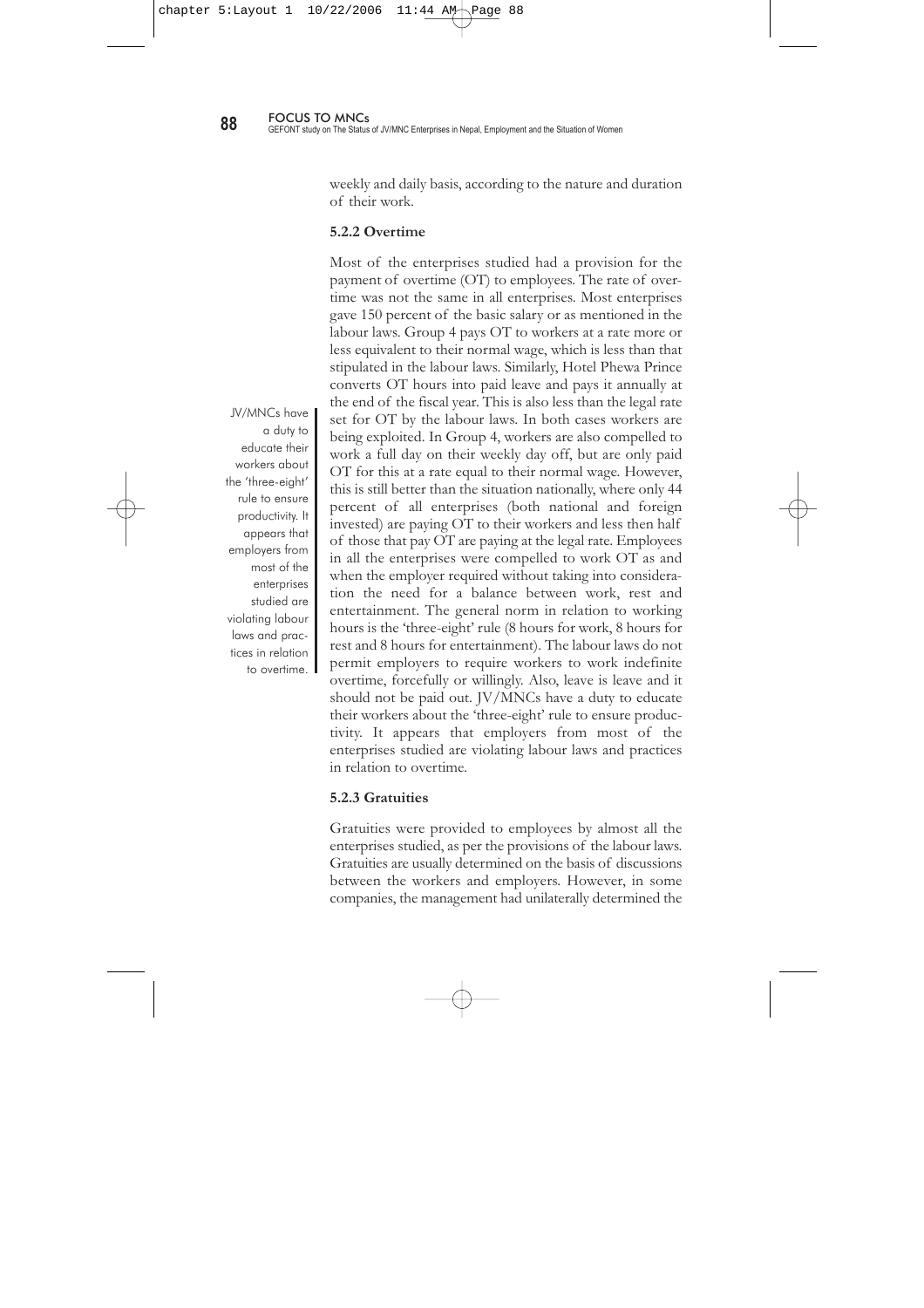weekly and daily basis, according to the nature and duration of their work.

### **5.2.2 Overtime**

Most of the enterprises studied had a provision for the payment of overtime (OT) to employees. The rate of overtime was not the same in all enterprises. Most enterprises gave 150 percent of the basic salary or as mentioned in the labour laws. Group 4 pays OT to workers at a rate more or less equivalent to their normal wage, which is less than that stipulated in the labour laws. Similarly, Hotel Phewa Prince converts OT hours into paid leave and pays it annually at the end of the fiscal year. This is also less than the legal rate set for OT by the labour laws. In both cases workers are being exploited. In Group 4, workers are also compelled to work a full day on their weekly day off, but are only paid OT for this at a rate equal to their normal wage. However, this is still better than the situation nationally, where only 44 percent of all enterprises (both national and foreign invested) are paying OT to their workers and less then half of those that pay OT are paying at the legal rate. Employees in all the enterprises were compelled to work OT as and when the employer required without taking into consideration the need for a balance between work, rest and entertainment. The general norm in relation to working hours is the 'three-eight' rule (8 hours for work, 8 hours for rest and 8 hours for entertainment). The labour laws do not permit employers to require workers to work indefinite overtime, forcefully or willingly. Also, leave is leave and it should not be paid out. JV/MNCs have a duty to educate their workers about the 'three-eight' rule to ensure productivity. It appears that employers from most of the enterprises studied are violating labour laws and practices in relation to overtime.

# **5.2.3 Gratuities**

Gratuities were provided to employees by almost all the enterprises studied, as per the provisions of the labour laws. Gratuities are usually determined on the basis of discussions between the workers and employers. However, in some companies, the management had unilaterally determined the

JV/MNCs have a duty to educate their workers about the 'three-eight' rule to ensure productivity. It appears that employers from most of the enterprises studied are violating labour laws and practices in relation to overtime.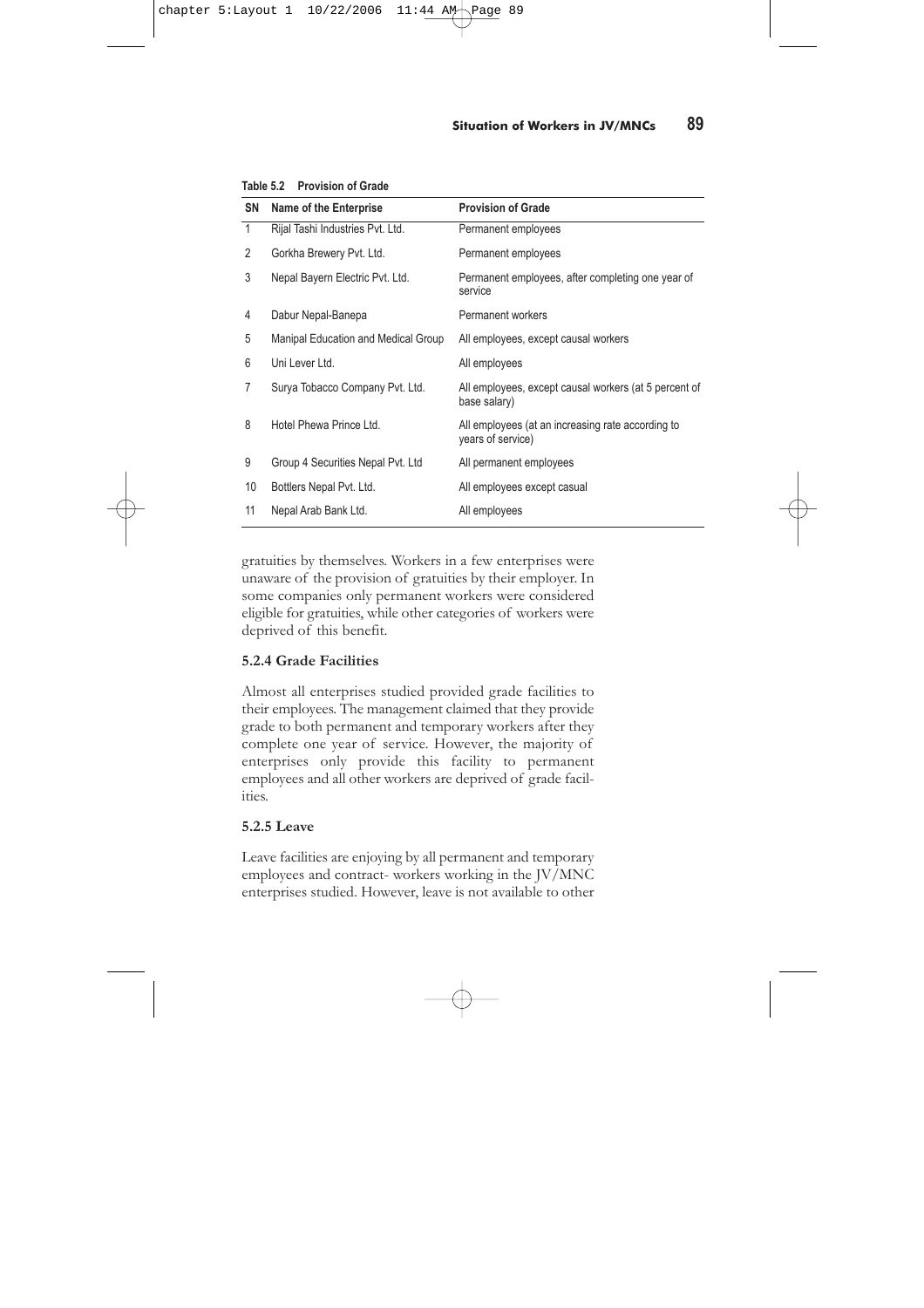| SN           | <b>Name of the Enterprise</b>       | <b>Provision of Grade</b>                                              |
|--------------|-------------------------------------|------------------------------------------------------------------------|
| $\mathbf{1}$ | Rijal Tashi Industries Pvt. Ltd.    | Permanent employees                                                    |
| 2            | Gorkha Brewery Pvt. Ltd.            | Permanent employees                                                    |
| 3            | Nepal Bayern Electric Pvt. Ltd.     | Permanent employees, after completing one year of<br>service           |
| 4            | Dabur Nepal-Banepa                  | Permanent workers                                                      |
| 5            | Manipal Education and Medical Group | All employees, except causal workers                                   |
| 6            | Uni Lever Ltd.                      | All employees                                                          |
| 7            | Surya Tobacco Company Pvt. Ltd.     | All employees, except causal workers (at 5 percent of<br>base salary)  |
| 8            | Hotel Phewa Prince Ltd.             | All employees (at an increasing rate according to<br>years of service) |
| 9            | Group 4 Securities Nepal Pvt. Ltd   | All permanent employees                                                |
| 10           | Bottlers Nepal Pvt. Ltd.            | All employees except casual                                            |
| 11           | Nepal Arab Bank Ltd.                | All employees                                                          |

**Table 5.2 Provision of Grade**

gratuities by themselves. Workers in a few enterprises were unaware of the provision of gratuities by their employer. In some companies only permanent workers were considered eligible for gratuities, while other categories of workers were deprived of this benefit.

# **5.2.4 Grade Facilities**

Almost all enterprises studied provided grade facilities to their employees. The management claimed that they provide grade to both permanent and temporary workers after they complete one year of service. However, the majority of enterprises only provide this facility to permanent employees and all other workers are deprived of grade facilities.

# **5.2.5 Leave**

Leave facilities are enjoying by all permanent and temporary employees and contract- workers working in the JV/MNC enterprises studied. However, leave is not available to other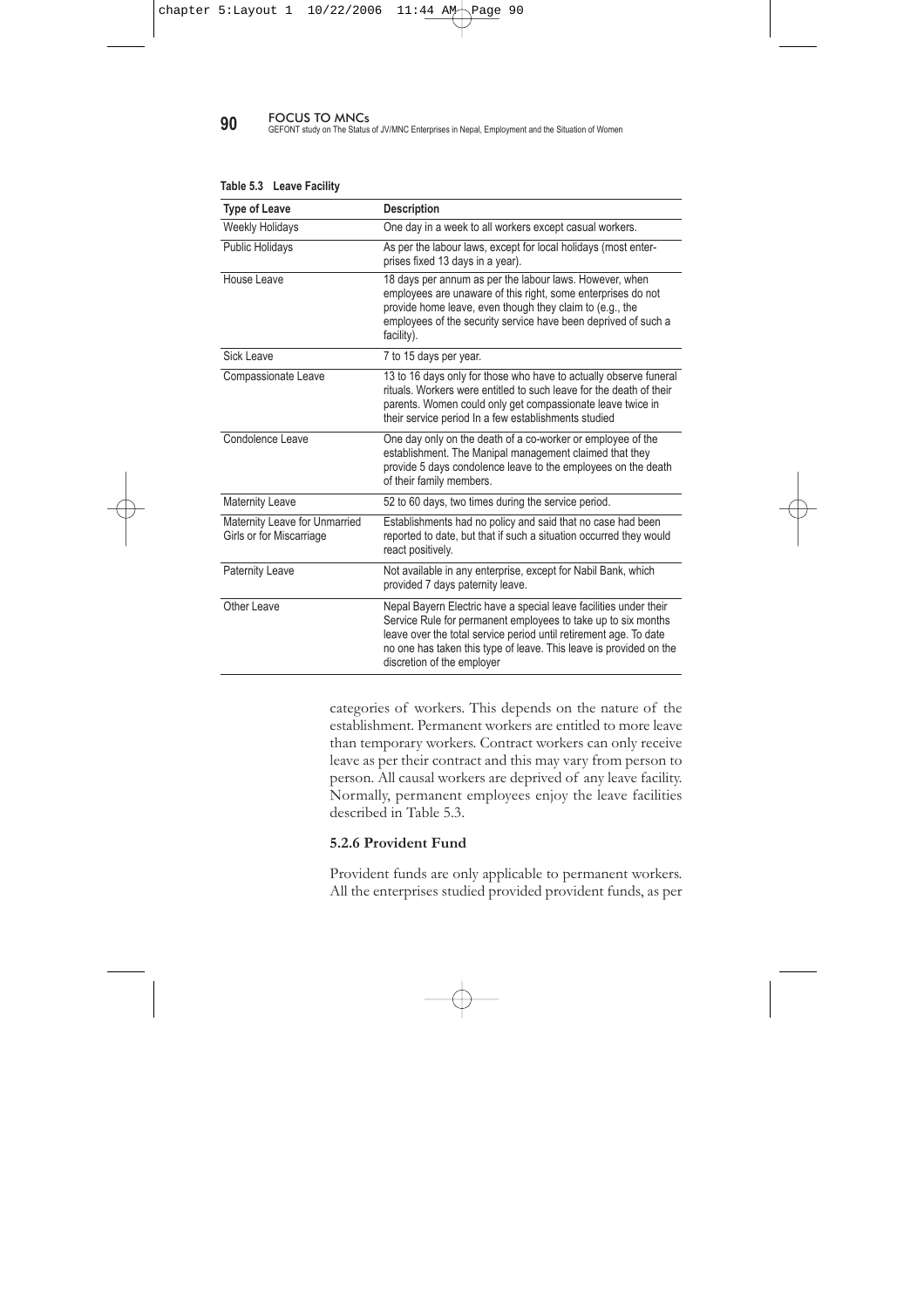**90** FOCUS TO MNCs<br>GEFONT study on The Status of JV/MNC Enterprises in Nepal, Employment and the Situation of Women

| <b>Type of Leave</b>                                      | <b>Description</b>                                                                                                                                                                                                                                                                                          |
|-----------------------------------------------------------|-------------------------------------------------------------------------------------------------------------------------------------------------------------------------------------------------------------------------------------------------------------------------------------------------------------|
| <b>Weekly Holidays</b>                                    | One day in a week to all workers except casual workers.                                                                                                                                                                                                                                                     |
| <b>Public Holidays</b>                                    | As per the labour laws, except for local holidays (most enter-<br>prises fixed 13 days in a year).                                                                                                                                                                                                          |
| House Leave                                               | 18 days per annum as per the labour laws. However, when<br>employees are unaware of this right, some enterprises do not<br>provide home leave, even though they claim to (e.g., the<br>employees of the security service have been deprived of such a<br>facility).                                         |
| Sick Leave                                                | 7 to 15 days per year.                                                                                                                                                                                                                                                                                      |
| Compassionate Leave                                       | 13 to 16 days only for those who have to actually observe funeral<br>rituals. Workers were entitled to such leave for the death of their<br>parents. Women could only get compassionate leave twice in<br>their service period In a few establishments studied                                              |
| Condolence Leave                                          | One day only on the death of a co-worker or employee of the<br>establishment. The Manipal management claimed that they<br>provide 5 days condolence leave to the employees on the death<br>of their family members.                                                                                         |
| <b>Maternity Leave</b>                                    | 52 to 60 days, two times during the service period.                                                                                                                                                                                                                                                         |
| Maternity Leave for Unmarried<br>Girls or for Miscarriage | Establishments had no policy and said that no case had been<br>reported to date, but that if such a situation occurred they would<br>react positively.                                                                                                                                                      |
| <b>Paternity Leave</b>                                    | Not available in any enterprise, except for Nabil Bank, which<br>provided 7 days paternity leave.                                                                                                                                                                                                           |
| Other Leave                                               | Nepal Bayern Electric have a special leave facilities under their<br>Service Rule for permanent employees to take up to six months<br>leave over the total service period until retirement age. To date<br>no one has taken this type of leave. This leave is provided on the<br>discretion of the employer |

**Table 5.3 Leave Facility**

categories of workers. This depends on the nature of the establishment. Permanent workers are entitled to more leave than temporary workers. Contract workers can only receive leave as per their contract and this may vary from person to person. All causal workers are deprived of any leave facility. Normally, permanent employees enjoy the leave facilities described in Table 5.3.

# **5.2.6 Provident Fund**

Provident funds are only applicable to permanent workers. All the enterprises studied provided provident funds, as per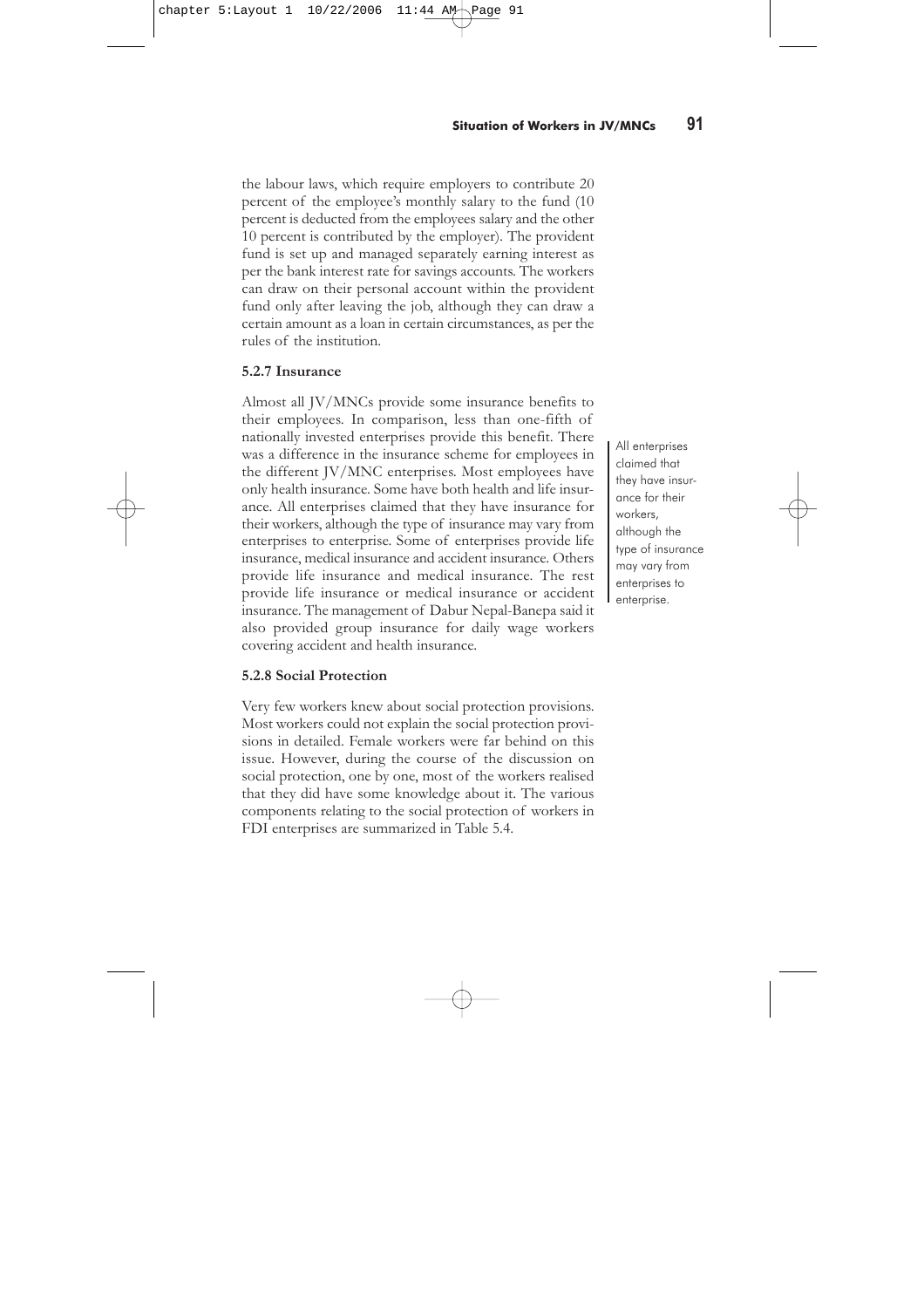the labour laws, which require employers to contribute 20 percent of the employee's monthly salary to the fund (10 percent is deducted from the employees salary and the other 10 percent is contributed by the employer). The provident fund is set up and managed separately earning interest as per the bank interest rate for savings accounts. The workers can draw on their personal account within the provident fund only after leaving the job, although they can draw a certain amount as a loan in certain circumstances, as per the rules of the institution.

### **5.2.7 Insurance**

Almost all JV/MNCs provide some insurance benefits to their employees. In comparison, less than one-fifth of nationally invested enterprises provide this benefit. There was a difference in the insurance scheme for employees in the different JV/MNC enterprises. Most employees have only health insurance. Some have both health and life insurance. All enterprises claimed that they have insurance for their workers, although the type of insurance may vary from enterprises to enterprise. Some of enterprises provide life insurance, medical insurance and accident insurance. Others provide life insurance and medical insurance. The rest provide life insurance or medical insurance or accident insurance. The management of Dabur Nepal-Banepa said it also provided group insurance for daily wage workers covering accident and health insurance.

# **5.2.8 Social Protection**

Very few workers knew about social protection provisions. Most workers could not explain the social protection provisions in detailed. Female workers were far behind on this issue. However, during the course of the discussion on social protection, one by one, most of the workers realised that they did have some knowledge about it. The various components relating to the social protection of workers in FDI enterprises are summarized in Table 5.4.

All enterprises claimed that they have insurance for their workers, although the type of insurance may vary from enterprises to enterprise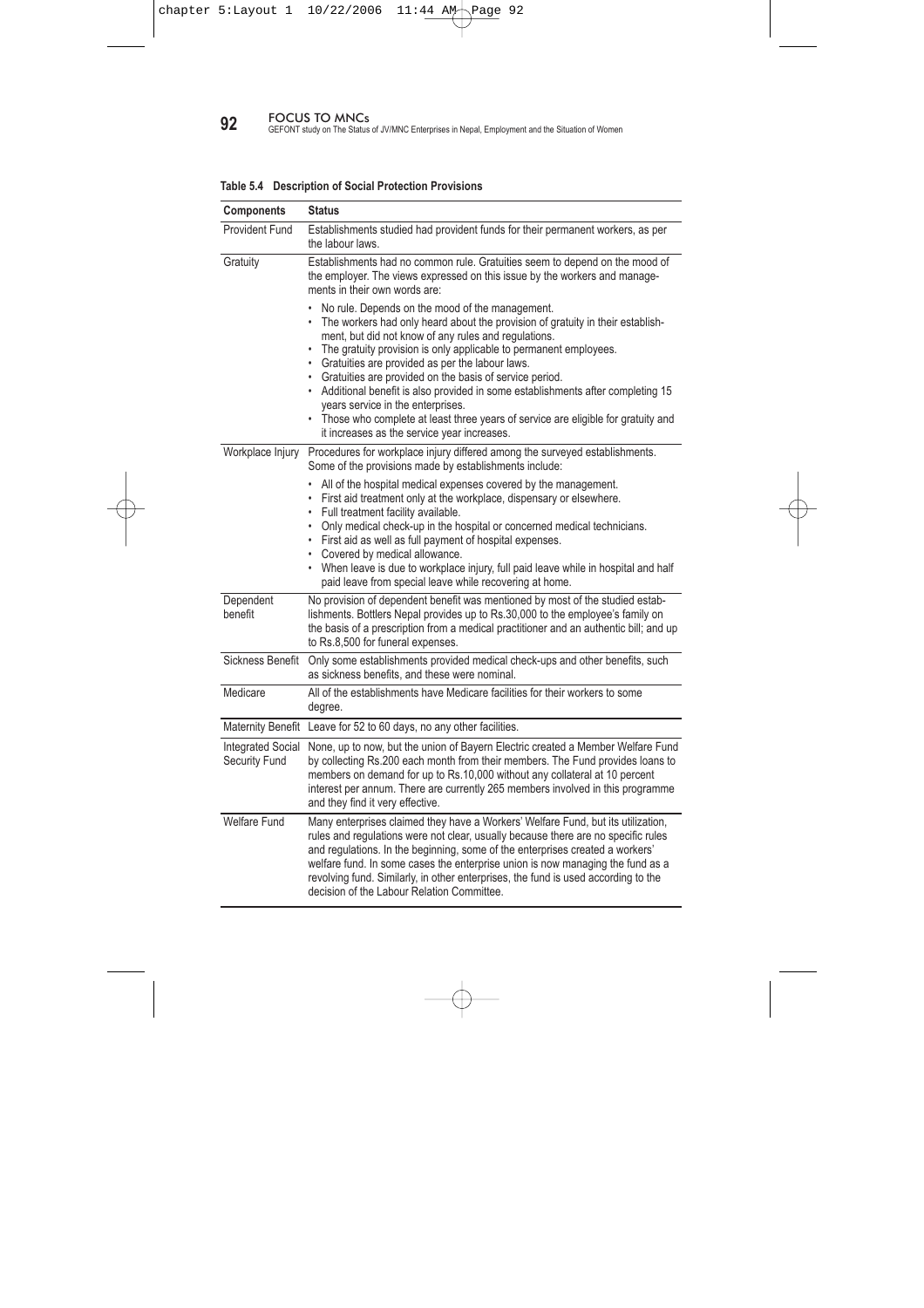**92** FOCUS TO MNCs<br>GEFONT study on The Status of JV/MNC Enterprises in Nepal, Employment and the Situation of Women

| <b>Components</b>                         | <b>Status</b>                                                                                                                                                                                                                                                                                                                                                                                                                                                                                                                                                                                                                                    |
|-------------------------------------------|--------------------------------------------------------------------------------------------------------------------------------------------------------------------------------------------------------------------------------------------------------------------------------------------------------------------------------------------------------------------------------------------------------------------------------------------------------------------------------------------------------------------------------------------------------------------------------------------------------------------------------------------------|
| <b>Provident Fund</b>                     | Establishments studied had provident funds for their permanent workers, as per<br>the labour laws.                                                                                                                                                                                                                                                                                                                                                                                                                                                                                                                                               |
| Gratuity                                  | Establishments had no common rule. Gratuities seem to depend on the mood of<br>the employer. The views expressed on this issue by the workers and manage-<br>ments in their own words are:                                                                                                                                                                                                                                                                                                                                                                                                                                                       |
|                                           | No rule. Depends on the mood of the management.<br>The workers had only heard about the provision of gratuity in their establish-<br>ment, but did not know of any rules and regulations.<br>• The gratuity provision is only applicable to permanent employees.<br>• Gratuities are provided as per the labour laws.<br>• Gratuities are provided on the basis of service period.<br>• Additional benefit is also provided in some establishments after completing 15<br>years service in the enterprises.<br>• Those who complete at least three years of service are eligible for gratuity and<br>it increases as the service year increases. |
| Workplace Injury                          | Procedures for workplace injury differed among the surveyed establishments.<br>Some of the provisions made by establishments include:                                                                                                                                                                                                                                                                                                                                                                                                                                                                                                            |
|                                           | All of the hospital medical expenses covered by the management.<br>$\bullet$<br>• First aid treatment only at the workplace, dispensary or elsewhere.<br>• Full treatment facility available.<br>• Only medical check-up in the hospital or concerned medical technicians.<br>• First aid as well as full payment of hospital expenses.<br>• Covered by medical allowance.<br>• When leave is due to workplace injury, full paid leave while in hospital and half<br>paid leave from special leave while recovering at home.                                                                                                                     |
| Dependent<br>benefit                      | No provision of dependent benefit was mentioned by most of the studied estab-<br>lishments. Bottlers Nepal provides up to Rs.30,000 to the employee's family on<br>the basis of a prescription from a medical practitioner and an authentic bill; and up<br>to Rs.8,500 for funeral expenses.                                                                                                                                                                                                                                                                                                                                                    |
| Sickness Benefit                          | Only some establishments provided medical check-ups and other benefits, such<br>as sickness benefits, and these were nominal.                                                                                                                                                                                                                                                                                                                                                                                                                                                                                                                    |
| Medicare                                  | All of the establishments have Medicare facilities for their workers to some<br>degree.                                                                                                                                                                                                                                                                                                                                                                                                                                                                                                                                                          |
| <b>Maternity Benefit</b>                  | Leave for 52 to 60 days, no any other facilities.                                                                                                                                                                                                                                                                                                                                                                                                                                                                                                                                                                                                |
| <b>Integrated Social</b><br>Security Fund | None, up to now, but the union of Bayern Electric created a Member Welfare Fund<br>by collecting Rs.200 each month from their members. The Fund provides loans to<br>members on demand for up to Rs.10,000 without any collateral at 10 percent<br>interest per annum. There are currently 265 members involved in this programme<br>and they find it very effective.                                                                                                                                                                                                                                                                            |
| <b>Welfare Fund</b>                       | Many enterprises claimed they have a Workers' Welfare Fund, but its utilization,<br>rules and regulations were not clear, usually because there are no specific rules<br>and regulations. In the beginning, some of the enterprises created a workers'<br>welfare fund. In some cases the enterprise union is now managing the fund as a<br>revolving fund. Similarly, in other enterprises, the fund is used according to the<br>decision of the Labour Relation Committee.                                                                                                                                                                     |

### **Table 5.4 Description of Social Protection Provisions**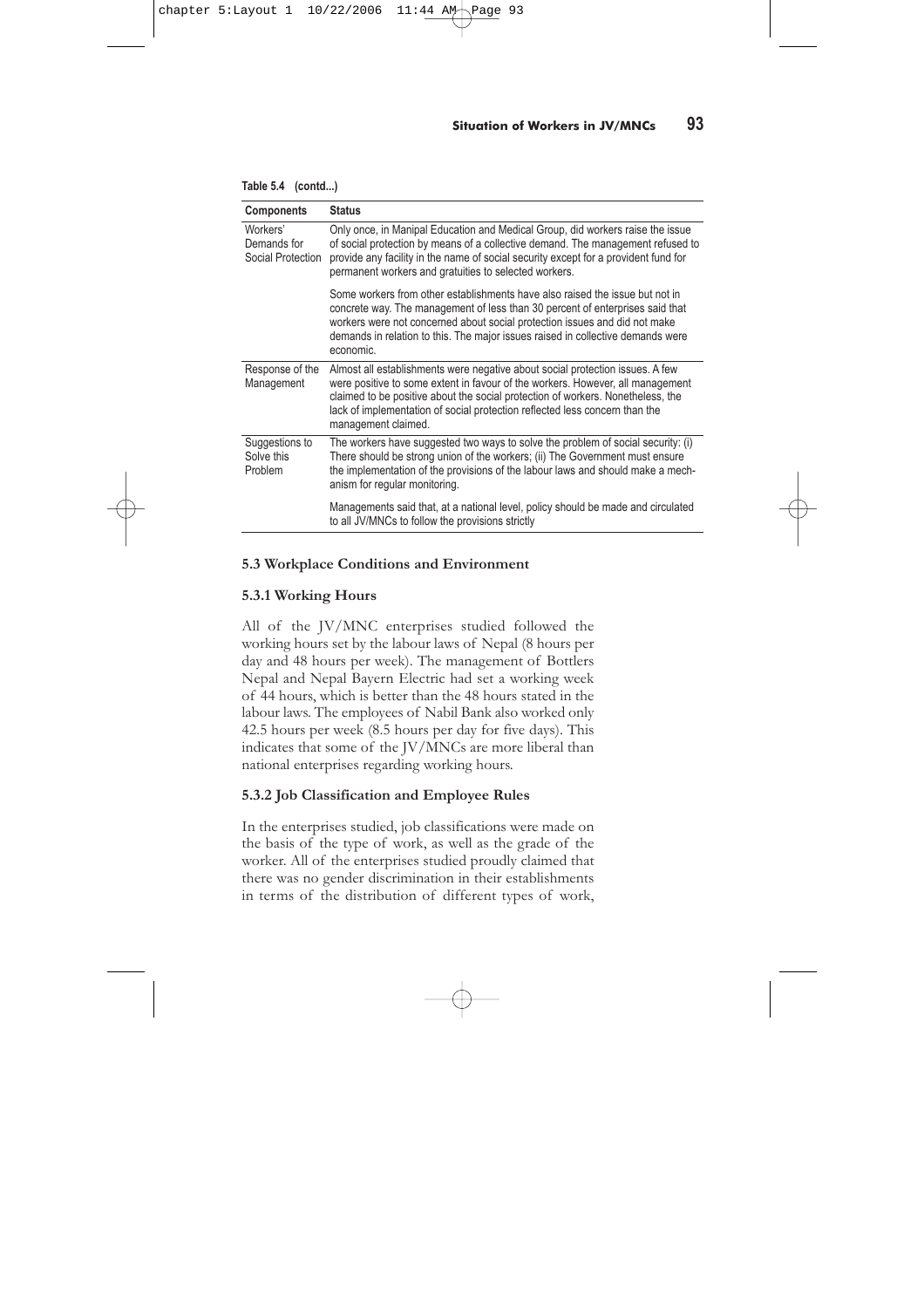| <b>Components</b>                            | <b>Status</b>                                                                                                                                                                                                                                                                                                                                            |
|----------------------------------------------|----------------------------------------------------------------------------------------------------------------------------------------------------------------------------------------------------------------------------------------------------------------------------------------------------------------------------------------------------------|
| Workers'<br>Demands for<br>Social Protection | Only once, in Manipal Education and Medical Group, did workers raise the issue<br>of social protection by means of a collective demand. The management refused to<br>provide any facility in the name of social security except for a provident fund for<br>permanent workers and gratuities to selected workers.                                        |
|                                              | Some workers from other establishments have also raised the issue but not in<br>concrete way. The management of less than 30 percent of enterprises said that<br>workers were not concerned about social protection issues and did not make<br>demands in relation to this. The major issues raised in collective demands were<br>economic.              |
| Response of the<br>Management                | Almost all establishments were negative about social protection issues. A few<br>were positive to some extent in favour of the workers. However, all management<br>claimed to be positive about the social protection of workers. Nonetheless, the<br>lack of implementation of social protection reflected less concern than the<br>management claimed. |
| Suggestions to<br>Solve this<br>Problem      | The workers have suggested two ways to solve the problem of social security: (i)<br>There should be strong union of the workers; (ii) The Government must ensure<br>the implementation of the provisions of the labour laws and should make a mech-<br>anism for regular monitoring.                                                                     |
|                                              | Managements said that, at a national level, policy should be made and circulated<br>to all JV/MNCs to follow the provisions strictly                                                                                                                                                                                                                     |

| Table 5.4 (contd) |  |
|-------------------|--|
|                   |  |

# **5.3 Workplace Conditions and Environment**

# **5.3.1 Working Hours**

All of the JV/MNC enterprises studied followed the working hours set by the labour laws of Nepal (8 hours per day and 48 hours per week). The management of Bottlers Nepal and Nepal Bayern Electric had set a working week of 44 hours, which is better than the 48 hours stated in the labour laws. The employees of Nabil Bank also worked only 42.5 hours per week (8.5 hours per day for five days). This indicates that some of the JV/MNCs are more liberal than national enterprises regarding working hours.

# **5.3.2 Job Classification and Employee Rules**

In the enterprises studied, job classifications were made on the basis of the type of work, as well as the grade of the worker. All of the enterprises studied proudly claimed that there was no gender discrimination in their establishments in terms of the distribution of different types of work,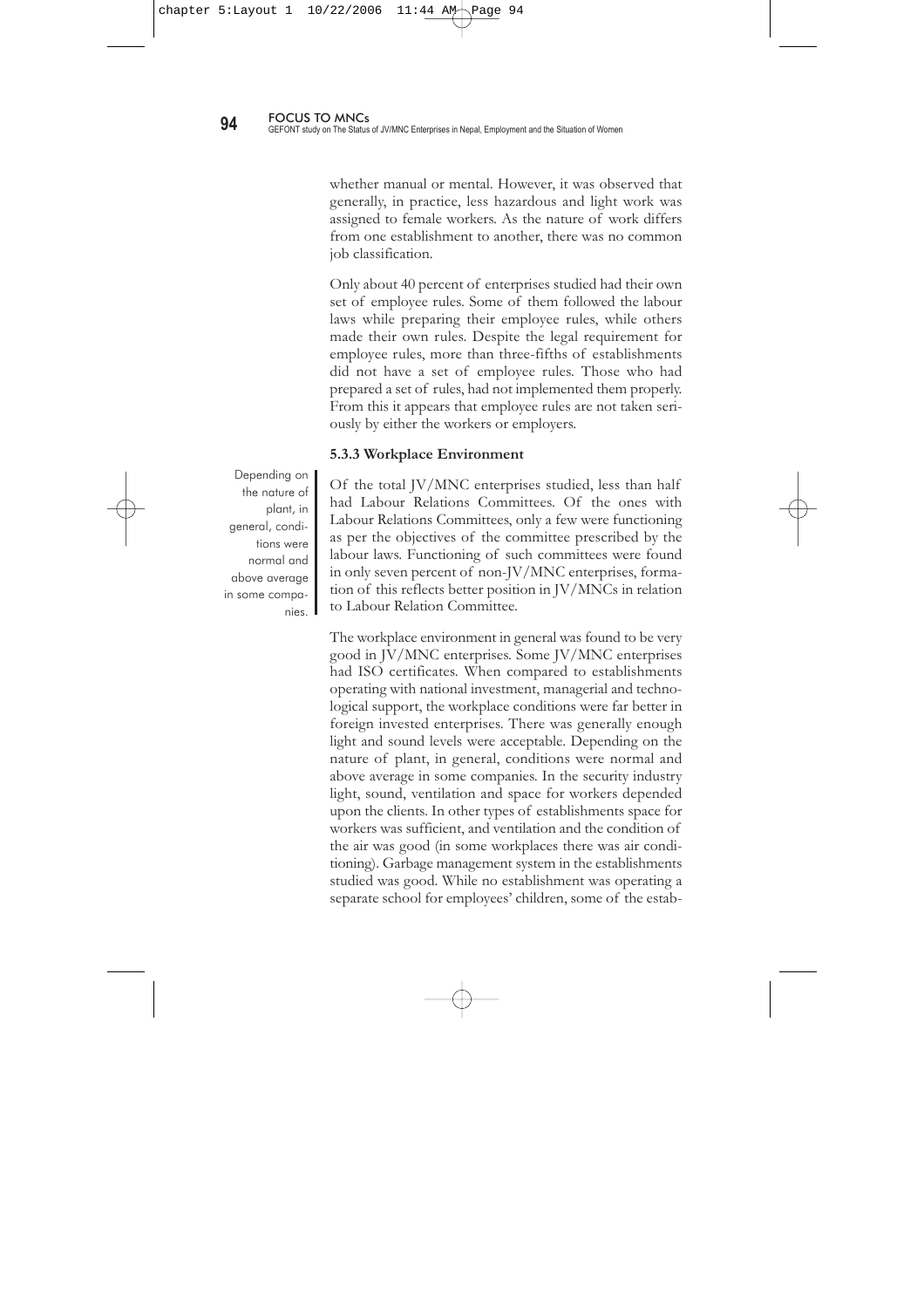whether manual or mental. However, it was observed that generally, in practice, less hazardous and light work was assigned to female workers. As the nature of work differs from one establishment to another, there was no common job classification.

Only about 40 percent of enterprises studied had their own set of employee rules. Some of them followed the labour laws while preparing their employee rules, while others made their own rules. Despite the legal requirement for employee rules, more than three-fifths of establishments did not have a set of employee rules. Those who had prepared a set of rules, had not implemented them properly. From this it appears that employee rules are not taken seriously by either the workers or employers.

### **5.3.3 Workplace Environment**

Of the total JV/MNC enterprises studied, less than half had Labour Relations Committees. Of the ones with Labour Relations Committees, only a few were functioning as per the objectives of the committee prescribed by the labour laws. Functioning of such committees were found in only seven percent of non-JV/MNC enterprises, formation of this reflects better position in JV/MNCs in relation to Labour Relation Committee.

The workplace environment in general was found to be very good in JV/MNC enterprises. Some JV/MNC enterprises had ISO certificates. When compared to establishments operating with national investment, managerial and technological support, the workplace conditions were far better in foreign invested enterprises. There was generally enough light and sound levels were acceptable. Depending on the nature of plant, in general, conditions were normal and above average in some companies. In the security industry light, sound, ventilation and space for workers depended upon the clients. In other types of establishments space for workers was sufficient, and ventilation and the condition of the air was good (in some workplaces there was air conditioning). Garbage management system in the establishments studied was good. While no establishment was operating a separate school for employees' children, some of the estab-

Depending on the nature of plant, in general, conditions were normal and above average in some companies.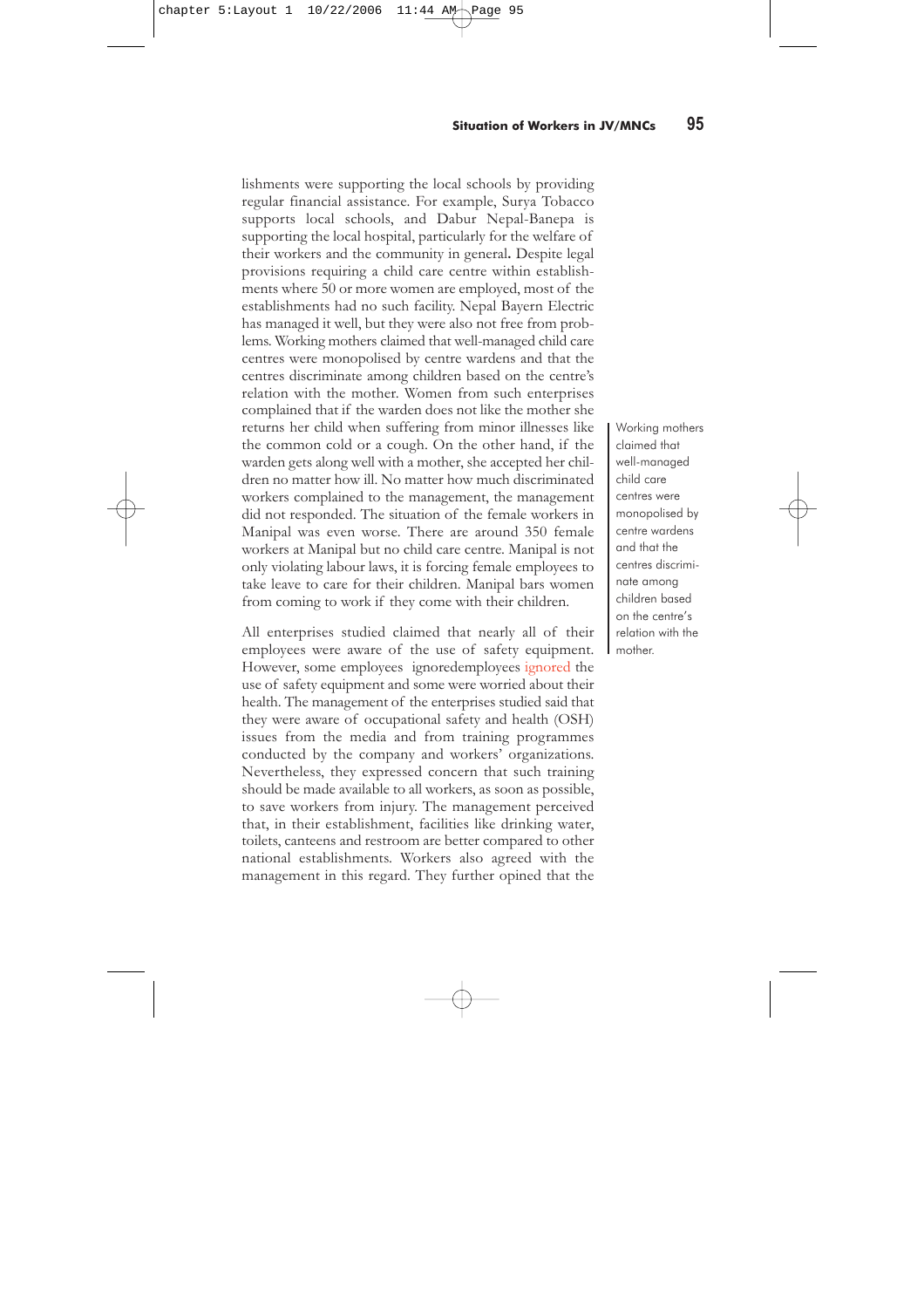lishments were supporting the local schools by providing regular financial assistance. For example, Surya Tobacco supports local schools, and Dabur Nepal-Banepa is supporting the local hospital, particularly for the welfare of their workers and the community in general**.** Despite legal provisions requiring a child care centre within establishments where 50 or more women are employed, most of the establishments had no such facility. Nepal Bayern Electric has managed it well, but they were also not free from problems. Working mothers claimed that well-managed child care centres were monopolised by centre wardens and that the centres discriminate among children based on the centre's relation with the mother. Women from such enterprises complained that if the warden does not like the mother she returns her child when suffering from minor illnesses like the common cold or a cough. On the other hand, if the warden gets along well with a mother, she accepted her children no matter how ill. No matter how much discriminated workers complained to the management, the management did not responded. The situation of the female workers in Manipal was even worse. There are around 350 female workers at Manipal but no child care centre. Manipal is not only violating labour laws, it is forcing female employees to take leave to care for their children. Manipal bars women from coming to work if they come with their children.

All enterprises studied claimed that nearly all of their employees were aware of the use of safety equipment. However, some employees ignoredemployees ignored the use of safety equipment and some were worried about their health. The management of the enterprises studied said that they were aware of occupational safety and health (OSH) issues from the media and from training programmes conducted by the company and workers' organizations. Nevertheless, they expressed concern that such training should be made available to all workers, as soon as possible, to save workers from injury. The management perceived that, in their establishment, facilities like drinking water, toilets, canteens and restroom are better compared to other national establishments. Workers also agreed with the management in this regard. They further opined that the

Working mothers claimed that well-managed child care centres were monopolised by centre wardens and that the centres discriminate among children based on the centre's relation with the mother.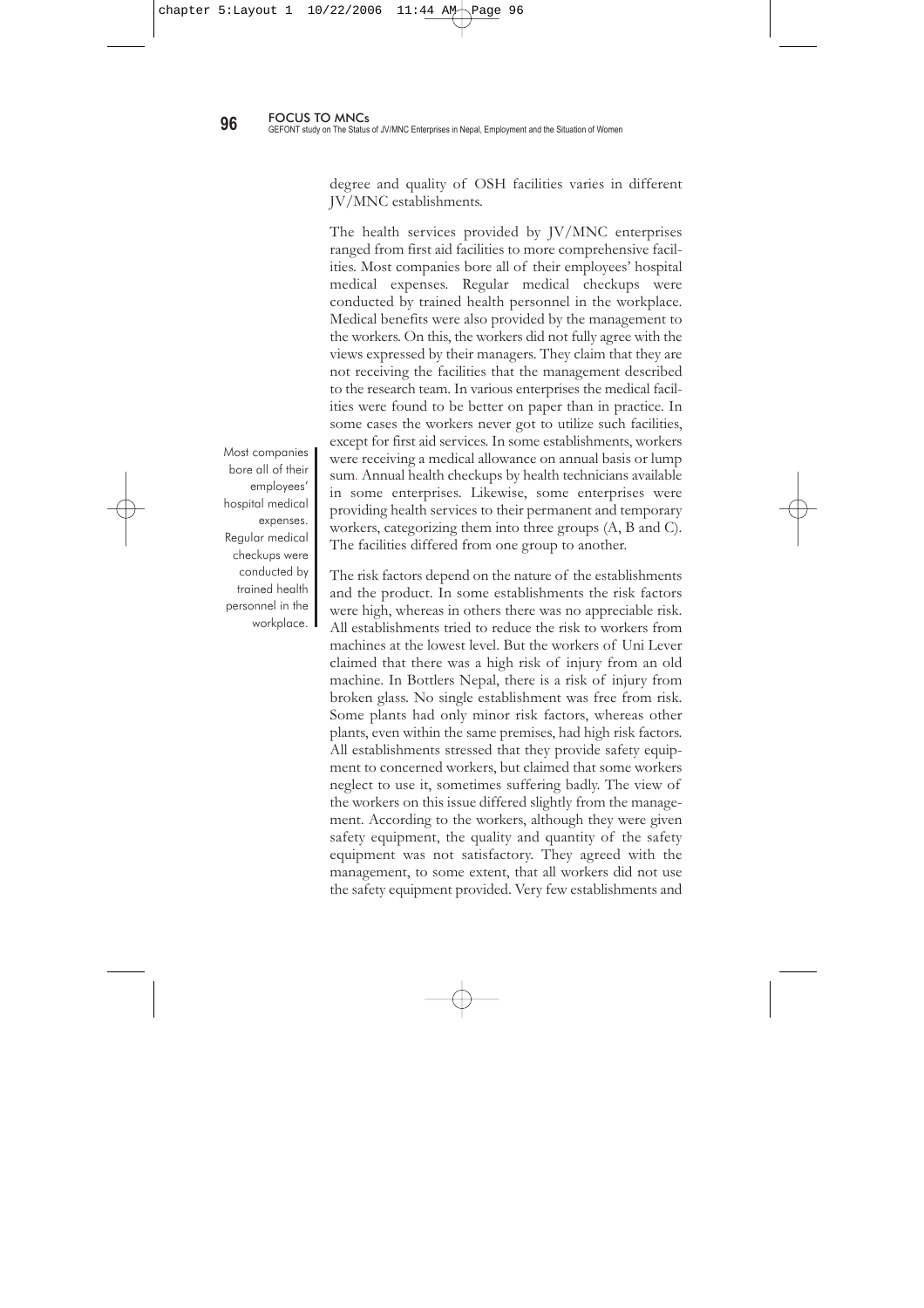degree and quality of OSH facilities varies in different JV/MNC establishments.

The health services provided by JV/MNC enterprises ranged from first aid facilities to more comprehensive facilities. Most companies bore all of their employees' hospital medical expenses. Regular medical checkups were conducted by trained health personnel in the workplace. Medical benefits were also provided by the management to the workers. On this, the workers did not fully agree with the views expressed by their managers. They claim that they are not receiving the facilities that the management described to the research team. In various enterprises the medical facilities were found to be better on paper than in practice. In some cases the workers never got to utilize such facilities, except for first aid services. In some establishments, workers were receiving a medical allowance on annual basis or lump sum. Annual health checkups by health technicians available in some enterprises. Likewise, some enterprises were providing health services to their permanent and temporary workers, categorizing them into three groups (A, B and C). The facilities differed from one group to another.

The risk factors depend on the nature of the establishments and the product. In some establishments the risk factors were high, whereas in others there was no appreciable risk. All establishments tried to reduce the risk to workers from machines at the lowest level. But the workers of Uni Lever claimed that there was a high risk of injury from an old machine. In Bottlers Nepal, there is a risk of injury from broken glass. No single establishment was free from risk. Some plants had only minor risk factors, whereas other plants, even within the same premises, had high risk factors. All establishments stressed that they provide safety equipment to concerned workers, but claimed that some workers neglect to use it, sometimes suffering badly. The view of the workers on this issue differed slightly from the management. According to the workers, although they were given safety equipment, the quality and quantity of the safety equipment was not satisfactory. They agreed with the management, to some extent, that all workers did not use the safety equipment provided. Very few establishments and

Most companies bore all of their employees' hospital medical expenses. Regular medical checkups were conducted by trained health personnel in the workplace.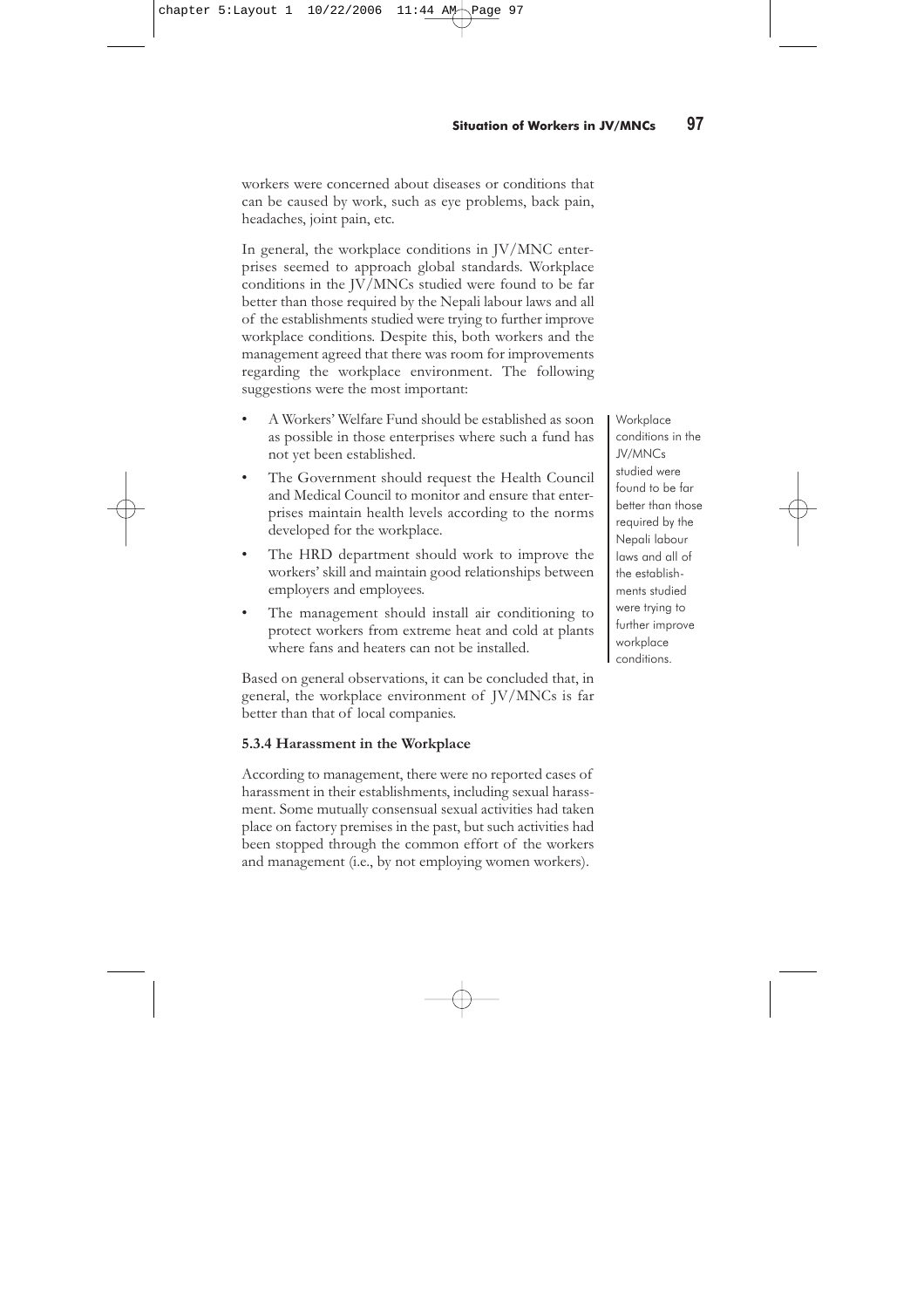workers were concerned about diseases or conditions that can be caused by work, such as eye problems, back pain, headaches, joint pain, etc.

In general, the workplace conditions in JV/MNC enterprises seemed to approach global standards. Workplace conditions in the JV/MNCs studied were found to be far better than those required by the Nepali labour laws and all of the establishments studied were trying to further improve workplace conditions. Despite this, both workers and the management agreed that there was room for improvements regarding the workplace environment. The following suggestions were the most important:

- A Workers' Welfare Fund should be established as soon as possible in those enterprises where such a fund has not yet been established.
- The Government should request the Health Council and Medical Council to monitor and ensure that enterprises maintain health levels according to the norms developed for the workplace.
- The HRD department should work to improve the workers' skill and maintain good relationships between employers and employees.
- The management should install air conditioning to protect workers from extreme heat and cold at plants where fans and heaters can not be installed.

Based on general observations, it can be concluded that, in general, the workplace environment of JV/MNCs is far better than that of local companies.

# **5.3.4 Harassment in the Workplace**

According to management, there were no reported cases of harassment in their establishments, including sexual harassment. Some mutually consensual sexual activities had taken place on factory premises in the past, but such activities had been stopped through the common effort of the workers and management (i.e., by not employing women workers).

**Workplace** conditions in the JV/MNCs studied were found to be far better than those required by the Nepali labour laws and all of the establishments studied were trying to further improve workplace conditions.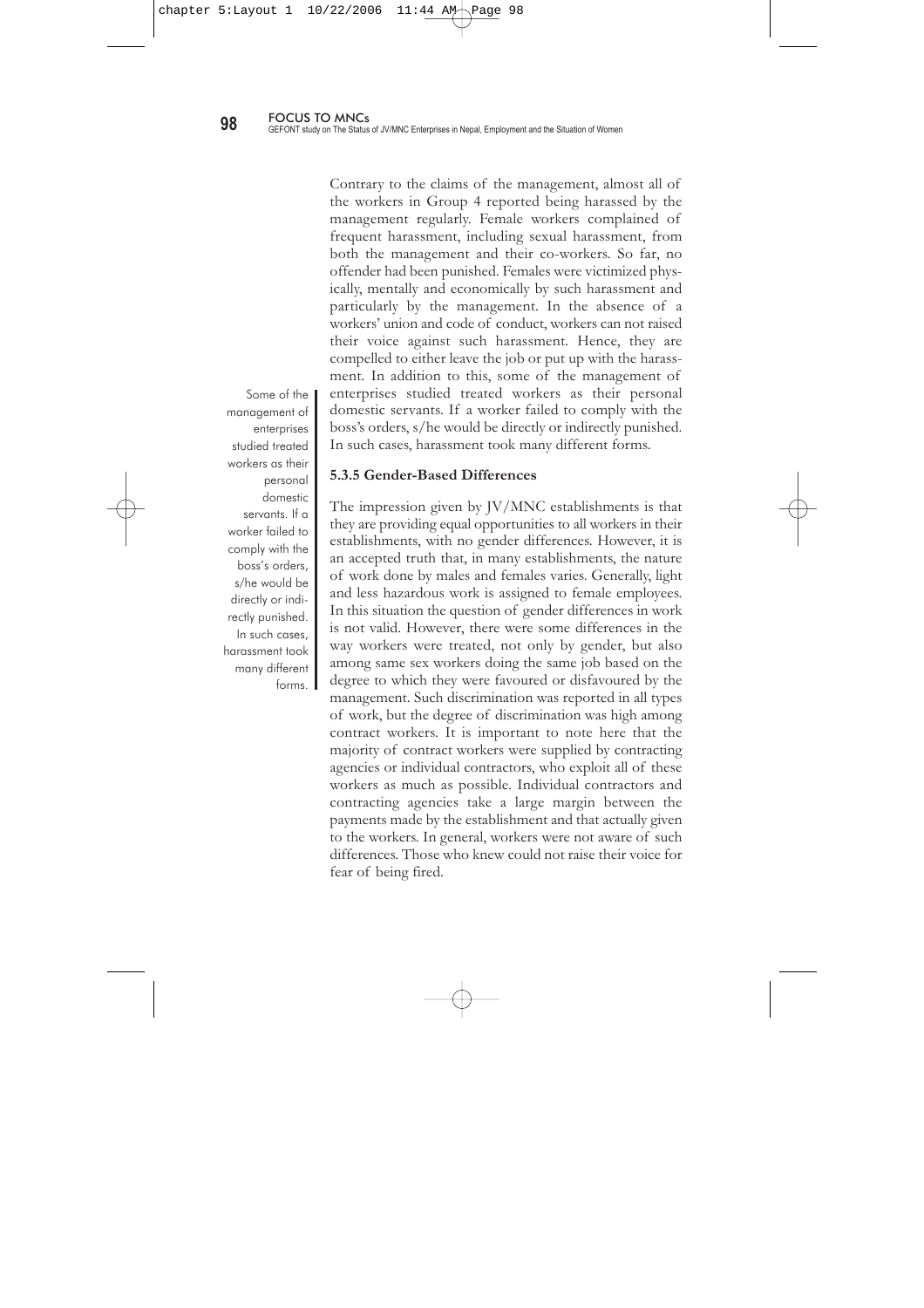Contrary to the claims of the management, almost all of the workers in Group 4 reported being harassed by the management regularly. Female workers complained of frequent harassment, including sexual harassment, from both the management and their co-workers. So far, no offender had been punished. Females were victimized physically, mentally and economically by such harassment and particularly by the management. In the absence of a workers' union and code of conduct, workers can not raised their voice against such harassment. Hence, they are compelled to either leave the job or put up with the harassment. In addition to this, some of the management of enterprises studied treated workers as their personal domestic servants. If a worker failed to comply with the boss's orders, s/he would be directly or indirectly punished. In such cases, harassment took many different forms.

### **5.3.5 Gender-Based Differences**

The impression given by JV/MNC establishments is that they are providing equal opportunities to all workers in their establishments, with no gender differences. However, it is an accepted truth that, in many establishments, the nature of work done by males and females varies. Generally, light and less hazardous work is assigned to female employees. In this situation the question of gender differences in work is not valid. However, there were some differences in the way workers were treated, not only by gender, but also among same sex workers doing the same job based on the degree to which they were favoured or disfavoured by the management. Such discrimination was reported in all types of work, but the degree of discrimination was high among contract workers. It is important to note here that the majority of contract workers were supplied by contracting agencies or individual contractors, who exploit all of these workers as much as possible. Individual contractors and contracting agencies take a large margin between the payments made by the establishment and that actually given to the workers. In general, workers were not aware of such differences. Those who knew could not raise their voice for fear of being fired.

Some of the management of enterprises studied treated workers as their personal domestic servants. If a worker failed to comply with the boss's orders, s/he would be directly or indirectly punished. In such cases, harassment took many different forms.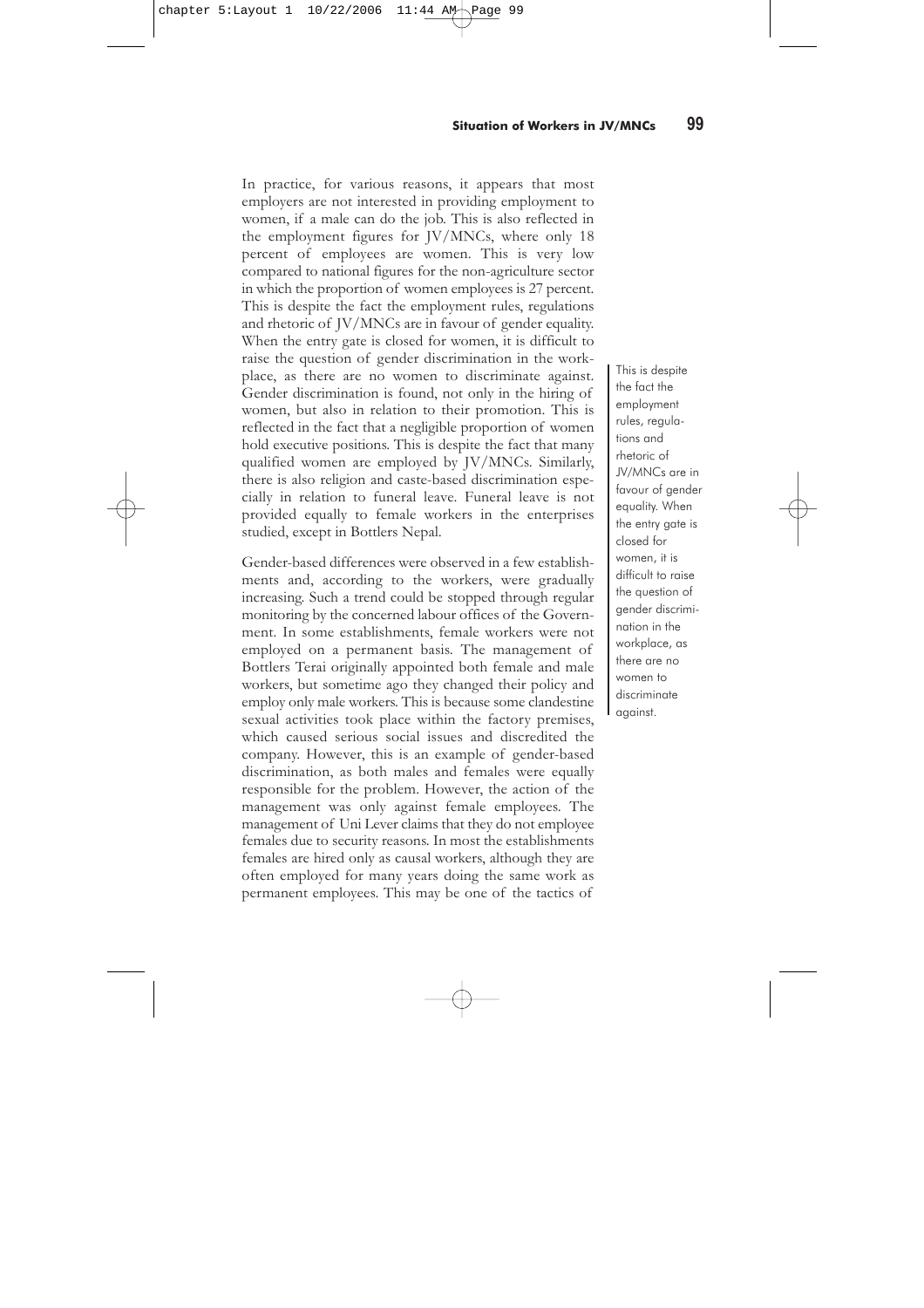In practice, for various reasons, it appears that most employers are not interested in providing employment to women, if a male can do the job. This is also reflected in the employment figures for JV/MNCs, where only 18 percent of employees are women. This is very low compared to national figures for the non-agriculture sector in which the proportion of women employees is 27 percent. This is despite the fact the employment rules, regulations and rhetoric of JV/MNCs are in favour of gender equality. When the entry gate is closed for women, it is difficult to raise the question of gender discrimination in the workplace, as there are no women to discriminate against. Gender discrimination is found, not only in the hiring of women, but also in relation to their promotion. This is reflected in the fact that a negligible proportion of women hold executive positions. This is despite the fact that many qualified women are employed by JV/MNCs. Similarly, there is also religion and caste-based discrimination especially in relation to funeral leave. Funeral leave is not provided equally to female workers in the enterprises studied, except in Bottlers Nepal.

Gender-based differences were observed in a few establishments and, according to the workers, were gradually increasing. Such a trend could be stopped through regular monitoring by the concerned labour offices of the Government. In some establishments, female workers were not employed on a permanent basis. The management of Bottlers Terai originally appointed both female and male workers, but sometime ago they changed their policy and employ only male workers. This is because some clandestine sexual activities took place within the factory premises, which caused serious social issues and discredited the company. However, this is an example of gender-based discrimination, as both males and females were equally responsible for the problem. However, the action of the management was only against female employees. The management of Uni Lever claims that they do not employee females due to security reasons. In most the establishments females are hired only as causal workers, although they are often employed for many years doing the same work as permanent employees. This may be one of the tactics of

This is despite the fact the employment rules, regulations and rhetoric of JV/MNCs are in favour of gender equality. When the entry gate is closed for women, it is difficult to raise the question of gender discrimination in the workplace, as there are no women to discriminate against.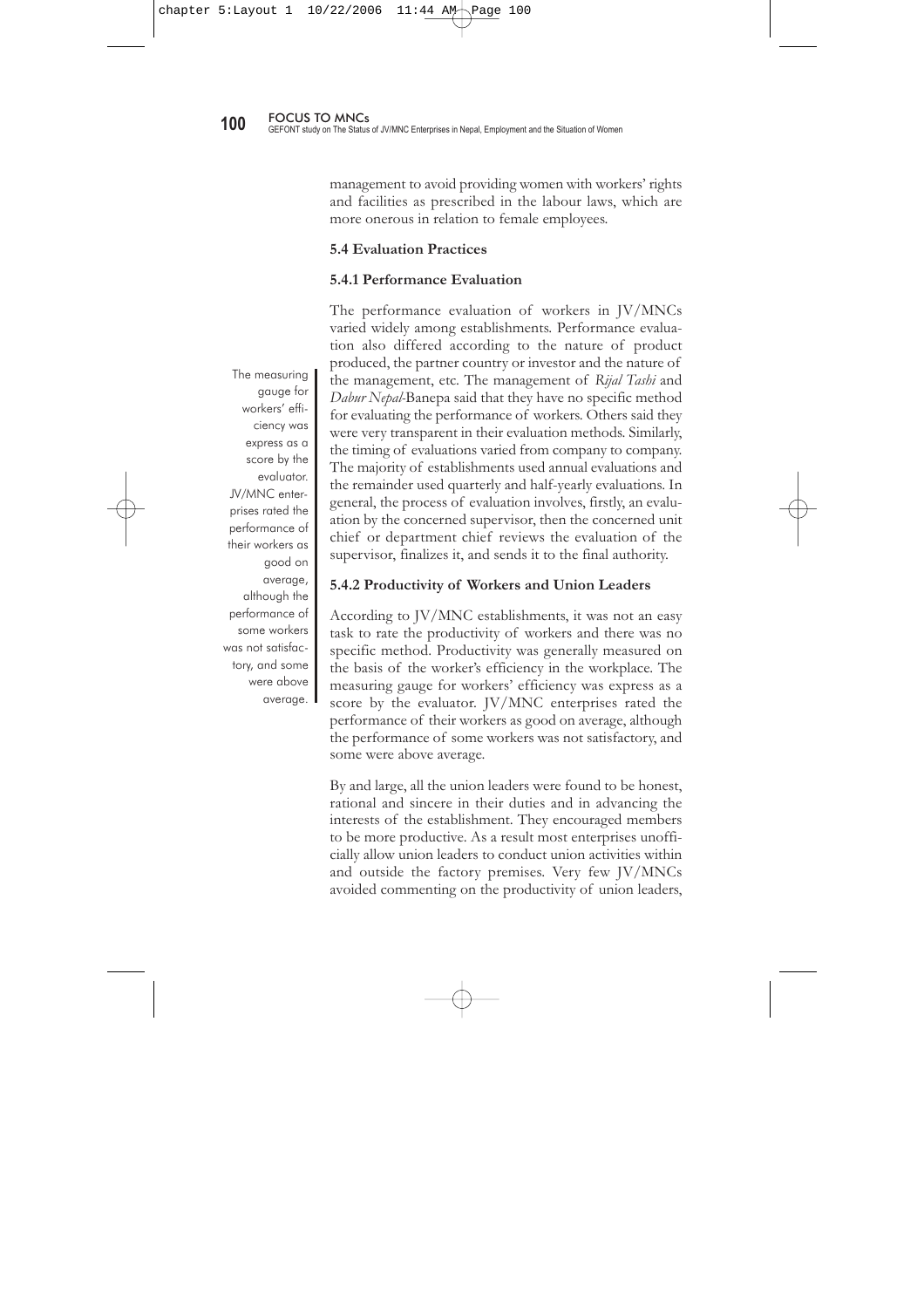management to avoid providing women with workers' rights and facilities as prescribed in the labour laws, which are more onerous in relation to female employees.

# **5.4 Evaluation Practices**

# **5.4.1 Performance Evaluation**

The performance evaluation of workers in JV/MNCs varied widely among establishments. Performance evaluation also differed according to the nature of product produced, the partner country or investor and the nature of the management, etc. The management of *Rijal Tashi* and *Dabur Nepal-*Banepa said that they have no specific method for evaluating the performance of workers. Others said they were very transparent in their evaluation methods. Similarly, the timing of evaluations varied from company to company. The majority of establishments used annual evaluations and the remainder used quarterly and half-yearly evaluations. In general, the process of evaluation involves, firstly, an evaluation by the concerned supervisor, then the concerned unit chief or department chief reviews the evaluation of the supervisor, finalizes it, and sends it to the final authority.

### **5.4.2 Productivity of Workers and Union Leaders**

According to JV/MNC establishments, it was not an easy task to rate the productivity of workers and there was no specific method. Productivity was generally measured on the basis of the worker's efficiency in the workplace. The measuring gauge for workers' efficiency was express as a score by the evaluator. JV/MNC enterprises rated the performance of their workers as good on average, although the performance of some workers was not satisfactory, and some were above average.

By and large, all the union leaders were found to be honest, rational and sincere in their duties and in advancing the interests of the establishment. They encouraged members to be more productive. As a result most enterprises unofficially allow union leaders to conduct union activities within and outside the factory premises. Very few JV/MNCs avoided commenting on the productivity of union leaders,

The measuring gauge for workers' efficiency was express as a score by the evaluator. JV/MNC enterprises rated the performance of their workers as good on average, although the performance of some workers was not satisfactory, and some were above average.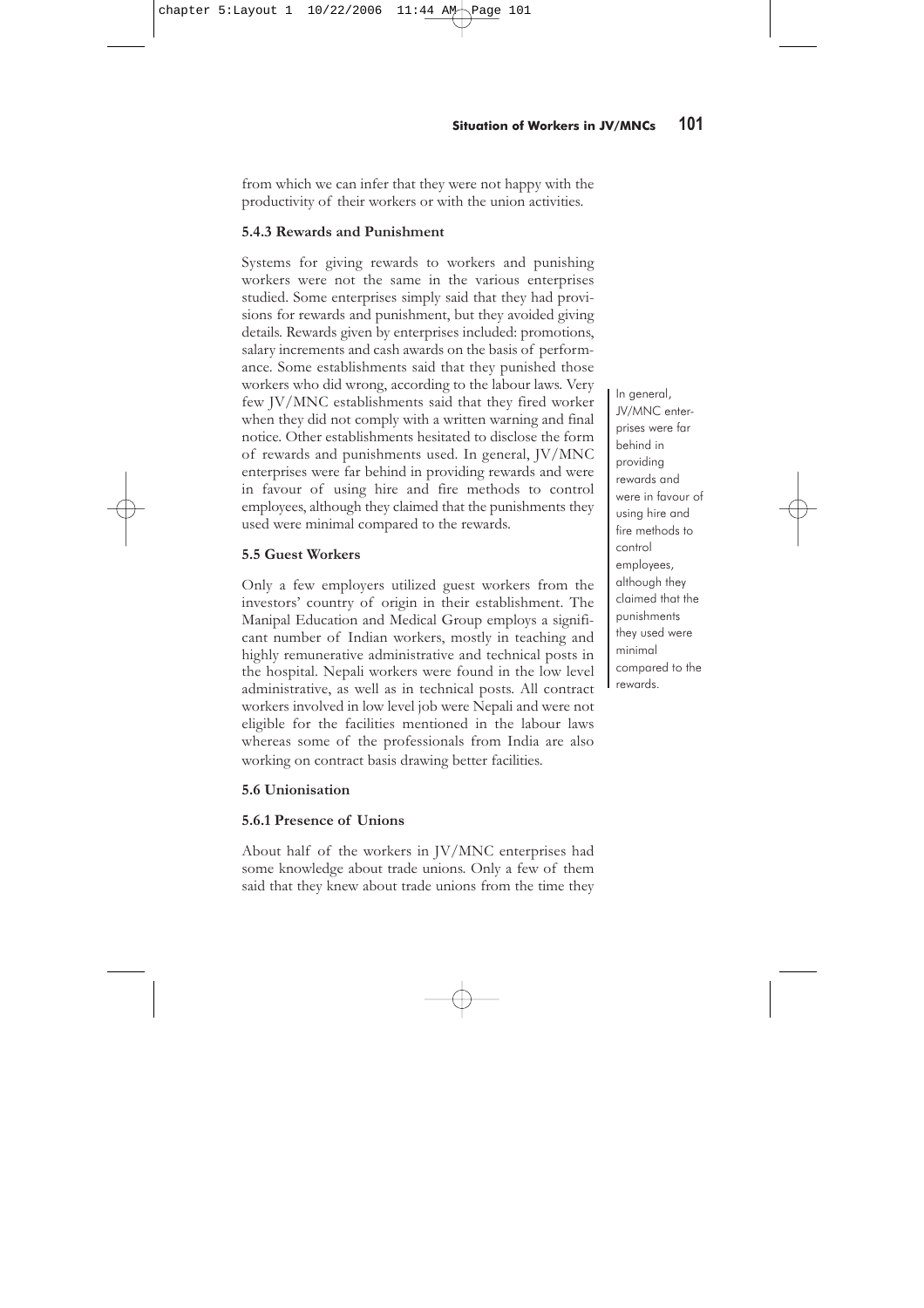from which we can infer that they were not happy with the productivity of their workers or with the union activities.

# **5.4.3 Rewards and Punishment**

Systems for giving rewards to workers and punishing workers were not the same in the various enterprises studied. Some enterprises simply said that they had provisions for rewards and punishment, but they avoided giving details. Rewards given by enterprises included: promotions, salary increments and cash awards on the basis of performance. Some establishments said that they punished those workers who did wrong, according to the labour laws. Very few JV/MNC establishments said that they fired worker when they did not comply with a written warning and final notice. Other establishments hesitated to disclose the form of rewards and punishments used. In general, JV/MNC enterprises were far behind in providing rewards and were in favour of using hire and fire methods to control employees, although they claimed that the punishments they used were minimal compared to the rewards.

# **5.5 Guest Workers**

Only a few employers utilized guest workers from the investors' country of origin in their establishment. The Manipal Education and Medical Group employs a significant number of Indian workers, mostly in teaching and highly remunerative administrative and technical posts in the hospital. Nepali workers were found in the low level administrative, as well as in technical posts. All contract workers involved in low level job were Nepali and were not eligible for the facilities mentioned in the labour laws whereas some of the professionals from India are also working on contract basis drawing better facilities.

# **5.6 Unionisation**

# **5.6.1 Presence of Unions**

About half of the workers in JV/MNC enterprises had some knowledge about trade unions. Only a few of them said that they knew about trade unions from the time they In general, JV/MNC enterprises were far behind in providing rewards and were in favour of using hire and fire methods to control employees, although they claimed that the punishments they used were minimal compared to the rewards.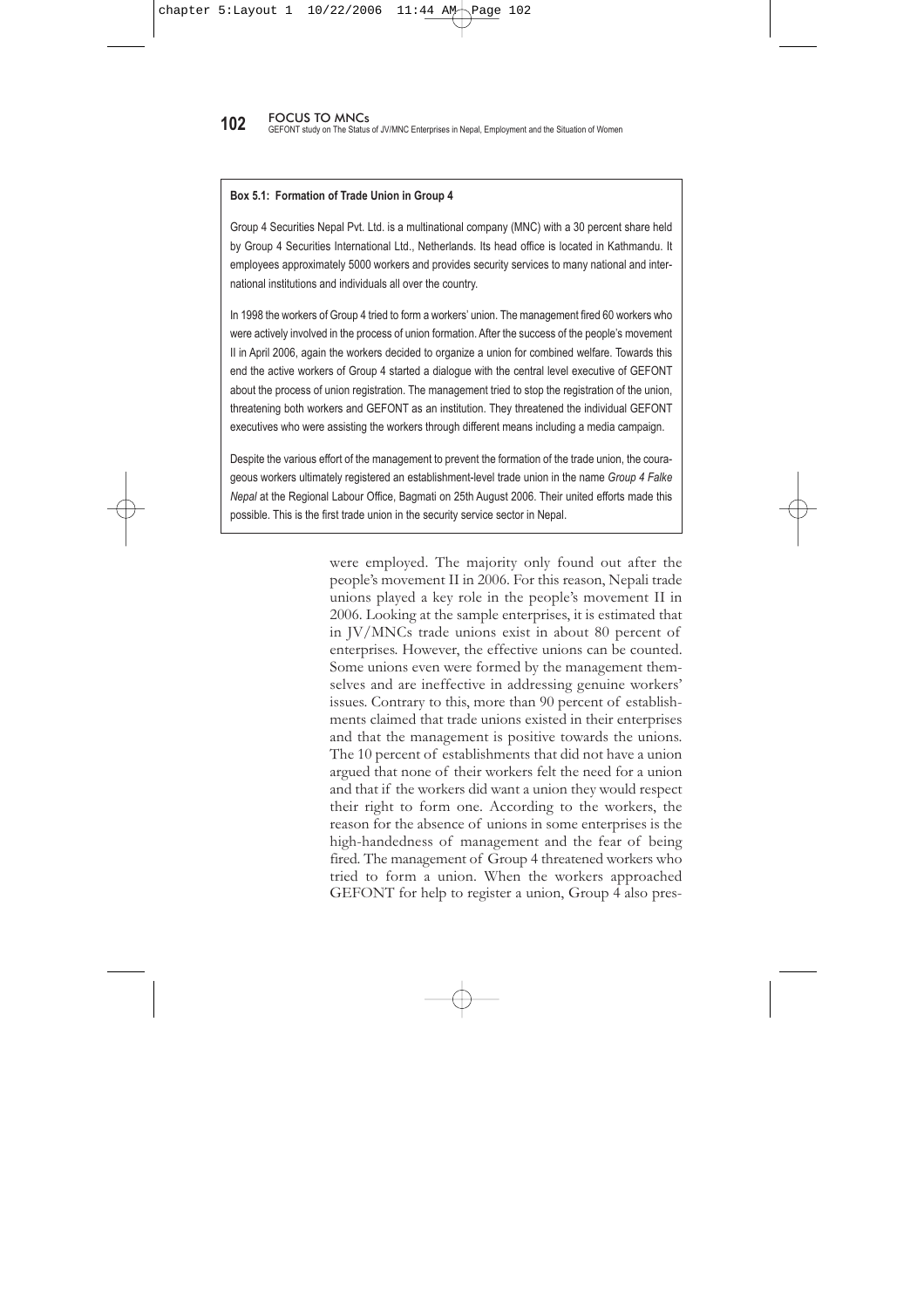**102** FOCUS TO MNCs<br>**102** GEFONT study on The Status of JV/MNC Enterprises in Nepal, Employment and the Situation of Women

### **Box 5.1: Formation of Trade Union in Group 4**

Group 4 Securities Nepal Pvt. Ltd. is a multinational company (MNC) with a 30 percent share held by Group 4 Securities International Ltd., Netherlands. Its head office is located in Kathmandu. It employees approximately 5000 workers and provides security services to many national and international institutions and individuals all over the country.

In 1998 the workers of Group 4 tried to form a workers' union. The management fired 60 workers who were actively involved in the process of union formation. After the success of the people's movement II in April 2006, again the workers decided to organize a union for combined welfare. Towards this end the active workers of Group 4 started a dialogue with the central level executive of GEFONT about the process of union registration. The management tried to stop the registration of the union, threatening both workers and GEFONT as an institution. They threatened the individual GEFONT executives who were assisting the workers through different means including a media campaign.

Despite the various effort of the management to prevent the formation of the trade union, the courageous workers ultimately registered an establishment-level trade union in the name *Group 4 Falke Nepal* at the Regional Labour Office, Bagmati on 25th August 2006. Their united efforts made this possible. This is the first trade union in the security service sector in Nepal.

> were employed. The majority only found out after the people's movement II in 2006. For this reason, Nepali trade unions played a key role in the people's movement II in 2006. Looking at the sample enterprises, it is estimated that in JV/MNCs trade unions exist in about 80 percent of enterprises. However, the effective unions can be counted. Some unions even were formed by the management themselves and are ineffective in addressing genuine workers' issues. Contrary to this, more than 90 percent of establishments claimed that trade unions existed in their enterprises and that the management is positive towards the unions. The 10 percent of establishments that did not have a union argued that none of their workers felt the need for a union and that if the workers did want a union they would respect their right to form one. According to the workers, the reason for the absence of unions in some enterprises is the high-handedness of management and the fear of being fired. The management of Group 4 threatened workers who tried to form a union. When the workers approached GEFONT for help to register a union, Group 4 also pres-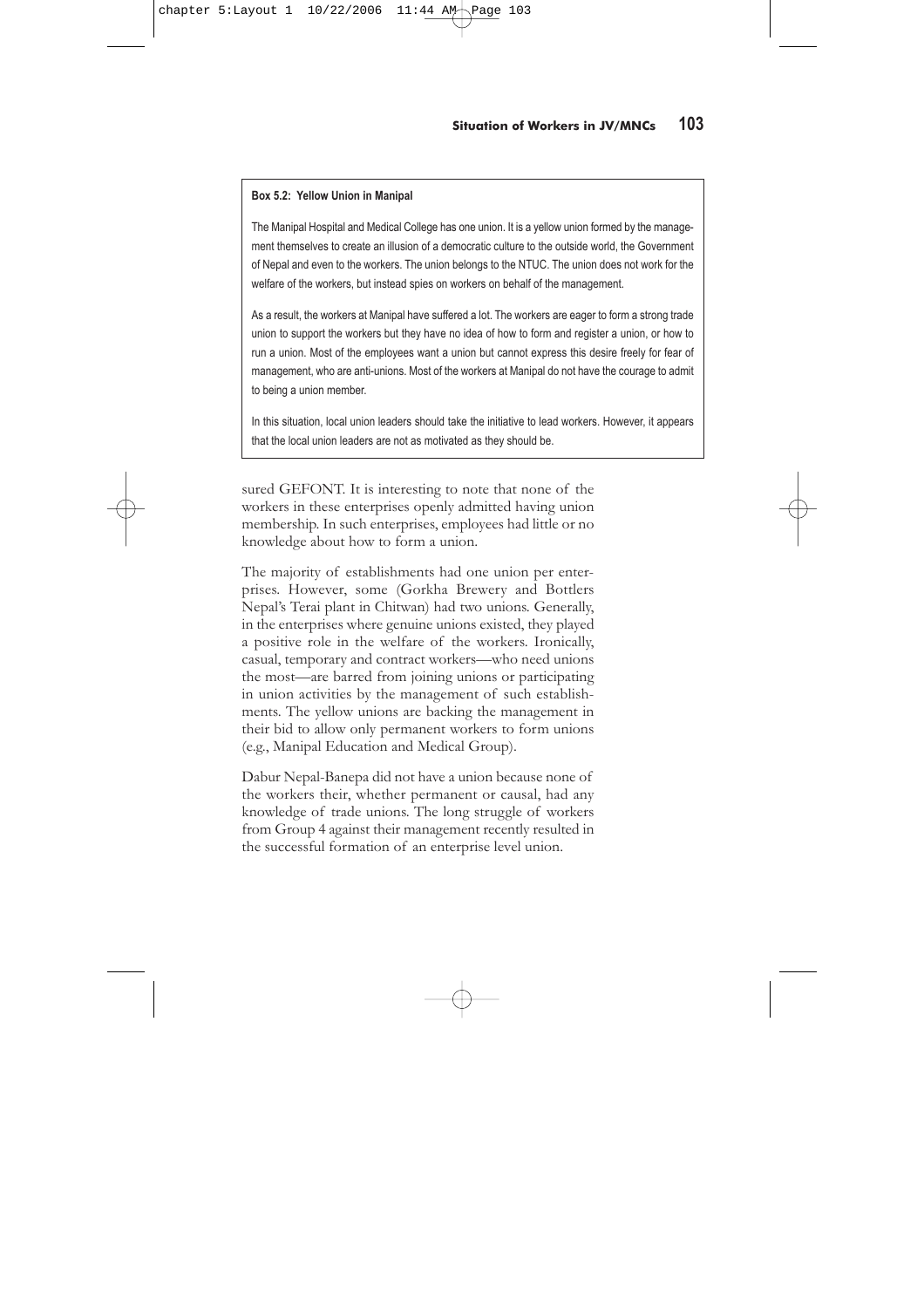### **Box 5.2: Yellow Union in Manipal**

The Manipal Hospital and Medical College has one union. It is a yellow union formed by the management themselves to create an illusion of a democratic culture to the outside world, the Government of Nepal and even to the workers. The union belongs to the NTUC. The union does not work for the welfare of the workers, but instead spies on workers on behalf of the management.

As a result, the workers at Manipal have suffered a lot. The workers are eager to form a strong trade union to support the workers but they have no idea of how to form and register a union, or how to run a union. Most of the employees want a union but cannot express this desire freely for fear of management, who are anti-unions. Most of the workers at Manipal do not have the courage to admit to being a union member.

In this situation, local union leaders should take the initiative to lead workers. However, it appears that the local union leaders are not as motivated as they should be.

sured GEFONT. It is interesting to note that none of the workers in these enterprises openly admitted having union membership. In such enterprises, employees had little or no knowledge about how to form a union.

The majority of establishments had one union per enterprises. However, some (Gorkha Brewery and Bottlers Nepal's Terai plant in Chitwan) had two unions. Generally, in the enterprises where genuine unions existed, they played a positive role in the welfare of the workers. Ironically, casual, temporary and contract workers—who need unions the most—are barred from joining unions or participating in union activities by the management of such establishments. The yellow unions are backing the management in their bid to allow only permanent workers to form unions (e.g., Manipal Education and Medical Group).

Dabur Nepal-Banepa did not have a union because none of the workers their, whether permanent or causal, had any knowledge of trade unions. The long struggle of workers from Group 4 against their management recently resulted in the successful formation of an enterprise level union.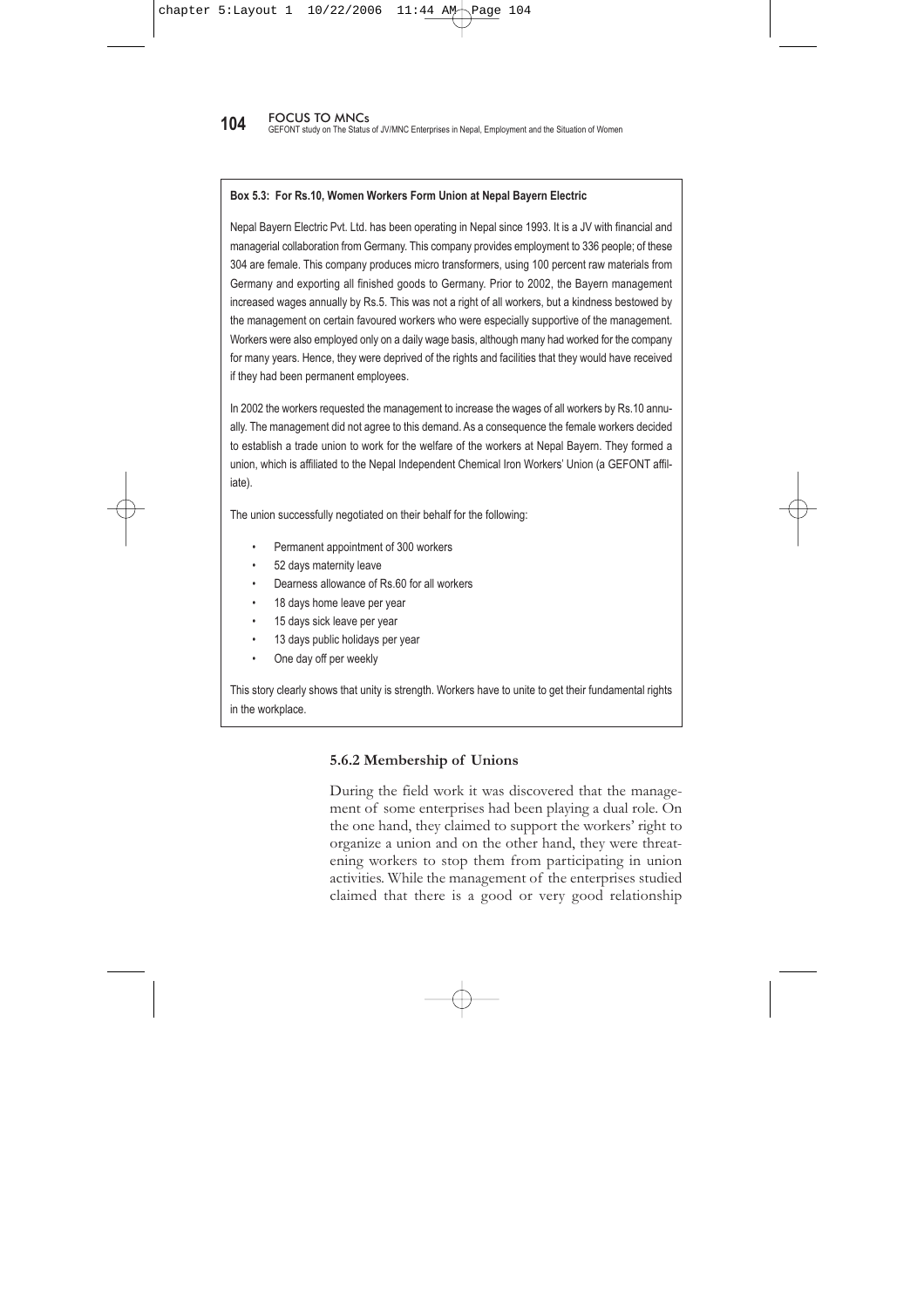**104** FOCUS TO MNCs<br>**104** GEFONT study on The Status of JV/MNC Enterprises in Nepal, Employment and the Situation of Women

### **Box 5.3: For Rs.10, Women Workers Form Union at Nepal Bayern Electric**

Nepal Bayern Electric Pvt. Ltd. has been operating in Nepal since 1993. It is a JV with financial and managerial collaboration from Germany. This company provides employment to 336 people; of these 304 are female. This company produces micro transformers, using 100 percent raw materials from Germany and exporting all finished goods to Germany. Prior to 2002, the Bayern management increased wages annually by Rs.5. This was not a right of all workers, but a kindness bestowed by the management on certain favoured workers who were especially supportive of the management. Workers were also employed only on a daily wage basis, although many had worked for the company for many years. Hence, they were deprived of the rights and facilities that they would have received if they had been permanent employees.

In 2002 the workers requested the management to increase the wages of all workers by Rs.10 annually. The management did not agree to this demand. As a consequence the female workers decided to establish a trade union to work for the welfare of the workers at Nepal Bayern. They formed a union, which is affiliated to the Nepal Independent Chemical Iron Workers' Union (a GEFONT affiliate).

The union successfully negotiated on their behalf for the following:

- Permanent appointment of 300 workers
- 52 days maternity leave
- Dearness allowance of Rs.60 for all workers
- 18 days home leave per year
- 15 days sick leave per year
- 13 days public holidays per year
- One day off per weekly

This story clearly shows that unity is strength. Workers have to unite to get their fundamental rights in the workplace.

# **5.6.2 Membership of Unions**

During the field work it was discovered that the management of some enterprises had been playing a dual role. On the one hand, they claimed to support the workers' right to organize a union and on the other hand, they were threatening workers to stop them from participating in union activities. While the management of the enterprises studied claimed that there is a good or very good relationship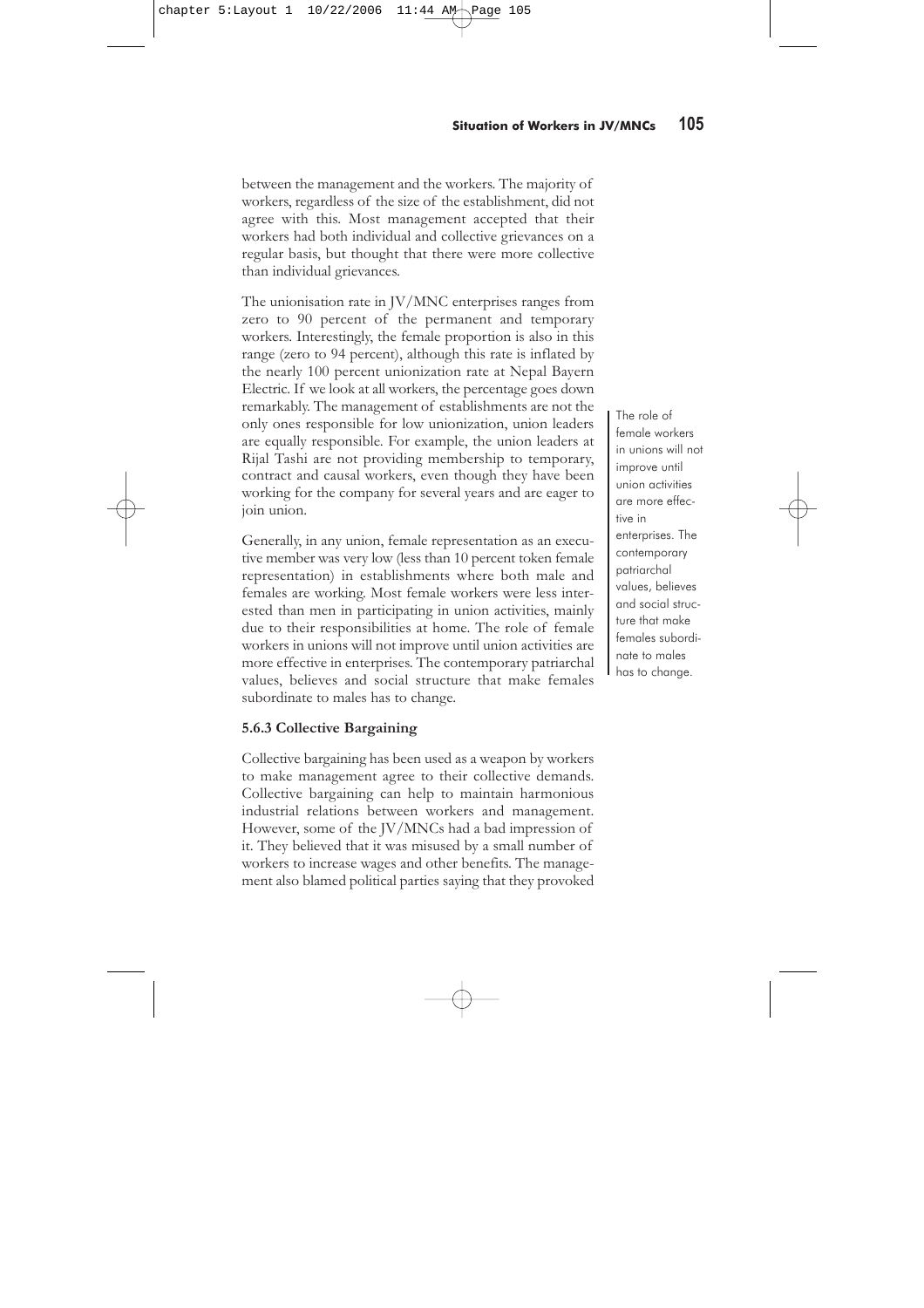between the management and the workers. The majority of workers, regardless of the size of the establishment, did not agree with this. Most management accepted that their workers had both individual and collective grievances on a regular basis, but thought that there were more collective than individual grievances.

The unionisation rate in JV/MNC enterprises ranges from zero to 90 percent of the permanent and temporary workers. Interestingly, the female proportion is also in this range (zero to 94 percent), although this rate is inflated by the nearly 100 percent unionization rate at Nepal Bayern Electric. If we look at all workers, the percentage goes down remarkably. The management of establishments are not the only ones responsible for low unionization, union leaders are equally responsible. For example, the union leaders at Rijal Tashi are not providing membership to temporary, contract and causal workers, even though they have been working for the company for several years and are eager to join union.

Generally, in any union, female representation as an executive member was very low (less than 10 percent token female representation) in establishments where both male and females are working. Most female workers were less interested than men in participating in union activities, mainly due to their responsibilities at home. The role of female workers in unions will not improve until union activities are more effective in enterprises. The contemporary patriarchal values, believes and social structure that make females subordinate to males has to change.

### **5.6.3 Collective Bargaining**

Collective bargaining has been used as a weapon by workers to make management agree to their collective demands. Collective bargaining can help to maintain harmonious industrial relations between workers and management. However, some of the JV/MNCs had a bad impression of it. They believed that it was misused by a small number of workers to increase wages and other benefits. The management also blamed political parties saying that they provoked The role of female workers in unions will not improve until union activities are more effective in enterprises. The contemporary patriarchal values, believes and social structure that make females subordinate to males has to change.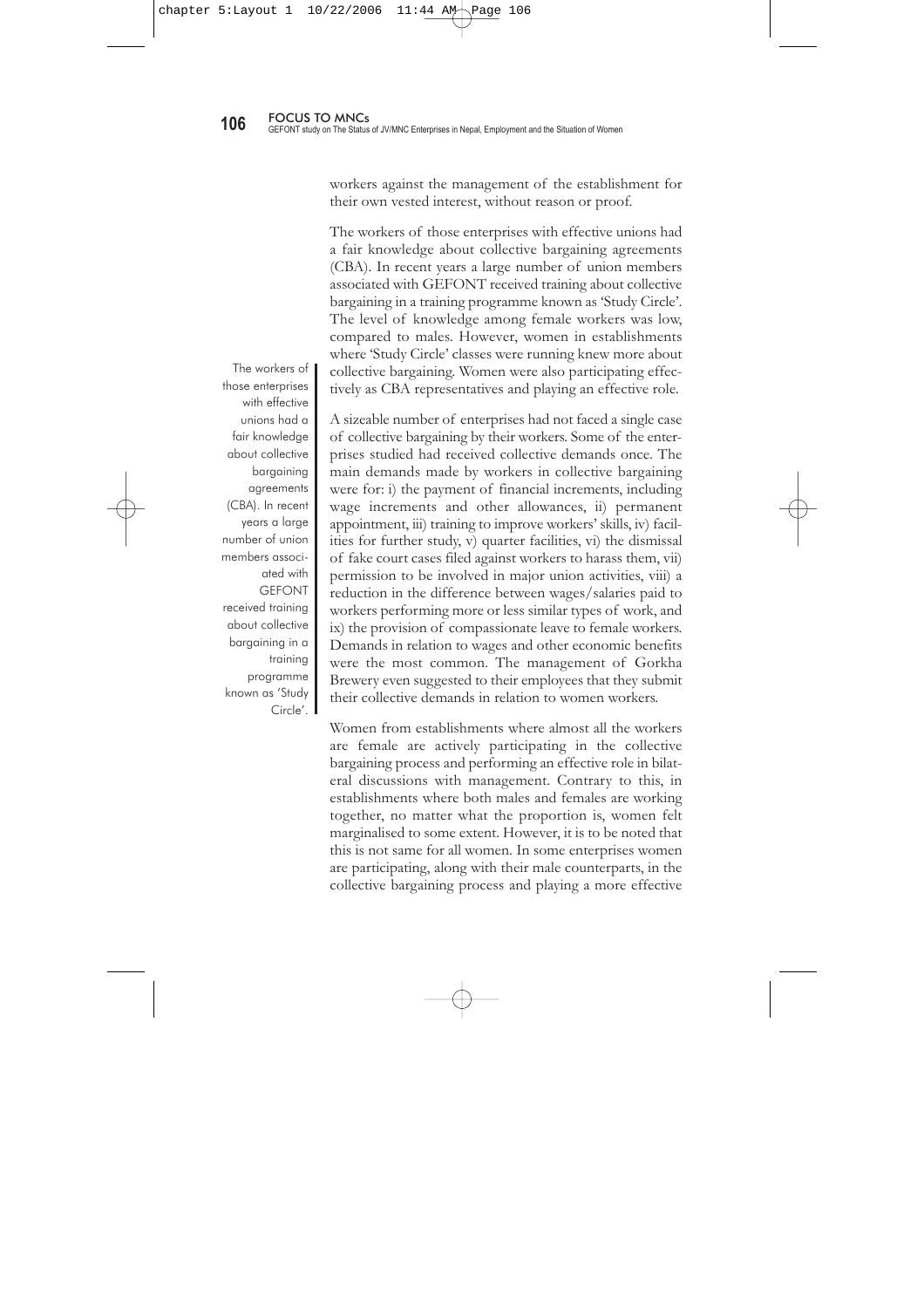workers against the management of the establishment for their own vested interest, without reason or proof.

The workers of those enterprises with effective unions had a fair knowledge about collective bargaining agreements (CBA). In recent years a large number of union members associated with GEFONT received training about collective bargaining in a training programme known as 'Study Circle'. The level of knowledge among female workers was low, compared to males. However, women in establishments where 'Study Circle' classes were running knew more about collective bargaining. Women were also participating effectively as CBA representatives and playing an effective role.

A sizeable number of enterprises had not faced a single case of collective bargaining by their workers. Some of the enterprises studied had received collective demands once. The main demands made by workers in collective bargaining were for: i) the payment of financial increments, including wage increments and other allowances, ii) permanent appointment, iii) training to improve workers' skills, iv) facilities for further study, v) quarter facilities, vi) the dismissal of fake court cases filed against workers to harass them, vii) permission to be involved in major union activities, viii) a reduction in the difference between wages/salaries paid to workers performing more or less similar types of work, and ix) the provision of compassionate leave to female workers. Demands in relation to wages and other economic benefits were the most common. The management of Gorkha Brewery even suggested to their employees that they submit their collective demands in relation to women workers.

Women from establishments where almost all the workers are female are actively participating in the collective bargaining process and performing an effective role in bilateral discussions with management. Contrary to this, in establishments where both males and females are working together, no matter what the proportion is, women felt marginalised to some extent. However, it is to be noted that this is not same for all women. In some enterprises women are participating, along with their male counterparts, in the collective bargaining process and playing a more effective

The workers of those enterprises with effective unions had a fair knowledge about collective bargaining agreements (CBA). In recent years a large number of union members associated with GEFONT received training about collective bargaining in a training programme known as 'Study Circle'.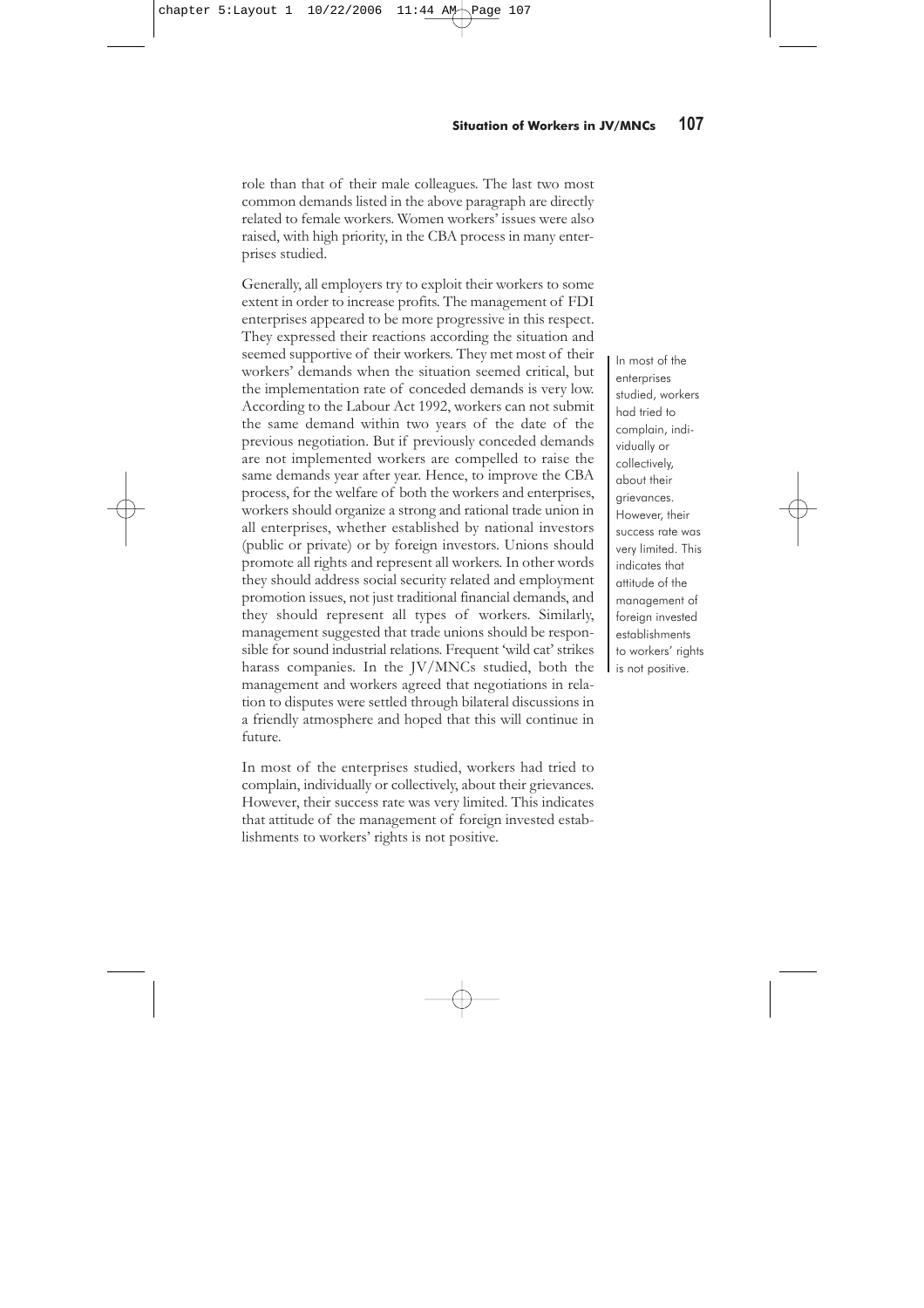role than that of their male colleagues. The last two most common demands listed in the above paragraph are directly related to female workers. Women workers' issues were also raised, with high priority, in the CBA process in many enterprises studied.

Generally, all employers try to exploit their workers to some extent in order to increase profits. The management of FDI enterprises appeared to be more progressive in this respect. They expressed their reactions according the situation and seemed supportive of their workers. They met most of their workers' demands when the situation seemed critical, but the implementation rate of conceded demands is very low. According to the Labour Act 1992, workers can not submit the same demand within two years of the date of the previous negotiation. But if previously conceded demands are not implemented workers are compelled to raise the same demands year after year. Hence, to improve the CBA process, for the welfare of both the workers and enterprises, workers should organize a strong and rational trade union in all enterprises, whether established by national investors (public or private) or by foreign investors. Unions should promote all rights and represent all workers. In other words they should address social security related and employment promotion issues, not just traditional financial demands, and they should represent all types of workers. Similarly, management suggested that trade unions should be responsible for sound industrial relations. Frequent 'wild cat' strikes harass companies. In the JV/MNCs studied, both the management and workers agreed that negotiations in relation to disputes were settled through bilateral discussions in a friendly atmosphere and hoped that this will continue in future.

In most of the enterprises studied, workers had tried to complain, individually or collectively, about their grievances. However, their success rate was very limited. This indicates that attitude of the management of foreign invested establishments to workers' rights is not positive.

In most of the enterprises studied, workers had tried to complain, individually or collectively, about their grievances. However, their success rate was very limited. This indicates that attitude of the management of foreign invested establishments to workers' rights is not positive.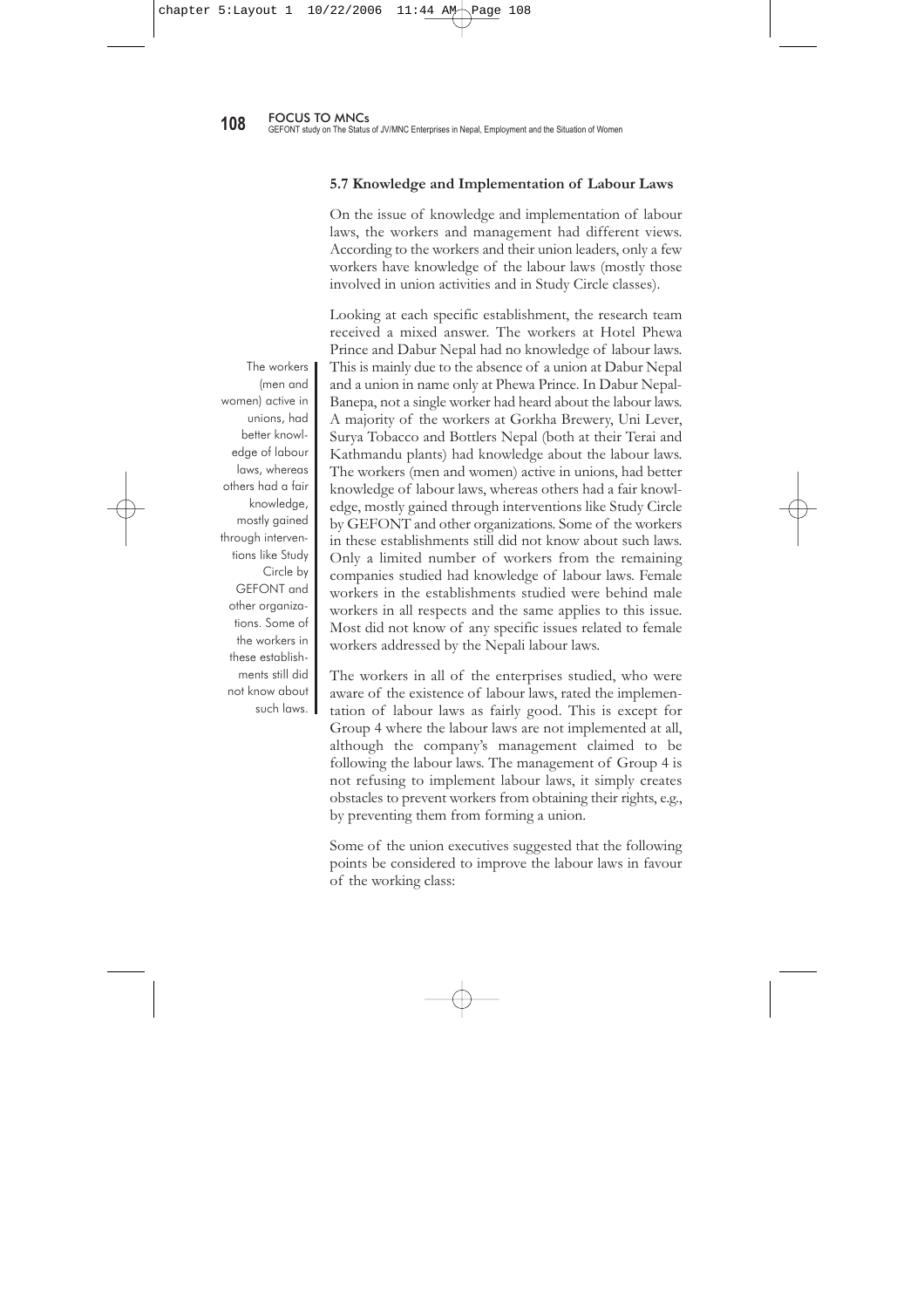#### **5.7 Knowledge and Implementation of Labour Laws**

On the issue of knowledge and implementation of labour laws, the workers and management had different views. According to the workers and their union leaders, only a few workers have knowledge of the labour laws (mostly those involved in union activities and in Study Circle classes).

Looking at each specific establishment, the research team received a mixed answer. The workers at Hotel Phewa Prince and Dabur Nepal had no knowledge of labour laws. This is mainly due to the absence of a union at Dabur Nepal and a union in name only at Phewa Prince. In Dabur Nepal-Banepa, not a single worker had heard about the labour laws. A majority of the workers at Gorkha Brewery, Uni Lever, Surya Tobacco and Bottlers Nepal (both at their Terai and Kathmandu plants) had knowledge about the labour laws. The workers (men and women) active in unions, had better knowledge of labour laws, whereas others had a fair knowledge, mostly gained through interventions like Study Circle by GEFONT and other organizations. Some of the workers in these establishments still did not know about such laws. Only a limited number of workers from the remaining companies studied had knowledge of labour laws. Female workers in the establishments studied were behind male workers in all respects and the same applies to this issue. Most did not know of any specific issues related to female workers addressed by the Nepali labour laws.

The workers in all of the enterprises studied, who were aware of the existence of labour laws, rated the implementation of labour laws as fairly good. This is except for Group 4 where the labour laws are not implemented at all, although the company's management claimed to be following the labour laws. The management of Group 4 is not refusing to implement labour laws, it simply creates obstacles to prevent workers from obtaining their rights, e.g., by preventing them from forming a union.

Some of the union executives suggested that the following points be considered to improve the labour laws in favour of the working class:

The workers (men and women) active in unions, had better knowledge of labour laws, whereas others had a fair knowledge, mostly gained through interventions like Study Circle by GEFONT and other organizations. Some of the workers in these establishments still did not know about such laws.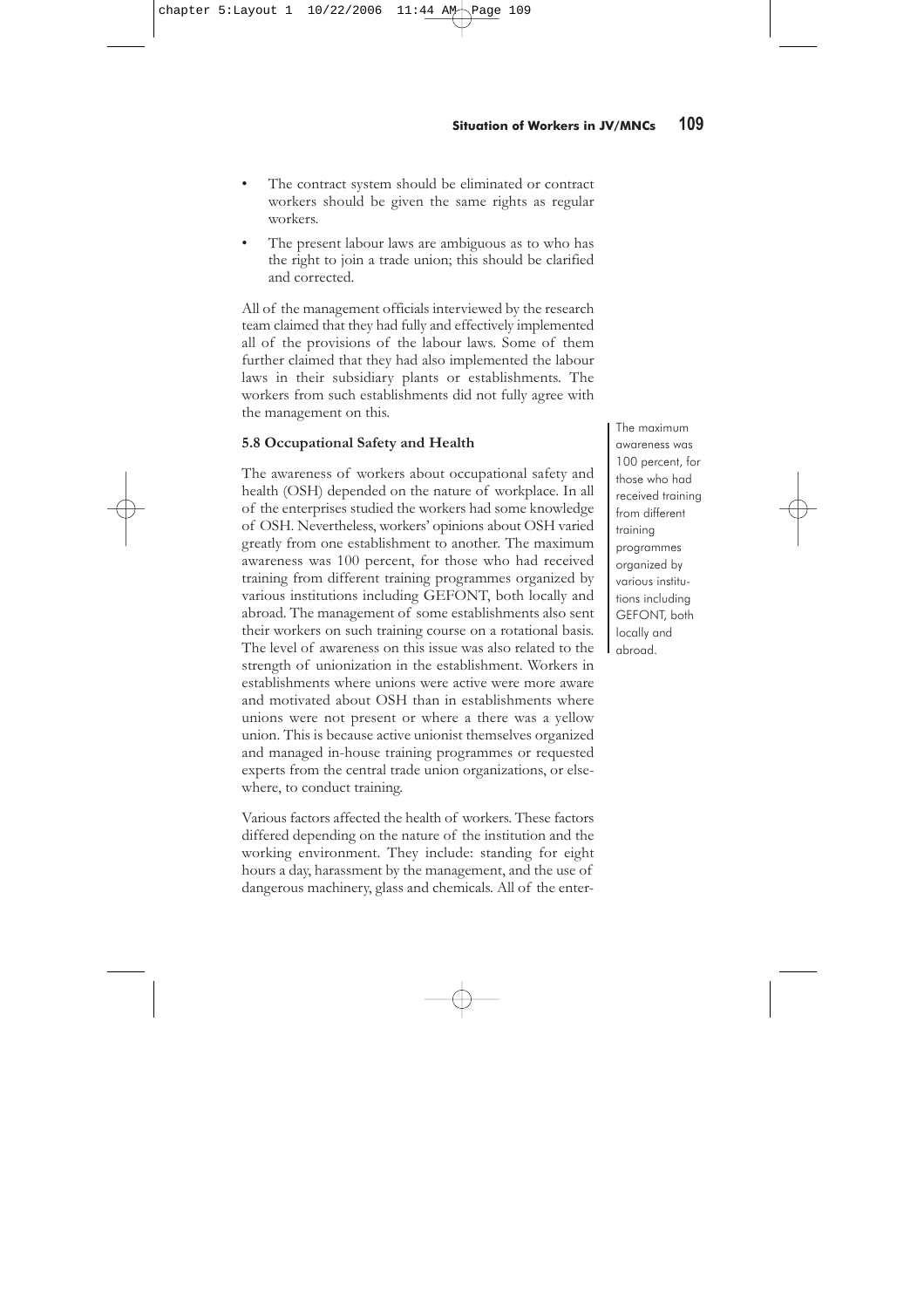- The contract system should be eliminated or contract workers should be given the same rights as regular workers.
- The present labour laws are ambiguous as to who has the right to join a trade union; this should be clarified and corrected.

All of the management officials interviewed by the research team claimed that they had fully and effectively implemented all of the provisions of the labour laws. Some of them further claimed that they had also implemented the labour laws in their subsidiary plants or establishments. The workers from such establishments did not fully agree with the management on this.

### **5.8 Occupational Safety and Health**

The awareness of workers about occupational safety and health (OSH) depended on the nature of workplace. In all of the enterprises studied the workers had some knowledge of OSH. Nevertheless, workers' opinions about OSH varied greatly from one establishment to another. The maximum awareness was 100 percent, for those who had received training from different training programmes organized by various institutions including GEFONT, both locally and abroad. The management of some establishments also sent their workers on such training course on a rotational basis. The level of awareness on this issue was also related to the strength of unionization in the establishment. Workers in establishments where unions were active were more aware and motivated about OSH than in establishments where unions were not present or where a there was a yellow union. This is because active unionist themselves organized and managed in-house training programmes or requested experts from the central trade union organizations, or elsewhere, to conduct training.

Various factors affected the health of workers. These factors differed depending on the nature of the institution and the working environment. They include: standing for eight hours a day, harassment by the management, and the use of dangerous machinery, glass and chemicals. All of the enterThe maximum awareness was 100 percent, for those who had received training from different training programmes organized by various institutions including GEFONT, both locally and abroad.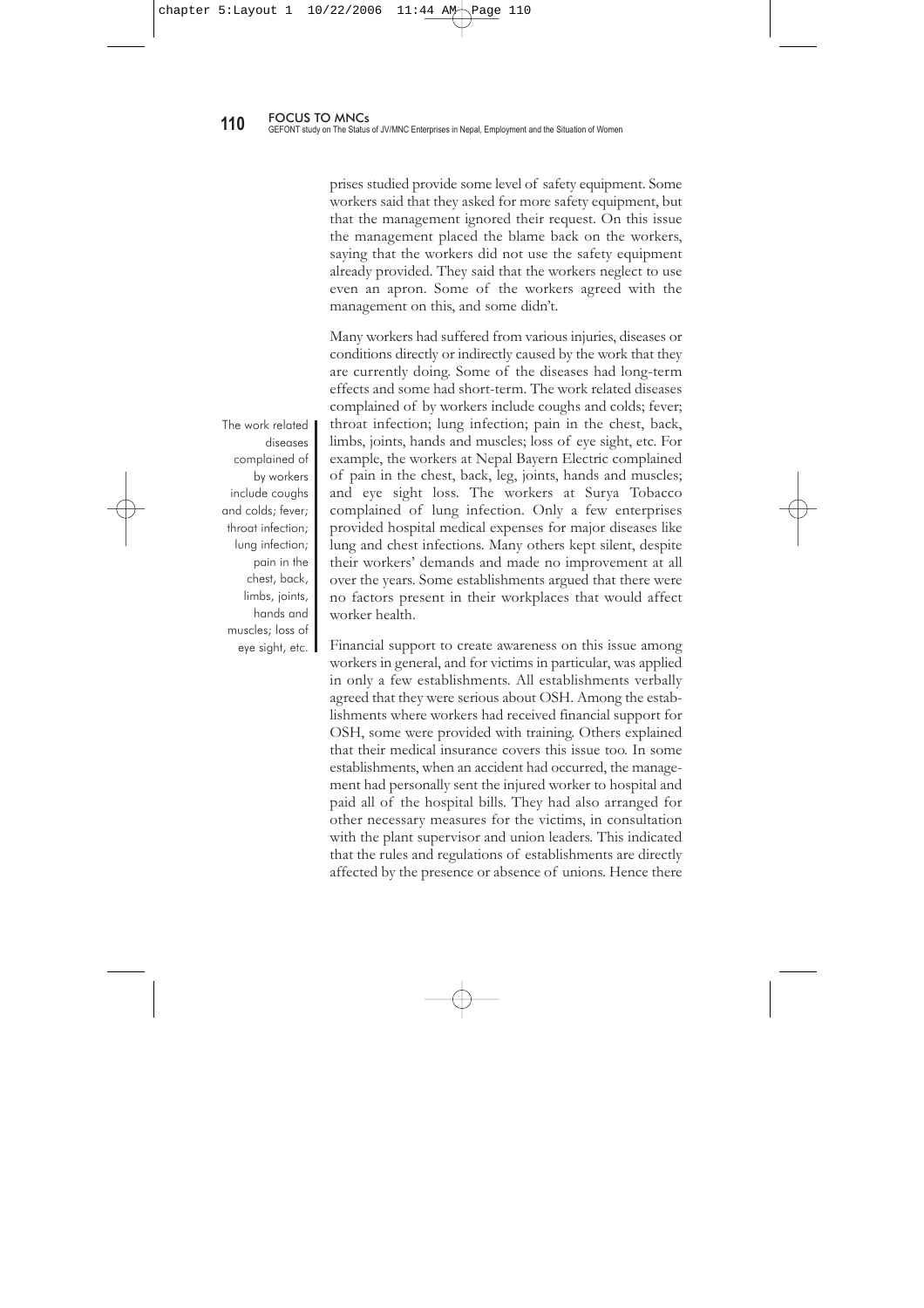prises studied provide some level of safety equipment. Some workers said that they asked for more safety equipment, but that the management ignored their request. On this issue the management placed the blame back on the workers, saying that the workers did not use the safety equipment already provided. They said that the workers neglect to use even an apron. Some of the workers agreed with the management on this, and some didn't.

Many workers had suffered from various injuries, diseases or conditions directly or indirectly caused by the work that they are currently doing. Some of the diseases had long-term effects and some had short-term. The work related diseases complained of by workers include coughs and colds; fever; throat infection; lung infection; pain in the chest, back, limbs, joints, hands and muscles; loss of eye sight, etc. For example, the workers at Nepal Bayern Electric complained of pain in the chest, back, leg, joints, hands and muscles; and eye sight loss. The workers at Surya Tobacco complained of lung infection. Only a few enterprises provided hospital medical expenses for major diseases like lung and chest infections. Many others kept silent, despite their workers' demands and made no improvement at all over the years. Some establishments argued that there were no factors present in their workplaces that would affect worker health.

Financial support to create awareness on this issue among workers in general, and for victims in particular, was applied in only a few establishments. All establishments verbally agreed that they were serious about OSH. Among the establishments where workers had received financial support for OSH, some were provided with training. Others explained that their medical insurance covers this issue too. In some establishments, when an accident had occurred, the management had personally sent the injured worker to hospital and paid all of the hospital bills. They had also arranged for other necessary measures for the victims, in consultation with the plant supervisor and union leaders. This indicated that the rules and regulations of establishments are directly affected by the presence or absence of unions. Hence there

The work related diseases complained of by workers include coughs and colds; fever; throat infection; lung infection; pain in the chest, back, limbs, joints, hands and muscles; loss of eye sight, etc.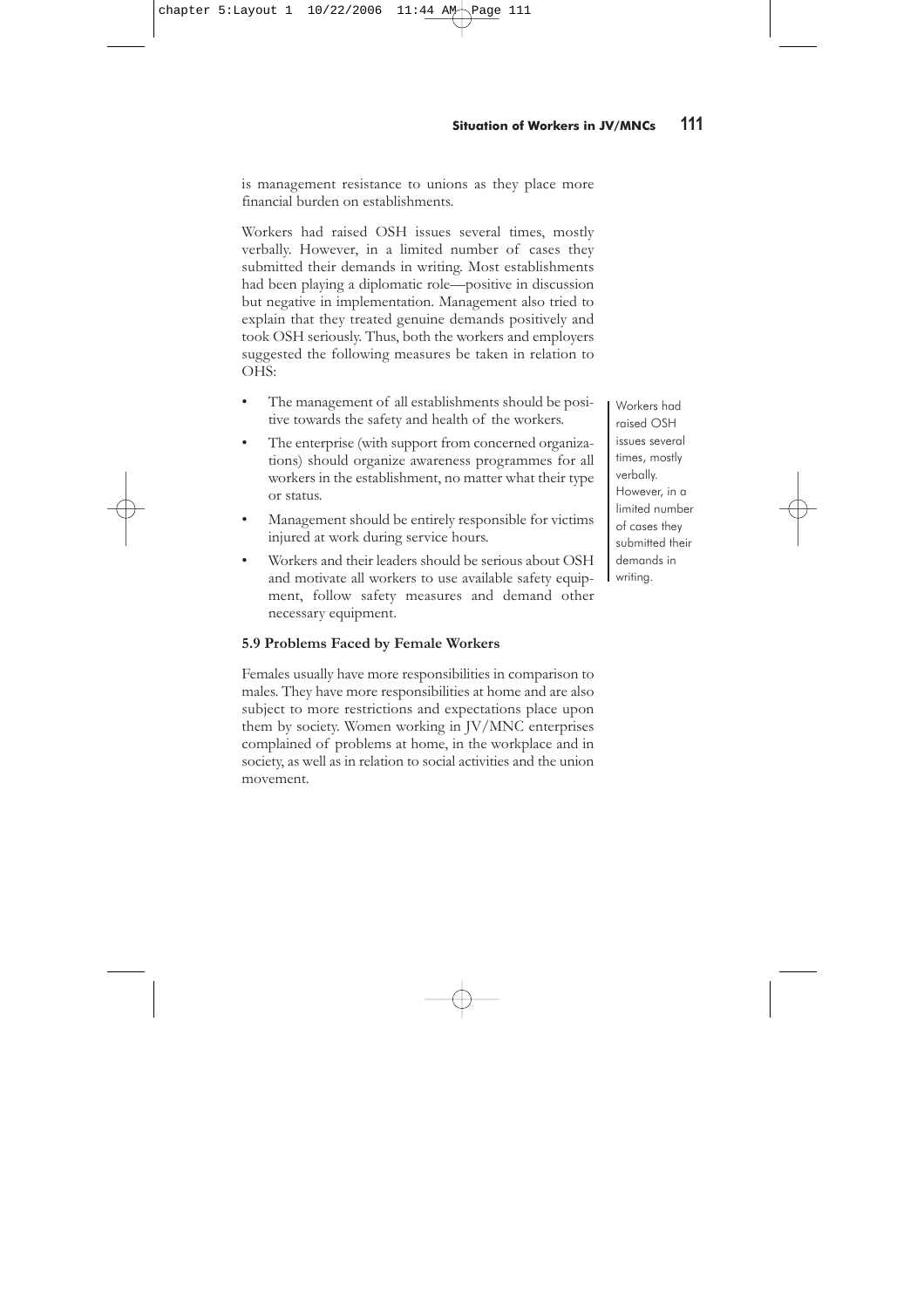is management resistance to unions as they place more financial burden on establishments.

Workers had raised OSH issues several times, mostly verbally. However, in a limited number of cases they submitted their demands in writing. Most establishments had been playing a diplomatic role—positive in discussion but negative in implementation. Management also tried to explain that they treated genuine demands positively and took OSH seriously. Thus, both the workers and employers suggested the following measures be taken in relation to OHS:

- The management of all establishments should be positive towards the safety and health of the workers.
- The enterprise (with support from concerned organizations) should organize awareness programmes for all workers in the establishment, no matter what their type or status.
- Management should be entirely responsible for victims injured at work during service hours.
- Workers and their leaders should be serious about OSH and motivate all workers to use available safety equipment, follow safety measures and demand other necessary equipment.

#### **5.9 Problems Faced by Female Workers**

Females usually have more responsibilities in comparison to males. They have more responsibilities at home and are also subject to more restrictions and expectations place upon them by society. Women working in JV/MNC enterprises complained of problems at home, in the workplace and in society, as well as in relation to social activities and the union movement.

Workers had raised OSH issues several times, mostly verbally. However, in a limited number of cases they submitted their demands in writing.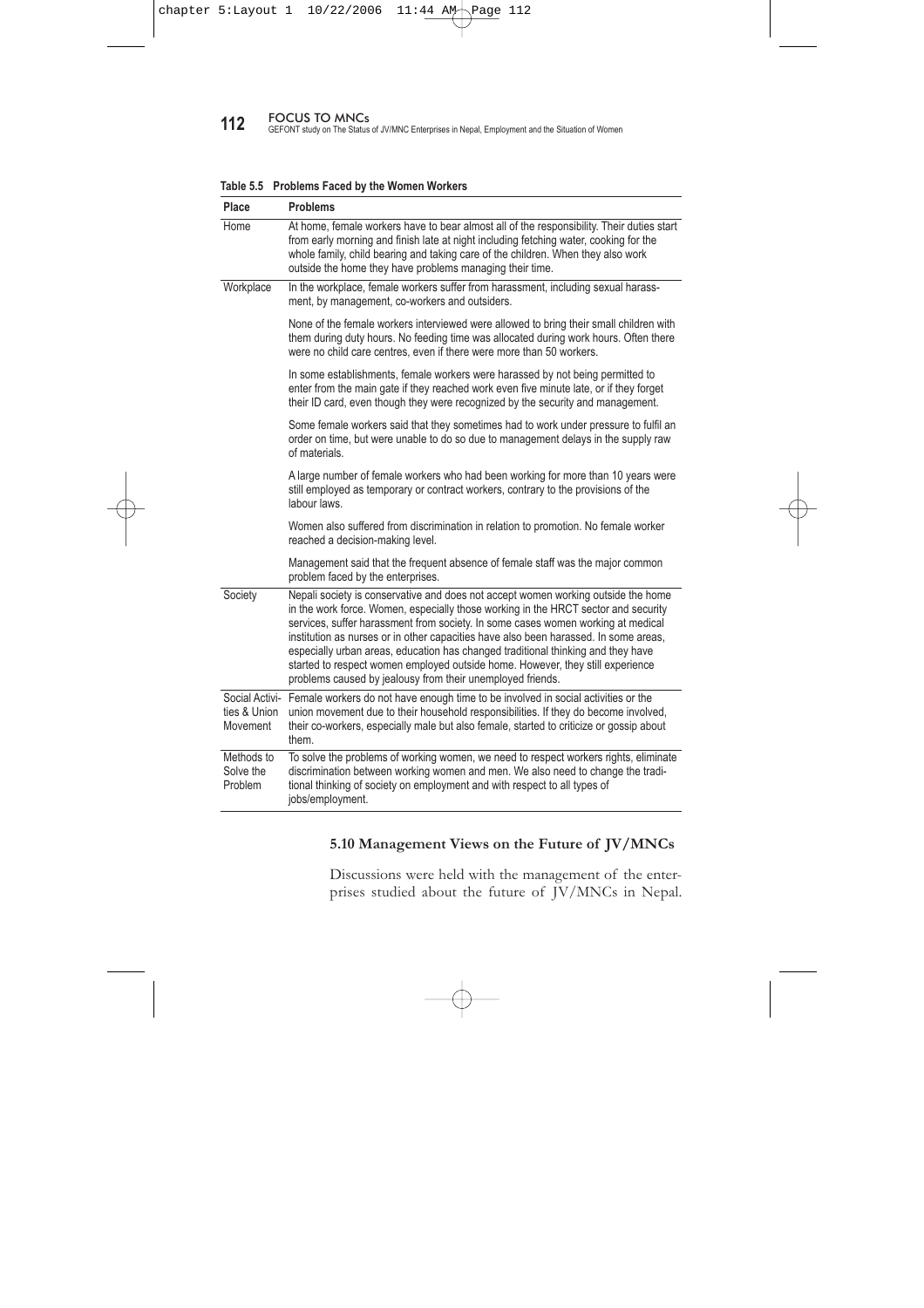**112** FOCUS TO MNCs<br>GEFONT study on The Status of JV/MNC Enterprises in Nepal, Employment and the Situation of Women

| Place                              | <b>Problems</b>                                                                                                                                                                                                                                                                                                                                                                                                                                                                                                                                                                         |
|------------------------------------|-----------------------------------------------------------------------------------------------------------------------------------------------------------------------------------------------------------------------------------------------------------------------------------------------------------------------------------------------------------------------------------------------------------------------------------------------------------------------------------------------------------------------------------------------------------------------------------------|
| Home                               | At home, female workers have to bear almost all of the responsibility. Their duties start<br>from early morning and finish late at night including fetching water, cooking for the<br>whole family, child bearing and taking care of the children. When they also work<br>outside the home they have problems managing their time.                                                                                                                                                                                                                                                      |
| Workplace                          | In the workplace, female workers suffer from harassment, including sexual harass-<br>ment, by management, co-workers and outsiders.                                                                                                                                                                                                                                                                                                                                                                                                                                                     |
|                                    | None of the female workers interviewed were allowed to bring their small children with<br>them during duty hours. No feeding time was allocated during work hours. Often there<br>were no child care centres, even if there were more than 50 workers.                                                                                                                                                                                                                                                                                                                                  |
|                                    | In some establishments, female workers were harassed by not being permitted to<br>enter from the main gate if they reached work even five minute late, or if they forget<br>their ID card, even though they were recognized by the security and management.                                                                                                                                                                                                                                                                                                                             |
|                                    | Some female workers said that they sometimes had to work under pressure to fulfil an<br>order on time, but were unable to do so due to management delays in the supply raw<br>of materials.                                                                                                                                                                                                                                                                                                                                                                                             |
|                                    | A large number of female workers who had been working for more than 10 years were<br>still employed as temporary or contract workers, contrary to the provisions of the<br>labour laws.                                                                                                                                                                                                                                                                                                                                                                                                 |
|                                    | Women also suffered from discrimination in relation to promotion. No female worker<br>reached a decision-making level.                                                                                                                                                                                                                                                                                                                                                                                                                                                                  |
|                                    | Management said that the frequent absence of female staff was the major common<br>problem faced by the enterprises.                                                                                                                                                                                                                                                                                                                                                                                                                                                                     |
| Society                            | Nepali society is conservative and does not accept women working outside the home<br>in the work force. Women, especially those working in the HRCT sector and security<br>services, suffer harassment from society. In some cases women working at medical<br>institution as nurses or in other capacities have also been harassed. In some areas,<br>especially urban areas, education has changed traditional thinking and they have<br>started to respect women employed outside home. However, they still experience<br>problems caused by jealousy from their unemployed friends. |
| ties & Union<br>Movement           | Social Activi- Female workers do not have enough time to be involved in social activities or the<br>union movement due to their household responsibilities. If they do become involved,<br>their co-workers, especially male but also female, started to criticize or gossip about<br>them.                                                                                                                                                                                                                                                                                             |
| Methods to<br>Solve the<br>Problem | To solve the problems of working women, we need to respect workers rights, eliminate<br>discrimination between working women and men. We also need to change the tradi-<br>tional thinking of society on employment and with respect to all types of<br>jobs/employment.                                                                                                                                                                                                                                                                                                                |

#### **Table 5.5 Problems Faced by the Women Workers**

## **5.10 Management Views on the Future of JV/MNCs**

Discussions were held with the management of the enterprises studied about the future of JV/MNCs in Nepal.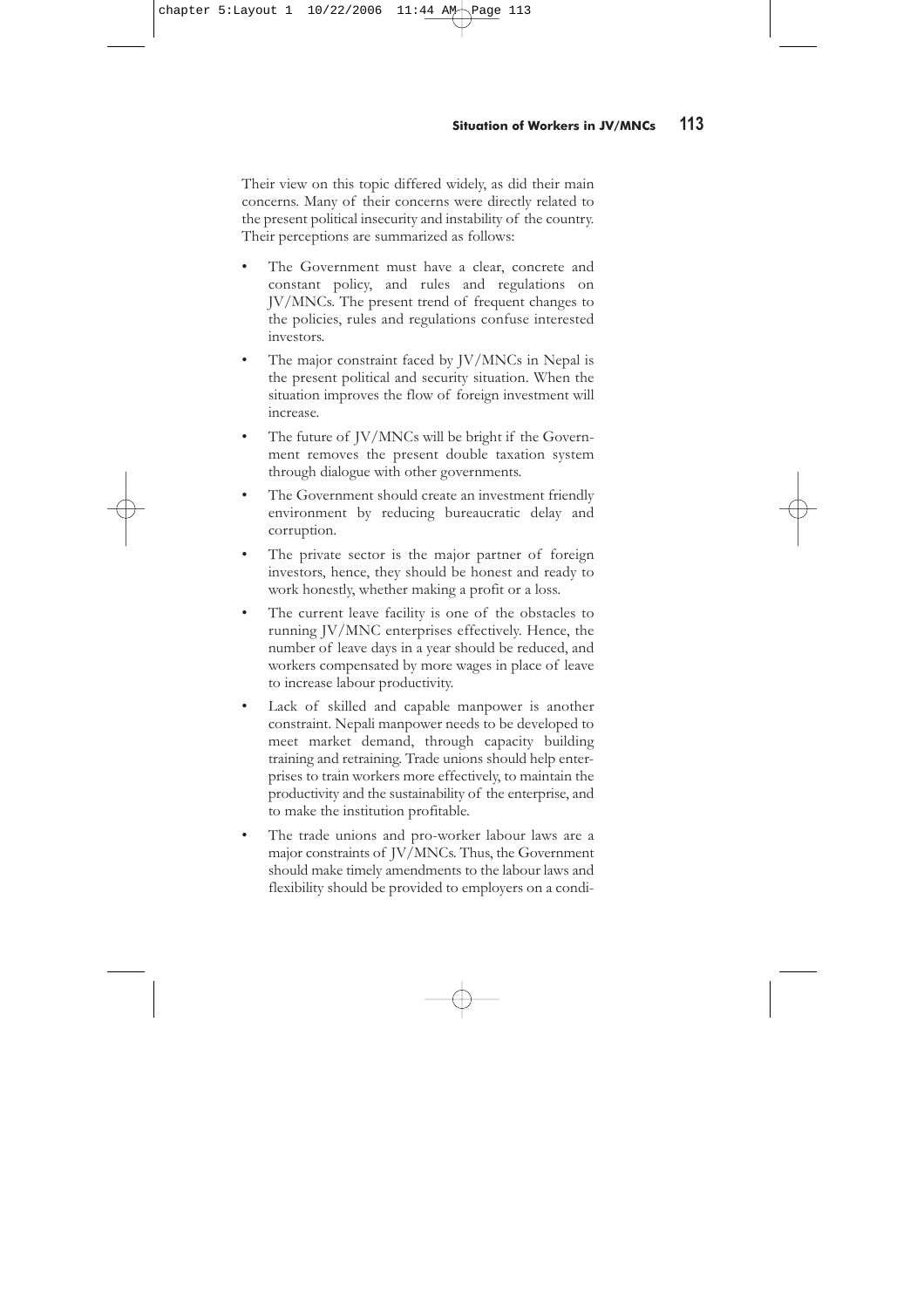Their view on this topic differed widely, as did their main concerns. Many of their concerns were directly related to the present political insecurity and instability of the country. Their perceptions are summarized as follows:

- The Government must have a clear, concrete and constant policy, and rules and regulations on JV/MNCs. The present trend of frequent changes to the policies, rules and regulations confuse interested investors.
- The major constraint faced by JV/MNCs in Nepal is the present political and security situation. When the situation improves the flow of foreign investment will increase.
- The future of JV/MNCs will be bright if the Government removes the present double taxation system through dialogue with other governments.
- The Government should create an investment friendly environment by reducing bureaucratic delay and corruption.
- The private sector is the major partner of foreign investors, hence, they should be honest and ready to work honestly, whether making a profit or a loss.
- The current leave facility is one of the obstacles to running JV/MNC enterprises effectively. Hence, the number of leave days in a year should be reduced, and workers compensated by more wages in place of leave to increase labour productivity.
- Lack of skilled and capable manpower is another constraint. Nepali manpower needs to be developed to meet market demand, through capacity building training and retraining. Trade unions should help enterprises to train workers more effectively, to maintain the productivity and the sustainability of the enterprise, and to make the institution profitable.
- The trade unions and pro-worker labour laws are a major constraints of JV/MNCs. Thus, the Government should make timely amendments to the labour laws and flexibility should be provided to employers on a condi-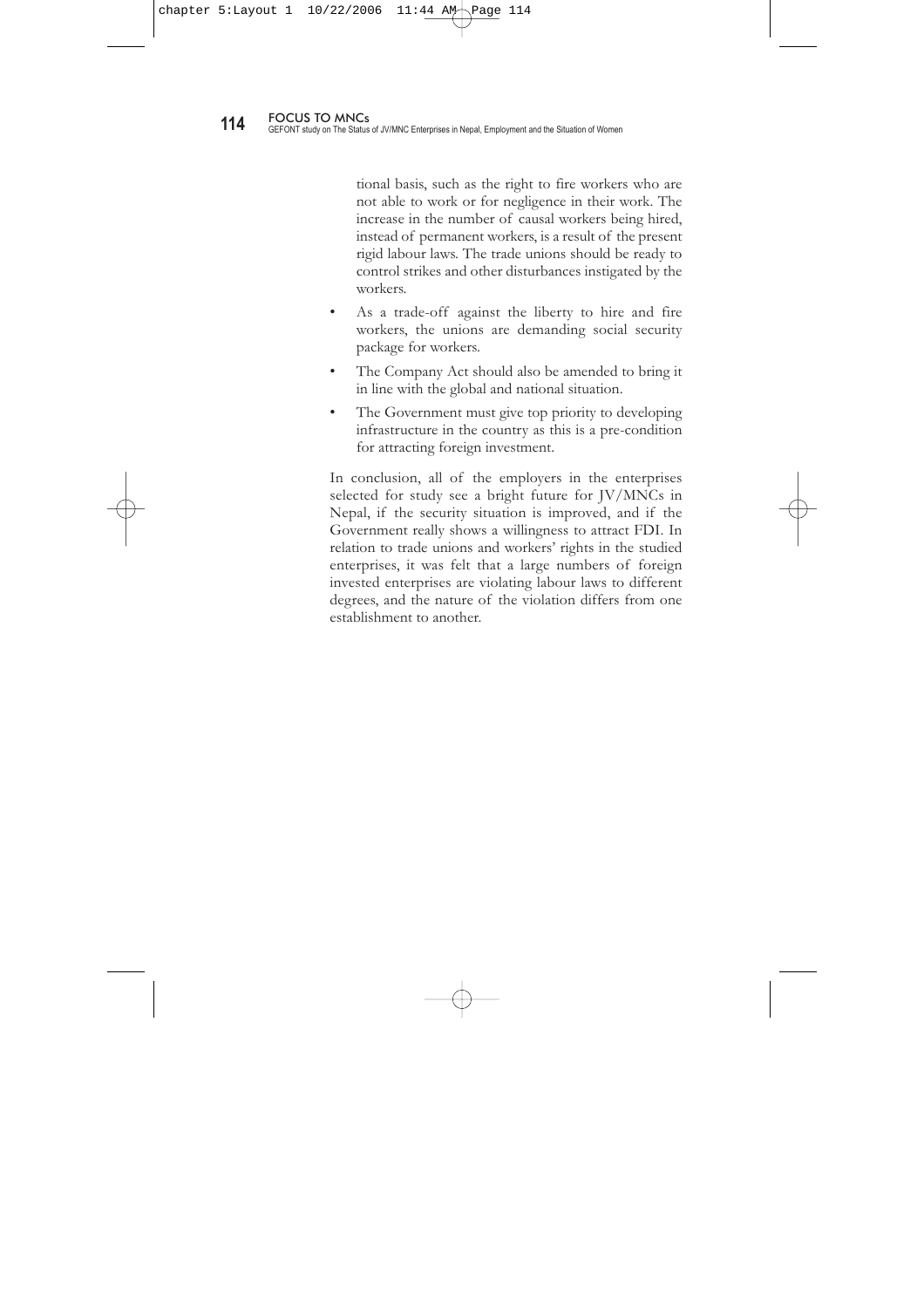tional basis, such as the right to fire workers who are not able to work or for negligence in their work. The increase in the number of causal workers being hired, instead of permanent workers, is a result of the present rigid labour laws. The trade unions should be ready to control strikes and other disturbances instigated by the workers.

- As a trade-off against the liberty to hire and fire workers, the unions are demanding social security package for workers.
- The Company Act should also be amended to bring it in line with the global and national situation.
- The Government must give top priority to developing infrastructure in the country as this is a pre-condition for attracting foreign investment.

In conclusion, all of the employers in the enterprises selected for study see a bright future for JV/MNCs in Nepal, if the security situation is improved, and if the Government really shows a willingness to attract FDI. In relation to trade unions and workers' rights in the studied enterprises, it was felt that a large numbers of foreign invested enterprises are violating labour laws to different degrees, and the nature of the violation differs from one establishment to another.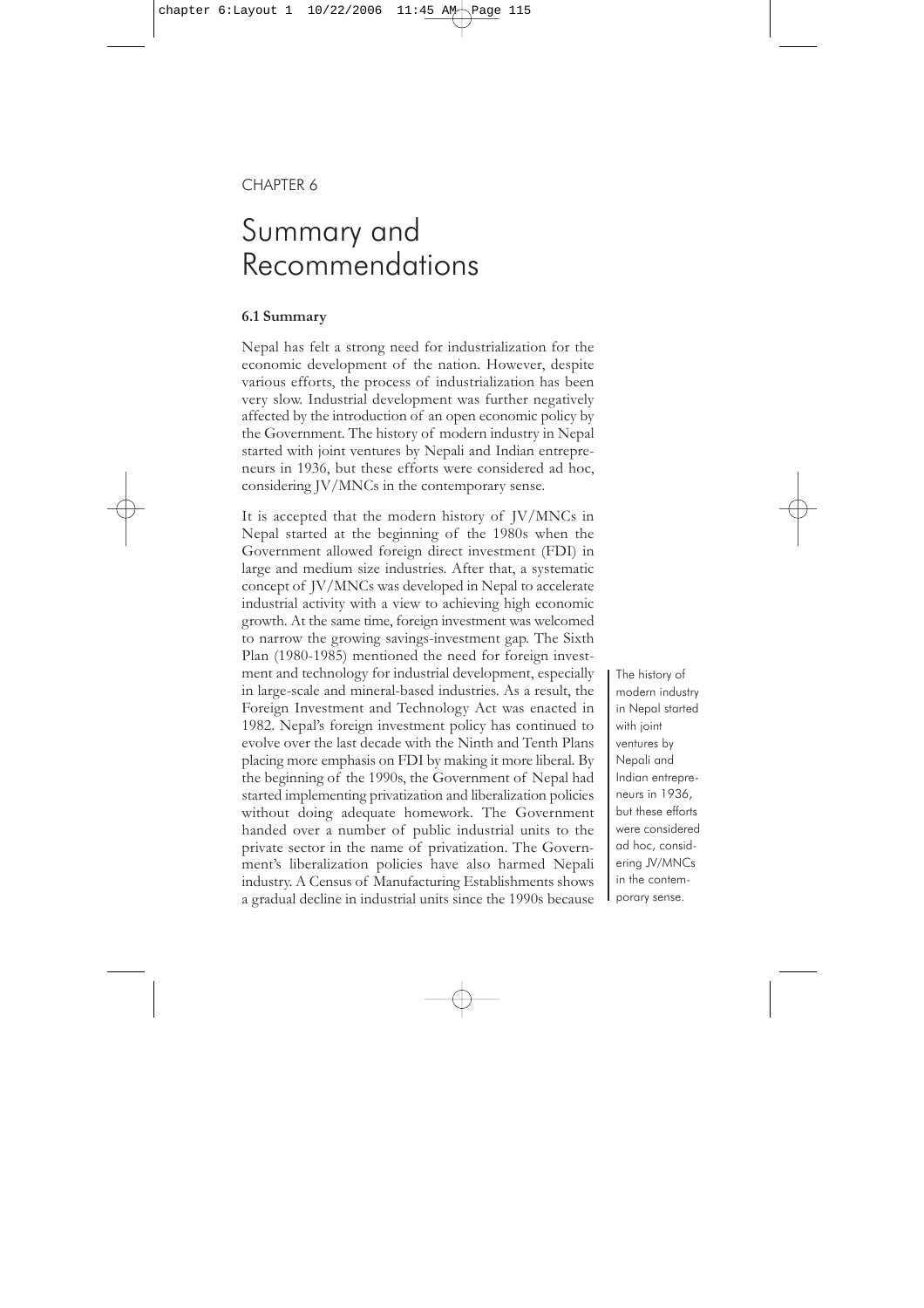### CHAPTER 6

# Summary and Recommendations

#### **6.1 Summary**

Nepal has felt a strong need for industrialization for the economic development of the nation. However, despite various efforts, the process of industrialization has been very slow. Industrial development was further negatively affected by the introduction of an open economic policy by the Government. The history of modern industry in Nepal started with joint ventures by Nepali and Indian entrepreneurs in 1936, but these efforts were considered ad hoc, considering JV/MNCs in the contemporary sense.

It is accepted that the modern history of JV/MNCs in Nepal started at the beginning of the 1980s when the Government allowed foreign direct investment (FDI) in large and medium size industries. After that, a systematic concept of JV/MNCs was developed in Nepal to accelerate industrial activity with a view to achieving high economic growth. At the same time, foreign investment was welcomed to narrow the growing savings-investment gap. The Sixth Plan (1980-1985) mentioned the need for foreign investment and technology for industrial development, especially in large-scale and mineral-based industries. As a result, the Foreign Investment and Technology Act was enacted in 1982. Nepal's foreign investment policy has continued to evolve over the last decade with the Ninth and Tenth Plans placing more emphasis on FDI by making it more liberal. By the beginning of the 1990s, the Government of Nepal had started implementing privatization and liberalization policies without doing adequate homework. The Government handed over a number of public industrial units to the private sector in the name of privatization. The Government's liberalization policies have also harmed Nepali industry. A Census of Manufacturing Establishments shows a gradual decline in industrial units since the 1990s because

The history of modern industry in Nepal started with joint ventures by Nepali and Indian entrepreneurs in 1936, but these efforts were considered ad hoc, considering JV/MNCs in the contemporary sense.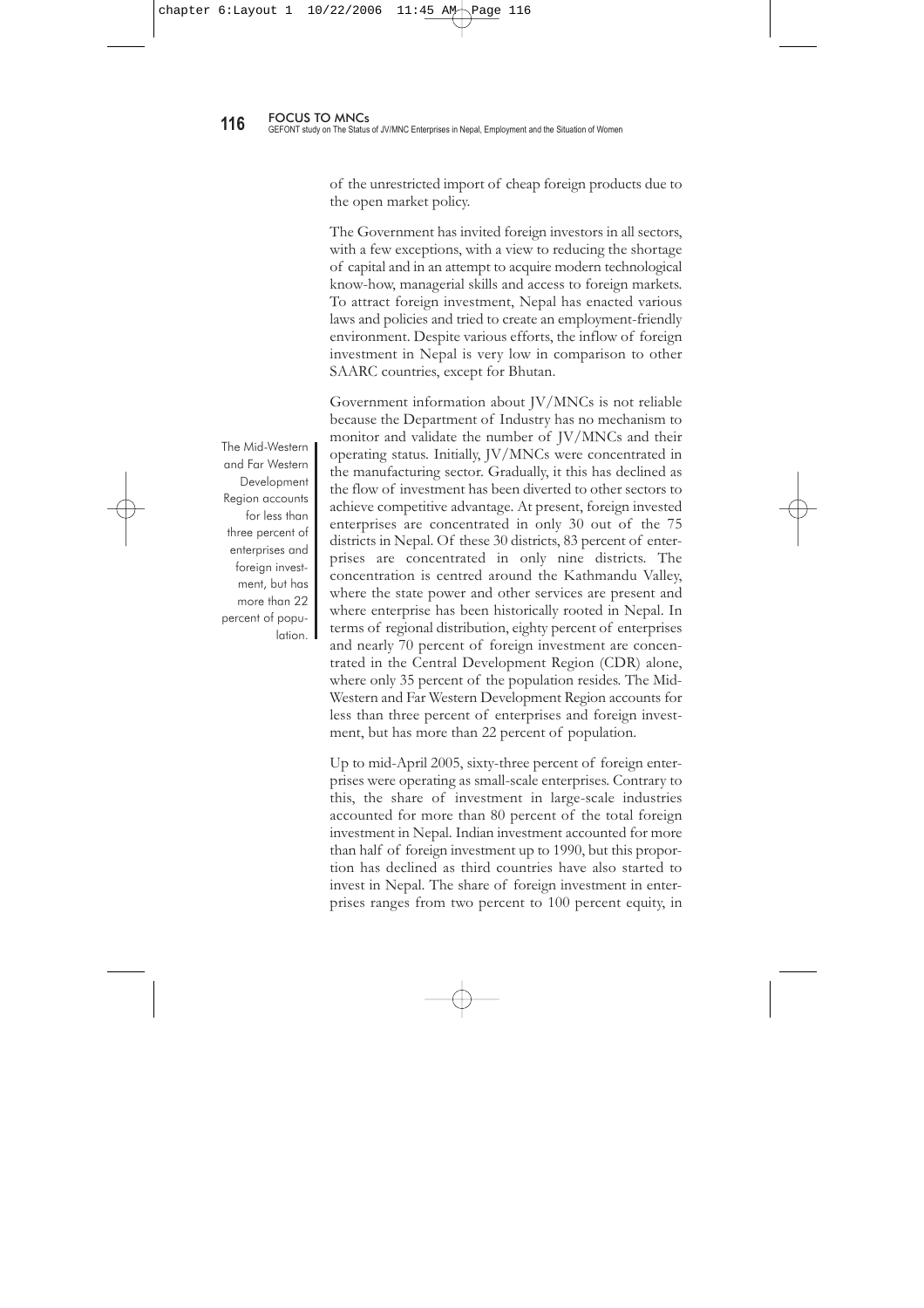of the unrestricted import of cheap foreign products due to the open market policy.

The Government has invited foreign investors in all sectors, with a few exceptions, with a view to reducing the shortage of capital and in an attempt to acquire modern technological know-how, managerial skills and access to foreign markets. To attract foreign investment, Nepal has enacted various laws and policies and tried to create an employment-friendly environment. Despite various efforts, the inflow of foreign investment in Nepal is very low in comparison to other SAARC countries, except for Bhutan.

The Mid-Western and Far Western Development Region accounts for less than three percent of enterprises and foreign investment, but has more than 22 percent of population. Government information about JV/MNCs is not reliable because the Department of Industry has no mechanism to monitor and validate the number of JV/MNCs and their operating status. Initially, JV/MNCs were concentrated in the manufacturing sector. Gradually, it this has declined as the flow of investment has been diverted to other sectors to achieve competitive advantage. At present, foreign invested enterprises are concentrated in only 30 out of the 75 districts in Nepal. Of these 30 districts, 83 percent of enterprises are concentrated in only nine districts. The concentration is centred around the Kathmandu Valley, where the state power and other services are present and where enterprise has been historically rooted in Nepal. In terms of regional distribution, eighty percent of enterprises and nearly 70 percent of foreign investment are concentrated in the Central Development Region (CDR) alone, where only 35 percent of the population resides. The Mid-Western and Far Western Development Region accounts for less than three percent of enterprises and foreign investment, but has more than 22 percent of population.

Up to mid-April 2005, sixty-three percent of foreign enterprises were operating as small-scale enterprises. Contrary to this, the share of investment in large-scale industries accounted for more than 80 percent of the total foreign investment in Nepal. Indian investment accounted for more than half of foreign investment up to 1990, but this proportion has declined as third countries have also started to invest in Nepal. The share of foreign investment in enterprises ranges from two percent to 100 percent equity, in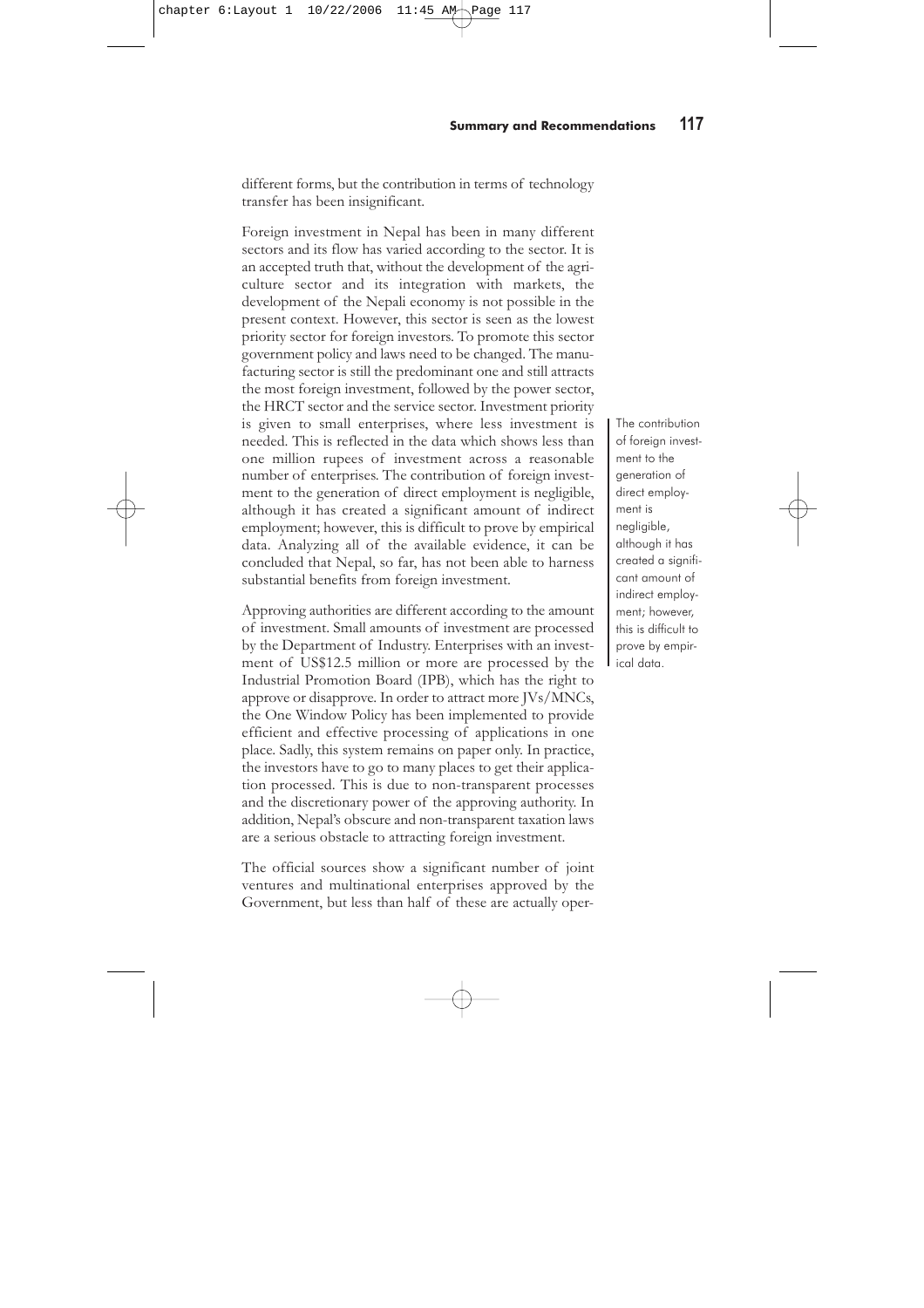different forms, but the contribution in terms of technology transfer has been insignificant.

Foreign investment in Nepal has been in many different sectors and its flow has varied according to the sector. It is an accepted truth that, without the development of the agriculture sector and its integration with markets, the development of the Nepali economy is not possible in the present context. However, this sector is seen as the lowest priority sector for foreign investors. To promote this sector government policy and laws need to be changed. The manufacturing sector is still the predominant one and still attracts the most foreign investment, followed by the power sector, the HRCT sector and the service sector. Investment priority is given to small enterprises, where less investment is needed. This is reflected in the data which shows less than one million rupees of investment across a reasonable number of enterprises. The contribution of foreign investment to the generation of direct employment is negligible, although it has created a significant amount of indirect employment; however, this is difficult to prove by empirical data. Analyzing all of the available evidence, it can be concluded that Nepal, so far, has not been able to harness substantial benefits from foreign investment.

Approving authorities are different according to the amount of investment. Small amounts of investment are processed by the Department of Industry. Enterprises with an investment of US\$12.5 million or more are processed by the Industrial Promotion Board (IPB), which has the right to approve or disapprove. In order to attract more JVs/MNCs, the One Window Policy has been implemented to provide efficient and effective processing of applications in one place. Sadly, this system remains on paper only. In practice, the investors have to go to many places to get their application processed. This is due to non-transparent processes and the discretionary power of the approving authority. In addition, Nepal's obscure and non-transparent taxation laws are a serious obstacle to attracting foreign investment.

The official sources show a significant number of joint ventures and multinational enterprises approved by the Government, but less than half of these are actually oper-

The contribution of foreign investment to the generation of direct employment is negligible, although it has created a significant amount of indirect employment; however, this is difficult to prove by empirical data.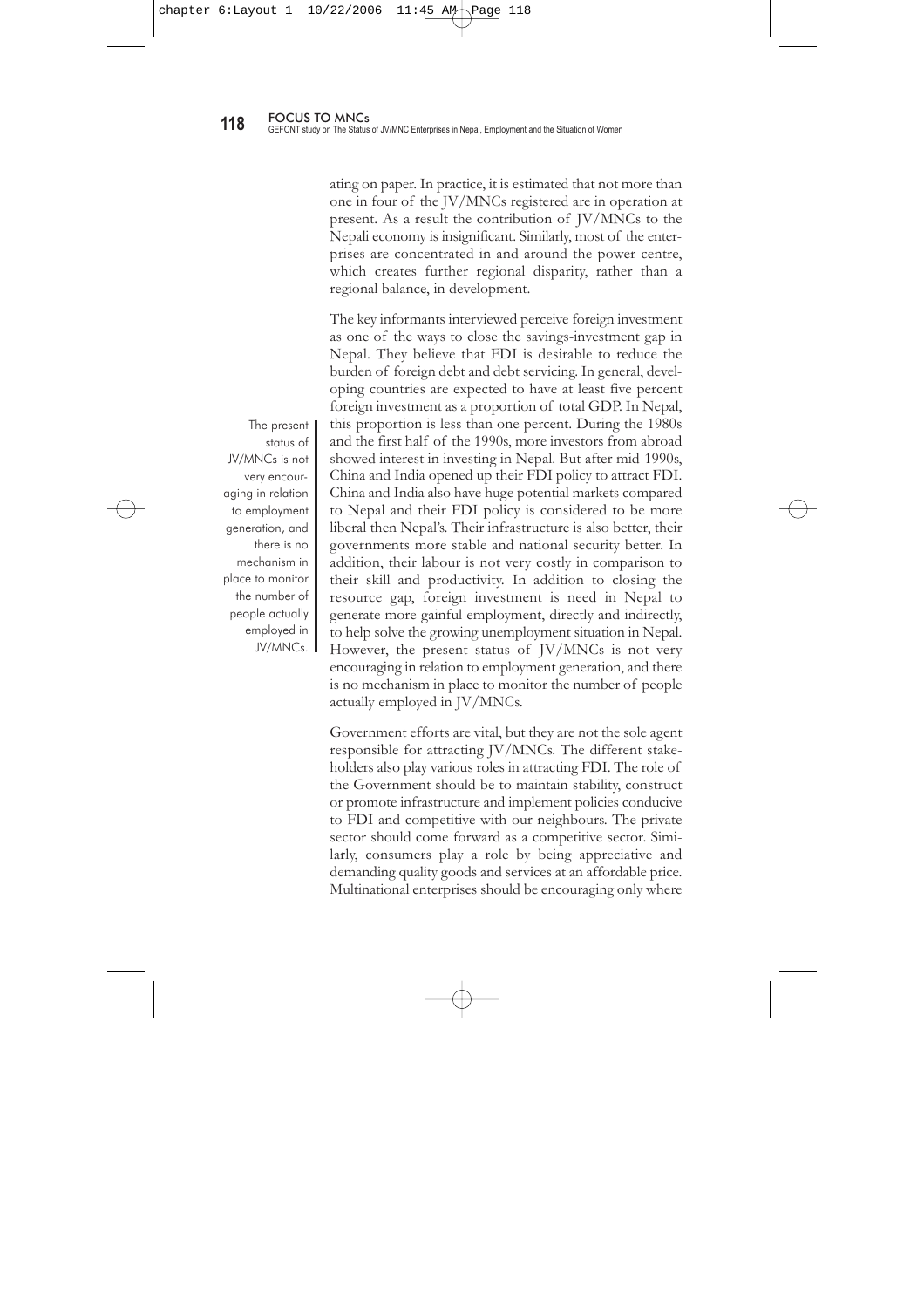ating on paper. In practice, it is estimated that not more than one in four of the JV/MNCs registered are in operation at present. As a result the contribution of JV/MNCs to the Nepali economy is insignificant. Similarly, most of the enterprises are concentrated in and around the power centre, which creates further regional disparity, rather than a regional balance, in development.

The key informants interviewed perceive foreign investment as one of the ways to close the savings-investment gap in Nepal. They believe that FDI is desirable to reduce the burden of foreign debt and debt servicing. In general, developing countries are expected to have at least five percent foreign investment as a proportion of total GDP. In Nepal, this proportion is less than one percent. During the 1980s and the first half of the 1990s, more investors from abroad showed interest in investing in Nepal. But after mid-1990s, China and India opened up their FDI policy to attract FDI. China and India also have huge potential markets compared to Nepal and their FDI policy is considered to be more liberal then Nepal's. Their infrastructure is also better, their governments more stable and national security better. In addition, their labour is not very costly in comparison to their skill and productivity. In addition to closing the resource gap, foreign investment is need in Nepal to generate more gainful employment, directly and indirectly, to help solve the growing unemployment situation in Nepal. However, the present status of JV/MNCs is not very encouraging in relation to employment generation, and there is no mechanism in place to monitor the number of people actually employed in JV/MNCs.

Government efforts are vital, but they are not the sole agent responsible for attracting JV/MNCs. The different stakeholders also play various roles in attracting FDI. The role of the Government should be to maintain stability, construct or promote infrastructure and implement policies conducive to FDI and competitive with our neighbours. The private sector should come forward as a competitive sector. Similarly, consumers play a role by being appreciative and demanding quality goods and services at an affordable price. Multinational enterprises should be encouraging only where

The present status of JV/MNCs is not very encouraging in relation to employment generation, and there is no mechanism in place to monitor the number of people actually employed in JV/MNCs.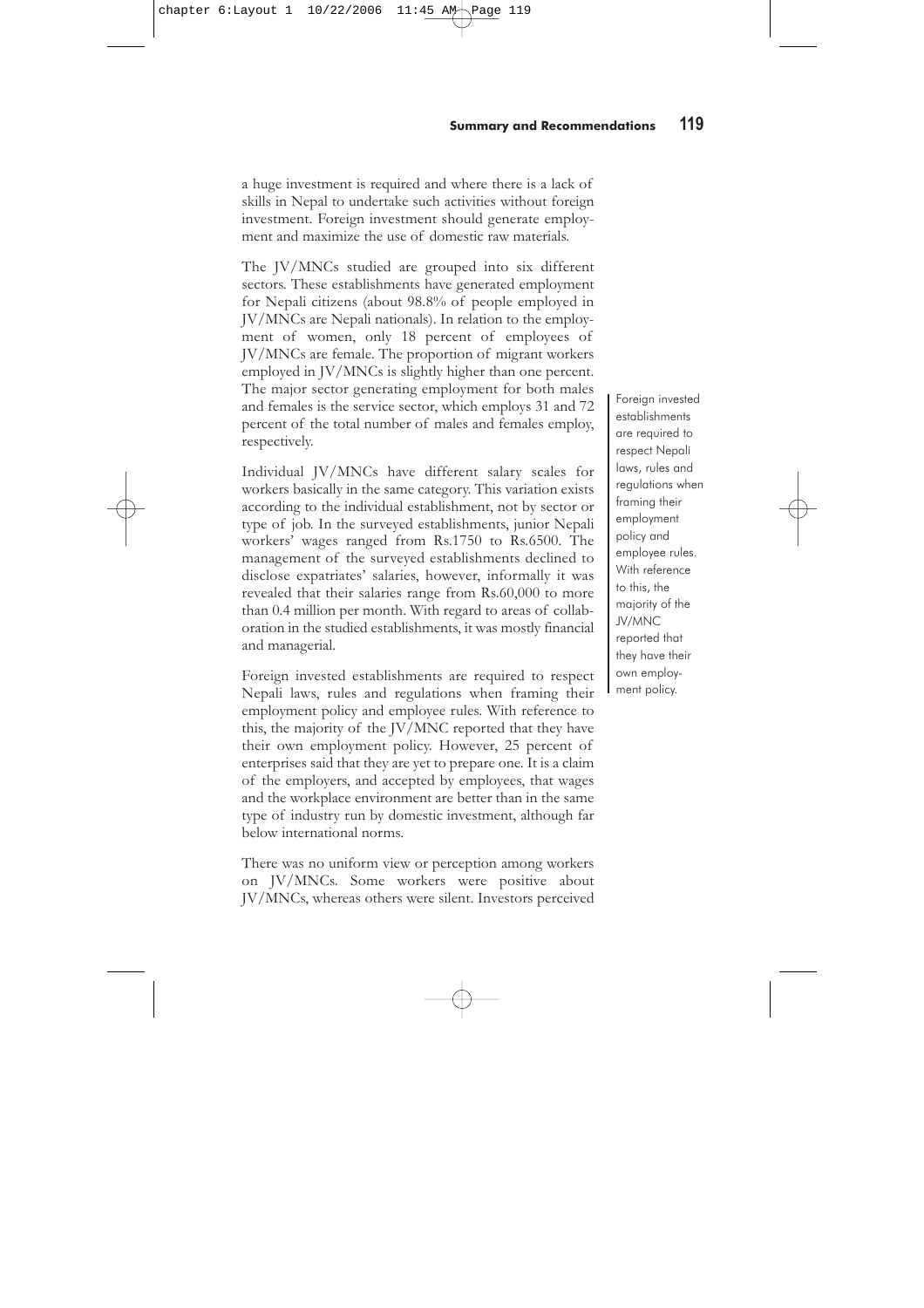a huge investment is required and where there is a lack of skills in Nepal to undertake such activities without foreign investment. Foreign investment should generate employment and maximize the use of domestic raw materials.

The JV/MNCs studied are grouped into six different sectors. These establishments have generated employment for Nepali citizens (about 98.8% of people employed in JV/MNCs are Nepali nationals). In relation to the employment of women, only 18 percent of employees of JV/MNCs are female. The proportion of migrant workers employed in JV/MNCs is slightly higher than one percent. The major sector generating employment for both males and females is the service sector, which employs 31 and 72 percent of the total number of males and females employ, respectively.

Individual JV/MNCs have different salary scales for workers basically in the same category. This variation exists according to the individual establishment, not by sector or type of job. In the surveyed establishments, junior Nepali workers' wages ranged from Rs.1750 to Rs.6500. The management of the surveyed establishments declined to disclose expatriates' salaries, however, informally it was revealed that their salaries range from Rs.60,000 to more than 0.4 million per month. With regard to areas of collaboration in the studied establishments, it was mostly financial and managerial.

Foreign invested establishments are required to respect Nepali laws, rules and regulations when framing their employment policy and employee rules. With reference to this, the majority of the JV/MNC reported that they have their own employment policy. However, 25 percent of enterprises said that they are yet to prepare one. It is a claim of the employers, and accepted by employees, that wages and the workplace environment are better than in the same type of industry run by domestic investment, although far below international norms.

There was no uniform view or perception among workers on JV/MNCs. Some workers were positive about JV/MNCs, whereas others were silent. Investors perceived

Foreign invested establishments are required to respect Nepali laws, rules and regulations when framing their employment policy and employee rules. With reference to this, the majority of the JV/MNC reported that they have their own employment policy.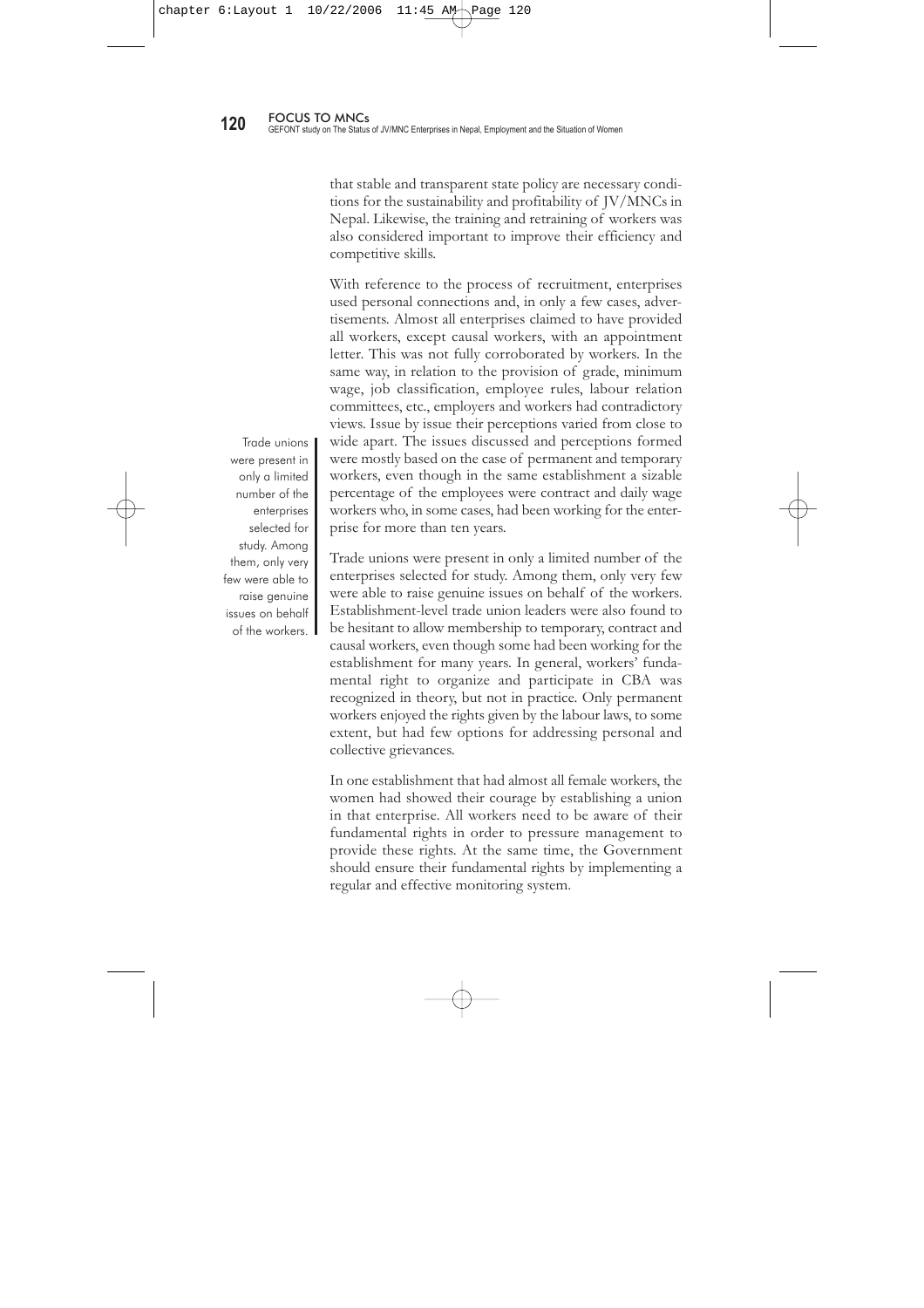that stable and transparent state policy are necessary conditions for the sustainability and profitability of JV/MNCs in Nepal. Likewise, the training and retraining of workers was also considered important to improve their efficiency and competitive skills.

With reference to the process of recruitment, enterprises used personal connections and, in only a few cases, advertisements. Almost all enterprises claimed to have provided all workers, except causal workers, with an appointment letter. This was not fully corroborated by workers. In the same way, in relation to the provision of grade, minimum wage, job classification, employee rules, labour relation committees, etc., employers and workers had contradictory views. Issue by issue their perceptions varied from close to wide apart. The issues discussed and perceptions formed were mostly based on the case of permanent and temporary workers, even though in the same establishment a sizable percentage of the employees were contract and daily wage workers who, in some cases, had been working for the enterprise for more than ten years.

Trade unions were present in only a limited number of the enterprises selected for study. Among them, only very few were able to raise genuine issues on behalf of the workers. Establishment-level trade union leaders were also found to be hesitant to allow membership to temporary, contract and causal workers, even though some had been working for the establishment for many years. In general, workers' fundamental right to organize and participate in CBA was recognized in theory, but not in practice. Only permanent workers enjoyed the rights given by the labour laws, to some extent, but had few options for addressing personal and collective grievances.

In one establishment that had almost all female workers, the women had showed their courage by establishing a union in that enterprise. All workers need to be aware of their fundamental rights in order to pressure management to provide these rights. At the same time, the Government should ensure their fundamental rights by implementing a regular and effective monitoring system.

Trade unions were present in only a limited number of the enterprises selected for study. Among them, only very few were able to raise genuine issues on behalf of the workers.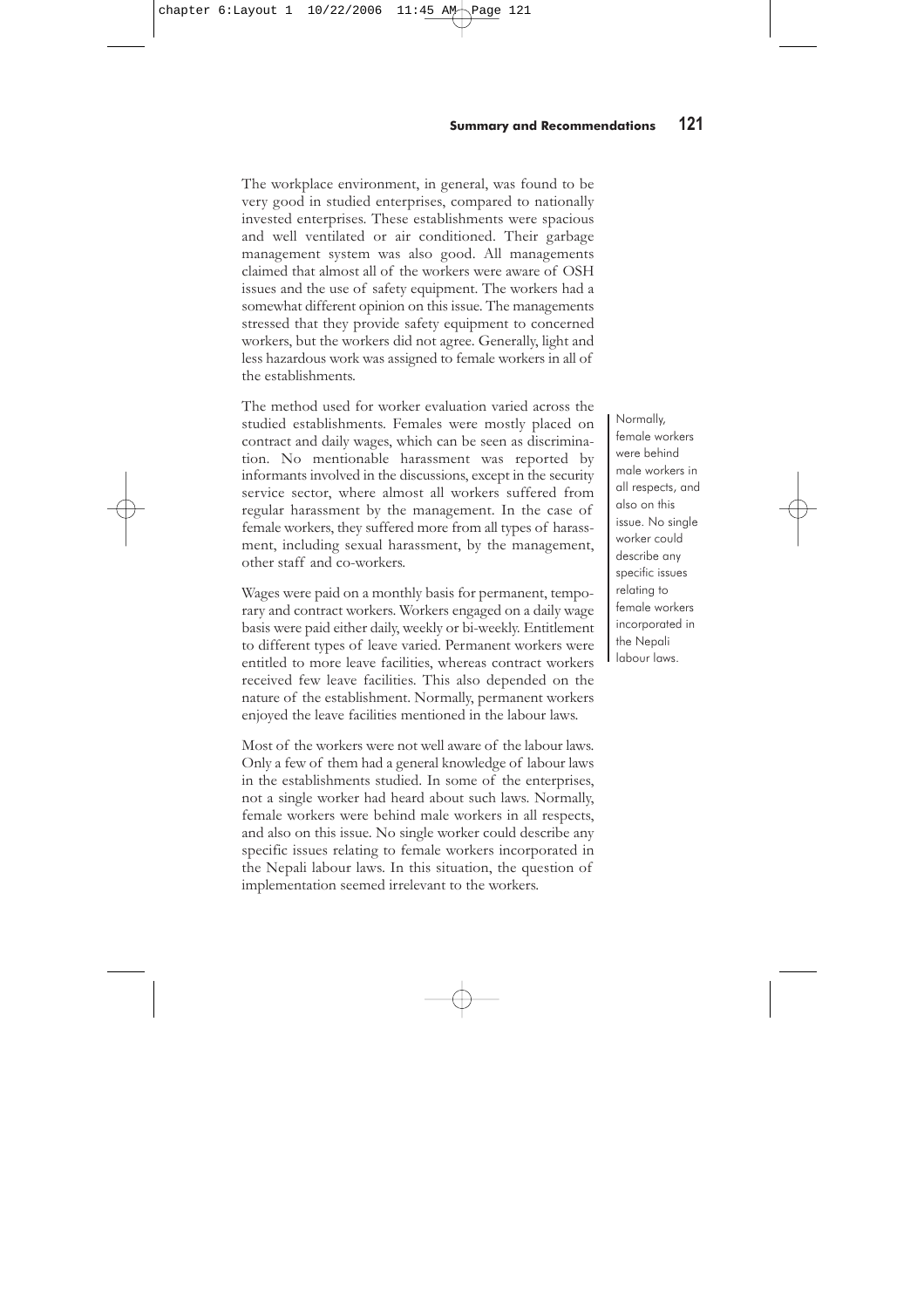The workplace environment, in general, was found to be very good in studied enterprises, compared to nationally invested enterprises. These establishments were spacious and well ventilated or air conditioned. Their garbage management system was also good. All managements claimed that almost all of the workers were aware of OSH issues and the use of safety equipment. The workers had a somewhat different opinion on this issue. The managements stressed that they provide safety equipment to concerned workers, but the workers did not agree. Generally, light and less hazardous work was assigned to female workers in all of the establishments.

The method used for worker evaluation varied across the studied establishments. Females were mostly placed on contract and daily wages, which can be seen as discrimination. No mentionable harassment was reported by informants involved in the discussions, except in the security service sector, where almost all workers suffered from regular harassment by the management. In the case of female workers, they suffered more from all types of harassment, including sexual harassment, by the management, other staff and co-workers.

Wages were paid on a monthly basis for permanent, temporary and contract workers. Workers engaged on a daily wage basis were paid either daily, weekly or bi-weekly. Entitlement to different types of leave varied. Permanent workers were entitled to more leave facilities, whereas contract workers received few leave facilities. This also depended on the nature of the establishment. Normally, permanent workers enjoyed the leave facilities mentioned in the labour laws.

Most of the workers were not well aware of the labour laws. Only a few of them had a general knowledge of labour laws in the establishments studied. In some of the enterprises, not a single worker had heard about such laws. Normally, female workers were behind male workers in all respects, and also on this issue. No single worker could describe any specific issues relating to female workers incorporated in the Nepali labour laws. In this situation, the question of implementation seemed irrelevant to the workers.

Normally, female workers were behind male workers in all respects, and also on this issue. No single worker could describe any specific issues relating to female workers incorporated in the Nepali labour laws.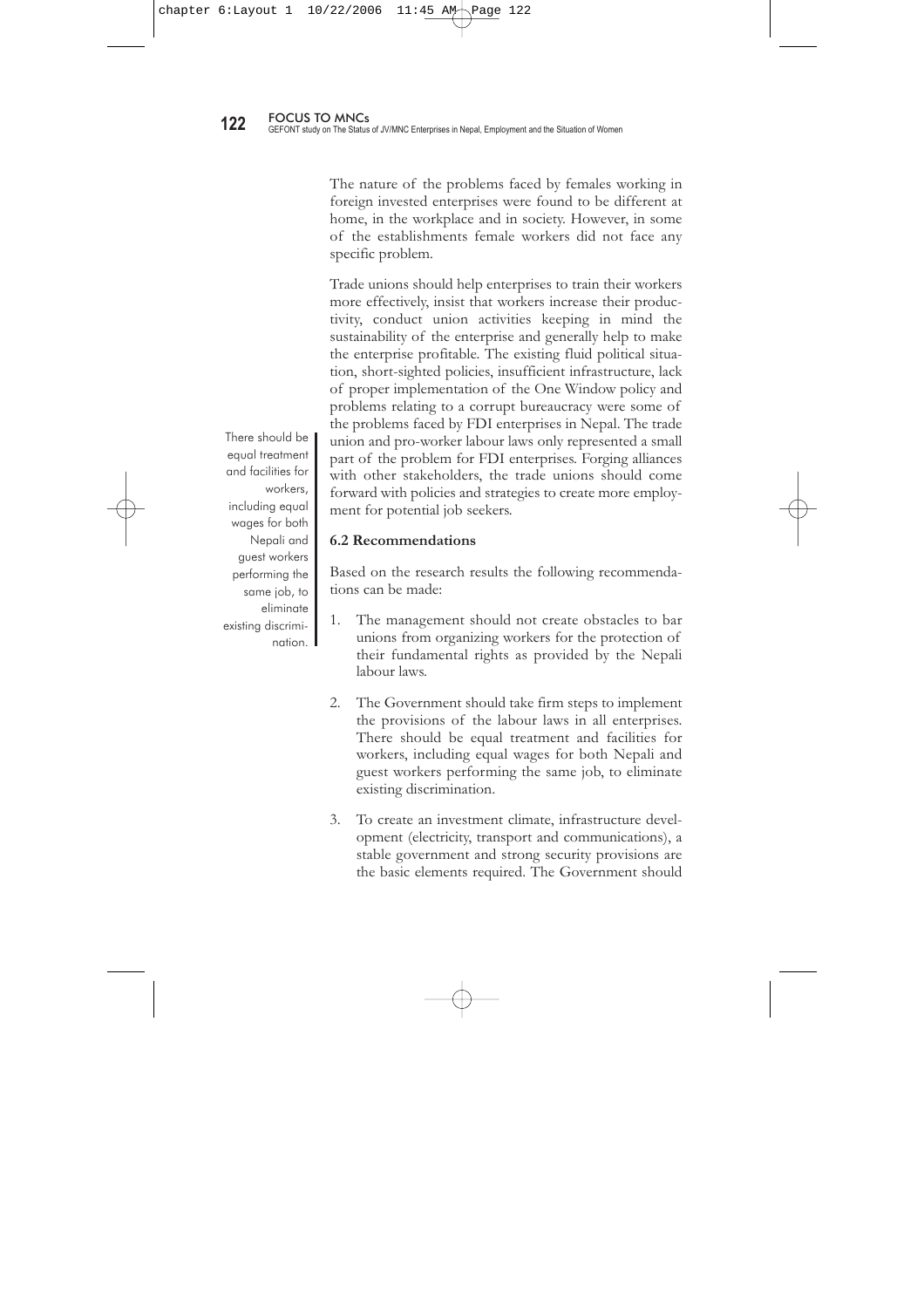The nature of the problems faced by females working in foreign invested enterprises were found to be different at home, in the workplace and in society. However, in some of the establishments female workers did not face any specific problem.

Trade unions should help enterprises to train their workers more effectively, insist that workers increase their productivity, conduct union activities keeping in mind the sustainability of the enterprise and generally help to make the enterprise profitable. The existing fluid political situation, short-sighted policies, insufficient infrastructure, lack of proper implementation of the One Window policy and problems relating to a corrupt bureaucracy were some of the problems faced by FDI enterprises in Nepal. The trade union and pro-worker labour laws only represented a small part of the problem for FDI enterprises. Forging alliances with other stakeholders, the trade unions should come forward with policies and strategies to create more employment for potential job seekers.

#### **6.2 Recommendations**

Based on the research results the following recommendations can be made:

- 1. The management should not create obstacles to bar unions from organizing workers for the protection of their fundamental rights as provided by the Nepali labour laws.
- 2. The Government should take firm steps to implement the provisions of the labour laws in all enterprises. There should be equal treatment and facilities for workers, including equal wages for both Nepali and guest workers performing the same job, to eliminate existing discrimination.
- 3. To create an investment climate, infrastructure development (electricity, transport and communications), a stable government and strong security provisions are the basic elements required. The Government should

There should be equal treatment and facilities for workers, including equal wages for both Nepali and guest workers performing the same job, to eliminate existing discrimination.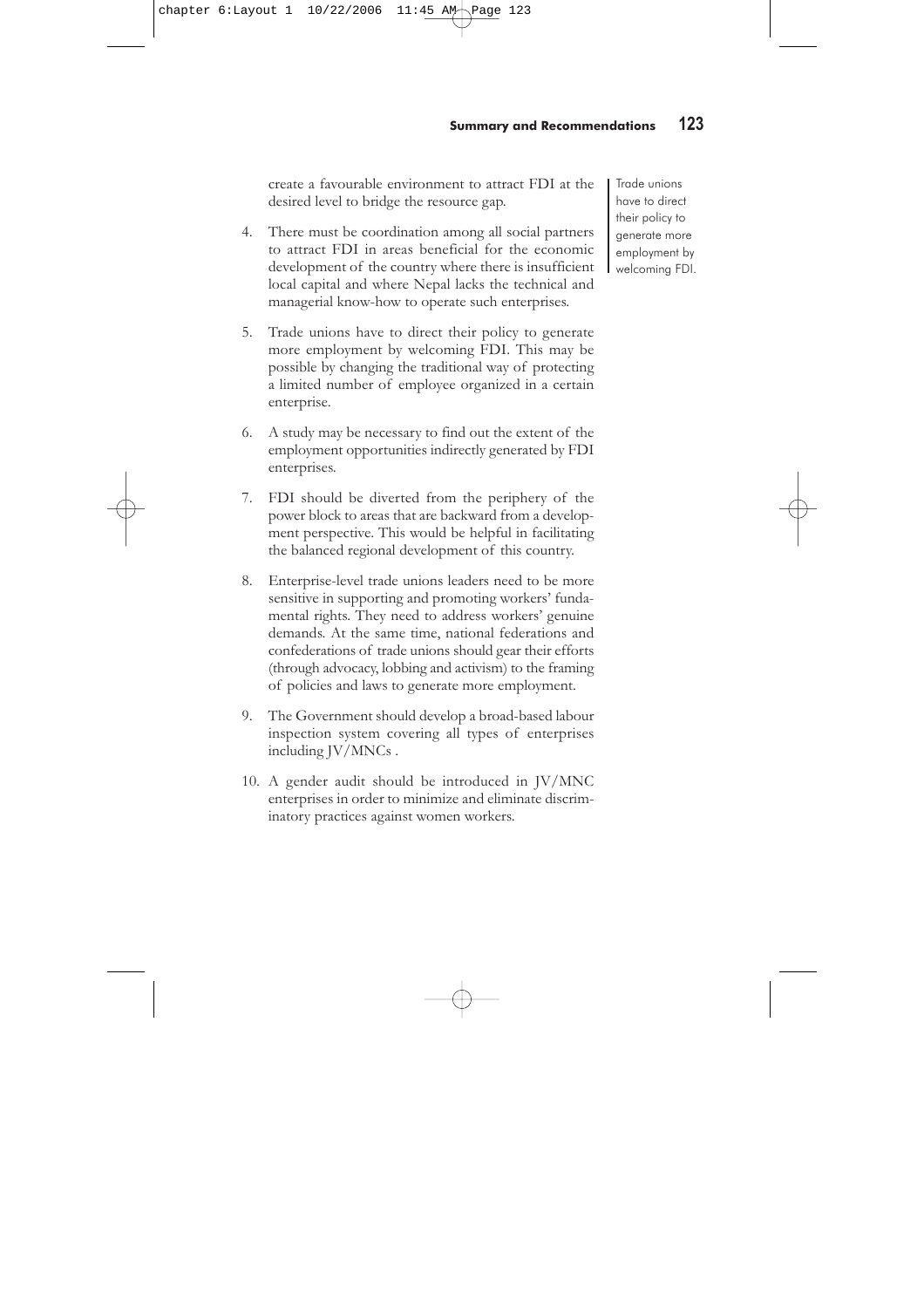create a favourable environment to attract FDI at the desired level to bridge the resource gap.

- 4. There must be coordination among all social partners to attract FDI in areas beneficial for the economic development of the country where there is insufficient local capital and where Nepal lacks the technical and managerial know-how to operate such enterprises.
- 5. Trade unions have to direct their policy to generate more employment by welcoming FDI. This may be possible by changing the traditional way of protecting a limited number of employee organized in a certain enterprise.
- 6. A study may be necessary to find out the extent of the employment opportunities indirectly generated by FDI enterprises.
- 7. FDI should be diverted from the periphery of the power block to areas that are backward from a development perspective. This would be helpful in facilitating the balanced regional development of this country.
- 8. Enterprise-level trade unions leaders need to be more sensitive in supporting and promoting workers' fundamental rights. They need to address workers' genuine demands. At the same time, national federations and confederations of trade unions should gear their efforts (through advocacy, lobbing and activism) to the framing of policies and laws to generate more employment.
- 9. The Government should develop a broad-based labour inspection system covering all types of enterprises including JV/MNCs .
- 10. A gender audit should be introduced in JV/MNC enterprises in order to minimize and eliminate discriminatory practices against women workers.

Trade unions have to direct their policy to generate more employment by welcoming FDI.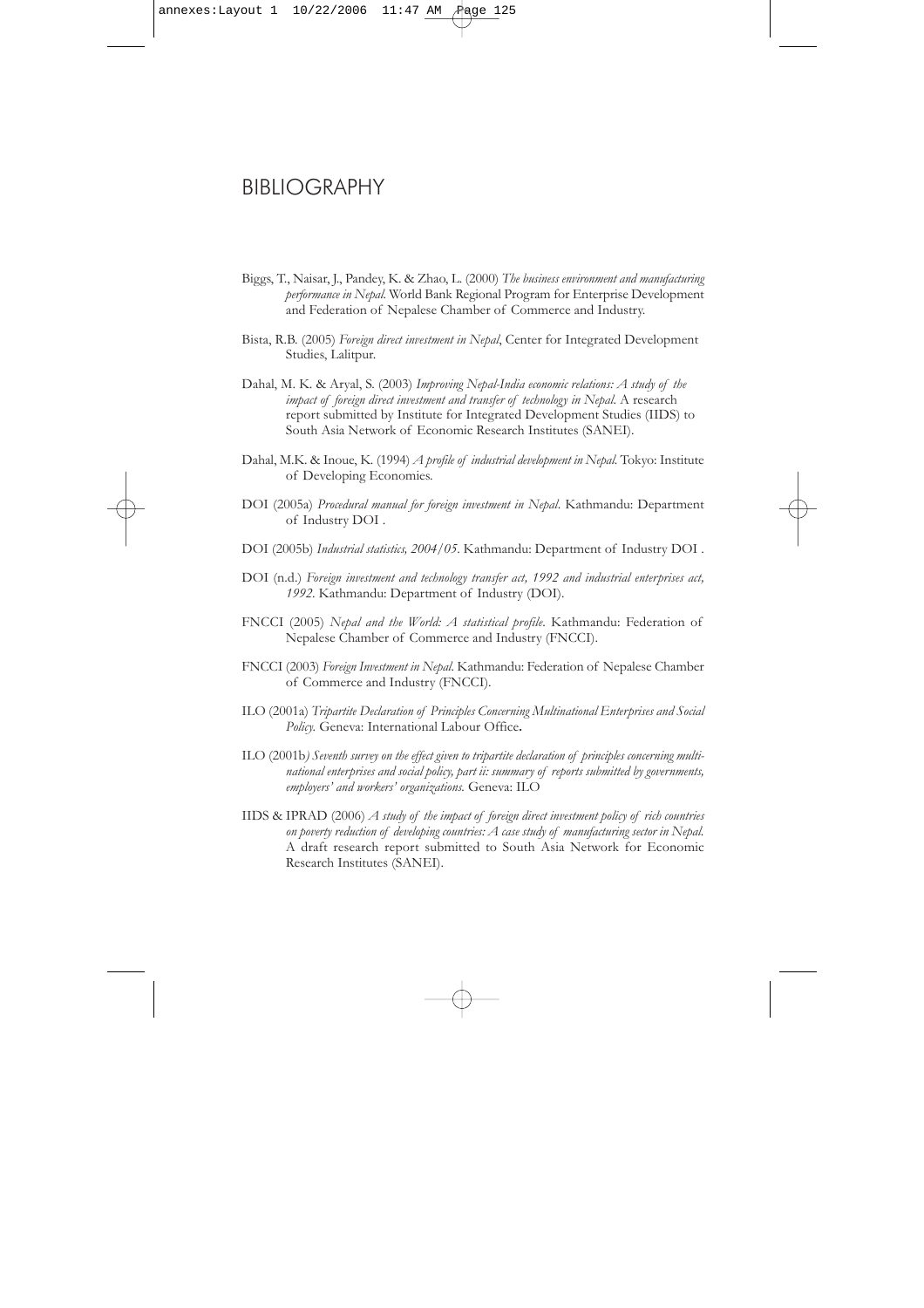# BIBLIOGRAPHY

- Biggs, T., Naisar, J., Pandey, K. & Zhao, L. (2000) *The business environment and manufacturing performance in Nepal*. World Bank Regional Program for Enterprise Development and Federation of Nepalese Chamber of Commerce and Industry.
- Bista, R.B. (2005) *Foreign direct investment in Nepal*, Center for Integrated Development Studies, Lalitpur.
- Dahal, M. K. & Aryal, S. (2003) *Improving Nepal-India economic relations: A study of the impact of foreign direct investment and transfer of technology in Nepal*. A research report submitted by Institute for Integrated Development Studies (IIDS) to South Asia Network of Economic Research Institutes (SANEI).
- Dahal, M.K. & Inoue, K. (1994) *A profile of industrial development in Nepal*. Tokyo: Institute of Developing Economies.
- DOI (2005a) *Procedural manual for foreign investment in Nepal*. Kathmandu: Department of Industry DOI .
- DOI (2005b) *Industrial statistics, 2004/05*. Kathmandu: Department of Industry DOI .
- DOI (n.d.) *Foreign investment and technology transfer act, 1992 and industrial enterprises act, 1992*. Kathmandu: Department of Industry (DOI).
- FNCCI (2005) *Nepal and the World: A statistical profile*. Kathmandu: Federation of Nepalese Chamber of Commerce and Industry (FNCCI).
- FNCCI (2003) *Foreign Investment in Nepal*. Kathmandu: Federation of Nepalese Chamber of Commerce and Industry (FNCCI).
- ILO (2001a) *Tripartite Declaration of Principles Concerning Multinational Enterprises and Social Policy.* Geneva: International Labour Office**.**
- ILO (2001b*) Seventh survey on the effect given to tripartite declaration of principles concerning multinational enterprises and social policy, part ii: summary of reports submitted by governments, employers' and workers' organizations.* Geneva: ILO
- IIDS & IPRAD (2006) *A study of the impact of foreign direct investment policy of rich countries on poverty reduction of developing countries: A case study of manufacturing sector in Nepal.* A draft research report submitted to South Asia Network for Economic Research Institutes (SANEI).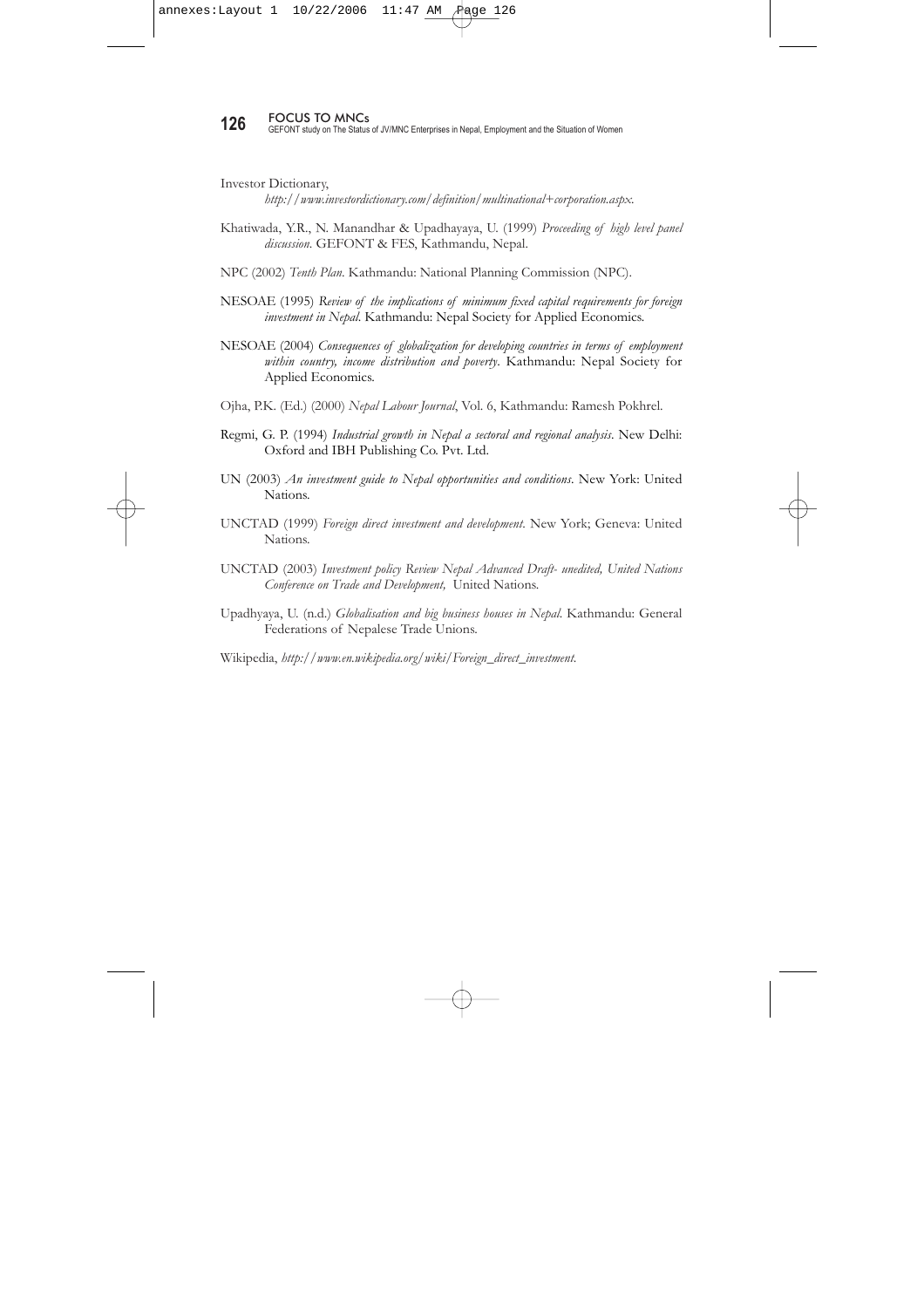**126** FOCUS TO MNCs<br>**126** GEFONT study on The Status of JV/MNC Enterprises in Nepal, Employment and the Situation of Women

Investor Dictionary,

*http://www.investordictionary.com/definition/multinational+corporation.aspx.*

- Khatiwada, Y.R., N. Manandhar & Upadhayaya, U. (1999) *Proceeding of high level panel discussion*. GEFONT & FES, Kathmandu, Nepal.
- NPC (2002) *Tenth Plan*. Kathmandu: National Planning Commission (NPC).
- NESOAE (1995) *Review of the implications of minimum fixed capital requirements for foreign investment in Nepal*. Kathmandu: Nepal Society for Applied Economics.
- NESOAE (2004) *Consequences of globalization for developing countries in terms of employment within country, income distribution and poverty*. Kathmandu: Nepal Society for Applied Economics.
- Ojha, P.K. (Ed.) (2000) *Nepal Labour Journal*, Vol. 6, Kathmandu: Ramesh Pokhrel.
- Regmi, G. P. (1994) *Industrial growth in Nepal a sectoral and regional analysis*. New Delhi: Oxford and IBH Publishing Co. Pvt. Ltd.
- UN (2003) *An investment guide to Nepal opportunities and conditions*. New York: United Nations.
- UNCTAD (1999) *Foreign direct investment and development*. New York; Geneva: United Nations.
- UNCTAD (2003) *Investment policy Review Nepal Advanced Draft- unedited, United Nations Conference on Trade and Development,* United Nations.
- Upadhyaya, U. (n.d.) *Globalisation and big business houses in Nepal*. Kathmandu: General Federations of Nepalese Trade Unions.
- Wikipedia, *http://www.en.wikipedia.org/wiki/Foreign\_direct\_investment*.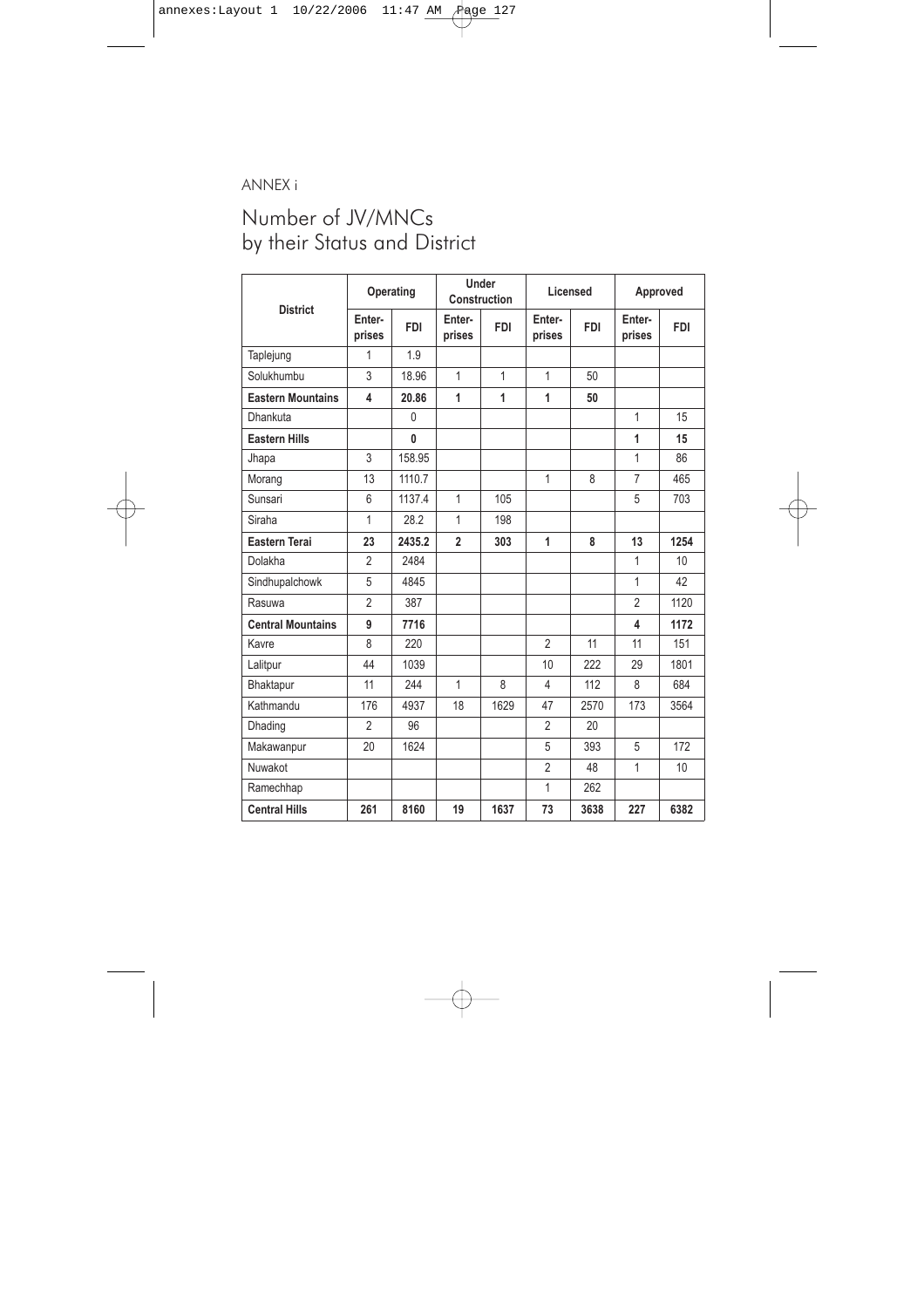## ANNEX i

# Number of JV/MNCs by their Status and District

| <b>District</b>          | Operating        |            | <b>Under</b><br>Construction |            | Licensed         |            | Approved         |                 |
|--------------------------|------------------|------------|------------------------------|------------|------------------|------------|------------------|-----------------|
|                          | Enter-<br>prises | <b>FDI</b> | Enter-<br>prises             | <b>FDI</b> | Enter-<br>prises | <b>FDI</b> | Enter-<br>prises | <b>FDI</b>      |
| Taplejung                | 1                | 1.9        |                              |            |                  |            |                  |                 |
| Solukhumbu               | 3                | 18.96      | $\mathbf{1}$                 | 1          | 1                | 50         |                  |                 |
| <b>Eastern Mountains</b> | 4                | 20.86      | $\mathbf{1}$                 | 1          | 1                | 50         |                  |                 |
| Dhankuta                 |                  | $\Omega$   |                              |            |                  |            | $\mathbf{1}$     | 15              |
| <b>Eastern Hills</b>     |                  | 0          |                              |            |                  |            | 1                | 15              |
| Jhapa                    | 3                | 158.95     |                              |            |                  |            | $\mathbf{1}$     | 86              |
| Morang                   | 13               | 1110.7     |                              |            | $\overline{1}$   | 8          | $\overline{7}$   | 465             |
| Sunsari                  | 6                | 1137.4     | $\mathbf{1}$                 | 105        |                  |            | 5                | 703             |
| Siraha                   | $\mathbf{1}$     | 28.2       | $\mathbf{1}$                 | 198        |                  |            |                  |                 |
| <b>Eastern Terai</b>     | 23               | 2435.2     | $\overline{2}$               | 303        | 1                | 8          | 13               | 1254            |
| Dolakha                  | $\overline{2}$   | 2484       |                              |            |                  |            | $\mathbf{1}$     | 10 <sup>1</sup> |
| Sindhupalchowk           | 5                | 4845       |                              |            |                  |            | 1                | 42              |
| Rasuwa                   | $\overline{2}$   | 387        |                              |            |                  |            | $\overline{2}$   | 1120            |
| <b>Central Mountains</b> | 9                | 7716       |                              |            |                  |            | 4                | 1172            |
| Kavre                    | 8                | 220        |                              |            | $\overline{2}$   | 11         | 11               | 151             |
| Lalitpur                 | 44               | 1039       |                              |            | 10               | 222        | 29               | 1801            |
| Bhaktapur                | 11               | 244        | $\mathbf{1}$                 | 8          | $\overline{4}$   | 112        | 8                | 684             |
| Kathmandu                | 176              | 4937       | 18                           | 1629       | 47               | 2570       | 173              | 3564            |
| Dhading                  | $\overline{2}$   | 96         |                              |            | $\overline{2}$   | 20         |                  |                 |
| Makawanpur               | 20               | 1624       |                              |            | 5                | 393        | 5                | 172             |
| Nuwakot                  |                  |            |                              |            | $\overline{2}$   | 48         | $\mathbf{1}$     | 10              |
| Ramechhap                |                  |            |                              |            | 1                | 262        |                  |                 |
| <b>Central Hills</b>     | 261              | 8160       | 19                           | 1637       | 73               | 3638       | 227              | 6382            |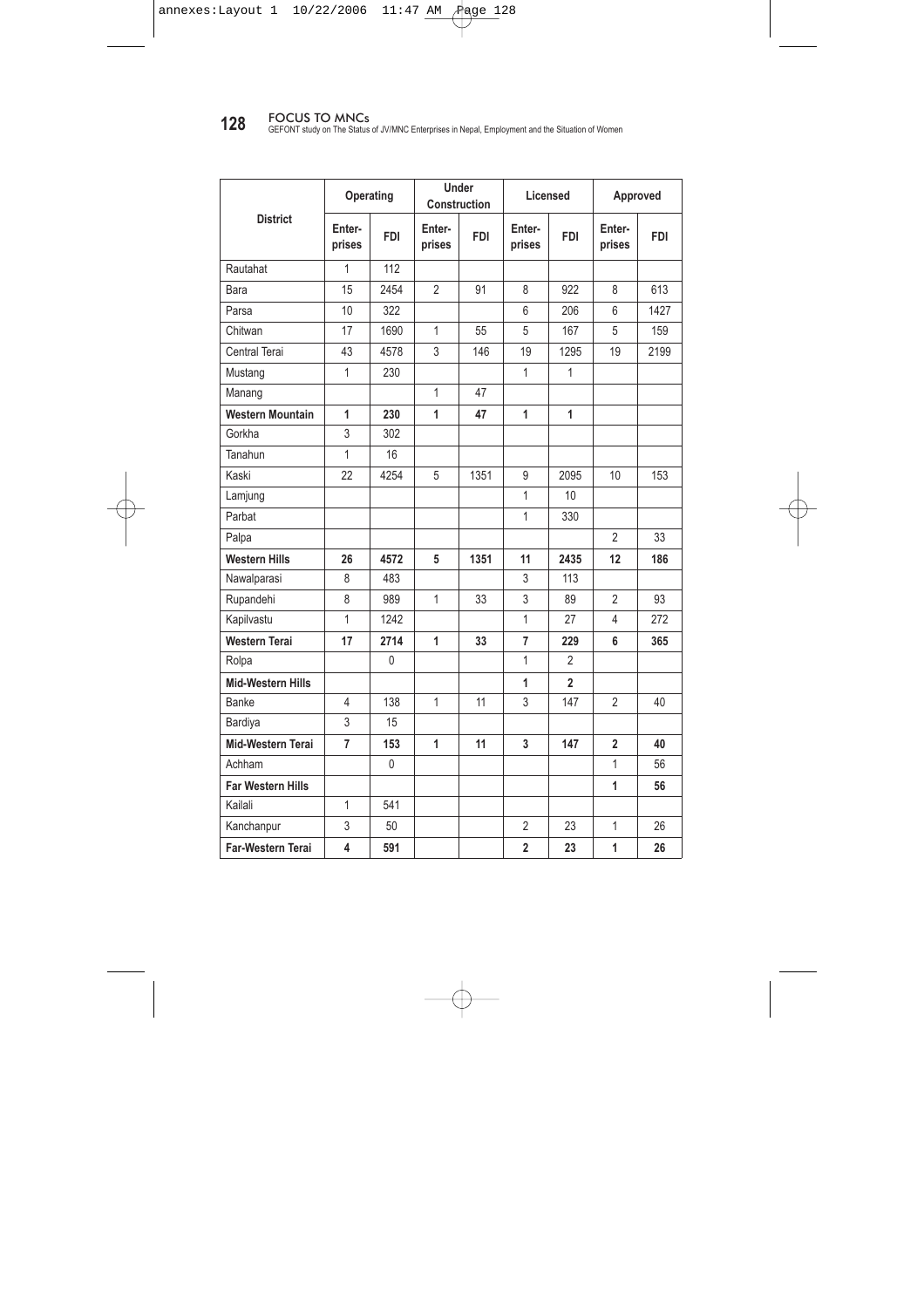**128** FOCUS TO MNCs<br>GEFONT study on The Status of JV/MNC Enterprises in Nepal, Employment and the Situation of Women

|                          | Operating        |            | Under<br>Construction |            | Licensed         |                | Approved         |            |
|--------------------------|------------------|------------|-----------------------|------------|------------------|----------------|------------------|------------|
| <b>District</b>          | Enter-<br>prises | <b>FDI</b> | Enter-<br>prises      | <b>FDI</b> | Enter-<br>prises | <b>FDI</b>     | Enter-<br>prises | <b>FDI</b> |
| Rautahat                 | 1                | 112        |                       |            |                  |                |                  |            |
| Bara                     | 15               | 2454       | $\overline{2}$        | 91         | 8                | 922            | 8                | 613        |
| Parsa                    | 10               | 322        |                       |            | 6                | 206            | 6                | 1427       |
| Chitwan                  | 17               | 1690       | 1                     | 55         | 5                | 167            | 5                | 159        |
| Central Terai            | 43               | 4578       | 3                     | 146        | 19               | 1295           | 19               | 2199       |
| Mustang                  | $\mathbf{1}$     | 230        |                       |            | $\mathbf{1}$     | $\mathbf{1}$   |                  |            |
| Manang                   |                  |            | 1                     | 47         |                  |                |                  |            |
| <b>Western Mountain</b>  | 1                | 230        | 1                     | 47         | 1                | 1              |                  |            |
| Gorkha                   | 3                | 302        |                       |            |                  |                |                  |            |
| Tanahun                  | 1                | 16         |                       |            |                  |                |                  |            |
| Kaski                    | 22               | 4254       | 5                     | 1351       | 9                | 2095           | 10               | 153        |
| Lamjung                  |                  |            |                       |            | 1                | 10             |                  |            |
| Parbat                   |                  |            |                       |            | 1                | 330            |                  |            |
| Palpa                    |                  |            |                       |            |                  |                | $\overline{2}$   | 33         |
| <b>Western Hills</b>     | 26               | 4572       | 5                     | 1351       | 11               | 2435           | 12               | 186        |
| Nawalparasi              | 8                | 483        |                       |            | 3                | 113            |                  |            |
| Rupandehi                | 8                | 989        | 1                     | 33         | 3                | 89             | $\overline{2}$   | 93         |
| Kapilvastu               | $\mathbf{1}$     | 1242       |                       |            | 1                | 27             | 4                | 272        |
| <b>Western Terai</b>     | 17               | 2714       | 1                     | 33         | 7                | 229            | 6                | 365        |
| Rolpa                    |                  | 0          |                       |            | 1                | 2              |                  |            |
| <b>Mid-Western Hills</b> |                  |            |                       |            | 1                | $\overline{2}$ |                  |            |
| Banke                    | 4                | 138        | 1                     | 11         | 3                | 147            | 2                | 40         |
| Bardiya                  | 3                | 15         |                       |            |                  |                |                  |            |
| Mid-Western Terai        | $\overline{7}$   | 153        | 1                     | 11         | 3                | 147            | $\overline{2}$   | 40         |
| Achham                   |                  | 0          |                       |            |                  |                | 1                | 56         |
| <b>Far Western Hills</b> |                  |            |                       |            |                  |                | 1                | 56         |
| Kailali                  | $\mathbf{1}$     | 541        |                       |            |                  |                |                  |            |
| Kanchanpur               | 3                | 50         |                       |            | 2                | 23             | 1                | 26         |
| Far-Western Terai        | 4                | 591        |                       |            | $\overline{2}$   | 23             | 1                | 26         |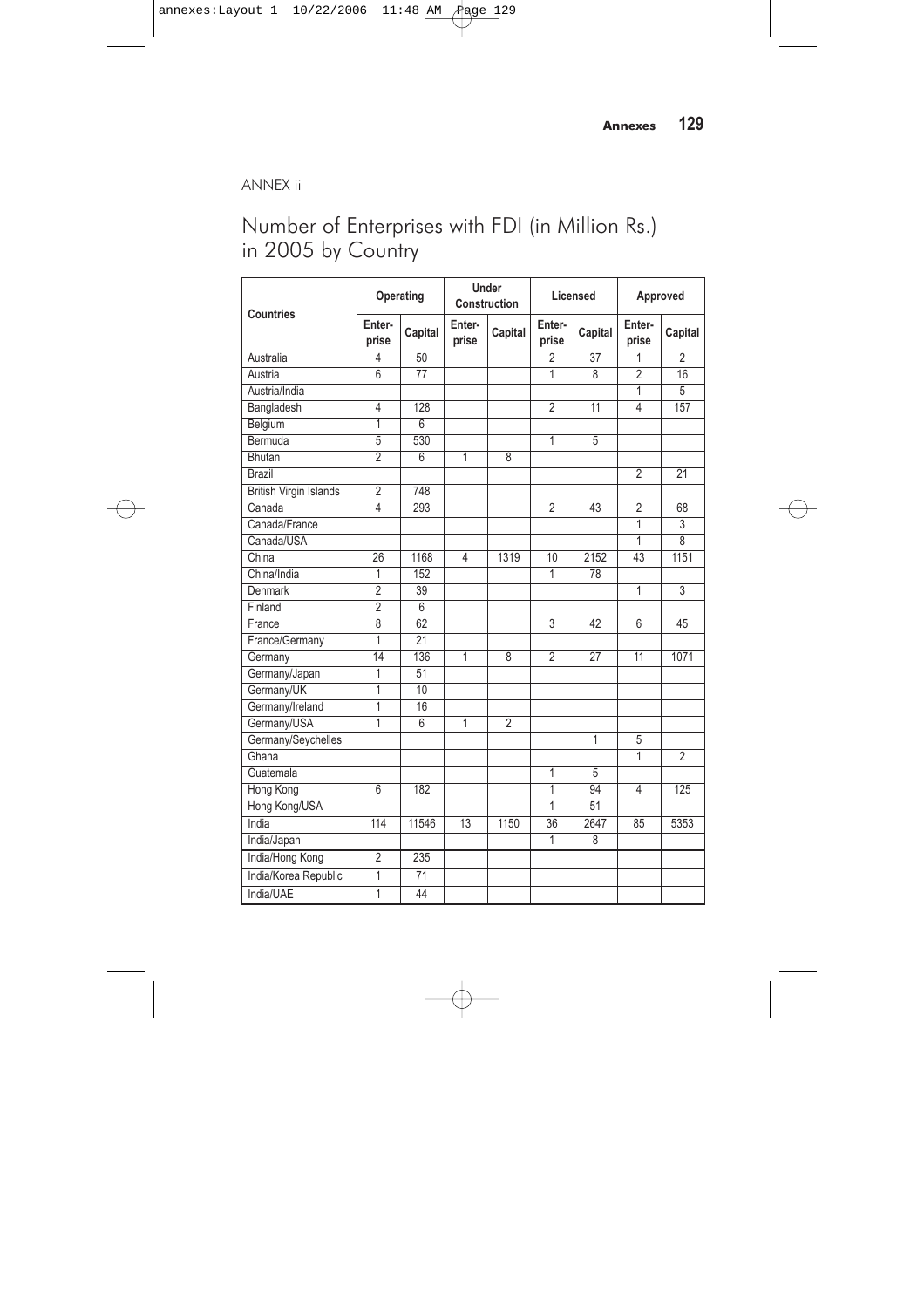## ANNEX ii

# Number of Enterprises with FDI (in Million Rs.) in 2005 by Country

| <b>Countries</b>              | Operating       |                 | <b>Under</b><br>Construction |                | Licensed        |                | Approved        |                |
|-------------------------------|-----------------|-----------------|------------------------------|----------------|-----------------|----------------|-----------------|----------------|
|                               | Enter-<br>prise | Capital         | Enter-<br>prise              | Capital        | Enter-<br>prise | Capital        | Enter-<br>prise | Capital        |
| Australia                     | 4               | 50              |                              |                | $\overline{2}$  | 37             | $\mathbf{1}$    | $\overline{2}$ |
| Austria                       | 6               | $\overline{77}$ |                              |                | 1               | 8              | $\overline{2}$  | 16             |
| Austria/India                 |                 |                 |                              |                |                 |                | $\mathbf{1}$    | 5              |
| Bangladesh                    | 4               | 128             |                              |                | $\overline{2}$  | 11             | 4               | 157            |
| Belgium                       | 1               | 6               |                              |                |                 |                |                 |                |
| Bermuda                       | 5               | 530             |                              |                | $\overline{1}$  | 5              |                 |                |
| Bhutan                        | $\overline{2}$  | 6               | $\overline{1}$               | 8              |                 |                |                 |                |
| Brazil                        |                 |                 |                              |                |                 |                | $\overline{2}$  | 21             |
| <b>British Virgin Islands</b> | $\overline{2}$  | 748             |                              |                |                 |                |                 |                |
| Canada                        | 4               | 293             |                              |                | $\overline{2}$  | 43             | $\overline{2}$  | 68             |
| Canada/France                 |                 |                 |                              |                |                 |                | 1               | 3              |
| Canada/USA                    |                 |                 |                              |                |                 |                | $\mathbf{1}$    | $\overline{8}$ |
| China                         | 26              | 1168            | 4                            | 1319           | 10              | 2152           | 43              | 1151           |
| China/India                   | 1               | 152             |                              |                | 1               | 78             |                 |                |
| Denmark                       | $\overline{2}$  | 39              |                              |                |                 |                | 1               | $\overline{3}$ |
| Finland                       | $\overline{2}$  | 6               |                              |                |                 |                |                 |                |
| France                        | $\overline{8}$  | 62              |                              |                | 3               | 42             | 6               | 45             |
| France/Germany                | 1               | 21              |                              |                |                 |                |                 |                |
| Germany                       | 14              | 136             | $\overline{1}$               | 8              | $\overline{2}$  | 27             | 11              | 1071           |
| Germany/Japan                 | 1               | 51              |                              |                |                 |                |                 |                |
| Germany/UK                    | 1               | 10              |                              |                |                 |                |                 |                |
| Germany/Ireland               | 1               | 16              |                              |                |                 |                |                 |                |
| Germany/USA                   | 1               | $\overline{6}$  | $\overline{1}$               | $\overline{2}$ |                 |                |                 |                |
| Germany/Seychelles            |                 |                 |                              |                |                 | $\overline{1}$ | 5               |                |
| Ghana                         |                 |                 |                              |                |                 |                | 1               | $\overline{2}$ |
| Guatemala                     |                 |                 |                              |                | 1               | 5              |                 |                |
| Hong Kong                     | 6               | 182             |                              |                | $\mathbf{1}$    | 94             | 4               | 125            |
| Hong Kong/USA                 |                 |                 |                              |                | 1               | 51             |                 |                |
| India                         | 114             | 11546           | 13                           | 1150           | 36              | 2647           | 85              | 5353           |
| India/Japan                   |                 |                 |                              |                | 1               | 8              |                 |                |
| India/Hong Kong               | $\overline{2}$  | 235             |                              |                |                 |                |                 |                |
| India/Korea Republic          | 1               | 71              |                              |                |                 |                |                 |                |
| India/UAE                     | 1               | 44              |                              |                |                 |                |                 |                |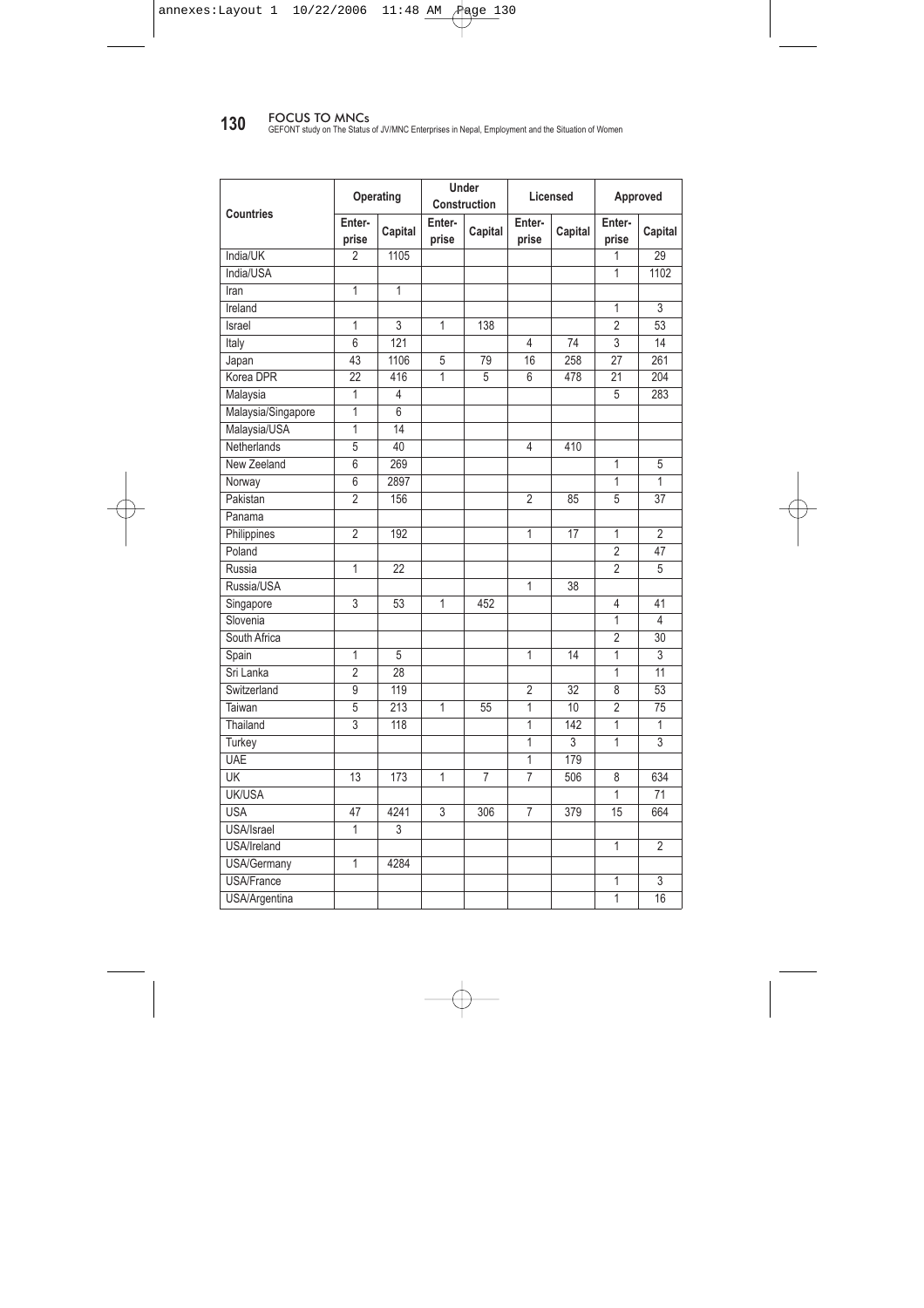**130** FOCUS TO MNCs<br>GEFONT study on The Status of JV/MNC Enterprises in Nepal, Employment and the Situation of Women

|                    | Operating       |                | Under<br>Construction |                | Licensed        |         | Approved        |                 |
|--------------------|-----------------|----------------|-----------------------|----------------|-----------------|---------|-----------------|-----------------|
| <b>Countries</b>   | Enter-<br>prise | Capital        | Enter-<br>prise       | Capital        | Enter-<br>prise | Capital | Enter-<br>prise | Capital         |
| India/UK           | $\overline{2}$  | 1105           |                       |                |                 |         | 1               | 29              |
| India/USA          |                 |                |                       |                |                 |         | $\overline{1}$  | 1102            |
| Iran               | $\overline{1}$  | $\overline{1}$ |                       |                |                 |         |                 |                 |
| Ireland            |                 |                |                       |                |                 |         | 1               | 3               |
| Israel             | $\mathbf{1}$    | 3              | $\mathbf{1}$          | 138            |                 |         | $\overline{2}$  | 53              |
| Italy              | $\overline{6}$  | 121            |                       |                | $\overline{4}$  | 74      | 3               | 14              |
| Japan              | 43              | 1106           | 5                     | 79             | 16              | 258     | $\overline{27}$ | 261             |
| Korea DPR          | 22              | 416            | 1                     | 5              | 6               | 478     | 21              | 204             |
| Malaysia           | 1               | 4              |                       |                |                 |         | 5               | 283             |
| Malaysia/Singapore | $\mathbf{1}$    | 6              |                       |                |                 |         |                 |                 |
| Malaysia/USA       | 1               | 14             |                       |                |                 |         |                 |                 |
| Netherlands        | 5               | 40             |                       |                | 4               | 410     |                 |                 |
| New Zeeland        | 6               | 269            |                       |                |                 |         | $\overline{1}$  | 5               |
| Norway             | 6               | 2897           |                       |                |                 |         | 1               | 1               |
| Pakistan           | $\overline{2}$  | 156            |                       |                | $\overline{2}$  | 85      | 5               | 37              |
| Panama             |                 |                |                       |                |                 |         |                 |                 |
| Philippines        | $\overline{2}$  | 192            |                       |                | 1               | 17      | 1               | $\overline{2}$  |
| Poland             |                 |                |                       |                |                 |         | $\overline{2}$  | 47              |
| Russia             | $\mathbf{1}$    | 22             |                       |                |                 |         | $\overline{2}$  | 5               |
| Russia/USA         |                 |                |                       |                | 1               | 38      |                 |                 |
| Singapore          | 3               | 53             | 1                     | 452            |                 |         | 4               | 41              |
| Slovenia           |                 |                |                       |                |                 |         | 1               | $\overline{4}$  |
| South Africa       |                 |                |                       |                |                 |         | $\overline{2}$  | 30              |
| Spain              | 1               | 5              |                       |                | 1               | 14      | 1               | 3               |
| Sri Lanka          | $\overline{2}$  | 28             |                       |                |                 |         | 1               | $\overline{11}$ |
| Switzerland        | 9               | 119            |                       |                | $\overline{2}$  | 32      | 8               | 53              |
| Taiwan             | 5               | 213            | 1                     | 55             | 1               | 10      | $\overline{2}$  | 75              |
| Thailand           | 3               | 118            |                       |                | 1               | 142     | 1               | 1               |
| Turkey             |                 |                |                       |                | $\overline{1}$  | 3       | $\overline{1}$  | $\overline{3}$  |
| <b>UAE</b>         |                 |                |                       |                | 1               | 179     |                 |                 |
| <b>UK</b>          | 13              | 173            | 1                     | $\overline{7}$ | 7               | 506     | 8               | 634             |
| UK/USA             |                 |                |                       |                |                 |         | 1               | 71              |
| <b>USA</b>         | 47              | 4241           | 3                     | 306            | $\overline{7}$  | 379     | 15              | 664             |
| USA/Israel         | 1               | 3              |                       |                |                 |         |                 |                 |
| USA/Ireland        |                 |                |                       |                |                 |         | 1               | $\overline{2}$  |
| USA/Germany        | $\overline{1}$  | 4284           |                       |                |                 |         |                 |                 |
| <b>USA/France</b>  |                 |                |                       |                |                 |         | 1               | 3               |
| USA/Argentina      |                 |                |                       |                |                 |         | 1               | 16              |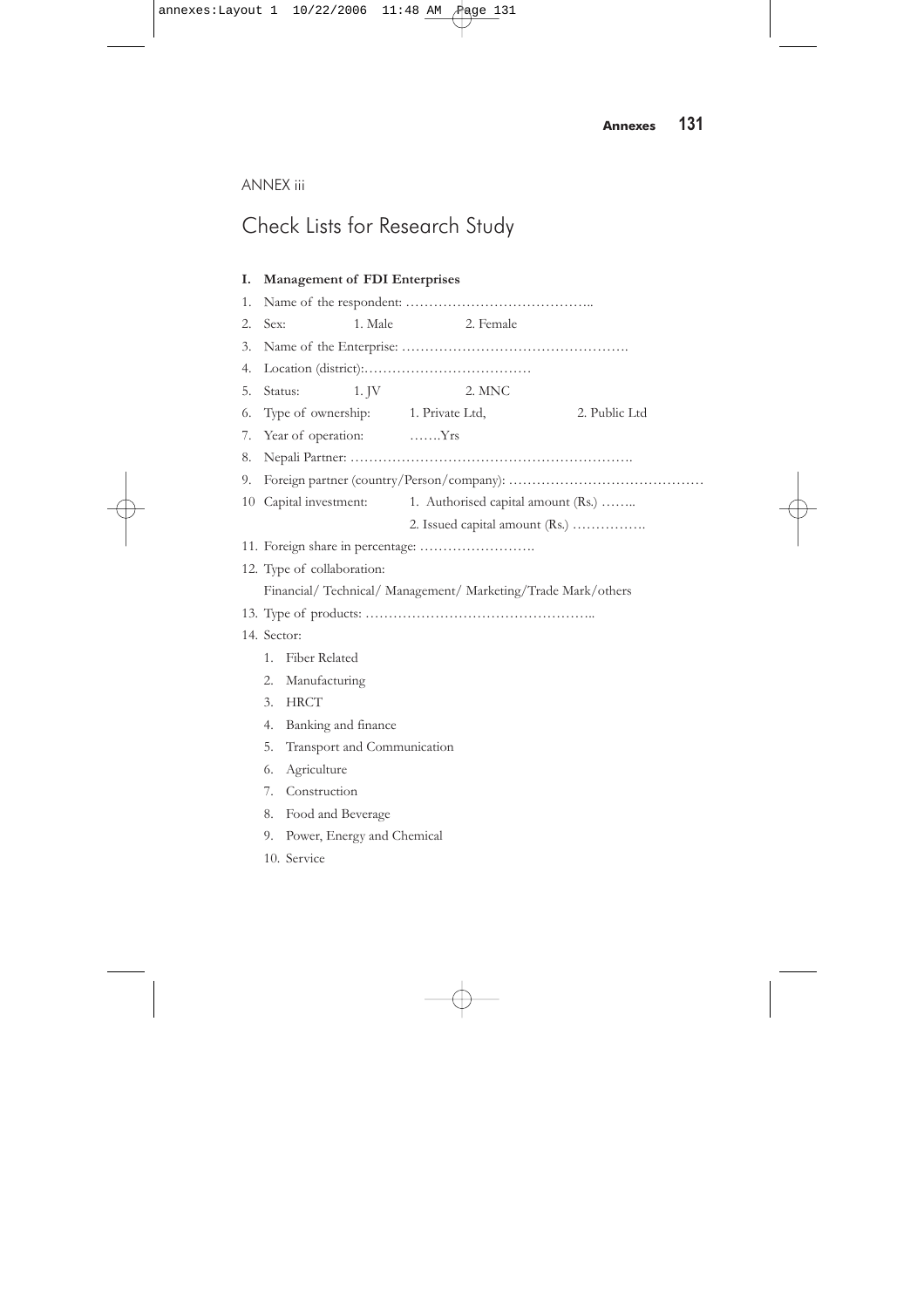# ANNEX iii

# Check Lists for Research Study

| I. |             | Management of FDI Enterprises      |         |                                                               |               |
|----|-------------|------------------------------------|---------|---------------------------------------------------------------|---------------|
| 1. |             |                                    |         |                                                               |               |
| 2. | Sex:        |                                    | 1. Male | 2. Female                                                     |               |
| 3. |             |                                    |         |                                                               |               |
| 4. |             |                                    |         |                                                               |               |
| 5. | Status:     |                                    | 1. JV   | 2. MNC                                                        |               |
| 6. |             | Type of ownership: 1. Private Ltd, |         |                                                               | 2. Public Ltd |
| 7. |             | Year of operation: Yrs             |         |                                                               |               |
| 8. |             |                                    |         |                                                               |               |
| 9. |             |                                    |         |                                                               |               |
|    |             | 10 Capital investment:             |         | 1. Authorised capital amount (Rs.)                            |               |
|    |             |                                    |         | 2. Issued capital amount (Rs.)                                |               |
|    |             |                                    |         | 11. Foreign share in percentage:                              |               |
|    |             | 12. Type of collaboration:         |         |                                                               |               |
|    |             |                                    |         | Financial/ Technical/ Management/ Marketing/Trade Mark/others |               |
|    |             |                                    |         |                                                               |               |
|    | 14. Sector: |                                    |         |                                                               |               |
|    | 1.          | Fiber Related                      |         |                                                               |               |
|    | 2.          | Manufacturing                      |         |                                                               |               |
|    | 3.          | <b>HRCT</b>                        |         |                                                               |               |
|    | 4.          | Banking and finance                |         |                                                               |               |
|    | 5.          | Transport and Communication        |         |                                                               |               |
|    | 6.          | Agriculture                        |         |                                                               |               |
|    | 7.          | Construction                       |         |                                                               |               |
|    | 8.          | Food and Beverage                  |         |                                                               |               |
|    | 9.          | Power, Energy and Chemical         |         |                                                               |               |
|    |             | 10. Service                        |         |                                                               |               |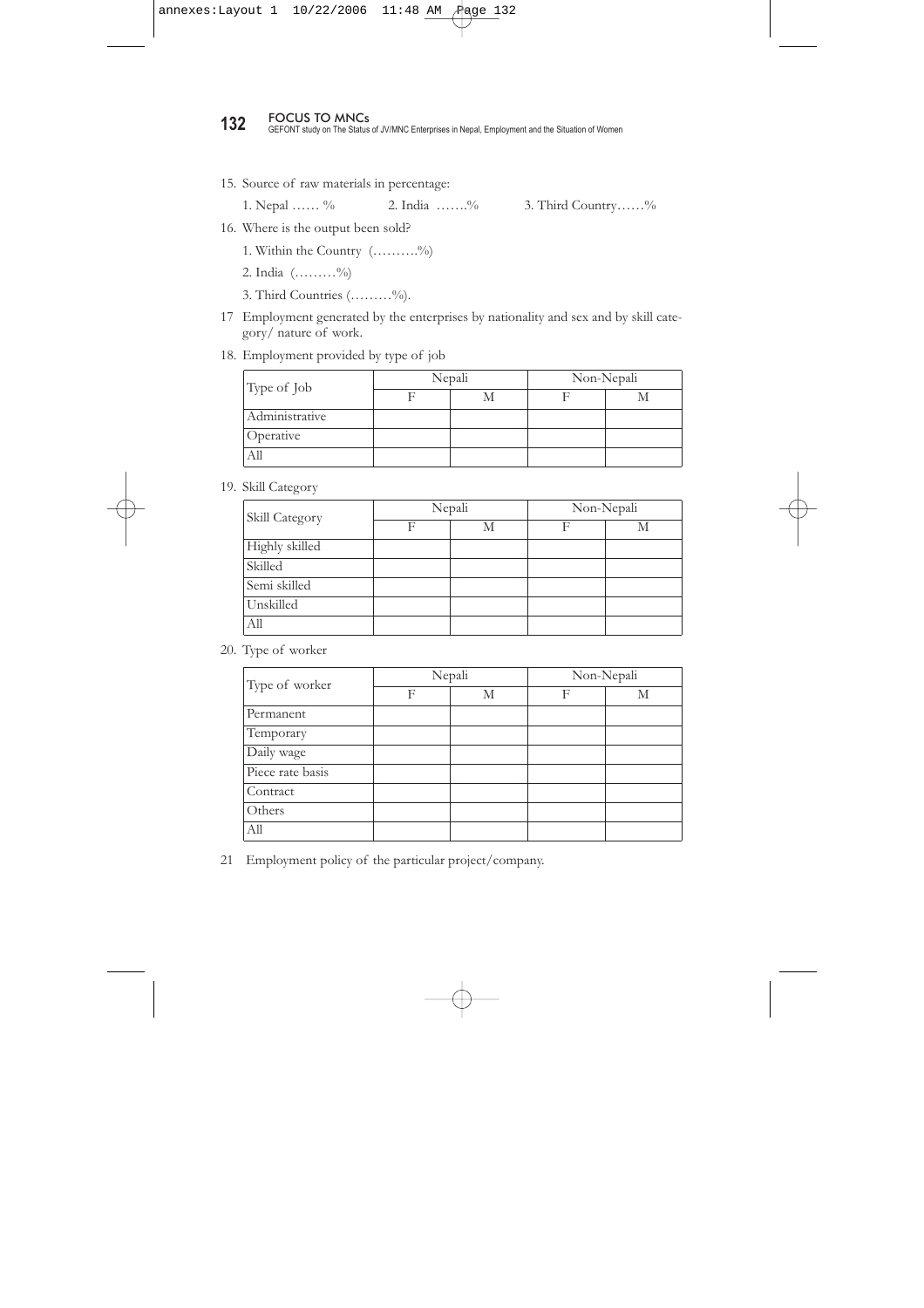**132** FOCUS TO MNCs<br>**132** GEFONT study on The Status of JV/MNC Enterprises in Nepal, Employment and the Situation of Women

15. Source of raw materials in percentage:

1. Nepal …… % 2. India …….% 3. Third Country……%

- 16. Where is the output been sold?
	- 1. Within the Country (……….%)
	- 2. India (………%)
	- 3. Third Countries (………%).
- 17 Employment generated by the enterprises by nationality and sex and by skill category/ nature of work.

#### 18. Employment provided by type of job

| Type of Job    | Nepali | Non-Nepali |  |  |
|----------------|--------|------------|--|--|
|                |        |            |  |  |
| Administrative |        |            |  |  |
| Operative      |        |            |  |  |
|                |        |            |  |  |

19. Skill Category

| Skill Category |   | Nepali | Non-Nepali |   |  |
|----------------|---|--------|------------|---|--|
|                | E | М      |            | М |  |
| Highly skilled |   |        |            |   |  |
| Skilled        |   |        |            |   |  |
| Semi skilled   |   |        |            |   |  |
| Unskilled      |   |        |            |   |  |
| All            |   |        |            |   |  |

20. Type of worker

| Type of worker   |   | Nepali | Non-Nepali |   |  |
|------------------|---|--------|------------|---|--|
|                  | F | М      | F          | М |  |
| Permanent        |   |        |            |   |  |
| Temporary        |   |        |            |   |  |
| Daily wage       |   |        |            |   |  |
| Piece rate basis |   |        |            |   |  |
| Contract         |   |        |            |   |  |
| Others           |   |        |            |   |  |
| All              |   |        |            |   |  |

21 Employment policy of the particular project/company.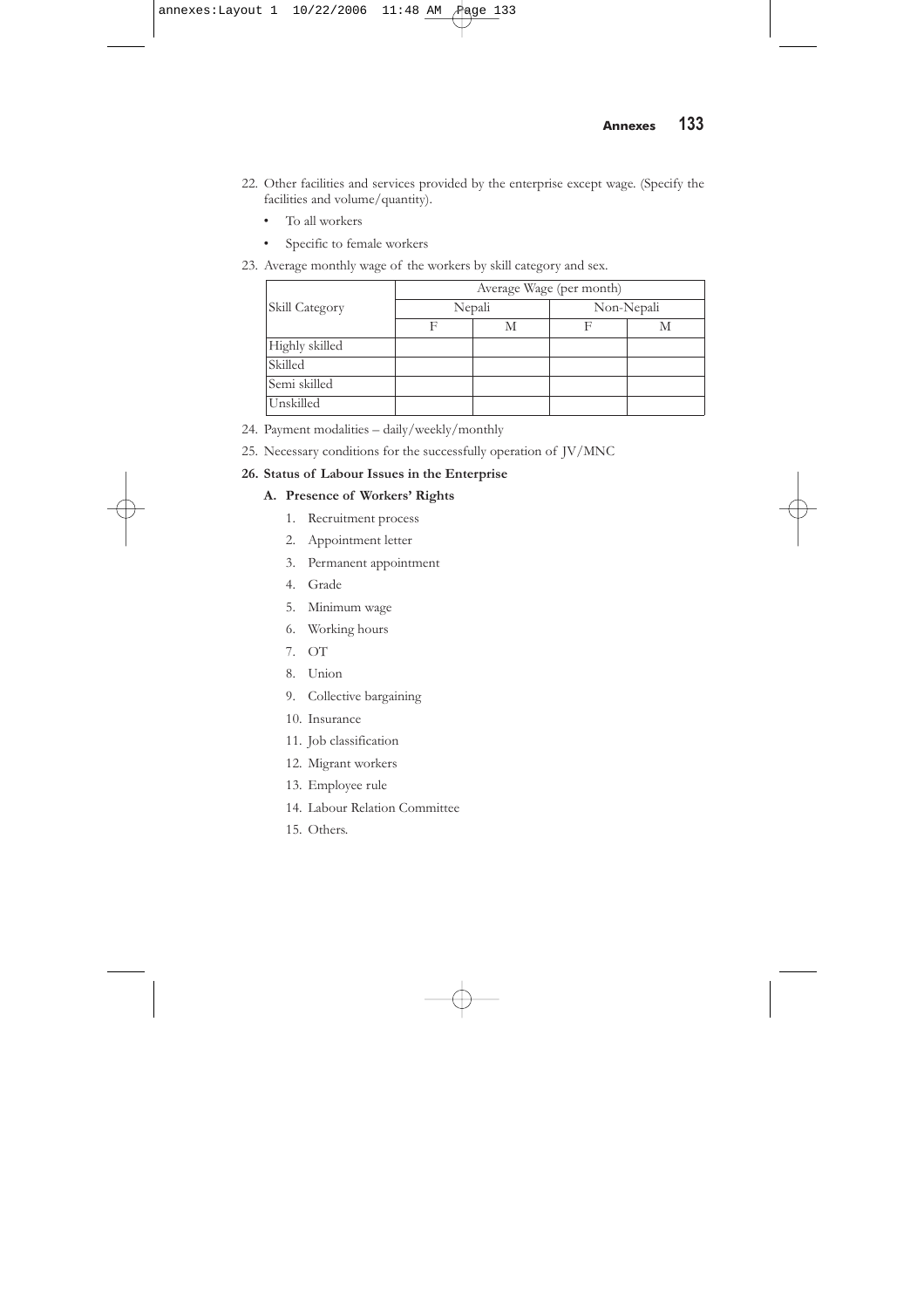- 22. Other facilities and services provided by the enterprise except wage. (Specify the facilities and volume/quantity).
	- To all workers
	- Specific to female workers
- 23. Average monthly wage of the workers by skill category and sex.

|                | Average Wage (per month) |        |            |   |  |  |  |  |
|----------------|--------------------------|--------|------------|---|--|--|--|--|
| Skill Category |                          | Nepali | Non-Nepali |   |  |  |  |  |
|                | F                        | M      |            | М |  |  |  |  |
| Highly skilled |                          |        |            |   |  |  |  |  |
| Skilled        |                          |        |            |   |  |  |  |  |
| Semi skilled   |                          |        |            |   |  |  |  |  |
| Unskilled      |                          |        |            |   |  |  |  |  |

- 24. Payment modalities daily/weekly/monthly
- 25. Necessary conditions for the successfully operation of JV/MNC

#### **26. Status of Labour Issues in the Enterprise**

#### **A. Presence of Workers' Rights**

- 1. Recruitment process
- 2. Appointment letter
- 3. Permanent appointment
- 4. Grade
- 5. Minimum wage
- 6. Working hours
- 7. OT
- 8. Union
- 9. Collective bargaining
- 10. Insurance
- 11. Job classification
- 12. Migrant workers
- 13. Employee rule
- 14. Labour Relation Committee
- 15. Others.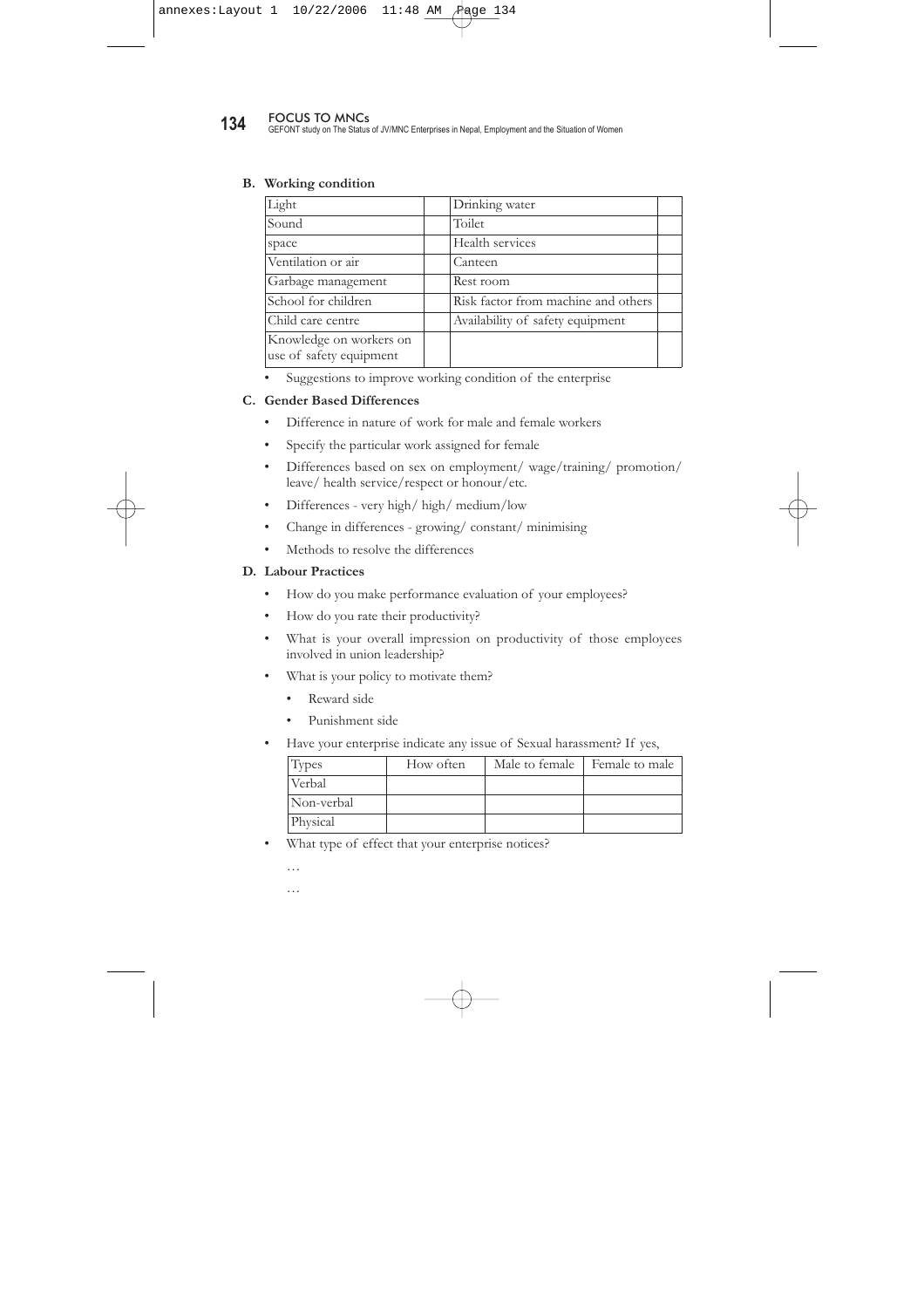**134** FOCUS TO MNCs<br>**134** GEFONT study on The Status of JV/MNC Enterprises in Nepal, Employment and the Situation of Women

### **B. Working condition**

| Light                                              | Drinking water                      |  |
|----------------------------------------------------|-------------------------------------|--|
| Sound                                              | Toilet                              |  |
| space                                              | Health services                     |  |
| Ventilation or air                                 | Canteen                             |  |
| Garbage management                                 | Rest room                           |  |
| School for children                                | Risk factor from machine and others |  |
| Child care centre                                  | Availability of safety equipment    |  |
| Knowledge on workers on<br>use of safety equipment |                                     |  |

Suggestions to improve working condition of the enterprise

#### **C. Gender Based Differences**

- Difference in nature of work for male and female workers
- Specify the particular work assigned for female
- Differences based on sex on employment/ wage/training/ promotion/ leave/ health service/respect or honour/etc.
- Differences very high/ high/ medium/low
- Change in differences growing/ constant/ minimising
- Methods to resolve the differences

#### **D. Labour Practices**

- How do you make performance evaluation of your employees?
- How do you rate their productivity?
- What is your overall impression on productivity of those employees involved in union leadership?
- What is your policy to motivate them?
	- Reward side
	- Punishment side
- Have your enterprise indicate any issue of Sexual harassment? If yes,

| Types      | How often | Male to female | Female to male |
|------------|-----------|----------------|----------------|
| Verbal     |           |                |                |
| Non-verbal |           |                |                |
| Physical   |           |                |                |

• What type of effect that your enterprise notices?

…

…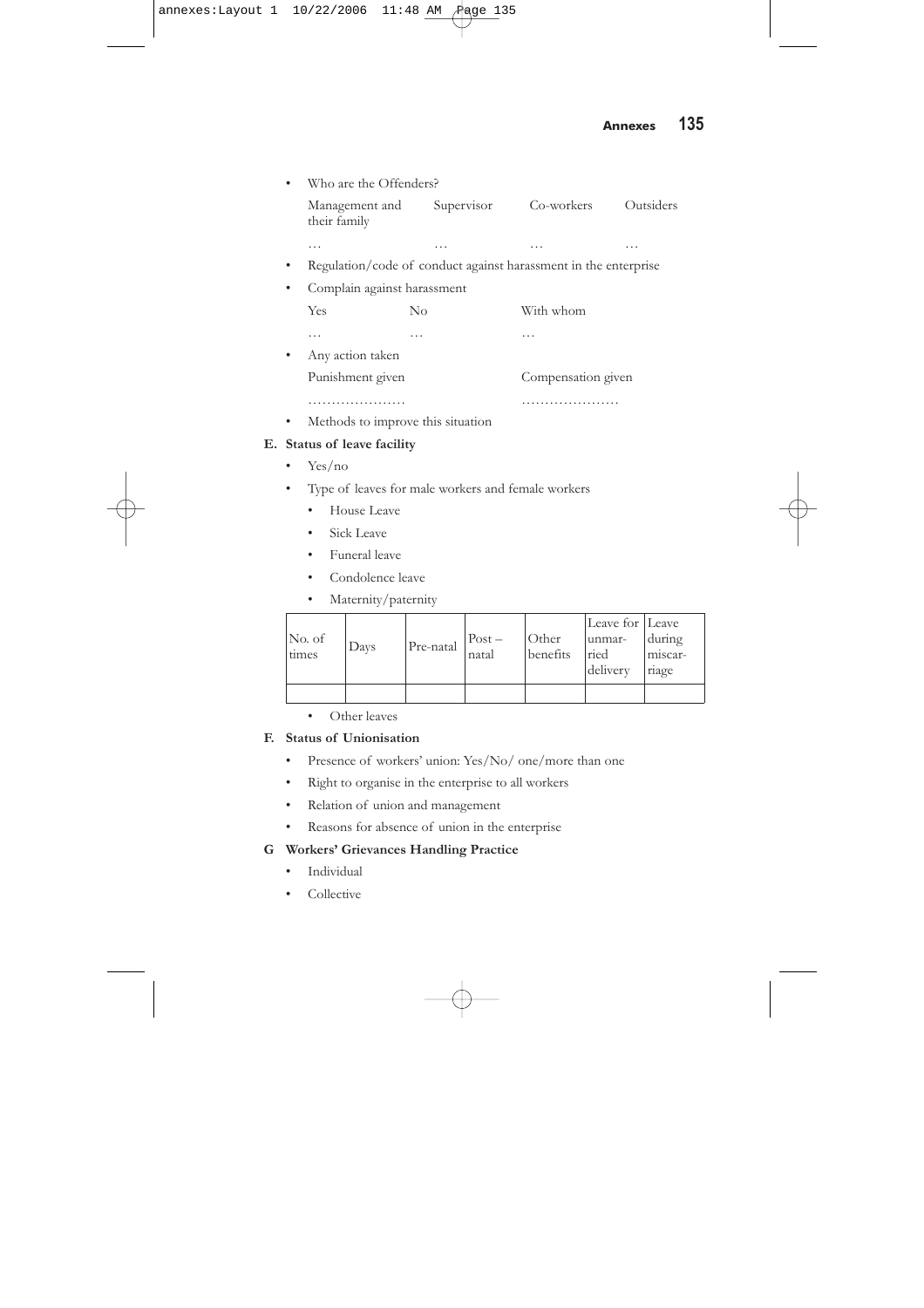• Who are the Offenders? Management and Supervisor Co-workers Outsiders their family … ……… • Regulation/code of conduct against harassment in the enterprise • Complain against harassment Yes No With whom …… … Any action taken Punishment given Compensation given ………………… ………………… • Methods to improve this situation

### **E. Status of leave facility**

- Yes/no
- Type of leaves for male workers and female workers
	- House Leave
	- Sick Leave
	- Funeral leave
	- Condolence leave
	- Maternity/paternity

| No. of<br>times | Days | Pre-natal | $Post -$<br>natal | Other<br>benefits | Leave for Leave<br>unmar-<br>ried<br>delivery | during<br>miscar-<br>riage |
|-----------------|------|-----------|-------------------|-------------------|-----------------------------------------------|----------------------------|
|                 |      |           |                   |                   |                                               |                            |

• Other leaves

#### **F. Status of Unionisation**

- Presence of workers' union: Yes/No/ one/more than one
- Right to organise in the enterprise to all workers
- Relation of union and management
- Reasons for absence of union in the enterprise

### **G Workers' Grievances Handling Practice**

- Individual
- Collective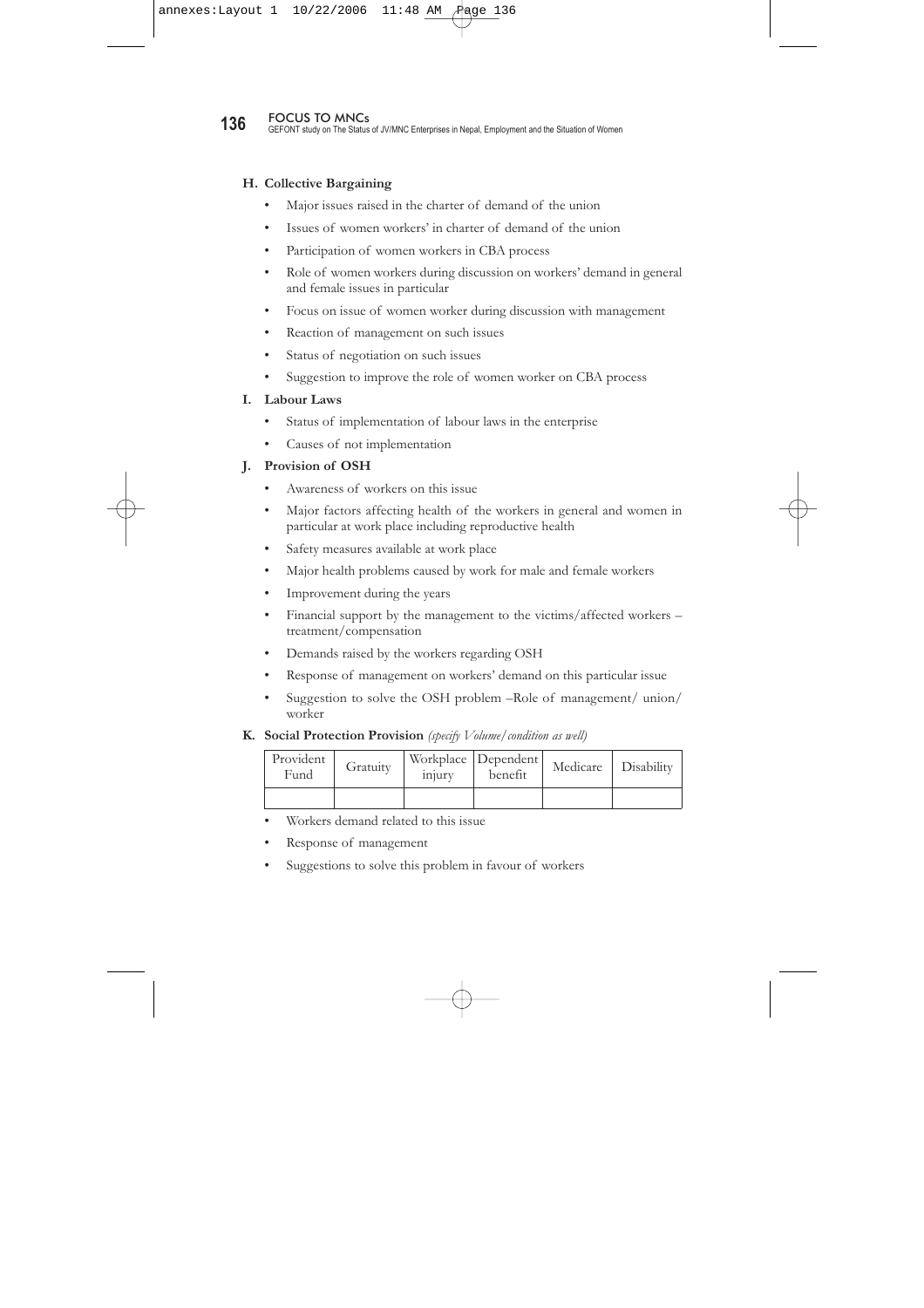**136** FOCUS TO MNCs<br>**136** GEFONT study on The Status of JV/MNC Enterprises in Nepal, Employment and the Situation of Women

#### **H. Collective Bargaining**

- Major issues raised in the charter of demand of the union
- Issues of women workers' in charter of demand of the union
- Participation of women workers in CBA process
- Role of women workers during discussion on workers' demand in general and female issues in particular
- Focus on issue of women worker during discussion with management
- Reaction of management on such issues
- Status of negotiation on such issues
- Suggestion to improve the role of women worker on CBA process

#### **I. Labour Laws**

- Status of implementation of labour laws in the enterprise
- Causes of not implementation

#### **J. Provision of OSH**

- Awareness of workers on this issue
- Major factors affecting health of the workers in general and women in particular at work place including reproductive health
- Safety measures available at work place
- Major health problems caused by work for male and female workers
- Improvement during the years
- Financial support by the management to the victims/affected workers treatment/compensation
- Demands raised by the workers regarding OSH
- Response of management on workers' demand on this particular issue
- Suggestion to solve the OSH problem –Role of management/ union/ worker

#### **K. Social Protection Provision** *(specify Volume/condition as well)*

| Provident<br>Fund | Gratuity | Workplace   Dependent  <br>benefit<br>injury |  | Medicare | Disability |
|-------------------|----------|----------------------------------------------|--|----------|------------|
|                   |          |                                              |  |          |            |

- Workers demand related to this issue
- Response of management
- Suggestions to solve this problem in favour of workers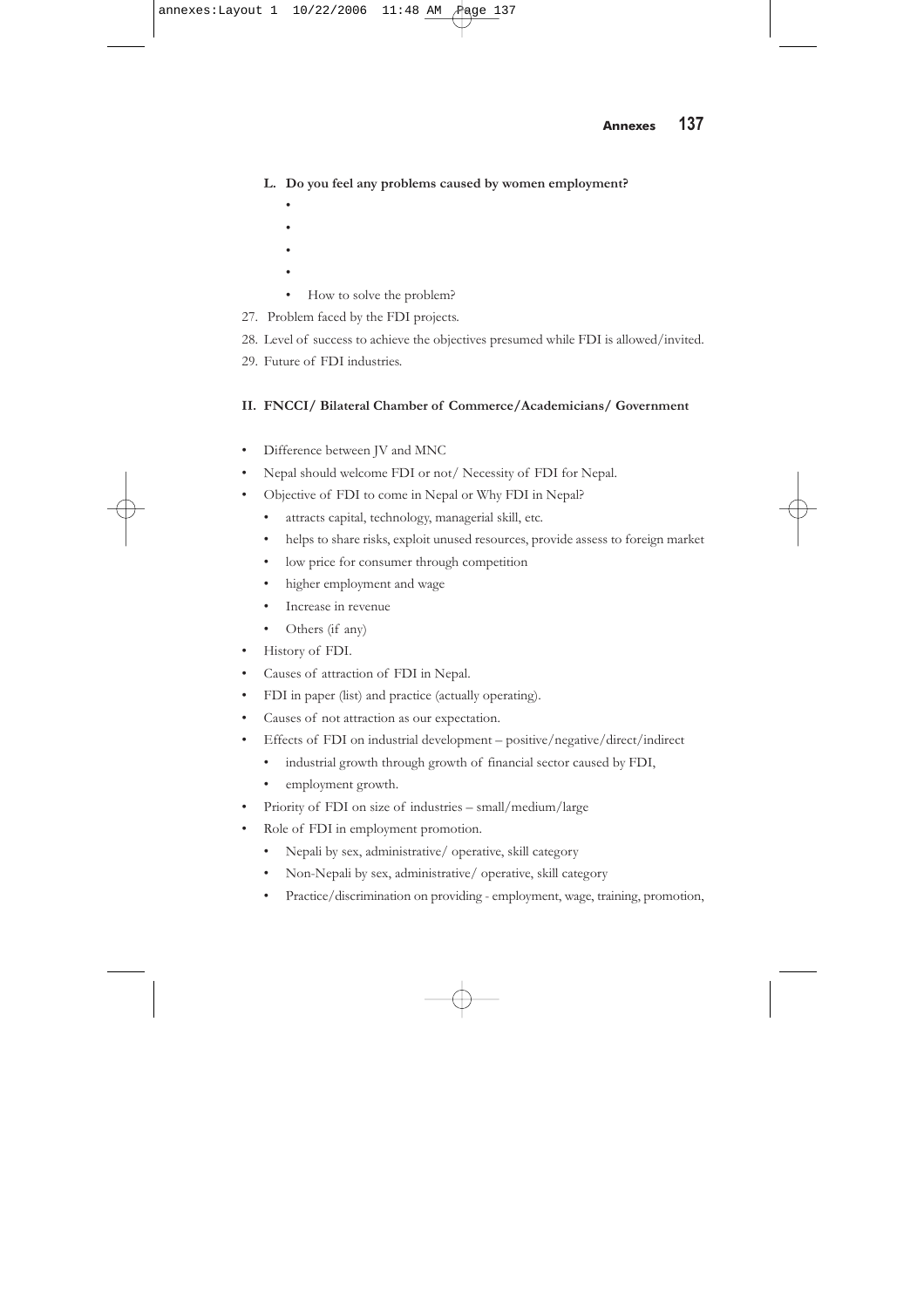## **Annexes 137**

### **L. Do you feel any problems caused by women employment?**

- •
- •
- •
- •
- How to solve the problem?
- 27. Problem faced by the FDI projects.
- 28. Level of success to achieve the objectives presumed while FDI is allowed/invited.
- 29. Future of FDI industries.

### **II. FNCCI/ Bilateral Chamber of Commerce/Academicians/ Government**

- Difference between JV and MNC
- Nepal should welcome FDI or not/ Necessity of FDI for Nepal.
- Objective of FDI to come in Nepal or Why FDI in Nepal?
	- attracts capital, technology, managerial skill, etc.
	- helps to share risks, exploit unused resources, provide assess to foreign market
	- low price for consumer through competition
	- higher employment and wage
	- Increase in revenue
	- Others (if any)
- History of FDI.
- Causes of attraction of FDI in Nepal.
- FDI in paper (list) and practice (actually operating).
- Causes of not attraction as our expectation.
- Effects of FDI on industrial development positive/negative/direct/indirect
	- industrial growth through growth of financial sector caused by FDI,
	- employment growth.
- Priority of FDI on size of industries small/medium/large
- Role of FDI in employment promotion.
	- Nepali by sex, administrative/ operative, skill category
	- Non-Nepali by sex, administrative/ operative, skill category
	- Practice/discrimination on providing employment, wage, training, promotion,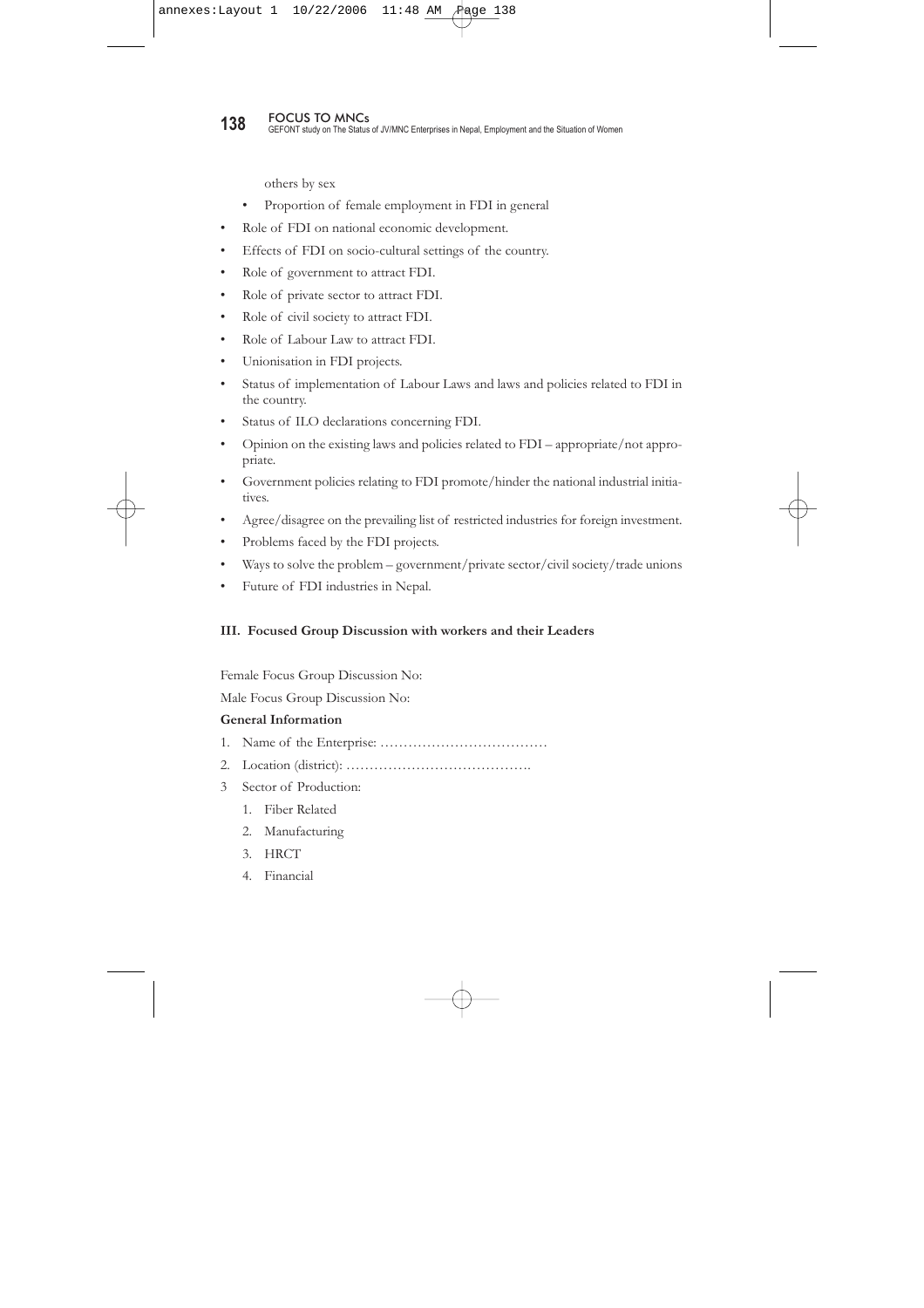**138** FOCUS TO MNCs<br>**138** GEFONT study on The Status of JV/MNC Enterprises in Nepal, Employment and the Situation of Women

others by sex

- Proportion of female employment in FDI in general
- Role of FDI on national economic development.
- Effects of FDI on socio-cultural settings of the country.
- Role of government to attract FDI.
- Role of private sector to attract FDI.
- Role of civil society to attract FDI.
- Role of Labour Law to attract FDI.
- Unionisation in FDI projects.
- Status of implementation of Labour Laws and laws and policies related to FDI in the country.
- Status of ILO declarations concerning FDI.
- Opinion on the existing laws and policies related to FDI appropriate/not appropriate.
- Government policies relating to FDI promote/hinder the national industrial initiatives.
- Agree/disagree on the prevailing list of restricted industries for foreign investment.
- Problems faced by the FDI projects.
- Ways to solve the problem government/private sector/civil society/trade unions
- Future of FDI industries in Nepal.

#### **III. Focused Group Discussion with workers and their Leaders**

Female Focus Group Discussion No:

Male Focus Group Discussion No:

#### **General Information**

- 1. Name of the Enterprise: ………………………………
- 2. Location (district): ………………………………….
- 3 Sector of Production:
	- 1. Fiber Related
	- 2. Manufacturing
	- 3. HRCT
	- 4. Financial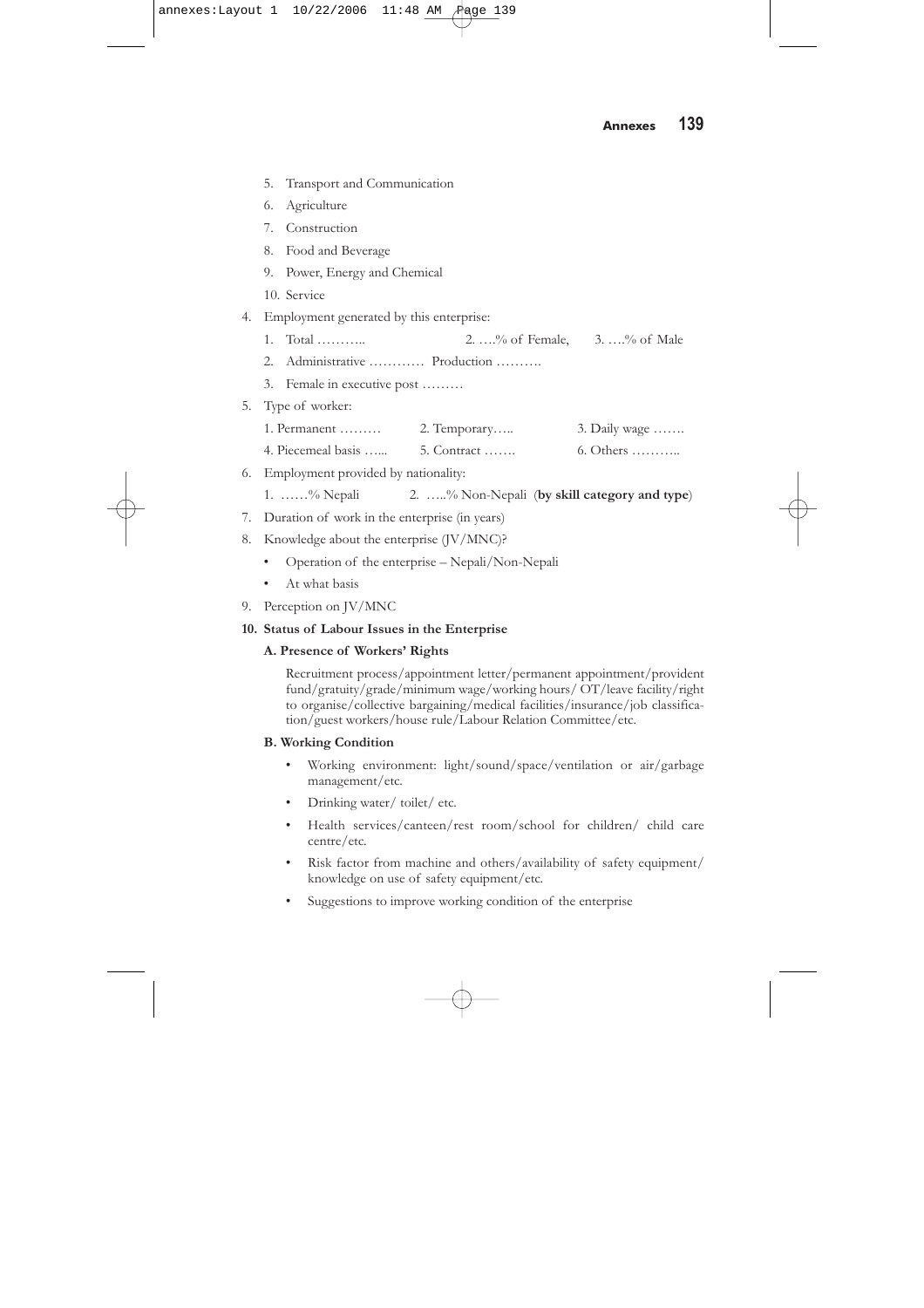|    |                                          | 5. Transport and Communication         |  |  |                                                |  |  |  |
|----|------------------------------------------|----------------------------------------|--|--|------------------------------------------------|--|--|--|
|    | 6.                                       | Agriculture                            |  |  |                                                |  |  |  |
|    |                                          | 7. Construction                        |  |  |                                                |  |  |  |
|    |                                          | 8. Food and Beverage                   |  |  |                                                |  |  |  |
|    |                                          | 9. Power, Energy and Chemical          |  |  |                                                |  |  |  |
|    |                                          | 10. Service                            |  |  |                                                |  |  |  |
| 4. | Employment generated by this enterprise: |                                        |  |  |                                                |  |  |  |
|    |                                          | 1. Total                               |  |  | 2. $\ldots$ % of Female, 3. $\ldots$ % of Male |  |  |  |
|    |                                          | 2. Administrative  Production          |  |  |                                                |  |  |  |
|    |                                          | 3. Female in executive post            |  |  |                                                |  |  |  |
|    | 5. Type of worker:                       |                                        |  |  |                                                |  |  |  |
|    |                                          |                                        |  |  | 3. Daily wage $\dots$                          |  |  |  |
|    |                                          | 4. Piecemeal basis  5. Contract        |  |  | $6. Others$                                    |  |  |  |
|    |                                          | 6. Employment provided by nationality: |  |  |                                                |  |  |  |
|    |                                          | 4 0/3/1 11 0/3/1 3/1 11/1 11/1 1.      |  |  |                                                |  |  |  |

- 1. ……% Nepali 2. …..% Non-Nepali (**by skill category and type**)
- 7. Duration of work in the enterprise (in years)
- 8. Knowledge about the enterprise (JV/MNC)?
	- Operation of the enterprise Nepali/Non-Nepali
	- At what basis
- 9. Perception on JV/MNC

#### **10. Status of Labour Issues in the Enterprise**

#### **A. Presence of Workers' Rights**

Recruitment process/appointment letter/permanent appointment/provident fund/gratuity/grade/minimum wage/working hours/ OT/leave facility/right to organise/collective bargaining/medical facilities/insurance/job classification/guest workers/house rule/Labour Relation Committee/etc.

#### **B. Working Condition**

- Working environment: light/sound/space/ventilation or air/garbage management/etc.
- Drinking water/ toilet/ etc.
- Health services/canteen/rest room/school for children/ child care centre/etc.
- Risk factor from machine and others/availability of safety equipment/ knowledge on use of safety equipment/etc.
- Suggestions to improve working condition of the enterprise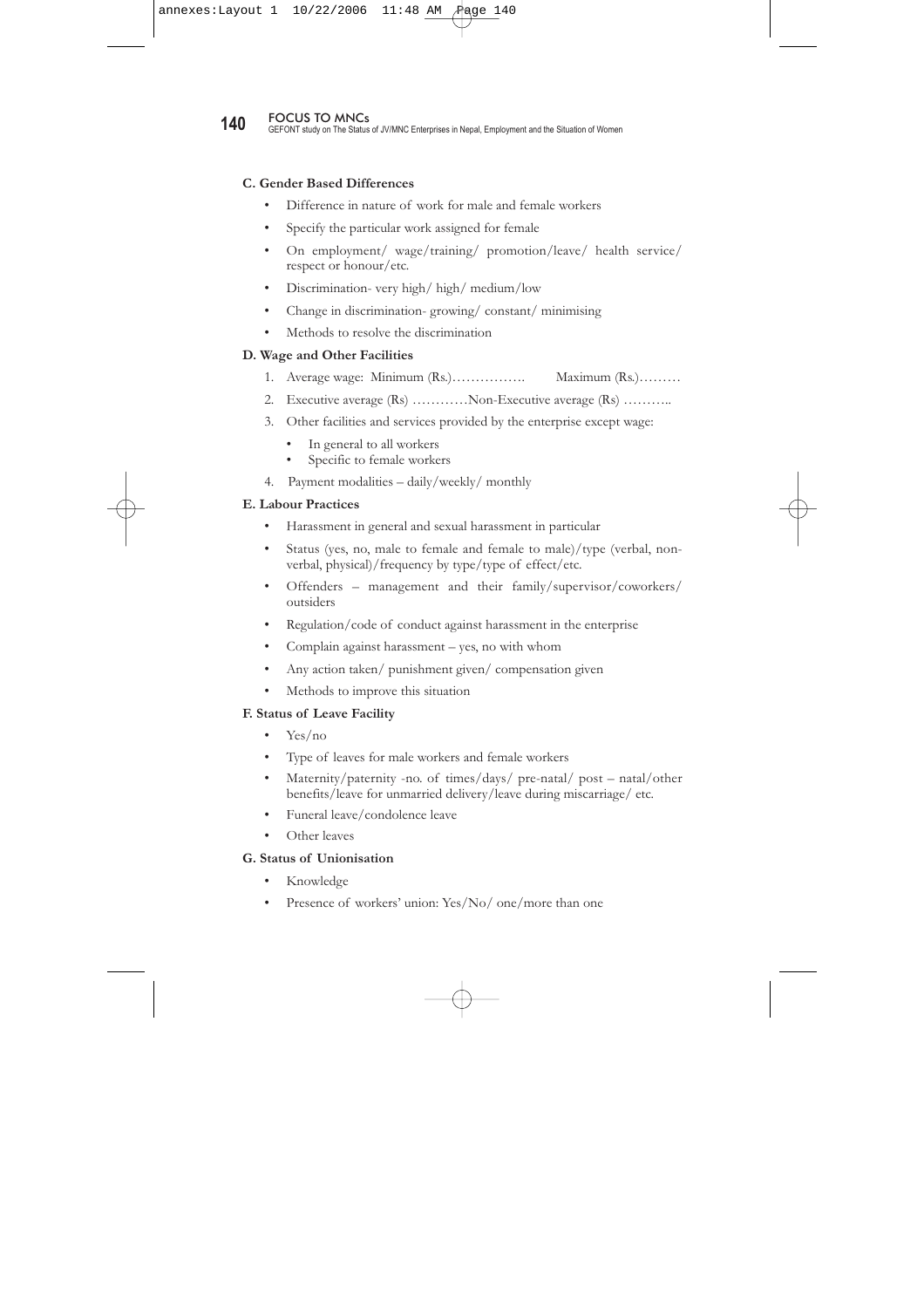**140** FOCUS TO MNCs<br>**140** GEFONT study on The Status of JV/MNC Enterprises in Nepal, Employment and the Situation of Women

#### **C. Gender Based Differences**

- Difference in nature of work for male and female workers
- Specify the particular work assigned for female
- On employment/ wage/training/ promotion/leave/ health service/ respect or honour/etc.
- Discrimination- very high/ high/ medium/low
- Change in discrimination- growing/ constant/ minimising
- Methods to resolve the discrimination

#### **D. Wage and Other Facilities**

- 1. Average wage: Minimum (Rs.)……………. Maximum (Rs.)………
- 2. Executive average (Rs) …………Non-Executive average (Rs) ………..
- 3. Other facilities and services provided by the enterprise except wage:
	- In general to all workers<br>• Specific to female worke
	- Specific to female workers
- 4. Payment modalities daily/weekly/ monthly

#### **E. Labour Practices**

- Harassment in general and sexual harassment in particular
- Status (yes, no, male to female and female to male)/type (verbal, nonverbal, physical)/frequency by type/type of effect/etc.
- Offenders management and their family/supervisor/coworkers/ outsiders
- Regulation/code of conduct against harassment in the enterprise
- Complain against harassment yes, no with whom
- Any action taken/ punishment given/ compensation given
- Methods to improve this situation

#### **F. Status of Leave Facility**

- Yes/no
- Type of leaves for male workers and female workers
- Maternity/paternity -no. of times/days/ pre-natal/ post natal/other benefits/leave for unmarried delivery/leave during miscarriage/ etc.
- Funeral leave/condolence leave
- Other leaves

#### **G. Status of Unionisation**

- Knowledge
- Presence of workers' union: Yes/No/ one/more than one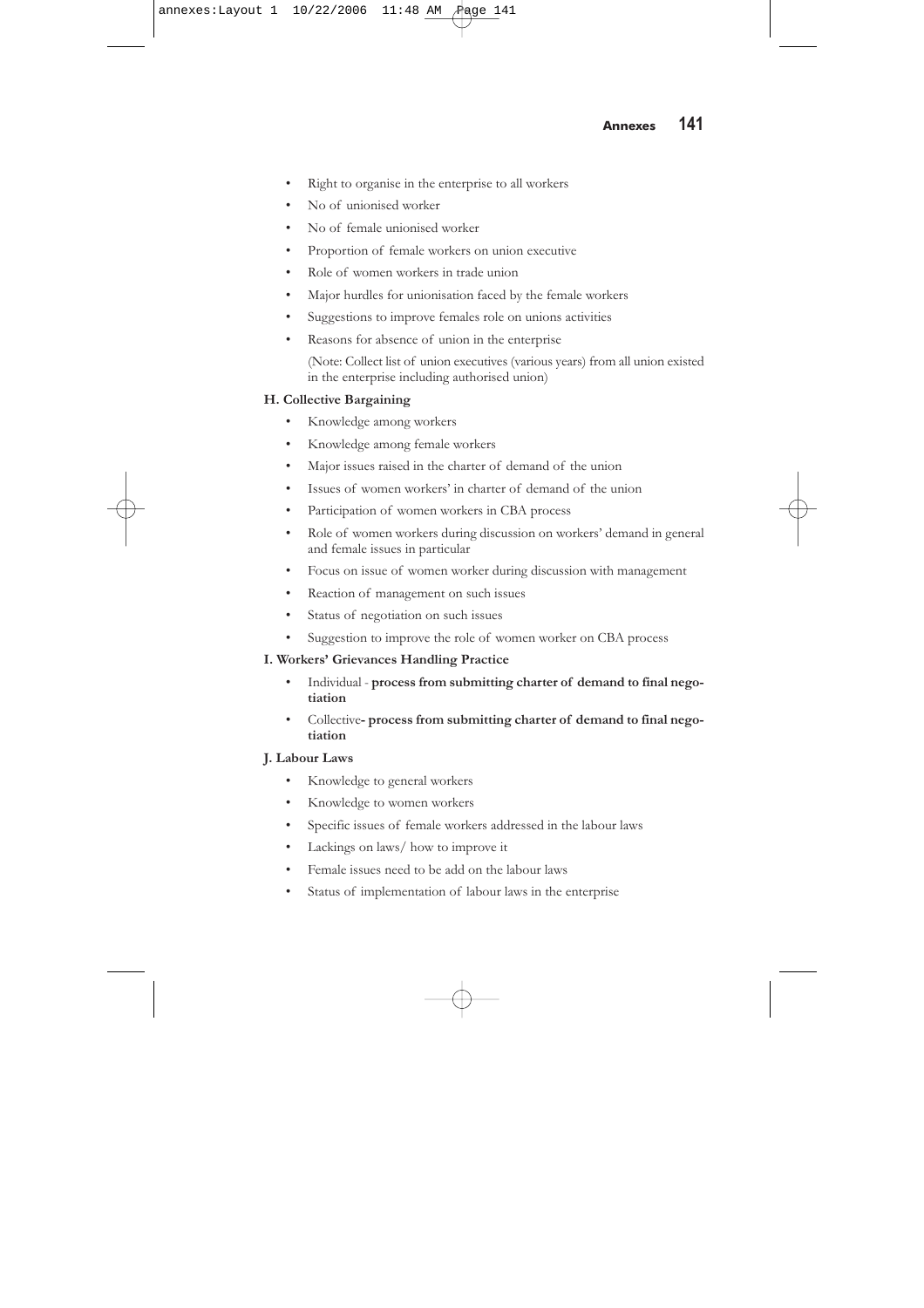- Right to organise in the enterprise to all workers
- No of unionised worker
- No of female unionised worker
- Proportion of female workers on union executive
- Role of women workers in trade union
- Major hurdles for unionisation faced by the female workers
- Suggestions to improve females role on unions activities
- Reasons for absence of union in the enterprise

(Note: Collect list of union executives (various years) from all union existed in the enterprise including authorised union)

#### **H. Collective Bargaining**

- Knowledge among workers
- Knowledge among female workers
- Major issues raised in the charter of demand of the union
- Issues of women workers' in charter of demand of the union
- Participation of women workers in CBA process
- Role of women workers during discussion on workers' demand in general and female issues in particular
- Focus on issue of women worker during discussion with management
- Reaction of management on such issues
- Status of negotiation on such issues
- Suggestion to improve the role of women worker on CBA process

#### **I. Workers' Grievances Handling Practice**

- Individual **process from submitting charter of demand to final negotiation**
- Collective **process from submitting charter of demand to final negotiation**

#### **J. Labour Laws**

- Knowledge to general workers
- Knowledge to women workers
- Specific issues of female workers addressed in the labour laws
- Lackings on laws/ how to improve it
- Female issues need to be add on the labour laws
- Status of implementation of labour laws in the enterprise